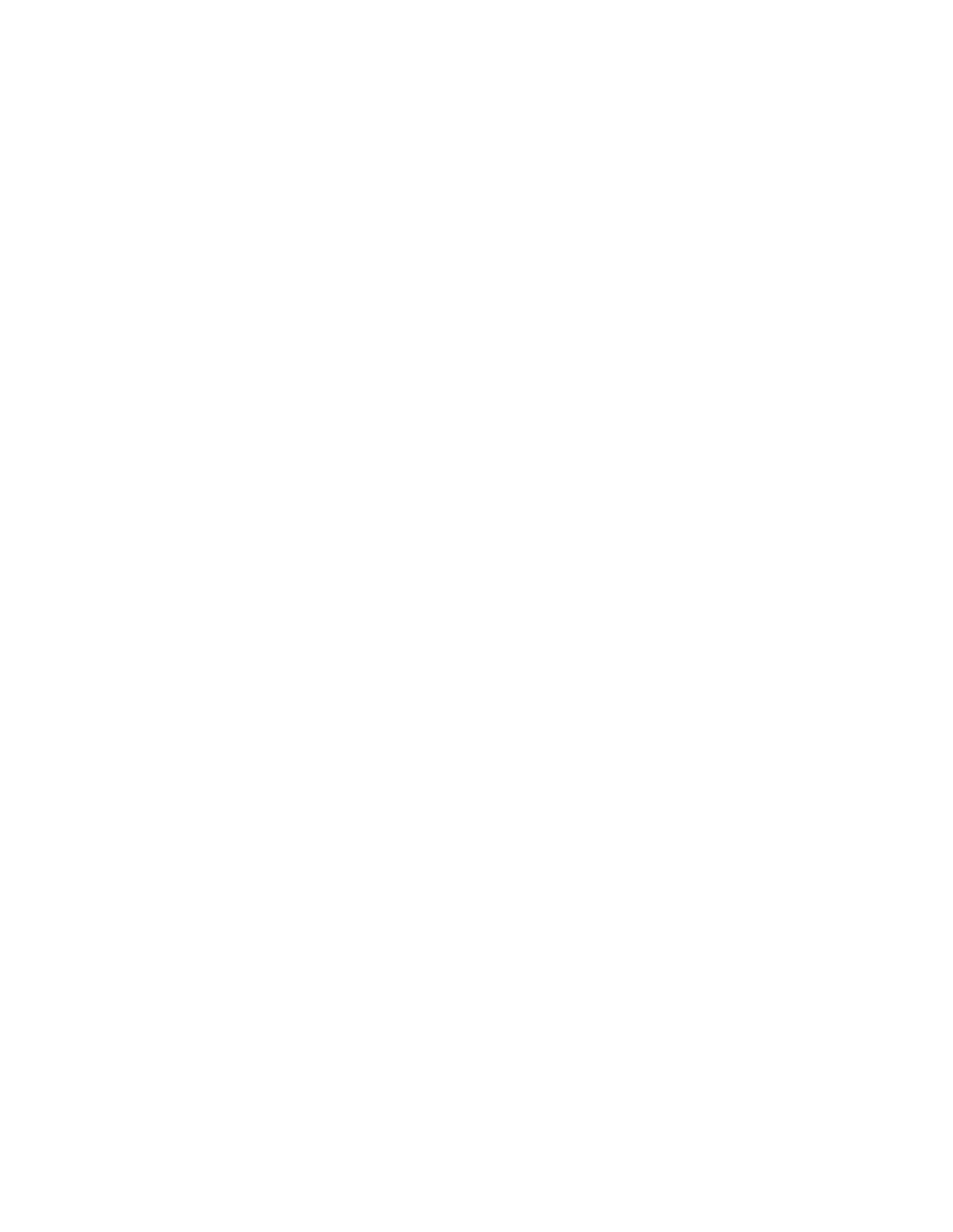### Los Rios Community College District<br>Agreement with<br>Service Employees International Union, Local 1021 for July 1, 2017 to June 30, 2020

#### **Table of Contents**

| Article 1:                                               |  |
|----------------------------------------------------------|--|
| Article 2:                                               |  |
| Article 3:                                               |  |
| Article 4:                                               |  |
| Article 5:                                               |  |
| Article 6:                                               |  |
| Article 7:                                               |  |
| Article 8:                                               |  |
| Article 9:                                               |  |
|                                                          |  |
|                                                          |  |
|                                                          |  |
|                                                          |  |
|                                                          |  |
|                                                          |  |
|                                                          |  |
|                                                          |  |
|                                                          |  |
|                                                          |  |
|                                                          |  |
|                                                          |  |
|                                                          |  |
| Attachment 1: Calculation of Available Growth Revenues & |  |
|                                                          |  |
|                                                          |  |
| Index                                                    |  |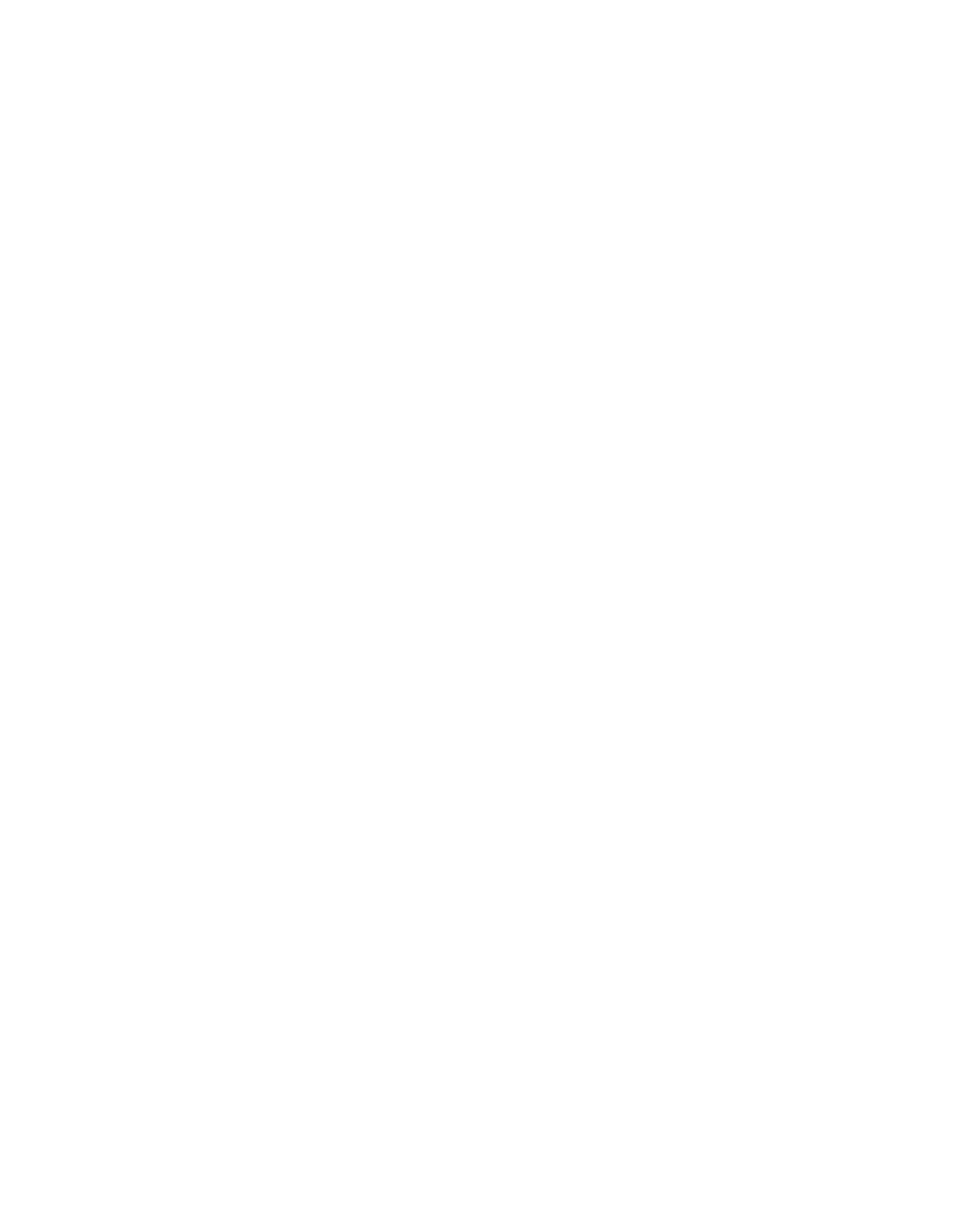### **Article 1: Recognition and Bargaining Unit**

- 1.1 The District hereby recognizes the Union as the sole and exclusive bargaining representative for all employees in the Maintenance/Operations and Campus Police Officers Unit, in accordance with the certification issued by the Educational Employment Relations Board on June 17, 1977, (Case No.l S - R498).
- 1.2 The Maintenance/Operations and Campus Police Officers Unit shall consist of the job classifications listed in Appendix A.

#### 1.3 **Definition of Terms**

- a. *Administrative Officer* means the Vice President of Administration (or designee) at the college or the appropriate department manager at the District Office or Facilities Management unit.
- b. *Board* means the Governing Board of the Los Rios Community College District.
- c. *District* means the Los Rios Community College District.
- d. *District Seniority* means the total time of service with the District including all job classifications commencing with the employee's date of hire into a probationary or permanent position including all time in paid status (vacation, holidays, sick leave, etc.).
- e. *Exclusive Representative* means the Service Employees International Union, Local 1021.
- f. *First Level Manager* An employee in a management position that supervises the immediate supervisor of the unit member or directly supervises the unit member.
- g. *Full-Time Employee* means a member of the unit who is assigned to work eight (8) hours per day, forty (40) hours per week over a twelve-month work year.
- h. *Job Classification* means each existing job title with applicable job description within the Los Rios classification system.
- i. *Lead* Under direction of the supervisor, provides leadership in routine performance of duties, including assigning and reviewing work of others.
- j. *Part-Time Employee* means a member of the unit who is assigned to work less than eight (8) hours per day, or less than forty (40) hours per week and/or less than twelve (12) month work year.
- k. *Permanent Employee* means an employee who has completed a probationary period in a regular position in the classified service and who is employed for an unlimited period of time, subject to District policies.
- l. *Probationary Employee* means an employee who has been appointed to a regular position by the Board of Trustees and is in a working test period during which he/she is required to demonstrate fitness for the position by actual performance of the required duties.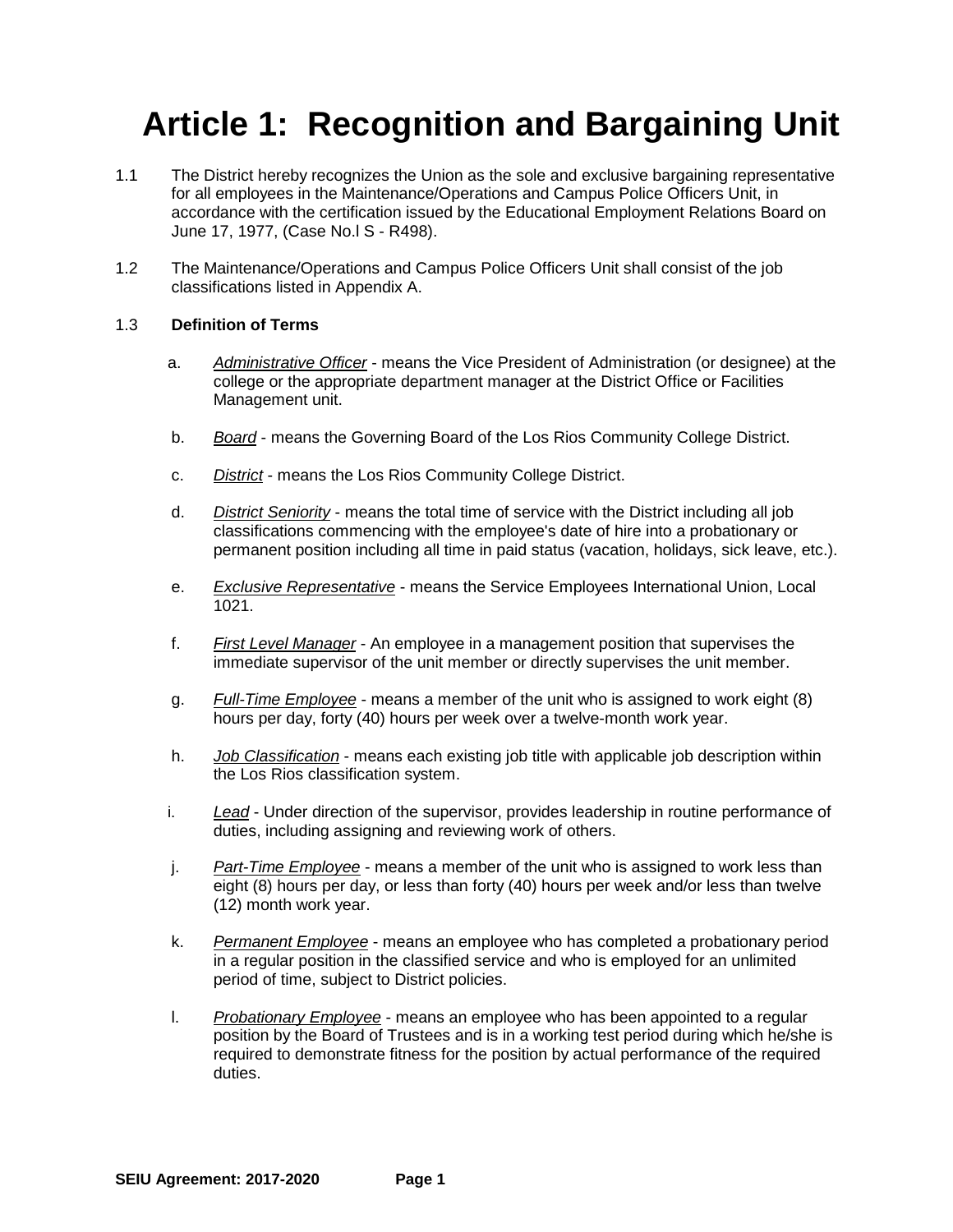- m. *Regular Employee* means an employee who has probationary or permanent status.
- n. *The Rodda Act (SB 160)* means Chapter 10.7, Sections 3540 through 3549.3 of Division 4 of Title I of the Government Code of the State of California.
- o. *School Year* means the yearly period from July 1 through June 30.
- p. *Seniority in Class* means the number of hours in paid status, excluding overtime, in a specific job classification as defined.
- q. *Supervisor* An employee in a position affiliated with the Los Rios Supervisors Association that supervises a unit member.
- r. *Temporary Reclassified* means a permanent or probationary employee who is transferred to a position of limited duration or replaces another employee on leave of absence. The employee retains his/her basic employment classification during the course of such assignment.
- s *Union* means Service Employees International Union, Local 1021.
- t. *Union Staff* SEIU Local 1021 field representative.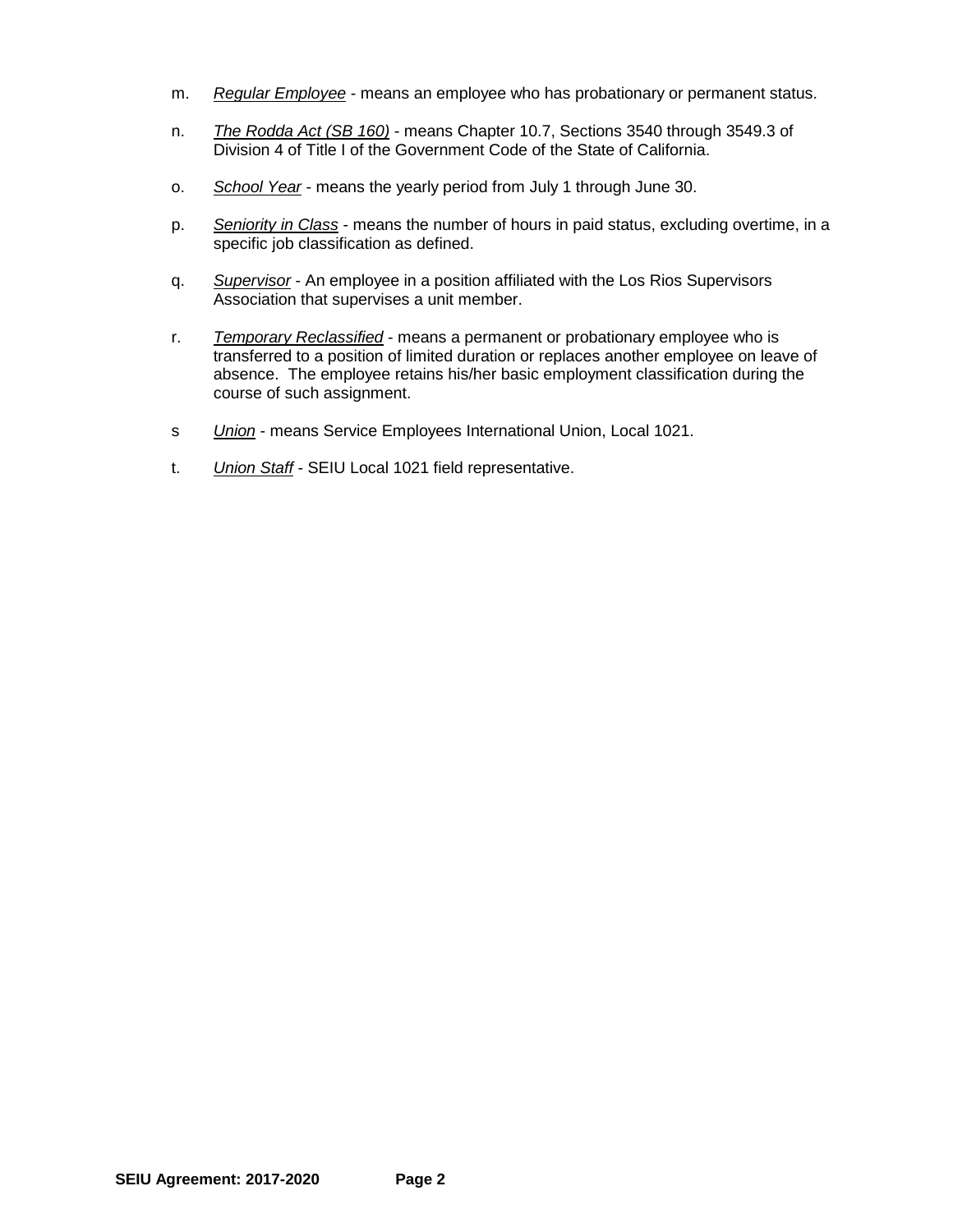# **Article 2: Union Rights**

#### 2.1 **Union Meetings**

All union organized meetings will be conducted by unit members or union officials outside established work hours as defined in Article 7 herein, and will be conducted in places other than District property, except when: (a) an authorized Union representative obtains advance permission from the administrative representative regarding the specific time, place and type of activity to be conducted; (b) the administrative representative can verify that such requested activities and use of facilities will not interfere with other employees, with school programs and/or with the duties of unit members as defined in board policy; and (c) the Union pays in advance a reasonable fee for expenses related to utilities, security, clean-up and any unusual wear or damage. (See Administrative Regulation 1412.) If the meeting pertains to rights under the Rodda Act, there will be no charge; however, if the meeting is for any other reason, a facility use fee will be charged. The Union will complete a Facilities' Use Form according to District regulations if District facilities are used.

#### 2.2 **Union Notices and Mailings**

- 2.2.1 The Union may use the college mailboxes and bulletin board spaces designated by the administrative representative subject to the following conditions: (a) all postings for bulletin boards or items for college mailboxes must contain the date of posting or distribution and the identification of the organization, together with a designated authorization by the Union field representative; (b) a copy of such postings or distributions must be delivered to the administrative representative at the same time as posting or distribution; and (c) the Union will not post or distribute information which is derogatory or defamatory of the District or its personnel and such documents are subject to the immediate removal by the District.
- 2.2.2 The Union may use the established District email system in a reasonable manner to communicate with Union members and District administration. Such usage is subject to District policies and regulations related to computer use and related privacy expectations for such use. Use of District email for Union business shall not interfere with regular District business conducted with the email system. Use of the District email system does not ensure that all members will have access to a personal computer or a District assigned individual email account.
- 2.2.3 The Union may use inter-district mail service to distribute Union notices to shop stewards and communicate with District administration. The District will establish a mailbox for SEIU, Local 1021, to be located at the District Office. The District mail courier will transport mail addressed to various SEIU officers or representatives during the normal District courier route which includes all colleges and some satellite locations. The type of mail to be delivered will be for District or Union business purposes only. The District courier will only transport items that are placed in inter-office envelopes.

#### 2.3 **Information to the Union**

2.3.1 The SEIU union staff shall be forwarded one (1) copy of the complete public agenda of the Los Rios Board of Trustees for the purpose of notification of new positions, resignations, retirements and reassignments and notices of advertisement of vacant positions.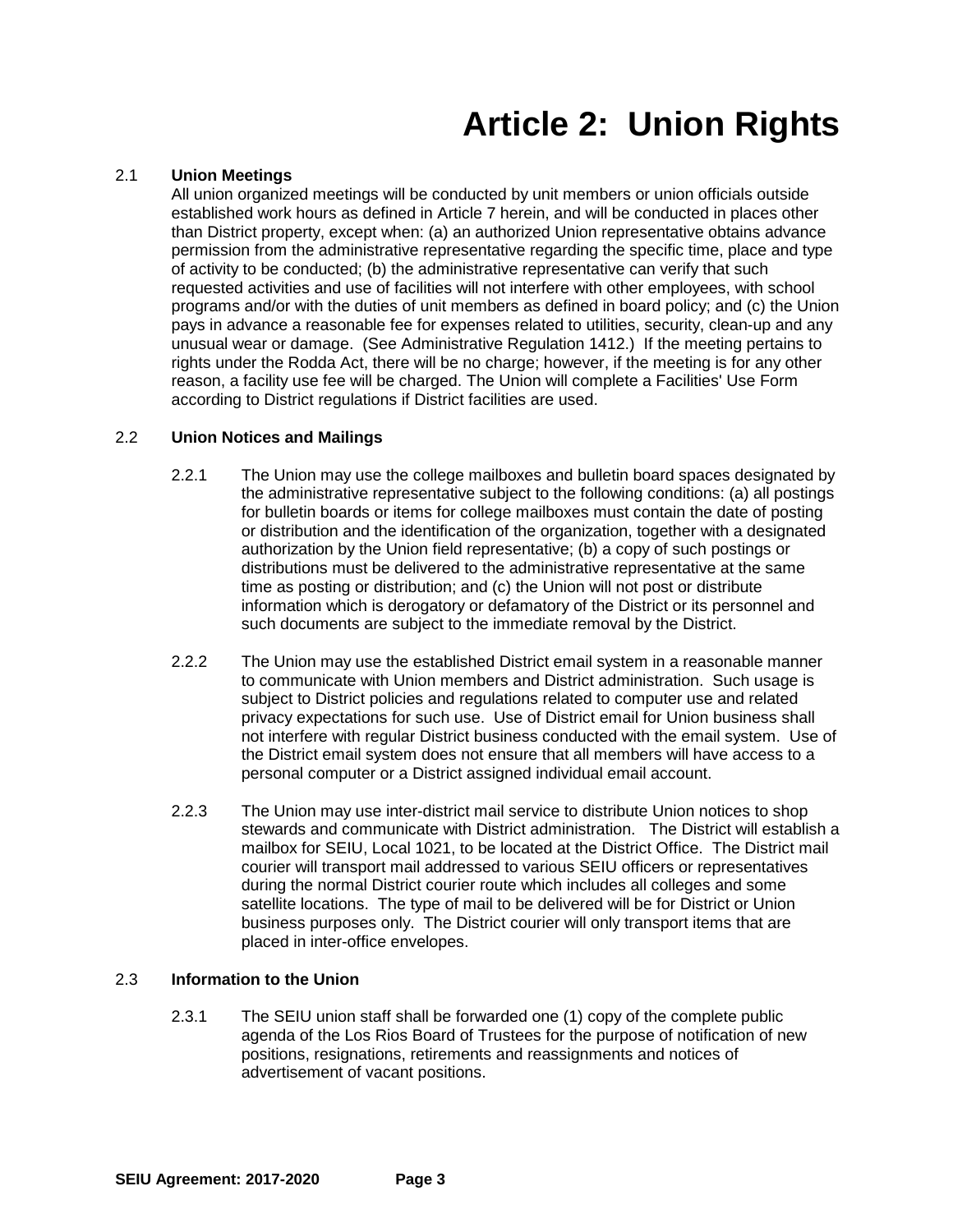- 2.3.2 SEIU/District Joint Labor Management Committee. A joint committee comprised of the SEIU members and District management representatives shall be established to meet and confer quarterly on matters of mutual interest during the term of this Agreement. If determined by the needs of the committee, additional meetings may be called when mutually agreed upon. The committee shall be comprised of the SEIU elected board members and chaired by the Associate Vice Chancellor of Human Resources or designee, and the Vice Chancellor of Finance upon request. Committee members will be provided release time, including a reasonable amount of travel time to and from the member's work location to attend official meetings of the committee. In the event no items are identified for discussion prior to the meeting, the chair will notify the committee of the meeting cancellation. When it is mutually agreed upon in advance, a subject matter expert may attend.
- 2.3.3 Semi-annually, the District will provide the Union with information on employees in the unit that includes home address and telephone number job classification, current range and step, work location, date of hire, full time equivalent work assignment (FTE), and any other information mutually agreed to. At the beginning of each semester, upon request, the District will provide SEIU, Local 1021, a set of electronic (email) mailing labels of unit members. The Union may update the list during the year by use of Board of Trustees minutes provided with the Board agenda. If additional information is requested, the Union will pay the actual costs incurred by the District to provide such information.
	- 2.3.3.1 For employees with a written request to not release personal contact information on file with Human Resources prior to July 1, 2014, home address and telephone numbers will not be included in information provided to the union.
- 2.3.4 The District shall provide the Union staff with copies of all changes to the Board Policies and Regulations. LRCCD Policies and Administrative Regulations are available online at http://www.losrios.edu/legal/.
- 2.3.5 Within five (5) working days after each payroll distribution date, the District shall forward to the Union all union dues and fees voluntarily withheld as a payroll deduction from unit members.
- 2.3.6 The District shall provide other information that the Union has a legal right to access in accordance with the Public Records Act and within a time frame that is mutually agreed to between the Union and District.
- 2.3.7 Upon request, but no more than once a month, Human Resources will provide to SEIU a listing of membership names, their job title, membership status and work location.

#### 2.4. **Union Representation**

When a person is hired by the District in a position represented by SEIU, Local 1021, the new employee shall be informed that the Union is the recognized bargaining representative. A copy of this Agreement, the current salary schedule and a list of all job classifications represented by SEIU, Local 1021, shall be provided to the new employee. The new employee will be provided the most current contact list for SEIU, as prepared by SEIU and provided to the District, and will be informed that he or she is expected to reach out to SEIU to introduce themselves. The new employee shall also be given the current Union form authorizing a voluntary payroll deduction.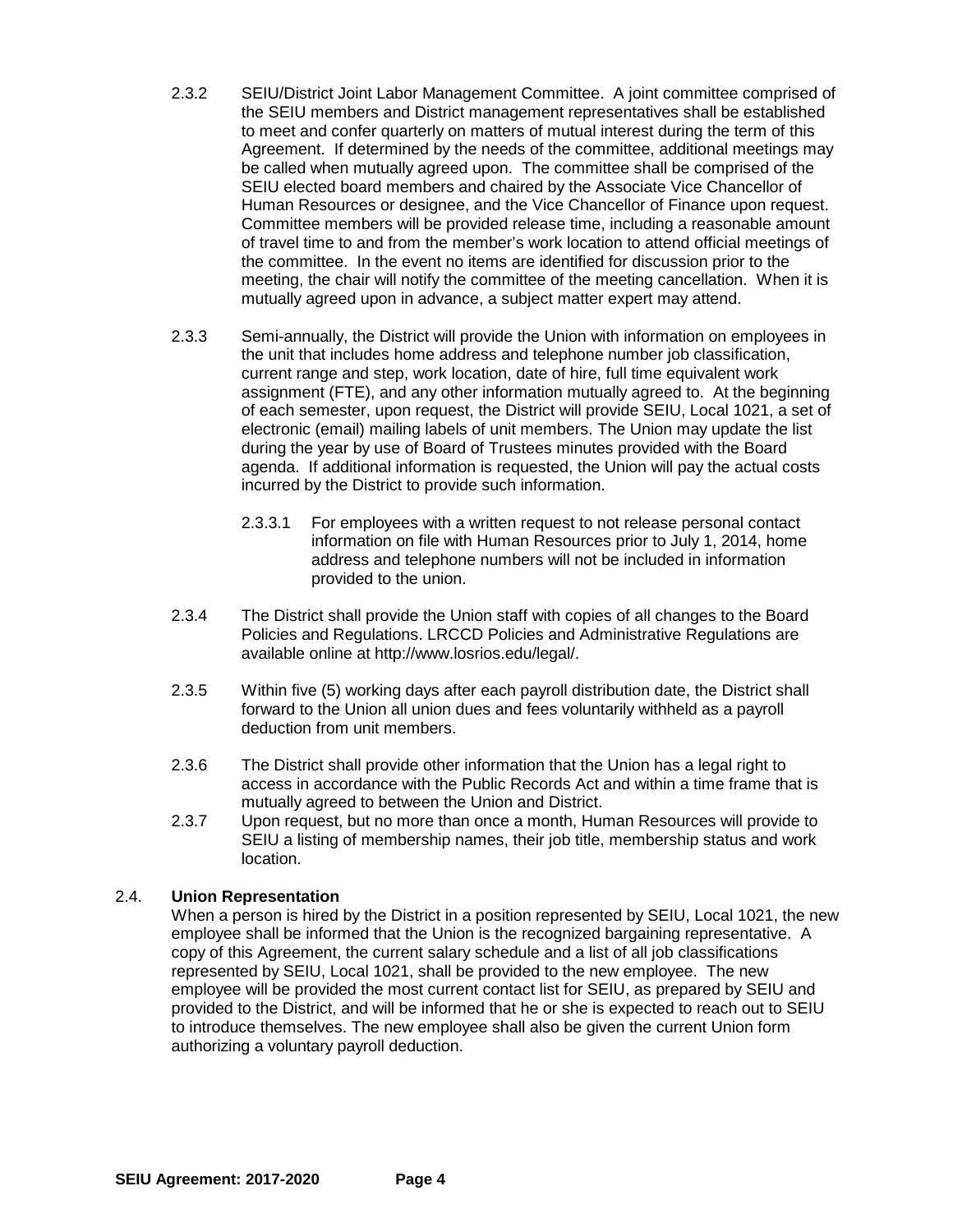New employees hired at Facilities Management will be provided the opportunity to meet with an SEIU representative at the end of the first monthly Facilities Management Safety Meeting they attend.

#### 2.5 **Union Stewards**

- 2.5.1 The Union may maintain positions of shop stewards to assist employees in the review of potential grievance issues, processing of grievances and disciplinary appeals and participating in a meeting with the aggrieved employee and management. SEIU will assume responsibility to train their stewards. SEIU will notify the District when a steward has attended training.
	- 2.5.1.1 Stewards shall not leave their work location for grievance processing purposes or potential grievance issues without the prior approval of their immediate supervisor or the first level manager. Such meetings shall be scheduled with the aggrieved employee to both respond in a timely manner to the member and at a time which does not have an adverse impact on the daily operational responsibilities of the steward.
	- 2.5.1.2 A steward who wishes to be released from work for the purpose of investigating a grievance, potential grievance or for reasonable preparation time with an aggrieved employee prior to a session with management shall request such release time from his/her immediate supervisor or first level manager for an agreed upon specific length of time in order to complete the investigation.
	- 2.5.1.3 Whenever possible, requests for such release time shall occur at least twenty-four (24) hours in advance and the steward's immediate supervisor or the first level manager shall be informed of the location of such meetings and the name of the aggrieved or potentially aggrieved employee. In addition, the steward may discuss the nature of the employee's issue or the potential grievance issue with the steward's immediate supervisor or the first level manager if, in the opinion of the steward, the resolution to the employee's issue may be facilitated.
- 2.5.2 The steward may be present at all levels of the grievance procedure if requested by the employee and will receive release time from work if required to be present during hearings. Stewards should make every effort to notify his/her immediate supervisor or first level manager twenty-four (24) hours in advance when asked to represent another employee at a grievance hearing.
	- 2.5.2.1 In addition, a representative employed by the Union may be present at the hearings. With the approval of the appropriate manager at each level of the grievance procedure, one steward or appropriate chief steward may be present.
- 2.5.3 Shop stewards appointed and/or elected by the Union shall be limited to the following: one steward for the day shift at each campus; one steward for the swing shift at each campus; one steward for the graveyard shift at each campus; and a chief steward at each campus. There may be two chief stewards, one for Police Department officers and one for non-police employees. Facilities Management and District Police operations may each be represented by one steward per shift, districtwide. During the grievance procedure, one (1) steward only may represent the employee in the grievance at the employee's request, except as provided in the previous paragraph.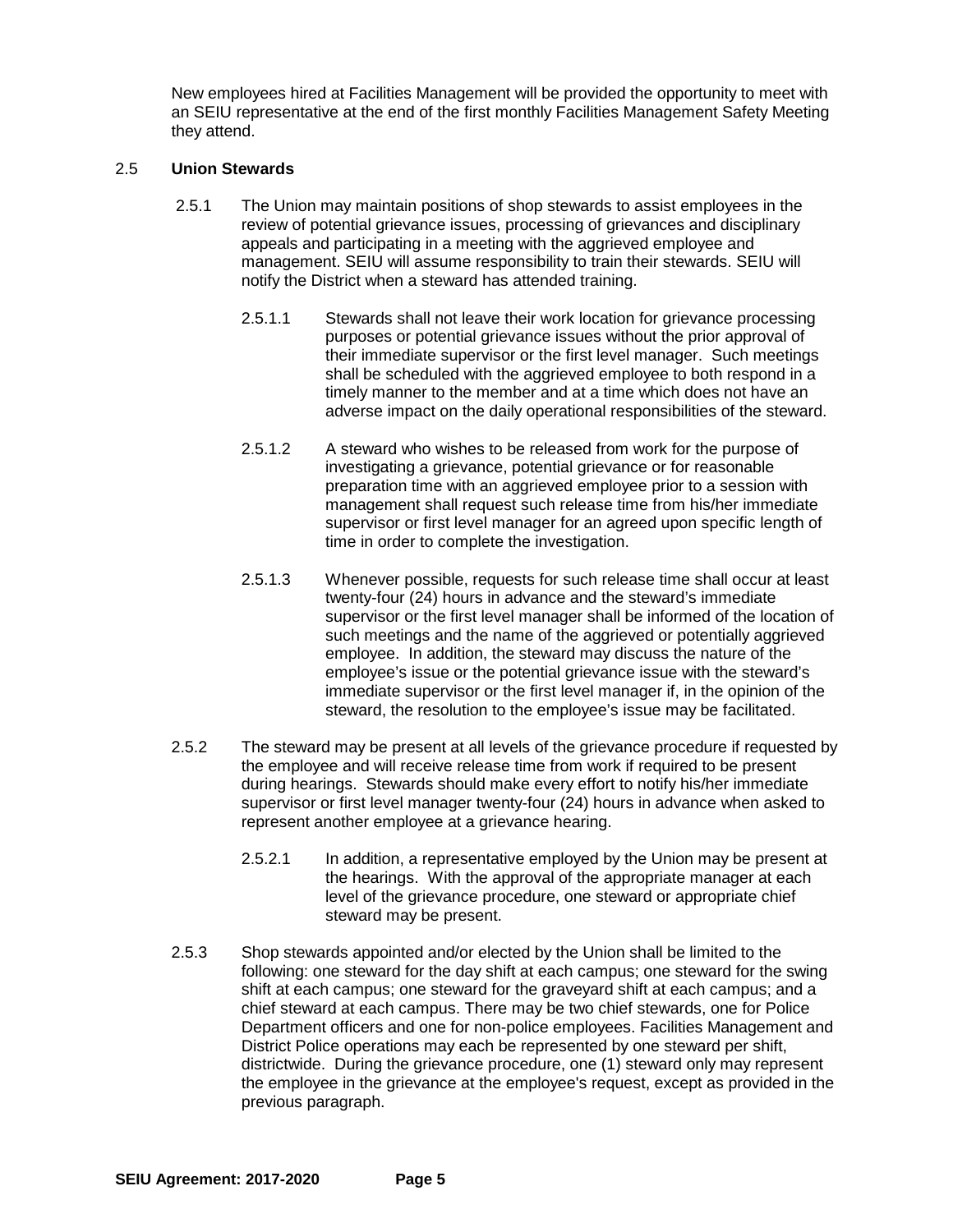- 2.5.4 As provided in Section 2.2, the Union may post at each District location the name(s) and related identification of the employee(s) holding the position of steward in order to accommodate member contact with such steward. Stewards will not conduct any Union business or other Union activities on District work time unless they have prior authorization from the immediate supervisor and/or site administrator.
- 2.5.5 The Union will provide the Director of Human Resources, with the names, position titles, and work location of all stewards within one (1) week of selection.

#### 2.6 **Successor Agreement**

- 2.6.1 The District shall be responsible for the printing of this Agreement and have one copy of this Agreement available for distribution to all bargaining unit members upon request per bargaining cycle, as soon as practicable after contract ratification. A copy shall be provided to each new member at the time of initial employment. The Agreement will be posted within the District's web site.
- 2.6.2 Within six (6) months after ratification of the contract, SEIU, Local 1021, and the District shall co-sponsor a training session covering any contract changes for stewards, unit members, immediate supervisors of unit members, managers and other District employees who could benefit from such training. The specific agenda or components of the training session shall be established to mutually benefit SEIU members, District managers, supervisors and other interested staff. In addition to a general training for the provisions of this contract, specific areas which may require further clarification with participants relate to: a) Leaves; b) Use of district safety form and process.

#### 2.7 **Unit Member Access**

Union staff or the SEIU, Local 1021, field representative shall have access to unit members at reasonable times as long as such access does not delay or interfere with the educational process or the efficient operations of the District. Meetings may be held in an appropriate area on District premises which does not disrupt the work environment or interfere with the work of other employees.

2.7.1 The SEIU field representative shall be permitted to transact official Union business throughout the District as necessary in the performance of union responsibilities to members of the bargaining unit. Upon arrival at the worksite, the field representative agrees to notify the employee's first level manager of his/her presence.

#### 2.8 **Union Convention/Conference Leave and Business Leave**

- 2.8.1 For a given fiscal year, a maximum of one hundred and eighty (180) hours of release time shall be provided to union stewards and other union authorized person(s) for their attendance at union conventions sponsored by SEIU, Local 1021, and its affiliates, steward training sessions, and conferences related to association business. Up to twenty-four (24) hours of release time shall be provided to each steward.
	- 2.8.1.1 The expansion of such paid leaves in the 2011-14 contract term to each union steward is intended to build a wider leadership base and support of stewardship training among unit members.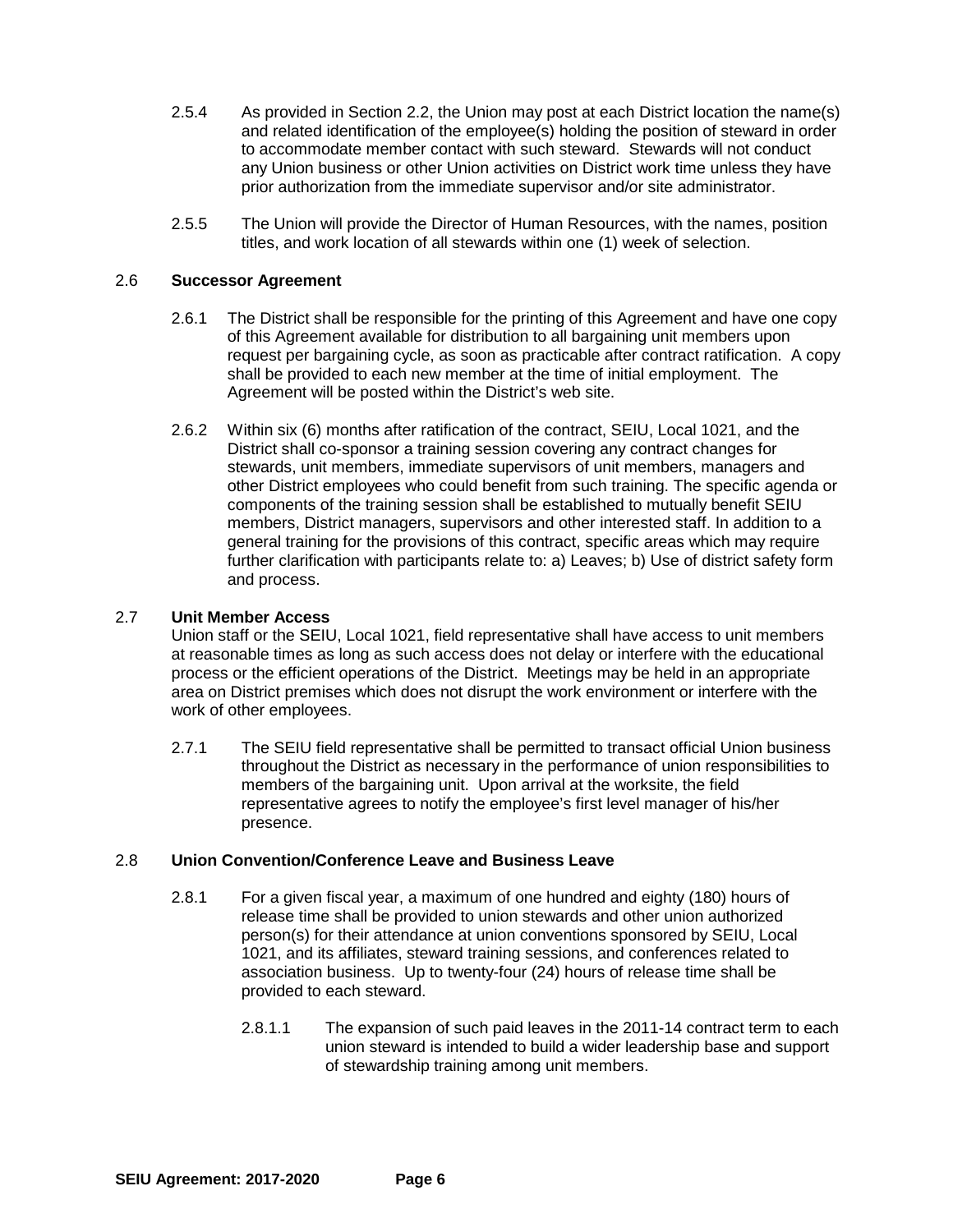- 2.8.1.2 If the maximum one-hundred and eighty (180) hours does not provide a full twenty-four (24) hours of release time for each steward, the actual release time allocated to each steward (less than eight hours) shall be determined by the stewards and designated union staff.
- 2.8.2 The District will act in good faith in granting said time for steward meetings, trainings, or classes. SEIU recognizes the need for staff members to be available during emergencies or for efficient District operations. A steward's request for such leave will be made seventy-two (72) hours in advance or as soon as practical in writing to the employee's immediate supervisor and first level manager. When approved, the request is forwarded to the Director of Human Resources. When the Director of Human Resources determines that the steward has reached maximum hours, the Union agrees to reimburse the District for the approved excess release time.
- 2.8.3 Any release time not used by the fiscal year end (June 30) shall not carry over to the following year.
- 2.8.4 Release time from work for employee participation in training sessions cosponsored by SEIU, Local 1021, and the District is excluded from the training release time program described in Section 2.8.1.
- 2.8.5 Pursuant to Education Code Section 88210, the District shall, upon written request from SEIU, consider a leave of absence without loss of compensation to any unit member to enable such member to serve as an elected officer of SEIU, Local 1021. Such leave of absence must be submitted, when possible, sixty (60) days in advance to the immediate supervisor, District level manager and/or College President for approval. This leave shall include, but is not limited to, absences by the employee at periodic, stated, special or regular meeting of the body or organization on which the employee serves as an officer. The employee shall earn full service credit during the leave of absence and shall pay member contributions as prescribed by law.
- 2.8.6 Following the District's payment of the employee's salary and benefits for the leave of absence, SEIU, Local 1021, shall reimburse the District. Reimbursement by SEIU, Local 1021, shall be made within ten (10) days after its receipt of the District's certification of payment of compensation to the employee.
- 2.8.7 The leave of absence without loss of compensation provided for by this section is in addition to the released time without loss of compensation granted to representatives in Sections 2.8.1 and 2.8.2 of this Agreement.

#### 2.9 **Release Time for Bargaining Committee and Chapter Officers**

- 2.9.1 The Union may designate up to five (5) members of the Blue Collar unit to serve on the negotiating team for successor agreements. The District will grant reasonable release time for the five (5) such members of the unit for at-table contract negotiations. When it is mutually agreed upon that discussions would benefit from a subject matter expert in the topic under discussion, one subject matter expert from the Blue Collar unit may be added to at-table contract negotiations during the issue under discussion.
- 2.9.2 During the period when at-table negotiation meetings between the District and Union are scheduled, two (2) hours per week of release time from work may be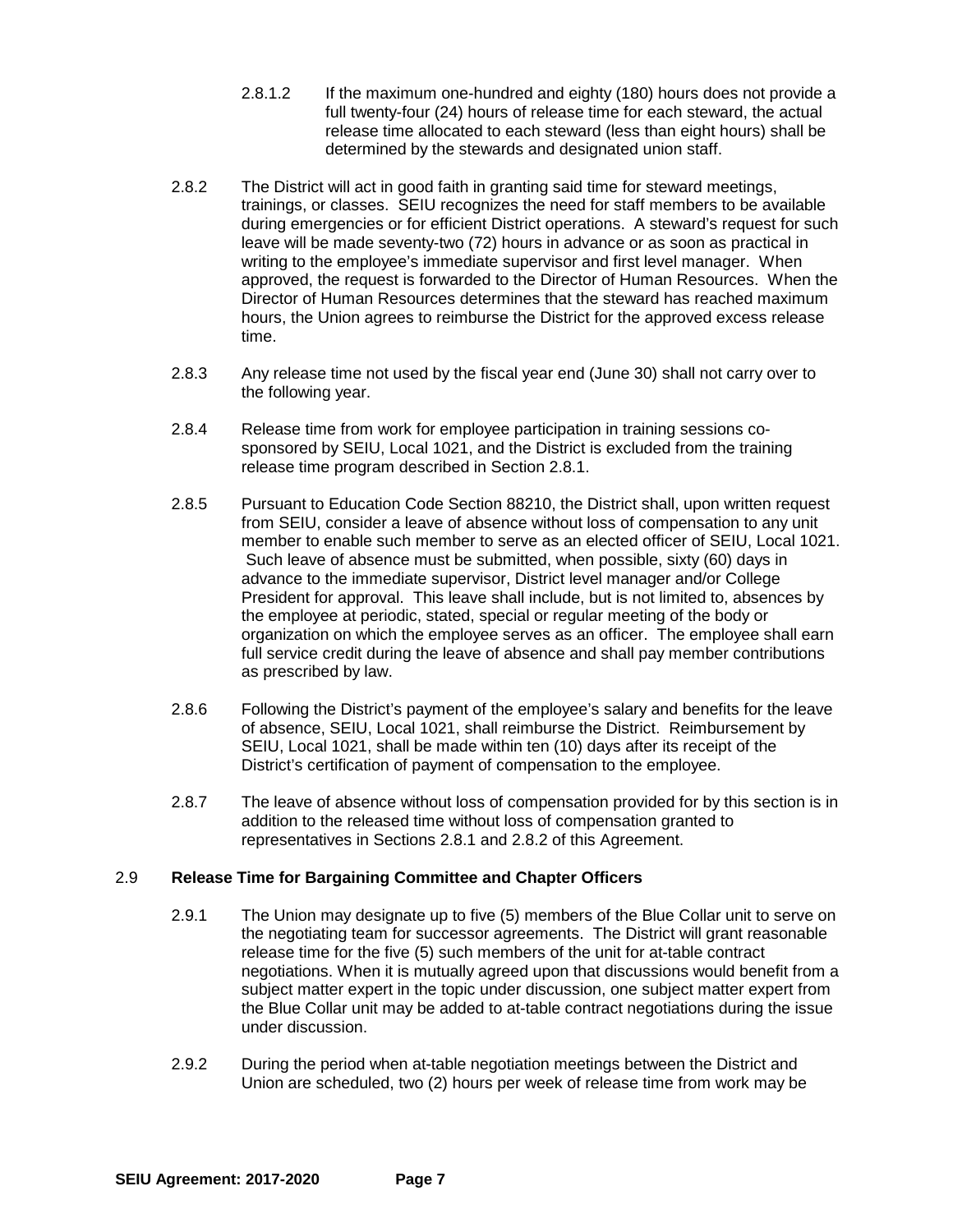used by a negotiating team member in preparation of such contract negotiation meetings.

- 2.9.3 The team member's release time is subject to the approval of the employee's immediate supervisor or first level manager and such leave shall not be granted if the schedule interferes with the efficient operations of the District.
- 2.9.4 By mutual agreement, bargaining sessions may be rotated from mornings to afternoons to accommodate employees on different shifts.

#### 2.9.5 *Release Time for Chapter Officers*

The District shall grant to SEIU, Local 1021, five (5) hours of release time per week for SEIU, Local 1021, business exclusive of that release time granted under Government Code 3543.1, and any meeting called by management that the SEIU, Local 1021, Chapter President or representative is required to attend. The release time shall be distributed so that the President and Vice President each receive two (2) hours of such release time per week and the Secretary receives one (1) hour per week. This release time shall not be cumulative from week to week except for the Secretary whose accumulated hours shall be used within one month, to be coordinated with the Secretary's supervisor.

#### 2.10 **Non-Discrimination**

No employee shall unlawfully be discriminated against in the administration of this Agreement because of ethnic group identification, race, color, sex, gender, gender identity, gender expression, pregnancy or childbirth-related condition, sexual orientation, sexual identity, religion or religious creed, age (over forty), national origin, ancestry, physical or mental disability, medical condition, political affiliation or belief, military and veteran status, union activity or marital status. Neither the Union nor any officer or other agent or representative of the Union shall intimidate or coerce any employee.

No classified employee shall be subject to harassment, as defined below, or sexual harassment, as defined in District Policy 6161. For the purpose of Section 2.10, "harassment" means a knowing, persistent, deliberate and unwelcome visual, verbal, or physical course of conduct by a LRCCD employee in the work setting, which serves no legitimate purpose and has the purpose of effect of unreasonably interfering with work performance.

#### 2.11 **Salary For New Job Classification**

The District agrees to notify the Union whenever a new job classification within the unit is created. The District agrees to consult with the Union regarding the salary range assigned to the job classification.

#### 2.12 **District Indemnification**

The Union shall indemnify the District and hold it harmless from any suits, claims, demands, or liabilities that shall arise out of or by reason of any action that shall be taken by the District for the purpose of complying with the foregoing provisions of this Article, or in reliance of any list or certificate which shall have been furnished to it under any such provisions.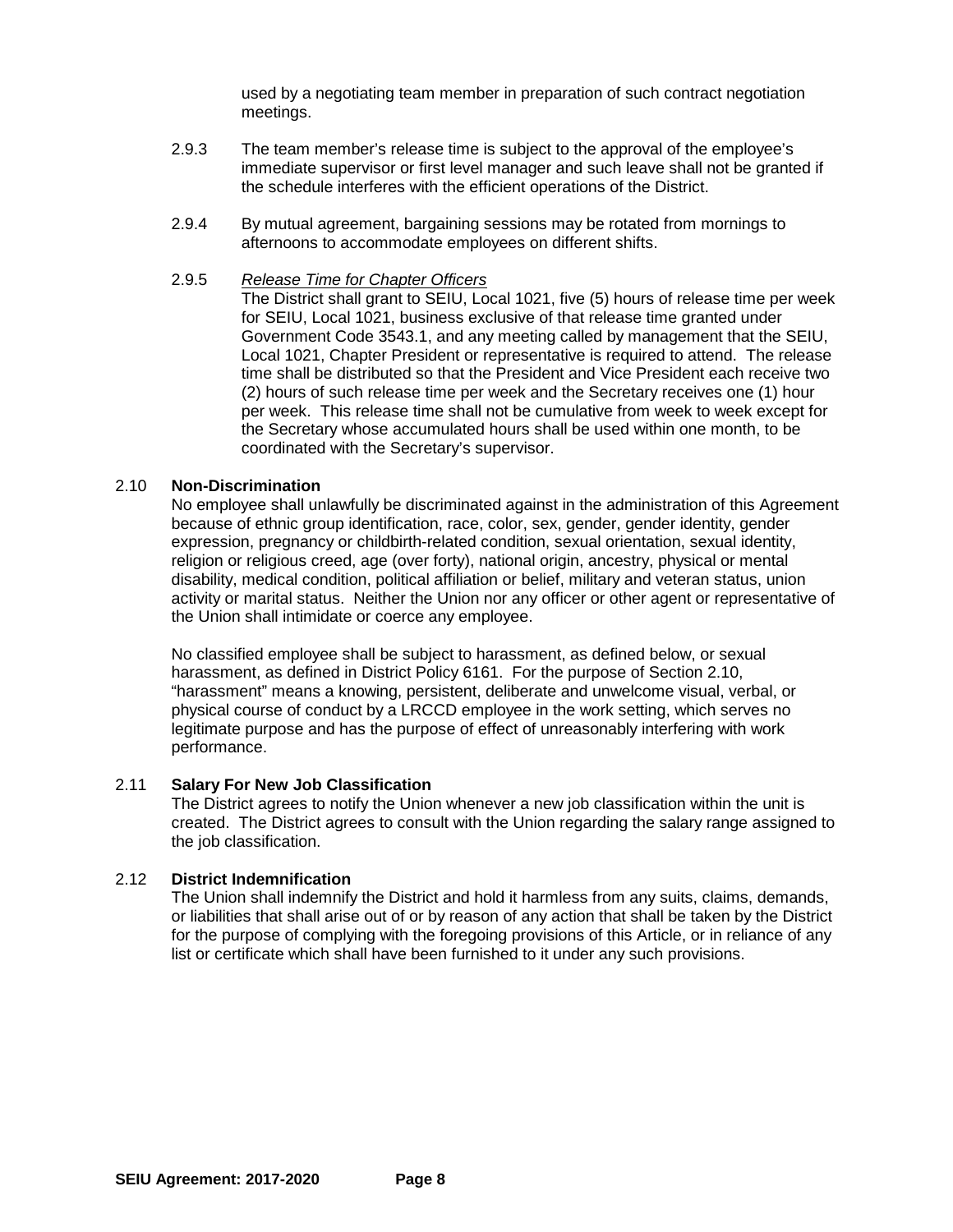## **Article 3: Management Rights**

It is understood and agreed that the District retains all its powers and authority to direct, manage and control to the full extent of the law. All matters not specifically enumerated in this Agreement are reserved to the Board of Trustees and may not be a subject of meeting and negotiating. Included in, but not limited to, those duties and powers are consistent with the terms of this Agreement, the exclusive right to: determine its organization; direct the work of its employees; determine the times and hours of operation; determine the kinds and levels of services to be provided and the methods and means of providing them; establish its educational policies, goals and objectives; insure the rights and educational opportunities of students; determine staffing patterns; determine the number and kinds of personnel required; maintain the efficiency of District operations; determine the curriculum; build, move or modify facilities; establish budget procedures and determine budgetary allocation; determine the methods of raising revenues; contract out work; and take action on any matter in the event of an emergency. In addition, the Board retains the right to hire, classify, assign, evaluate, promote, terminate and discipline employees consistent with the terms of this Agreement and with applicable law. It is agreed and understood that matters pertaining to this article are specifically excluded from the procedures contained in Article 14 (Grievance Procedure) of this contract.

The exercise of the foregoing powers, rights, authority, duties and responsibilities of the District; the adoption of policies, rules, regulations and practices in furtherance thereof; and the use of judgment and discretion in connection therewith shall be limited only by the specific and express terms of this Agreement, and then only to the extent such specific and express terms are in conformance with law.

The District retains its right to amend, modify, or rescind policies and practices referred to in this Agreement in cases of emergency. The term "cases of emergency" as used above specifically refers to any Act of God, natural disaster, or other lawful emergency affecting the District. The determination of whether or not an emergency exists is solely within the discretion of the Board.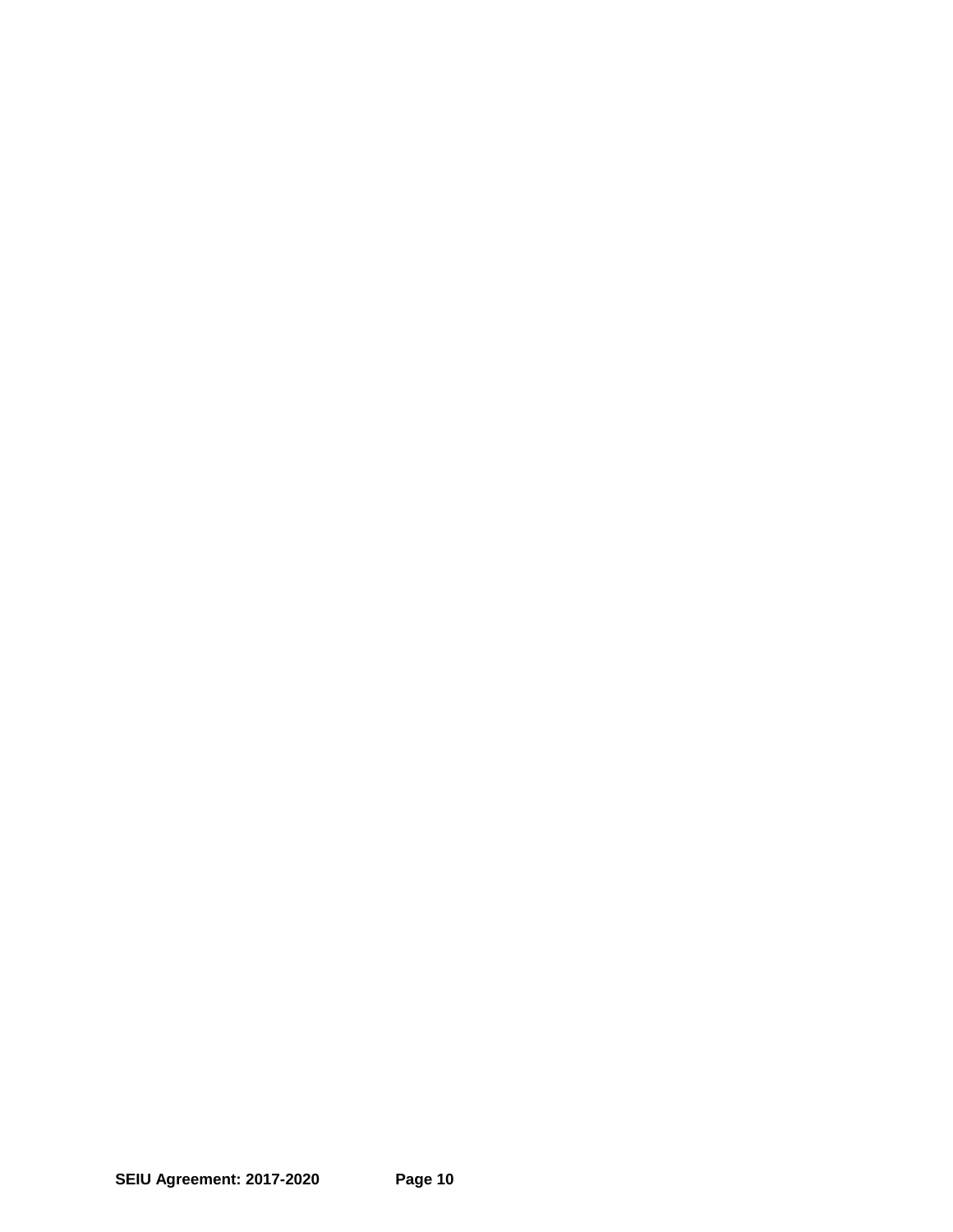### **Article 4: No Strike**

It is agreed and understood that there will be no strike, work stoppage, slow-down, picketing or refusal or failure to fully and faithfully perform job functions and responsibilities or other interference with the operations of the District by the SEIU, Local 1021, or by its officers, agents, or members during the term of this Agreement. Similarly, it is agreed and understood that the Board will not conduct a lockout during the term of this contract. It is agreed and understood that matters pertaining to this article are specifically excluded from the procedures contained in Article 14 (Grievance Procedure) of this contract.

SEIU, Local 1021, recognizes the duty and obligation of its representatives to comply with the provisions of this Agreement and to make every effort toward inducing all employees to do so. In the event of a strike, work stoppage, slowdown, or other interference with the operations of the District by employees who are represented by SEIU, Local 1021, agrees in good faith to take all necessary steps to cause those employees to cease such action.

It is understood that violators of this provision may be subject to loss of rights, privileges or services under this Agreement.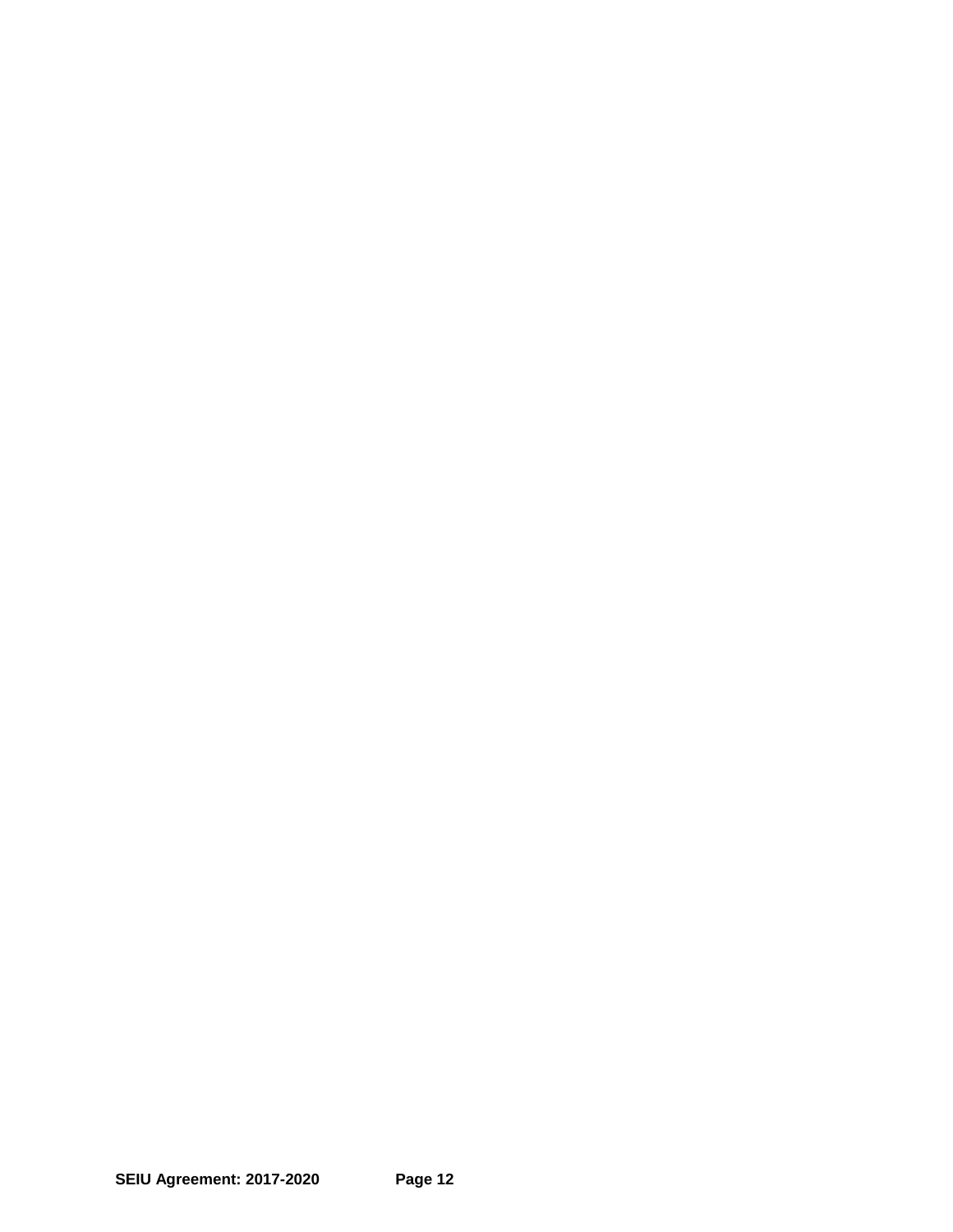### **Article 5: Check Off and Organizational Security**

#### 5.1 **Organizational Security**

- 5.1.1 All employees covered by this Agreement, as of its effective date, shall not be required as a condition of employment to become members of the Union, except that such employees shall pay an agency fee to the Union equivalent to the monthly union dues.
- 5.1.2 During the term of this Agreement, each new employee covered by this Agreement shall, as a condition of continued employment, thirty-one (31) calendar days after employment, pay to the Union, an initiation fee and dues required by the Union.
- 5.1.3 Any employee who is a member of a religious body whose traditional tenets or teachings include objections to joining or financially supporting employee organizations shall, in lieu of union membership dues or an agency service fee, have an amount deducted monthly from his/her pay check equivalent to the monthly Union dues, with such deduction deposited to one of the following charitable organizations designated by the unit member:
	- a) Los Rios Scholarship Fund
	- b) United Way
	- c) Los Rios Foundation
- 5.1.4 The exclusive representative shall provide annual written notice to each nonmember who is required to pay an agency fee: (1) The amount of agency fee which is to be expressed as a percentage of the annual dues per member based upon chargeable expenditures identified by the notice; (2) the basis for the calculation of the agency fee; and (3) a procedure for appealing all or any part of the agency fee. This requirement will adhere to pertinent PERB regulations in effect and as may from time to time be modified. This section is not subject to the grievance procedure.

#### 5.2 **Checkoff**

5.2.1 The District agrees to deduct from each employee's wages the amount of the Union dues/fees and initiation fees as specified by the Union. The Union shall provide the District with a schedule of such dues for nine-month, ten-month, eleven-month, and twelve-month employees covered by this Agreement. For a regular employee working less than ten (10) months in any fiscal year and/or less than forty (40) hours per week, his/her dues shall be appropriately prorated.

> The District shall pay to the Union-designated payee within a reasonable period of time the amount of such deductions.

#### 5.3 **COPE Checkoff**

If an employee voluntarily signs a checkoff form for SEIU, Local 1021's Committee on Political Education (COPE), on a form developed and provided by the Union, the amount designated by the employee shall be deducted from his/her paycheck and transmitted to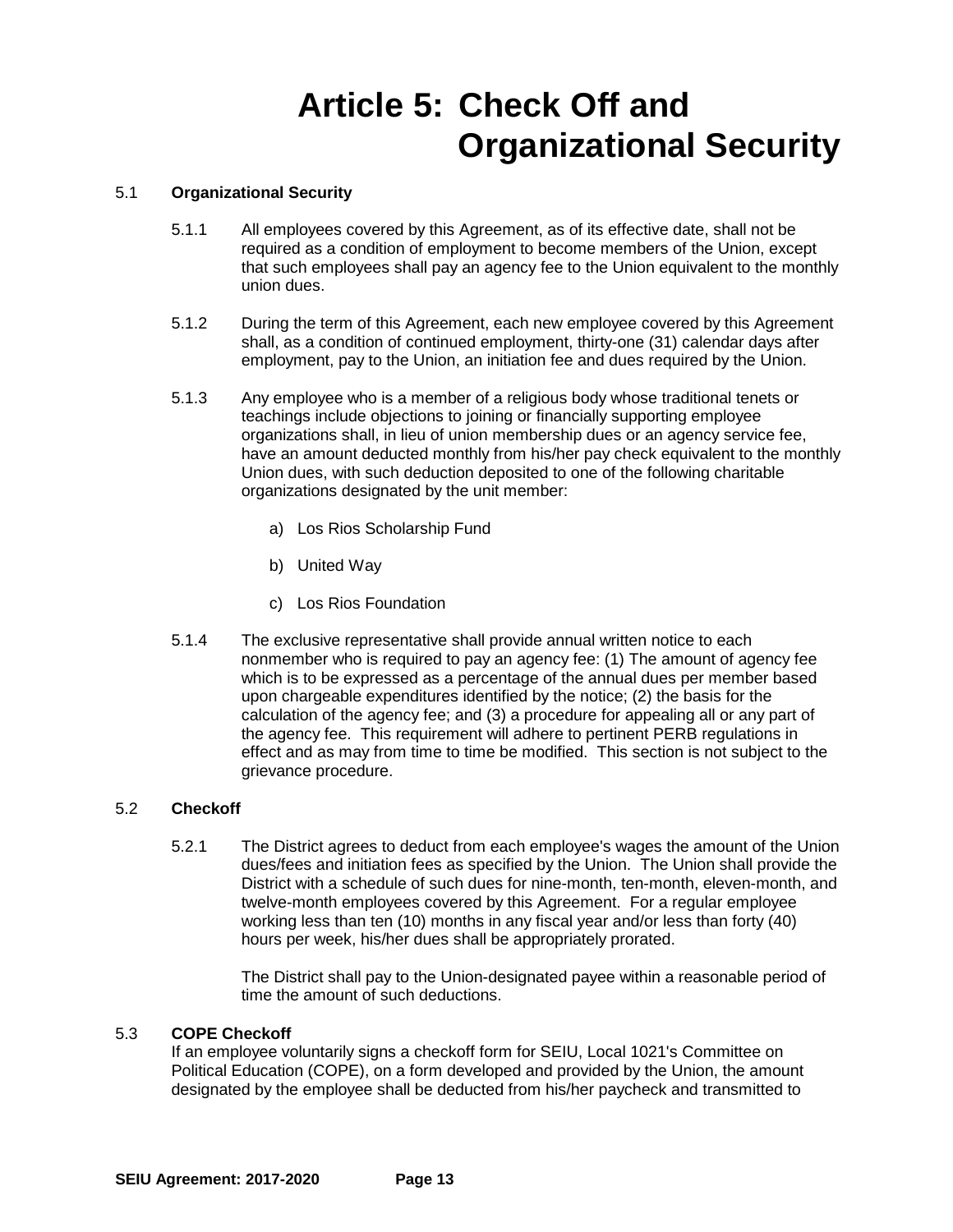Local 1021 COPE. It is expressly understood that this voluntary contribution is not a condition of employment.

#### 5.4 **Indemnification**

The Union agrees to indemnify and hold the District harmless against any and all claims, suits, orders or judgments brought or issued against the District as a result of any action taken by the District's agents or members of the Board of Trustees under the provisions of this article.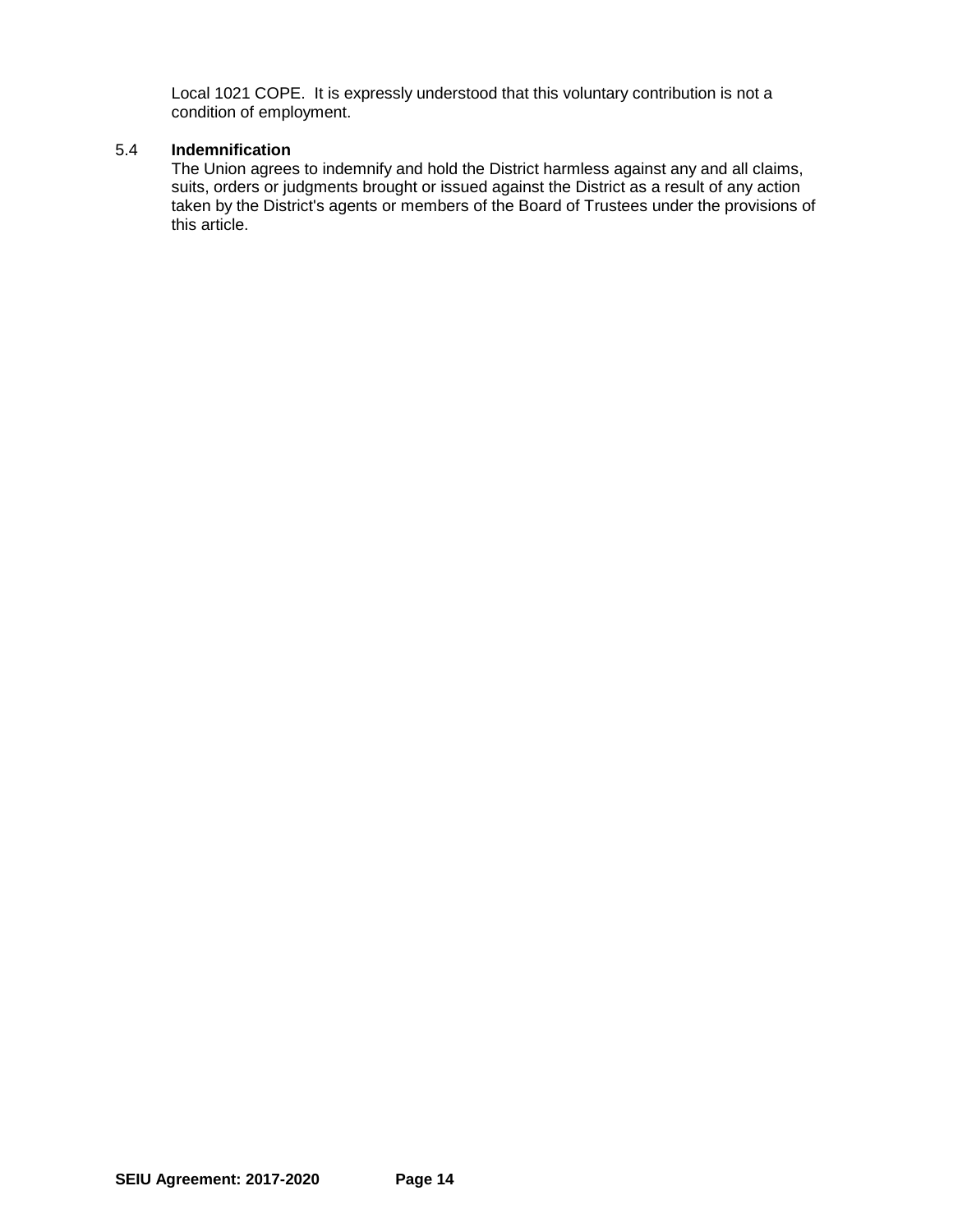### **Article 6: Personnel Policies**

#### 6.1 **Performance Evaluation**

- 6.1.1 The evaluation of Los Rios Community College District employees has as a related primary goal the ongoing improvement of services in support of the District's mission as a deliverer of educational programs to the public. In addition, the performance evaluation is intended to provide the employee with reasonable notification relating to her/his quality and quantity of job-related performance.
	- 6.1.1.1 Under normal circumstances, permanent employees shall have a performance evaluation on an annual (every twelve months) basis typically on the anniversary of the employment start date. Employees receiving an overall rating of "competent" or "commendable" on their Report of Performance for the first two (2) years of employment, including the probationary period, will be evaluated biennial thereafter.
	- 6.1.1.2 Under normal circumstances, probationary employees shall be evaluated at the end of the fourth, the eighth and the eleventh months of employment. The final performance evaluation under probationary status will carry a recommendation regarding subsequent status for the employee.
	- 6.1.1.3 Performance evaluations may be made more frequently if deemed advisable by the administrative officer.
- 6.1.2 The primary evaluator and the employee shall meet to discuss the specifics of the evaluation. One copy of the evaluation is to be given to the employee at this meeting and another copy is to be placed in the employee's record. The primary evaluator must have first-hand knowledge of the employee's performance or consult with the head or lead person who does have first-hand knowledge.
	- 6.1.2.1 Where performance problems have been identified in the evaluation by a "Needs to Improve" or "Unacceptable," the evaluation will be accompanied by a work plan for improvement and documentation illustrating the basis of the problem for the identified items. The employee shall have the right to respond in writing to comments on the evaluation and to attach that written response to the evaluation.
- 6.1.3 A permanent employee may appeal her/his evaluation through administrative channels by submitting a written notice within ten (10) days of the date of the review to the appropriate administrative officer.
- 6.1.4 An employee may have a Union representative present when meeting with management representatives during evaluation appeal meetings.
- 6.1.5 Once the evaluation has been reviewed with the administrative officer (Section 6.1.3), the employee or the administrative officer, separately or jointly, may request that the appropriate College President/Vice Chancellor (or designee) review the evaluation.
- 6.1.6 Nothing in this article shall be construed to mean that performance criteria or the evaluator's judgment regarding the quality or quantity of job performance or a unit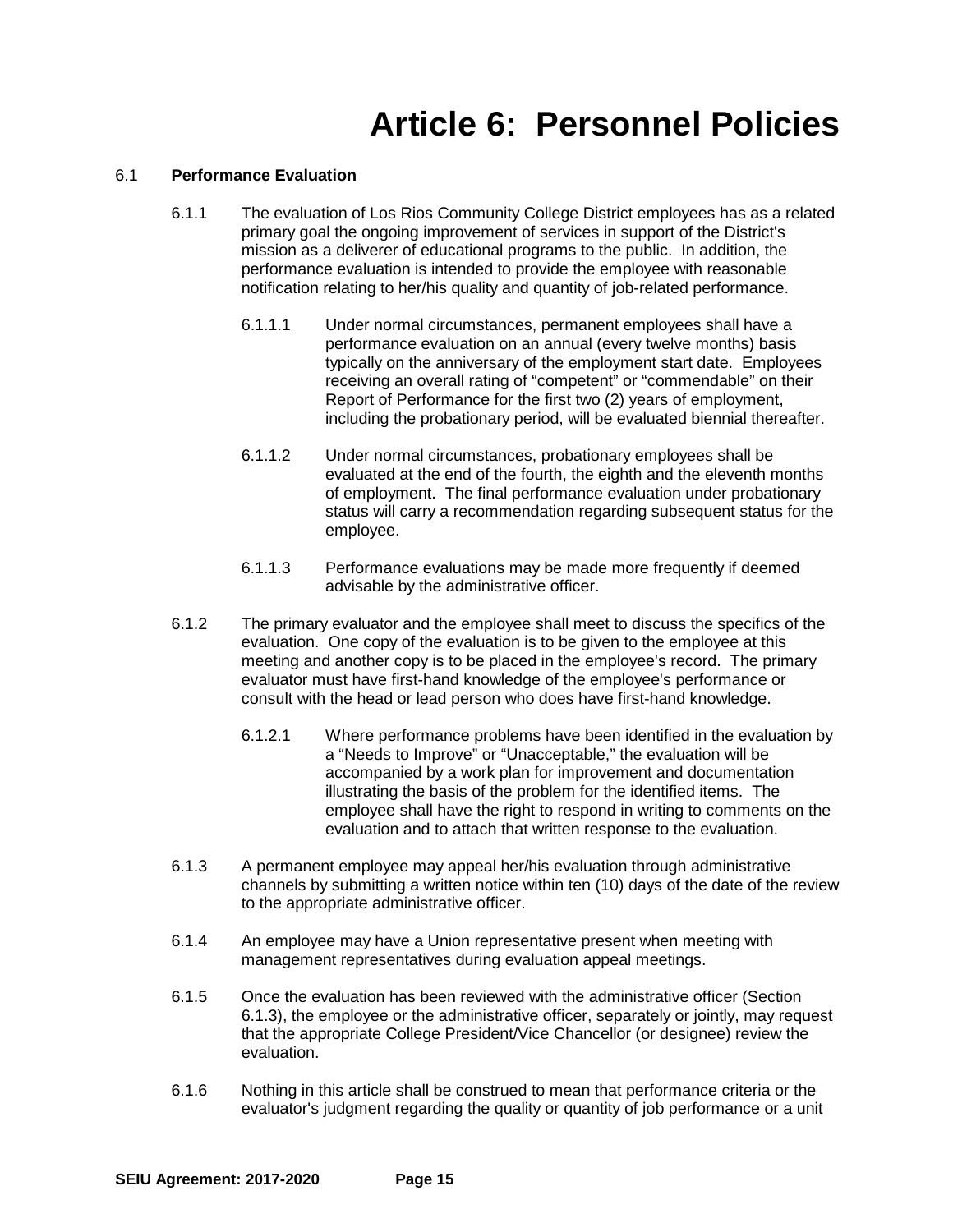member shall be subject to the grievance procedure of this contract. Compliance with the performance evaluation procedure is, however, a matter subject to the grievance procedure.

#### 6.2 **Earning a Service Increment**

On the anniversary date, a regular employee will be advanced to the next higher step of the salary range assigned to his/her position classification until the top step of the range is reached. Earning a service increment is dependent upon two conditions: (a) The employee must have served seventy-five percent (75%) of the required working days; i.e. 195 working days including holidays, paid sick leave, vacation, and other paid absences or leaves; (b) the employee's report of performance evaluation must show a rating of "competent" or better; (c) any ratings above or below competent must be supported by examples of why the rater believes the performance to be substandard or commendable.

#### 6.3 **Probationary Period**

Each employee appointed to a regular position shall become permanent in this position only after having served a successful probationary period of twelve (12) months. At designated times during the probationary period, the performance of the employee shall be reviewed by those having the responsibility for recommending permanent status. If during the probationary period, the employee's absences for whatever reason exceed twenty (20) consecutive days, the probationary period shall be extended on a day-to-day basis until an opportunity to observe the employee has been provided for a full year.

6.3.1 A unit member in a probationary status has no District appeal rights regarding disciplinary proceedings.

#### 6.4 **Transfers**

#### 6.4.1 *Definitions*

- 6.4.1.1 A voluntary transfer is one which is initiated by the employee and involves the assignment of an employee to another position at a different work location within the District.
- 6.4.1.2 An administrative transfer is one which is initiated by the District and involves the assignment of an employee to another position at a different work location within the District.
- 6.4.1.3 A reassignment is the assignment of an employee to another position within the work location.
- 6.4.1.4 For purposes of this section, work location means: (1) American River College and all satellites, (2) Cosumnes River College and all satellites; (3) Sacramento City College and all satellites (4) the District Office/ Facilities Management; (5) Folsom Lake College and all satellites.
- 6.4.1.5 For purposes of this section, operating unit is any department/division within a work location.
- 6.4.1.6 A vacancy is any bargaining unit position that the District intends to fill. The District will make every effort to fill a vacancy as soon as possible.
- 6.4.1.7 The District reserves the right to not fill, modify or convert a position when it becomes vacant. Prior to announcing a vacancy, the District may modify the position, change or reduce hours, convert FTE to a different position, or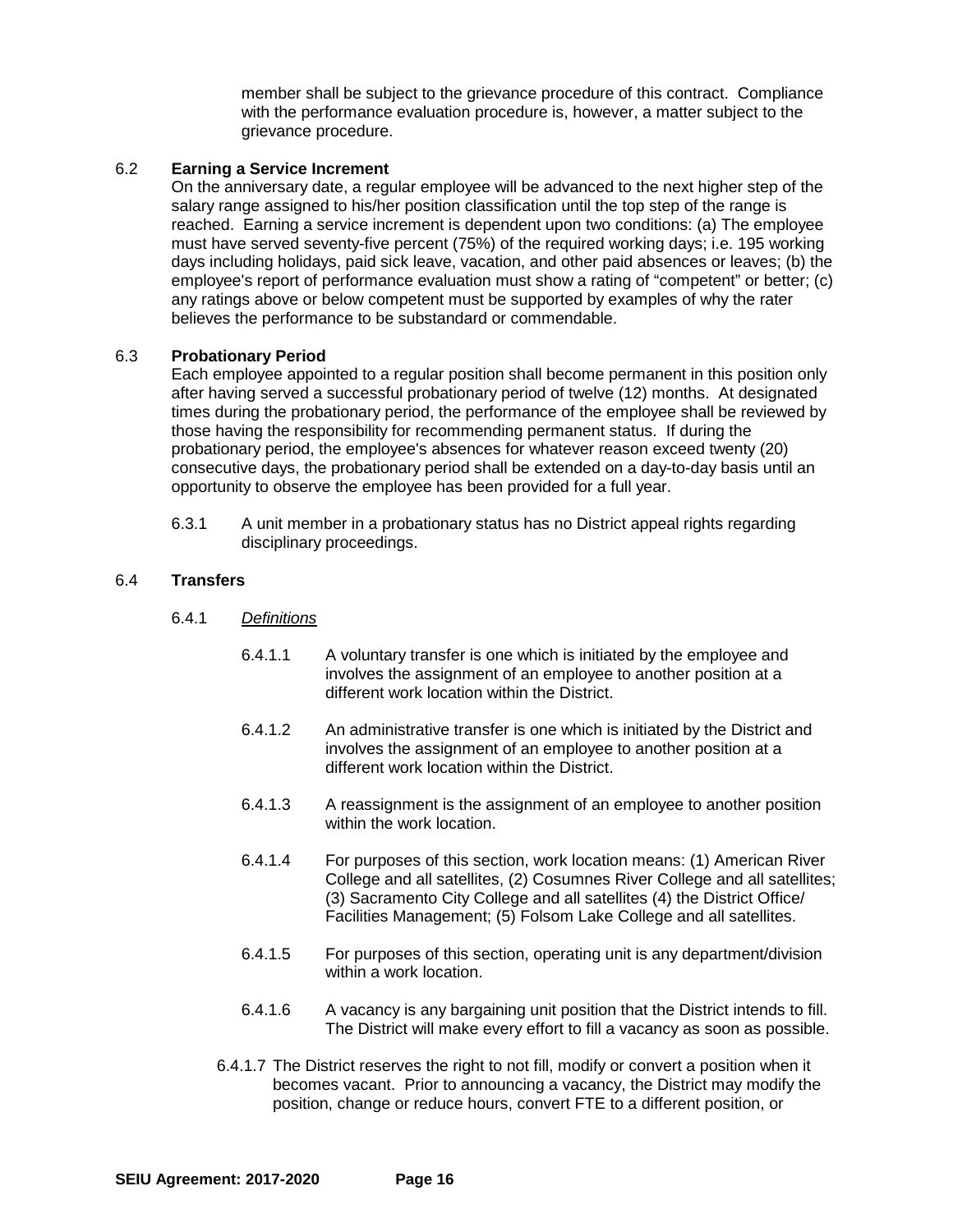relocate the position to another operating unit or work location. Notification of these changes will be sent to the Union which upon written request to the District will meet and confer over the negotiable effects of proposed changes prior to any implementation. SEIU shall identify any negotiable effects in its request to meet and confer.

#### 6.4.2 *Employee Initiated - Lateral Transfer* When a new vacancy occurs, the District will in good faith consider the lateral transfer of employees serving in the same job classification in the District.

- 6.4.2.1 When a position becomes vacant, the District shall notify unit members within the same job classification by email. Custodial vacancies will also be posted on work site bulletin boards, in the manner agreed between SEIU and the District, for not less than seven (7) working days at all work locations prior to advertising externally.
- 6.4.2.2 Any permanent employee in the same job classification may apply for a lateral transfer by completing an updated application with the Human Resources Department by the closing of the seventh working day of the internal posting period. Criteria for approval of a transfer request shall be based on experience, seniority, demonstrated job skills, past evaluations on file which were made within thirty-six (36) months of the date of the transfer request, and demonstrated special skills if appropriate for the job.
- 6.4.2.3 The District will ensure that at least three (3) of those referred interview candidates are the most senior eligible District employees. In any case where there is less than three (3) eligible District employees applying for the position, all eligible District employees shall be referred for interview.
- 6.4.2.4 The qualified unit members as identified in Section 6.4.2.3 will be guaranteed an interview by the college or location. Equal opportunity for advancement shall be extended to all qualified employees of the District.
- 6.4.2.5 If none of the voluntary transfer applicants are recommended for the position, their applications will be included in the general applicant pool for the position; however, this does not guarantee that they will be granted another interview.

#### 6.4.3 *Administratively Initiated Transfers*

The District will follow applicable provisions of the Education Code or other applicable law when instituting a permanent transfer or reassignment of an employee covered by this Agreement. The employee will be given ten (10) days written notice for transfer to another work location and twenty-four (24) hours notice for reassignment within a work location. Temporary transfers and reassignments will require no written notice.

### 6.4.4 *Vacancies*

When the District decides to fill a vacancy in the classes covered by this Agreement, it will be announced to the classified staff for a minimum of ten (10) working days and posted in designated places frequented by unit members.

#### 6.5 **Promotions**

6.5.1 *Definitions*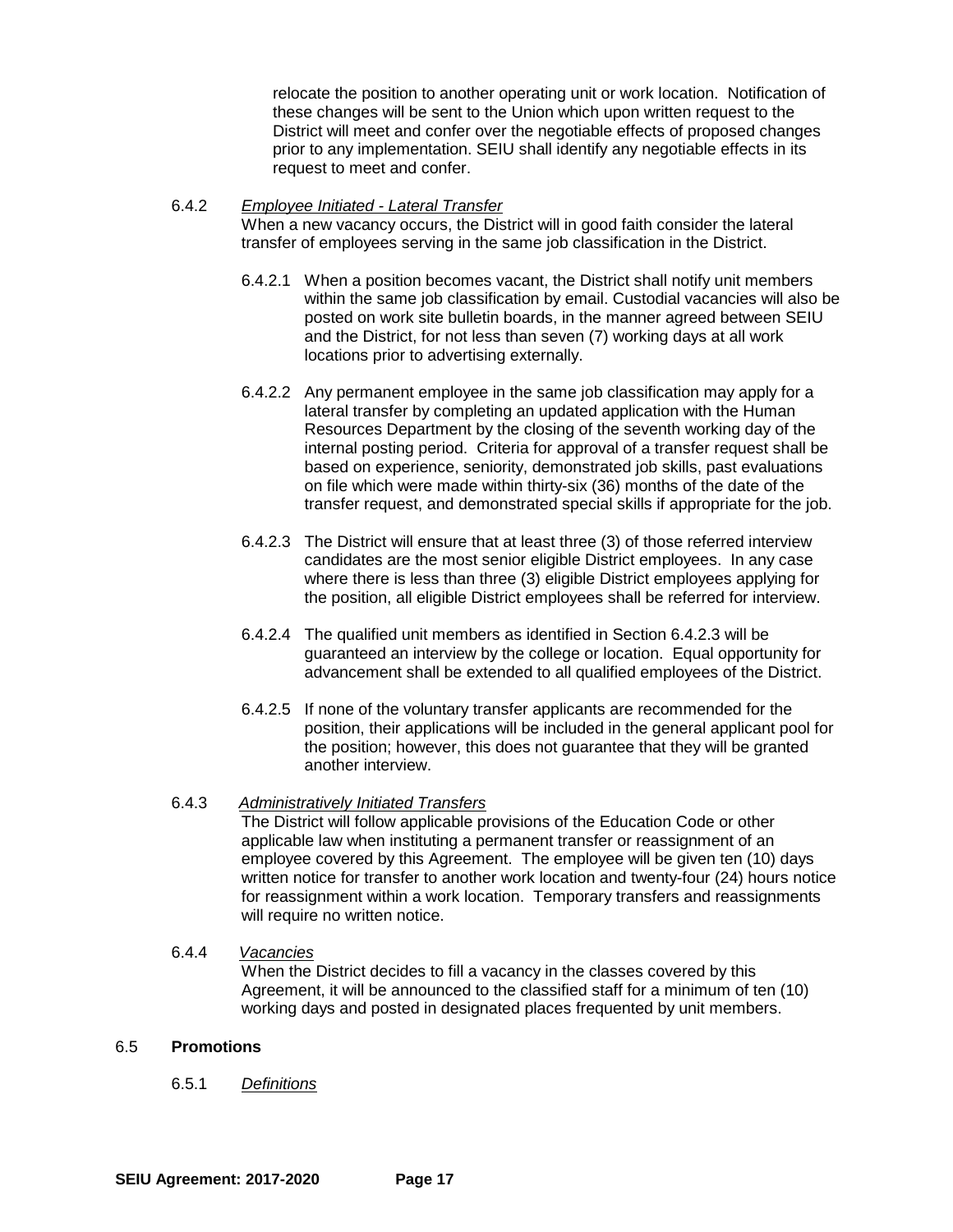- 6.5.1.1 Promotion A reassignment from a position in one class to an open position in another class having a higher salary range.
- 6.5.1.2 Conditional Status The employment status accorded a permanent employee who is reassigned to a new position through promotion and who is required to serve a conditional period of six (6) months. A unit member who has completed one (1) full year with the District including extensions provided under Section 6.3 and is subsequently serving a conditional period retains all employment rights granted to permanent employees.

#### 6.5.2 *Length of Service*

- 6.5.2.1 The District agrees to consider length of service with the District as one of the considerations in promotion. Length of service shall not necessarily be determinative in promotion.
- 6.5.2.2 In the event an opening occurs, employees within the District will be given consideration for promotion.
- 6.5.2.3 Providing that the applicants meet the announcement qualifications, bargaining unit members will be granted interviews as follows:
	- a) If the number of qualified bargaining unit members who apply is three (3) or less, then each qualified bargaining unit applicant will be scheduled for the interview process.
	- b) If the number of qualified bargaining unit members who apply is four (4) or more, then at least the three (3) most qualified based upon screening of their applications shall be scheduled for interview.

#### 6.5.3 *Applying for Promotional Opening*

- 6.5.3.1 Eligibility An employee wishing to be considered for a promotional position will need to meet these requirements:
	- a) Fulfill the qualifications as listed in the position specification. If the skill requirements of the promotional position exceed those associated with the position currently held, the employee will need to pass skill tests at the stipulated level for the promotional position.
	- b) Show satisfactory performance in the currently held position. The last performance evaluation must show an overall rating of "competent".

#### 6.5.3.2 Procedure

a) The employee shall notify the Human Resources Office in writing of his/her interest in the open position by the deadline indicated in the job announcement. The employee shall file an application for the open position with the Human Resources Office prior to the deadline.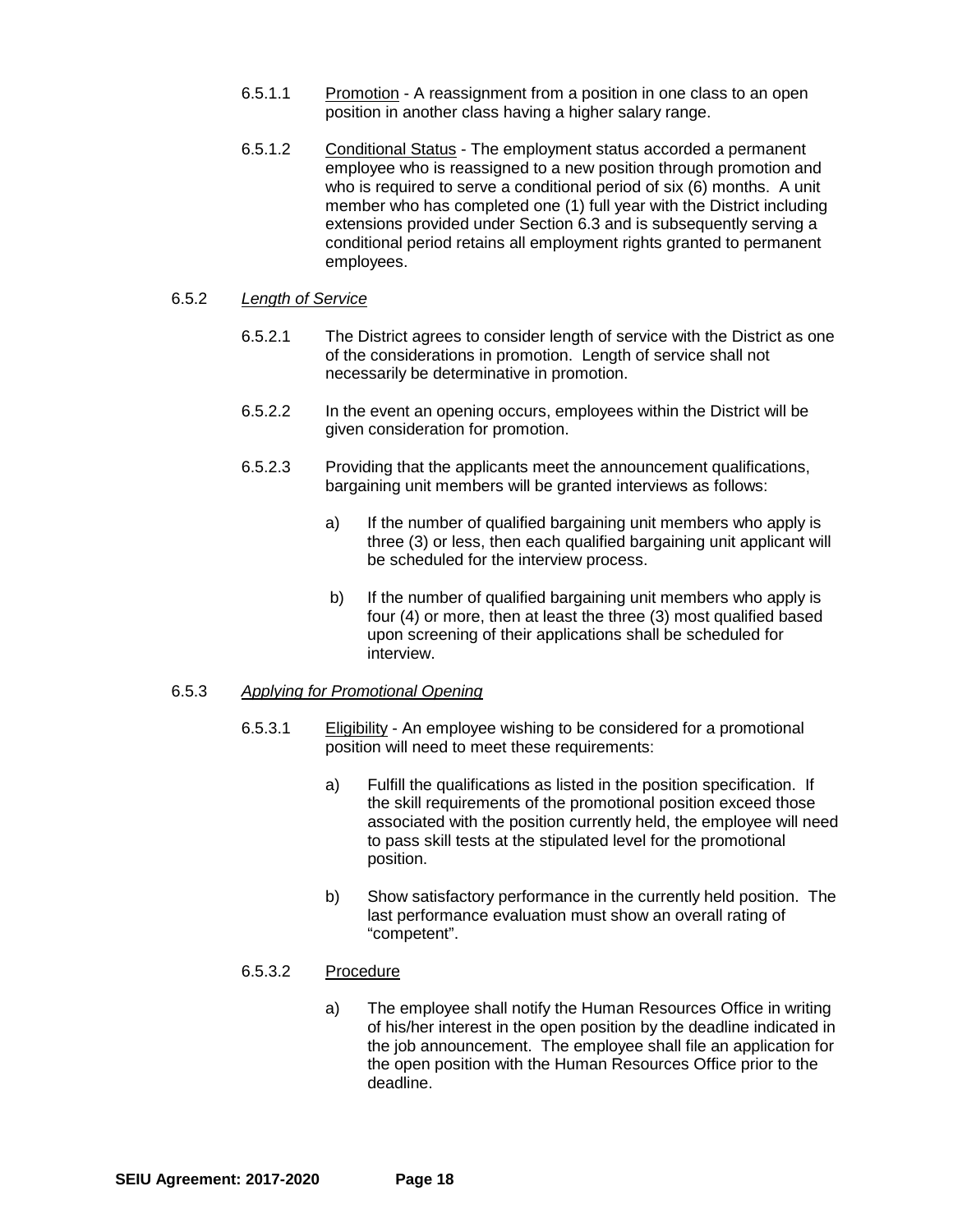- b) Eligible employees expressing an interest in the open position may be scheduled for interviews at the location having a promotional opening.
- c) Employees will be notified in writing regarding the outcome of the employment interviews. Every effort will be made to notify employees not selected for a position as soon as possible after the selected candidate has accepted the offer of employment.

#### 6.5.4 *Employment Status for Lateral and Promotional Transfers/Reassignments*

- 6.5.4.1 When an employee who has completed a probationary period with the District receives a lateral or promotional transfer/reassignment, he/she shall serve in a conditional (probationary) period of six (6) months in the new assignment. In the event the employee's performance is unsatisfactory in the new position during this period, the individual shall be entitled to reinstatement to the former position where he/she held permanent, satisfactory status or to a position in the same classification, even if this results in a layoff of the least senior person in this classification.
- 6.5.4.2 When such an employee is returned to his/her previous classification, the unit member will be placed on the appropriate range at the step previously held. However, no credit towards a step increment will be earned while in the lateral or promotional position, if the unit member is returned to the former position.

#### 6.6 **Demotion**

- 6.6.1 *Definition*
	- 6.6.1.1 Demotion A reassignment from a position in one class to a position in another class having a lower salary range.
	- 6.6.1.2 Voluntary Demotion Reassignment to a lower position class based upon the employee's request and administrative approval.

#### 6.6.2 *Purpose*

- 6.6.2.1 The demotion of a classified employee shall be for the purpose of (1) providing the best possible support services for the educational program, or (2) assisting an employee to make necessary adjustments in the responsibility level of his/her work.
- 6.6.2.2 An employee will be notified by the Human Resources Office at least fifteen (15) days in advance of Board action that a recommendation for demotion has been made.

#### 6.6.3 *Reassignment of Employee to Position with a Lower Salary Range*

6.6.3.1 The Governing Board may, upon the recommendation of the Chancellor (or designee), reassign an employee to a class having a lower salary range. An action of this type will result from a performance evaluation report and other documentary evidence of the employee's inability to perform satisfactorily (administrative demotion).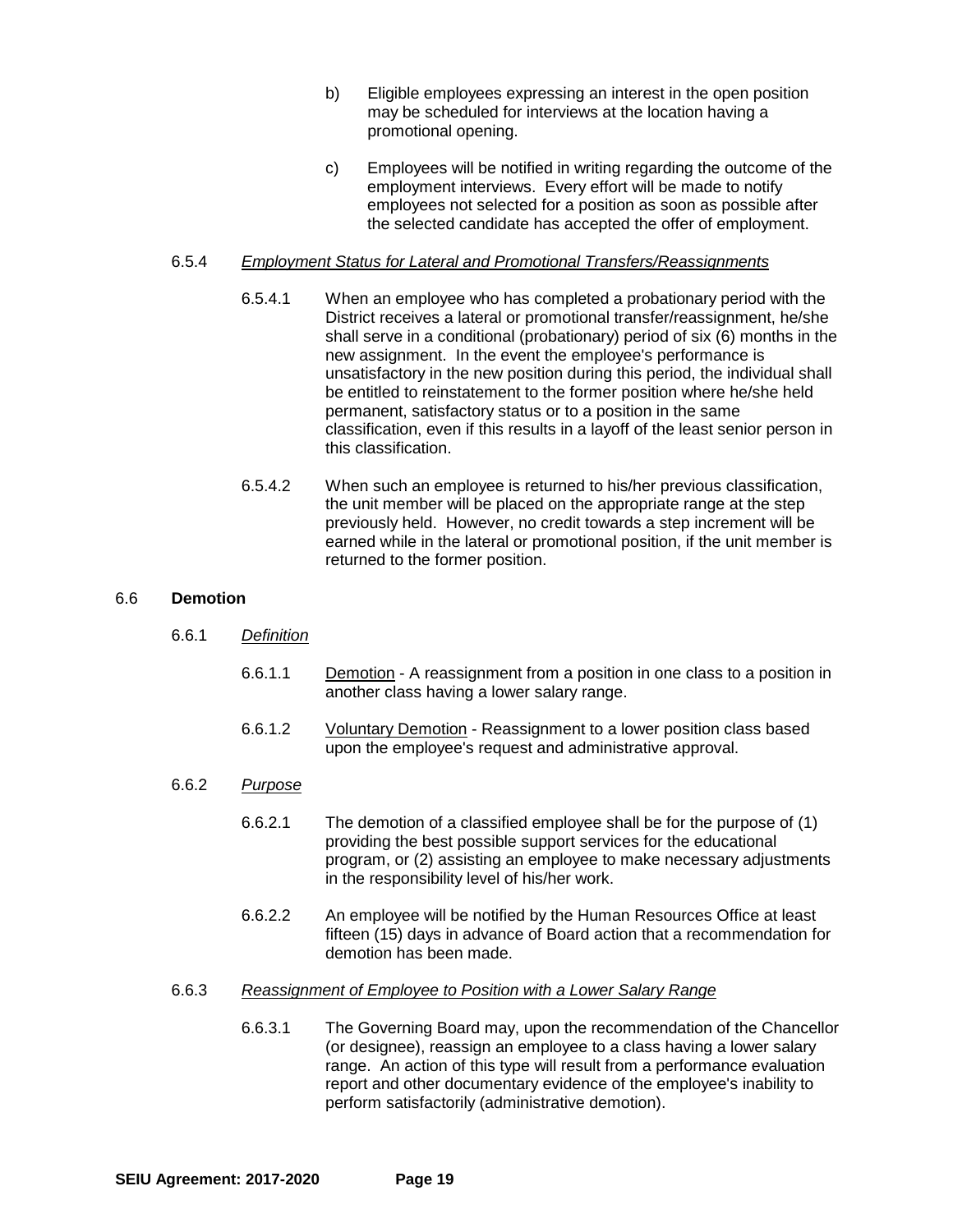- 6.6.3.2 An employee may request to be considered for a position in a class having a lower salary range (voluntary demotion).
- 6.6.3.3 When an employee is reassigned to a regular position at a lower salary range, the person will be assigned to the appropriate range and step nearest the person's present rate of pay without exceeding it. In no case will the person's salary exceed the last step of the appropriate range. This is applicable to voluntary/administrative demotion as well as a demotion resulting from reduction in force. (This section does not apply to unit members who have been reinstated into a previously held position because of unsatisfactory performance in a lateral or promotional transfer/reassignment. See Section 6.5.4.2)

#### 6.6.4 *Employment Status*

- 6.6.4.1 An administrative demotion will not require the service of a conditional or new probationary period.
- 6.6.4.2 A voluntary demotion will not require the service of a conditional (probationary) period provided the employee has received an overall rating of "competent" or above on his/her last evaluation. An employee who has not completed a one-year probationary period with the District will serve the remainder of his/her initial probationary period in the newly assigned position.
- 6.6.4.3 Any employee who relinquishes permanency through voluntary demotion becomes subject to termination on the same basis as other probationary employees, if she/he has not completed a one-year probationary period with the District.

#### 6.7 **Layoff**

The District agrees to lay off unit employees or reduce hours of unit members only when the Board determines there is a lack of work and/or a lack of funds. The determination of which positions are affected are reserved to the District. The District agrees to comply with provisions of the Education Code and District rules and regulations regarding layoff as contained in Article 17 of this contract.

#### 6.8 **Discipline Process**

The parties recognize that disciplinary actions shall be progressive in nature if they are to correct the conduct of a unit member. The District agrees to follow a course of progressive discipline. It is understood, however, that progressive discipline does not follow any specific sequence of disciplinary actions and that major offenses will be cause for severe disciplinary actions.

When the District commences the investigation of an employee in the bargaining unit to determine whether or not discipline should be imposed on such employee, it shall immediately notify SEIU, Local 1021, in writing of the investigation, including the purpose of the investigation and the reason(s) therefore, including any allegations and charges made against the employee being investigated.

The District shall not interview and/or question any employee in the bargaining unit, formally or informally, for investigative purposes to determine whether or not to impose discipline, without the employee being advised of their right to have their SEIU, Local 1021, representative present during the meeting as Board Regulation 6914 Section 2.1.5.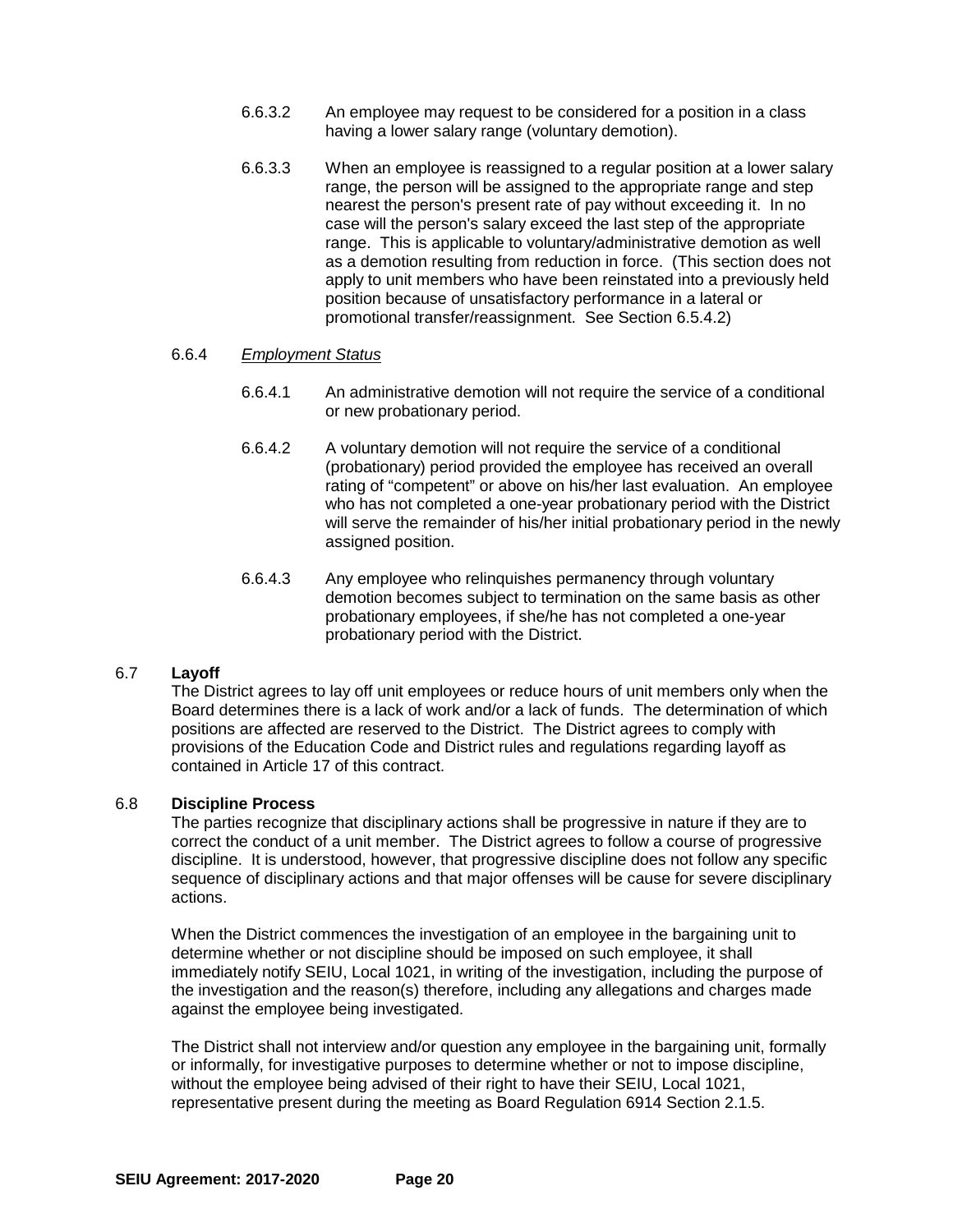When the District determines that disciplinary action is warranted, it will proceed by following the provisions in Board Policy P-6911: Definitions, P-6912: Just Cause for Discipline, P-6913: Counseling Memo/Letter of Reprimand, P-6914: Severe Disciplinary Action, P-6915: Appeal Process, Board Regulation R-6913: Counseling Memo/Letter of Reprimand, and R-6914: Severe Disciplinary Action. (See Appendix C for further information on above Board Policies and Regulations.)

#### 6.9 **Reclassification**

- 6.9.1 The District agrees to comply with Administrative Regulation 6216 in the reclassification of unit members and to consult with the union representatives on 1) any changes to the regulations, and 2) salary placement for new position classifications within the bargaining unit.
- 6.9.2 A permanent employee whose position has been studied for classification may appeal the decision within thirty (30) days of receipt of notice regarding classification determination.
- 6.9.3 The District and SEIU agree to enter into discussions regarding the appeals process for requesting reclassification.

#### 6.10 **Personnel Files**

- 6.10.1 Materials in a unit member's personnel file which may serve as a basis for affecting the status of employment shall be made available to the unit member for inspection or, with the written authorization of the unit member, to his/her designated representative.
	- 6.10.1.1 There shall be one (1) official personnel file for each employee. Such file shall be maintained in the Human Resources Office.
	- 6.10.1.2 Only materials in the official District personnel file shall be used in any proceeding affecting the unit member's employment status with the District.
	- 6.10.1.3 A unit member may inspect his/her personnel file (except those items exempted by law from review) upon written notice and during normal District business hours. A unit member may obtain copies of documents contained in his/her personnel file. The District may charge 25 cents per page.
	- 6.10.1.4 A unit member may, upon written authorization, designate a Union representative to review the file. The District agrees to be bound by applicable laws concerning privacy and confidentiality of such records and files. Access to the official personnel file is limited to administrators, supervisors, and authorized classified confidential staff. All reviews of personnel files shall be done in the presence of a management representative (or designee).
- 6.10.2 Such material shall not include ratings, reports, or records which:
	- a) Were obtained prior to the unit member's employment;
	- b) Were prepared by identifiable examination committee members;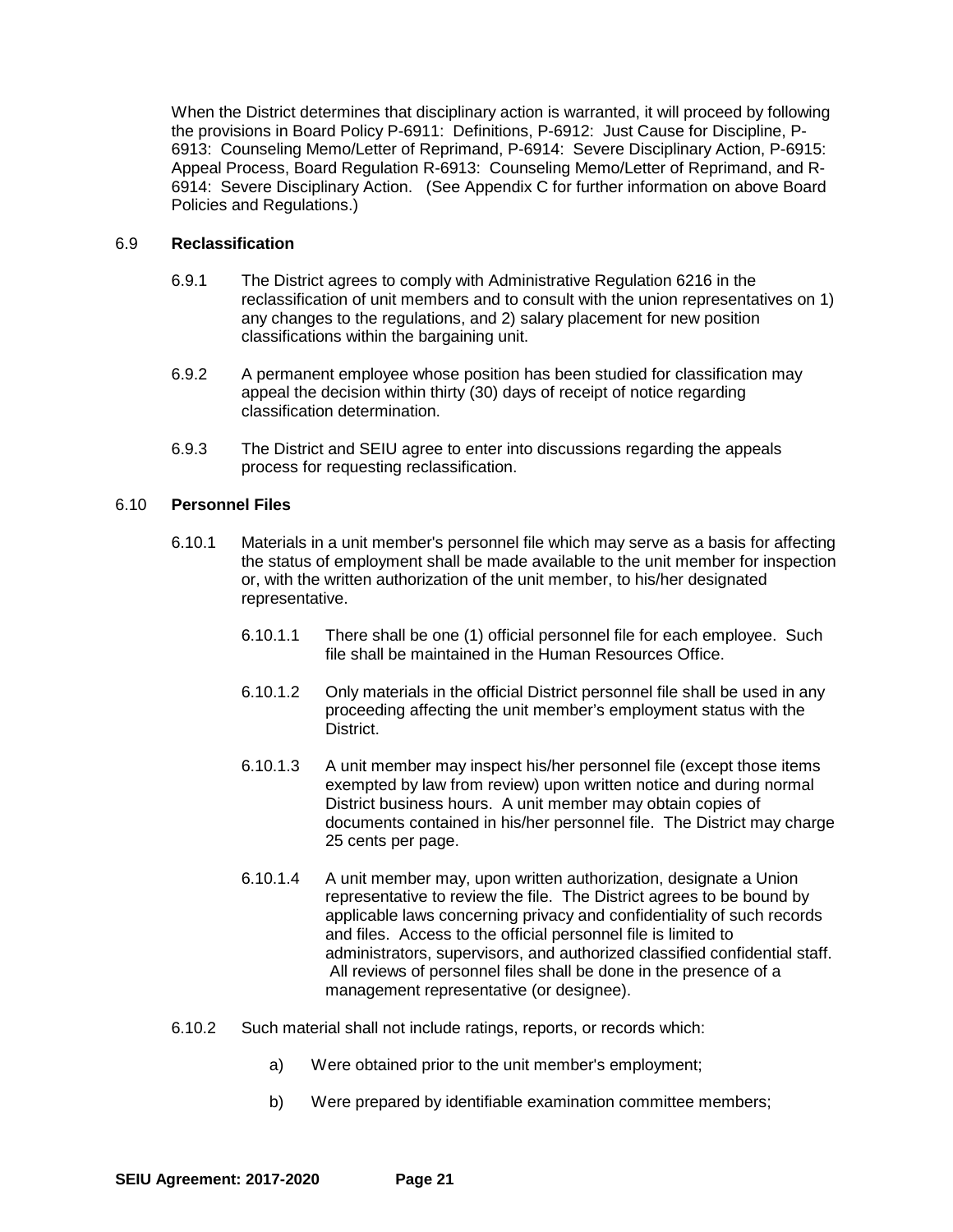- c) Were obtained in connection with a promotion.
- 6.10.3 Materials of a derogatory nature, except those contained in Section 6.10.2, shall not be filed in the employee's personnel file unless and until the employee has been given an opportunity to review and comment thereon. The employee may have the comment attached to the derogatory material. The employee shall be released from duty if necessary to make such review.
- 6.10.4 Between six (6) months and twelve (12) months after the derogatory material is entered into the personnel file, the unit member may petition for exoneration of the derogatory material. If the petition is approved, then a statement of exoneration will be added to the file.
- 6.10.5 If within twelve (12) months after entry of a derogatory item no related derogatory data is developed, then such material will not be used against an employee in matters relating to promotion or transfer.
- 6.10.6 Derogatory material will be sealed upon request of the employee after two (2) years without any similar complaints. Such sealed material cannot be opened except upon written request of the employee or by process provided under law.
- 6.10.7 The District agrees to adhere to the provisions of the Public Safety Officer Procedural Bill of Rights for all public safety officers when they are subject to investigation or discipline.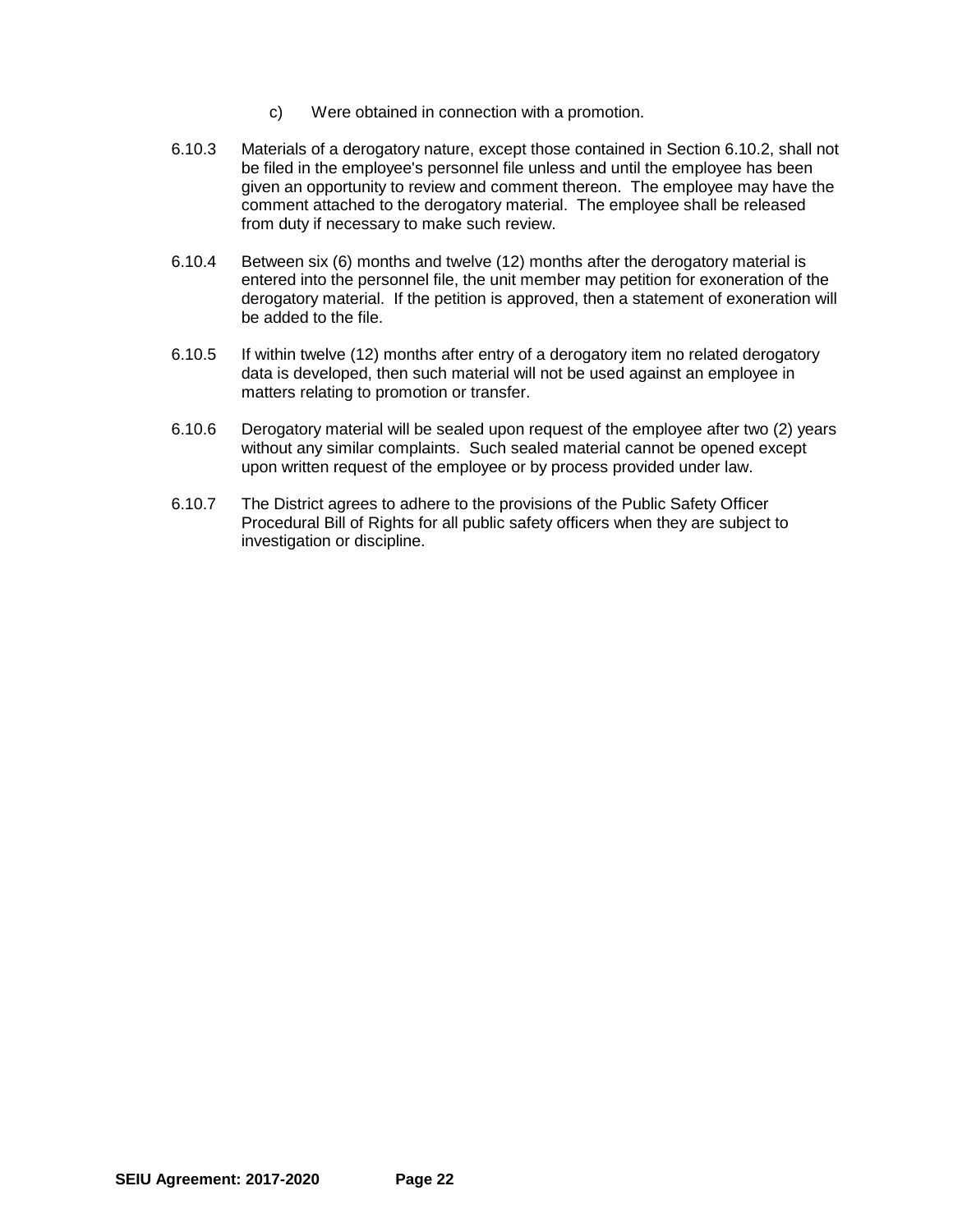### **Article 7: Work Periods**

#### 7.1 **Work Year**

- 7.1.1 *Work Year – Twelve-Month Positions* The fiscal year, July 1 to June 30, shall constitute the work year for all twelve-month positions.
- 7.1.2 *Work Year – Eleven-Month Positions* Those positions designed as having eleven (11) months of service shall be assigned for the period of August 1 to June 30 with the month of July off or such other arrangement as will allow one (1) full month without pay.
- 7.1.3 *Work Year – Ten Month-Positions* Positions designated as having ten (10) months of service shall be assigned for the period of September 1 to June 20 with the months of July and August off without pay, or such other arrangements as will allow two (2) full months without pay.
- 7.1.4 *Work Year – Nine-Month Positions* Positions designated as having (9) nine months of service will be assigned for seventeen weeks each of two (2) semesters. The work year for nine-month positions will begin with the first week of instruction each semester and conclude prior to exam week at the end of each semester.

#### 7.2 **Work Week**

- 7.2.1 The workweek for all classified employees shall be from 6:00 a.m. Saturday through 5:59 a.m. the following Saturday.
- 7.2.2 The basic work period for full-time employees shall consist of five (5) consecutive workdays of eight (8) hours each or forty (40) hours within any seven-day period. This does not mean that an employee is guaranteed a forty-hour week. Part-time employees shall normally work a minimum of twenty (20) hours within any sevenday period. This does not mean that a part-time employee is guaranteed a twentyhour week.
- 7.2.3 Should the District need a four-day workweek for any group of employees, the work schedule shall consist of forty (40) hours within any seven-day period; the workday shall be ten (10) hours within any 24 hour period. A regular employee will work any four (4) consecutive days in a workweek with three (3) days off.
- 7.2.4 Before employees are assigned to work a ten-hour day, four-day workweek, their concurrence will be ascertained through the designated employee organization representing a majority of the concerned employees in the position class affected.
- 7.2.5 Should a majority of employees within a work unit or department desire to work an alternative work schedule (such as a ten-hour day, four-day week), the supervisor will meet and discuss feasibility of such a proposal.

### 7.2.6 *Alternate Work Schedule*

If the District decides to offer an alternate summer work schedule for employees covered by this agreement, the District and SEIU agree to meet and negotiate over the terms and conditions of the alternate summer work schedule by approximately May 1 of each fiscal year.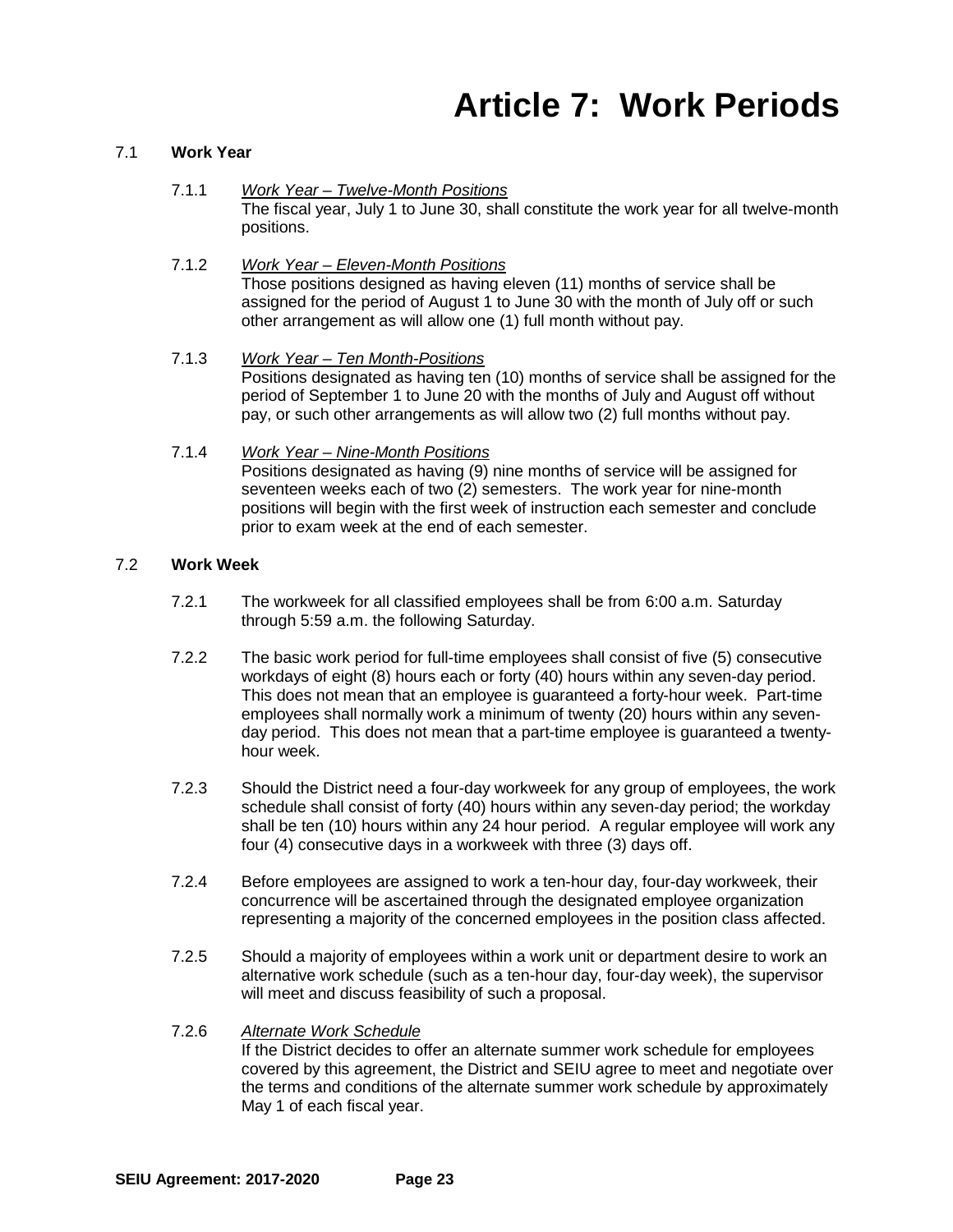#### 7.3 **Work Day**

The basic workday for a 5-day workweek for a full-time employee shall consist of eight (8) hours within any 24-hour period; for a 4-day workweek for a full-time employee, ten (10) hours within any 24-hour period.

#### 7.4. **Rest Periods/Lunch Periods**

All employees shall be granted 15 minute rest periods with breaks as follows (per the California Division of Labor Standards Enforcement code):

| <b>Hours of Work</b>    | <b>Rest Breaks</b> |
|-------------------------|--------------------|
| $0$ - less than 3.5     |                    |
| $3.5 -$ less than 6.0   |                    |
| $6.0 -$ less than 10.0  |                    |
| $10.0 -$ less than 14.0 |                    |

Appropriate times for rest periods for employees shall be arranged by the immediate supervisor. Employees not wishing to take rest periods will observe lunch periods as scheduled and work their regularly assigned schedule. Rest periods may not be used to extend an employee's lunch period nor may be used to adjust the starting or ending time of an employee's workday.

All members of the Los Rios Police Department, covered by this contract, may have their lunch period included within their assigned shifts with the approval of the immediate supervisor and the administrative officer (or designee). All members of the Los Rios Police Department, covered by this contract, who obtain such permission, shall not be guaranteed a duty-free lunch period.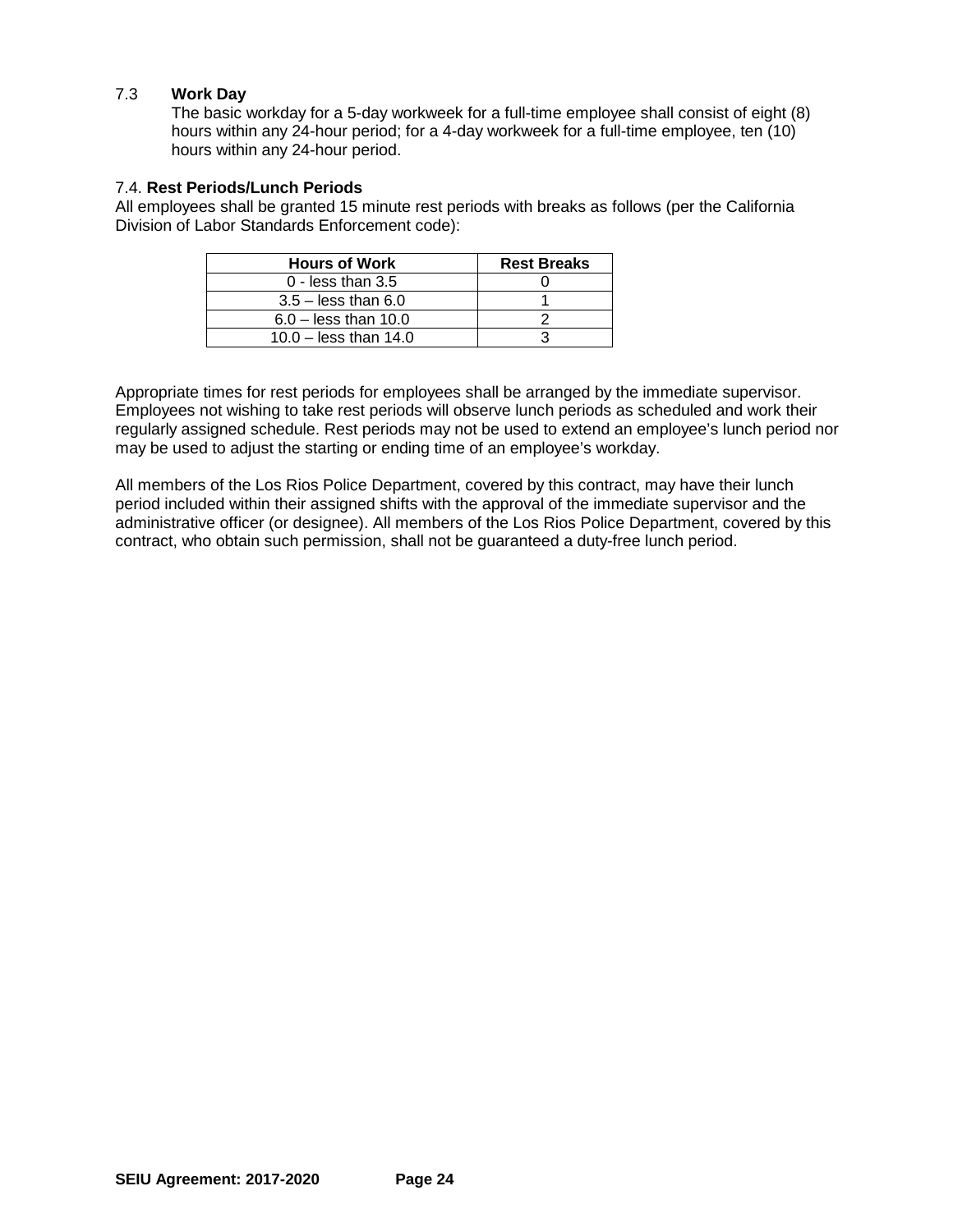## **Article 8: Work Schedules and Overtime**

#### 8.1 **Work Schedules**

- 8.1.1 Upon notification of regular employment, the unit member will be given a schedule of his/her work year.
- 8.1.2 The unit member will be given reasonable advance notice of any change in the regular work schedule unless the change has been deemed an emergency by the supervisor or administrative officer.
	- 8.1.2.1 In exercising authority to establish or change the regular work schedule and hours of work for employees, the administrative officer or unit supervisor will meet and discuss the work schedules or proposed changes to the work schedule with the affected employee(s) and shall provide notification, in writing, two (2) weeks (ten working days) in advance of the change. A copy of the notification shall be sent to union staff. Changes to work schedules that do not require formal notification to the employee and union staff are:
		- 8.1.2.1.1 employee initiated work schedule changes that are mutually agreed to between the employee and supervisor or first level manager;
		- 8.1.2.1.2 temporary work schedule changes such as a summer schedule, vacation staffing or vacancy due to sick leave;
		- 8.1.2.1.3 any other work schedule changes that are mutually agreed to between unit member and supervisor or first level manager.
	- 8.1.2.2 Employees shall have the right to Union representation. When the schedule change will affect a significant group of employees, the Union will be notified of the change. On request by the union, the District will discuss the planned work schedule changes with union representatives.
- 8.1.3 No employee shall be required to work a split shift on a consistent basis unless it is mutually agreed to by the employee and the District.
- 8.1.4 Work schedules are reissued each year as part of the notice of employment.

#### 8.2 **Changes to Work Shifts**

- 8.2.1 Work shifts and/or changes thereto will be based upon reasonable District needs.
- 8.2.2 When a department manager decides that a shift change is necessary, the hours of the shift or workday will be posted for seven (7) calendar days at that campus. Only unit members in the department at the work location and in the same classification may request a reassignment . In determining which applicant shall be reassigned, the District will strive toward mutual agreement between the District and affected employee(s). Seniority in class by department will be one of the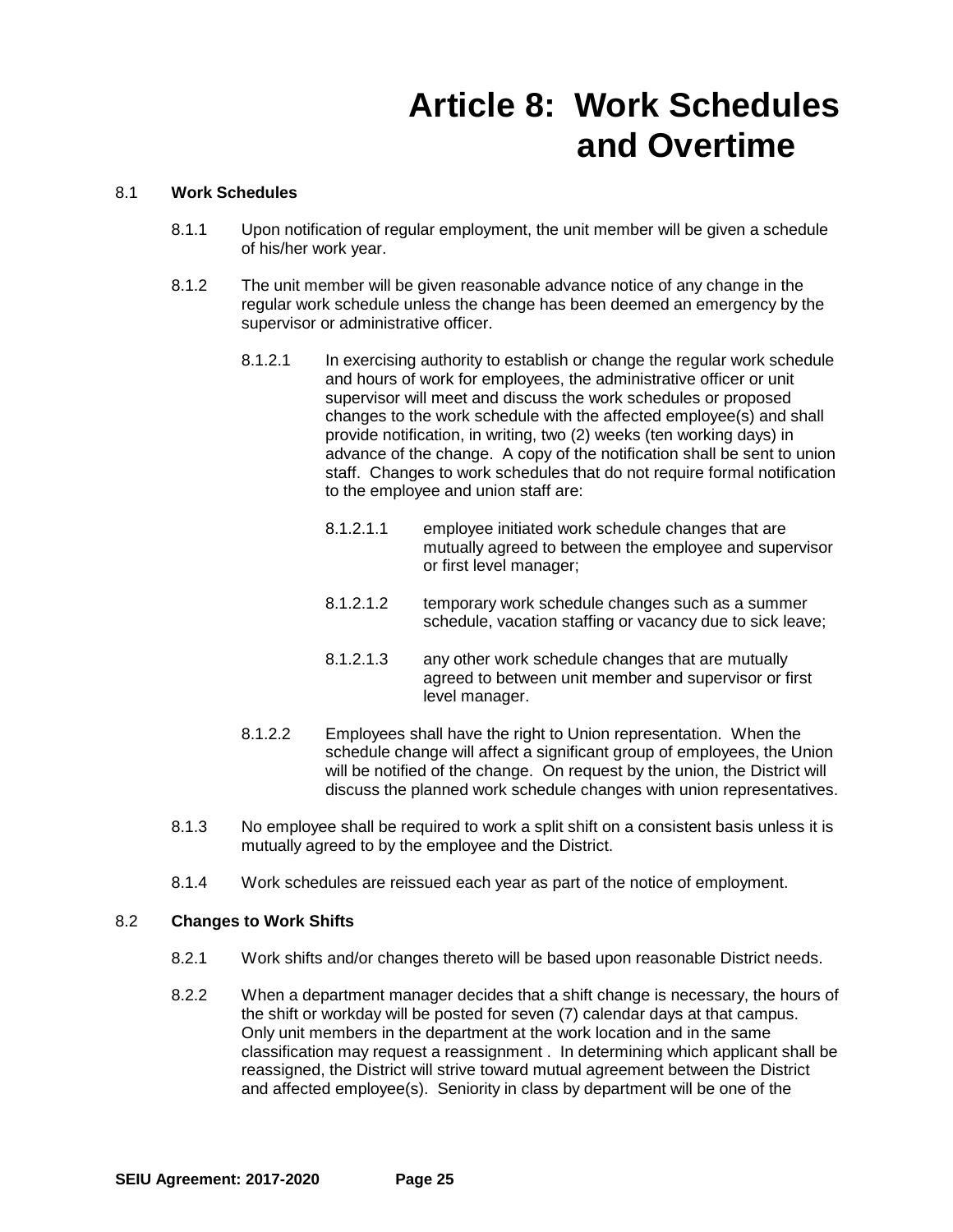considerations in the District's final decision regarding the assignment. The reassignment request is the responsibility of the employee.

- 8.2.3 If there are no requests for reassignment in the event of a shift change, at least one (1) of the following factors shall be considered:
	- 8.2.3.1 mutual agreement by the District and the involved employee(s); or
	- 8.2.3.2 designation by the District of an employee who has less than three (3) full years with the District in the required job classification; or
	- 8.2.3.3 if all employees have at least three (3) years full-time experience in the job classification with the District, then the least senior employee will be assigned.

#### 8.3 **Overtime**

- 8.3.1 *Designation of Overtime*
	- 8.3.1.1 For a full-time regular employee with a five-day work week, work performed in excess of eight (8) hours in one day or forty (40) hours in a week shall be classified as overtime when such work is approved by the supervisor/administrator.
	- 8.3.1.2 For a full-time regular employee with a four-day work week, work performed in excess of ten (10) hours in one day or forty (40) hours in a week shall be classified as overtime when such work is approved by the supervisor/administrator. Work performed on the fifth, sixth, and seventh days shall be considered overtime.
	- 8.3.1.3 For a part-time regular employee having an average work day of four (4) hours or more, any work required to be performed on the sixth or seventh day shall be compensated at the overtime rate. For a part-time regular employee having a workday of less than four (4) hours, any work required to be performed on the seventh day of the work week shall be compensated at the overtime rate.

#### 8.4 **Compensation for Overtime**

- 8.4.1 Employees working authorized overtime shall be paid at the rate of one and onehalf (1½) times the employee's straight-time rate. For the purpose of computing the number of overtime hours worked, time during which an employee is excused from work because of holidays, sick leave, vacation or other paid leave of absence shall be considered as time worked by the employee.
- 8.4.2 *Compensatory Time Off* By mutual agreement between the unit member and the supervisor and first-level manager, the unit member may have compensatory time off at time and one-half in lieu of monetary compensation for authorized overtime.
	- 8.4.2.1 Such compensatory time off shall be granted within the month the overtime was worked and no later than three (3) calendar months following the month in which the overtime was worked, except for College Police Officers.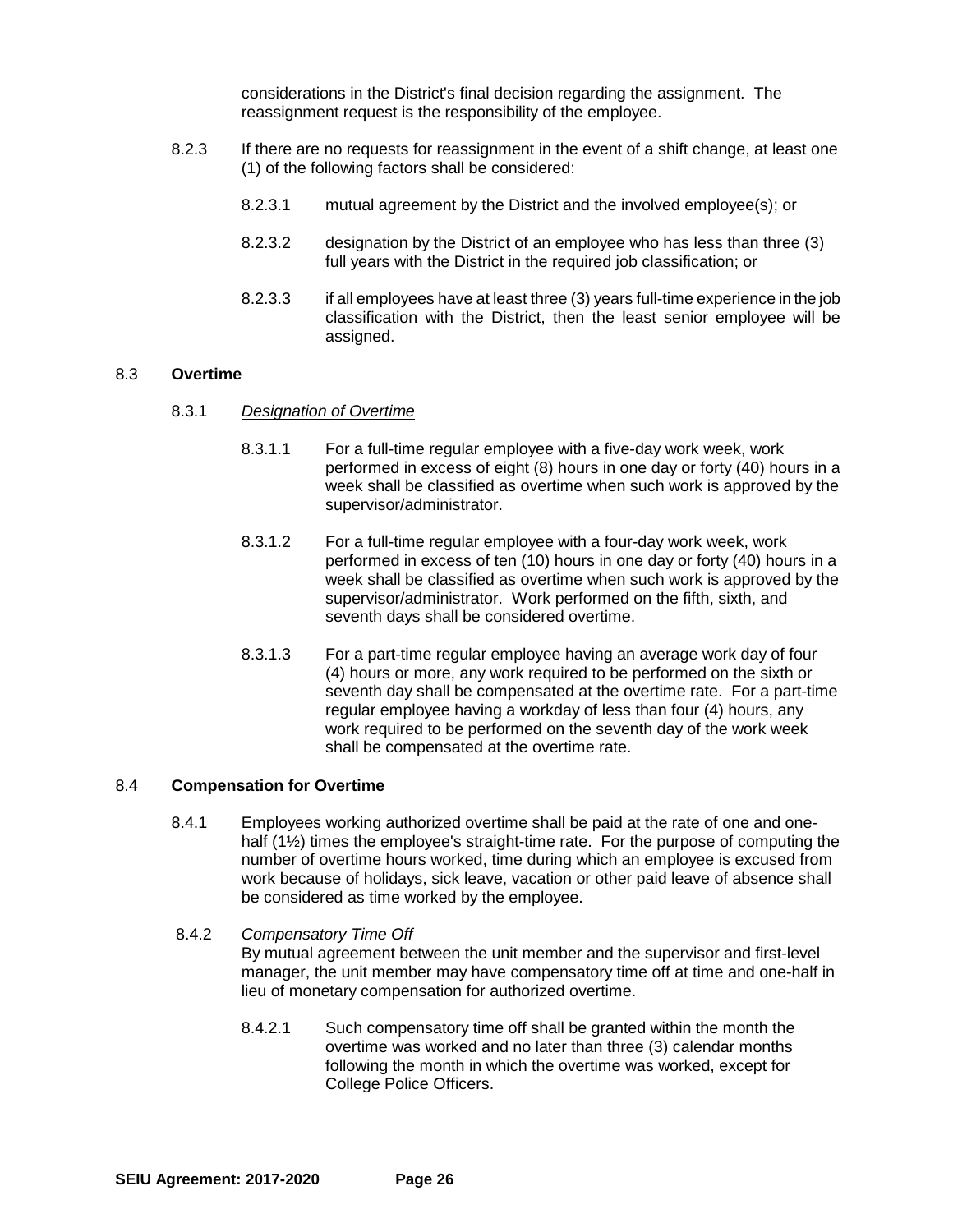- 8.4.2.1.1 For College Police Officers, such compensatory time off shall be granted within the month the overtime was worked and shall be used no later than the August 31<sup>st</sup> following the month in which the overtime was worked. Compensatory time off (CTO) not used by August 31<sup>st</sup> will be paid. CTO earned in August will be either used or paid in that same month.
- 8.4.2.1.2 Such planned compensatory time off must be authorized in writing by the appropriate supervisor and first-level manager on forms provided by the District.
- 8.4.2.1.3 No more than sixty (60) hours of compensatory time off may be accumulated at any one time. Overtime hours worked in excess of the sixty (60) hour maximum carryover level shall be paid to the employee at the appropriate hourly rate.
- 8.4.2.2 Compensatory time off will not be granted if it will impair the delivery of needed services for the District, disrupt the academic term or start of any academic term or the scheduled class(es) or adversely affect the efficient operations of the District.
- 8.4.2.3 If such authorized compensatory time off is not taken within the three (3) month period following the month in which the overtime was worked, then the unit member will be paid according to Section 8.3.1.

#### 8.5 **Assignment of Overtime**

- 8.5.1 In the event that sufficient employees do not accept overtime on a voluntary basis or in the event of an emergency, the unit supervisor shall require employees to work overtime as needed.
- 8.5.2 When circumstances permit, overtime shall be distributed as equitably as possible.
- 8.5.3 When an overtime opportunity exists as determined by the District, the assignment will be offered to employees in the required job classification at the work site on a rotational basis. A listing of employees in order of Board hire date in the job classification will be established with the earliest Board hire date listed first. The employee at the top of the list will be offered the overtime assignment first. Should an additional overtime assignment for a Police Officer not be accepted by an Officer at that work site, the overtime assignment will be offered to all Police Officers, districtwide, following the rotational basis described above. Should any SEIU employee either accept or reject the assignment, his/her name will rotate to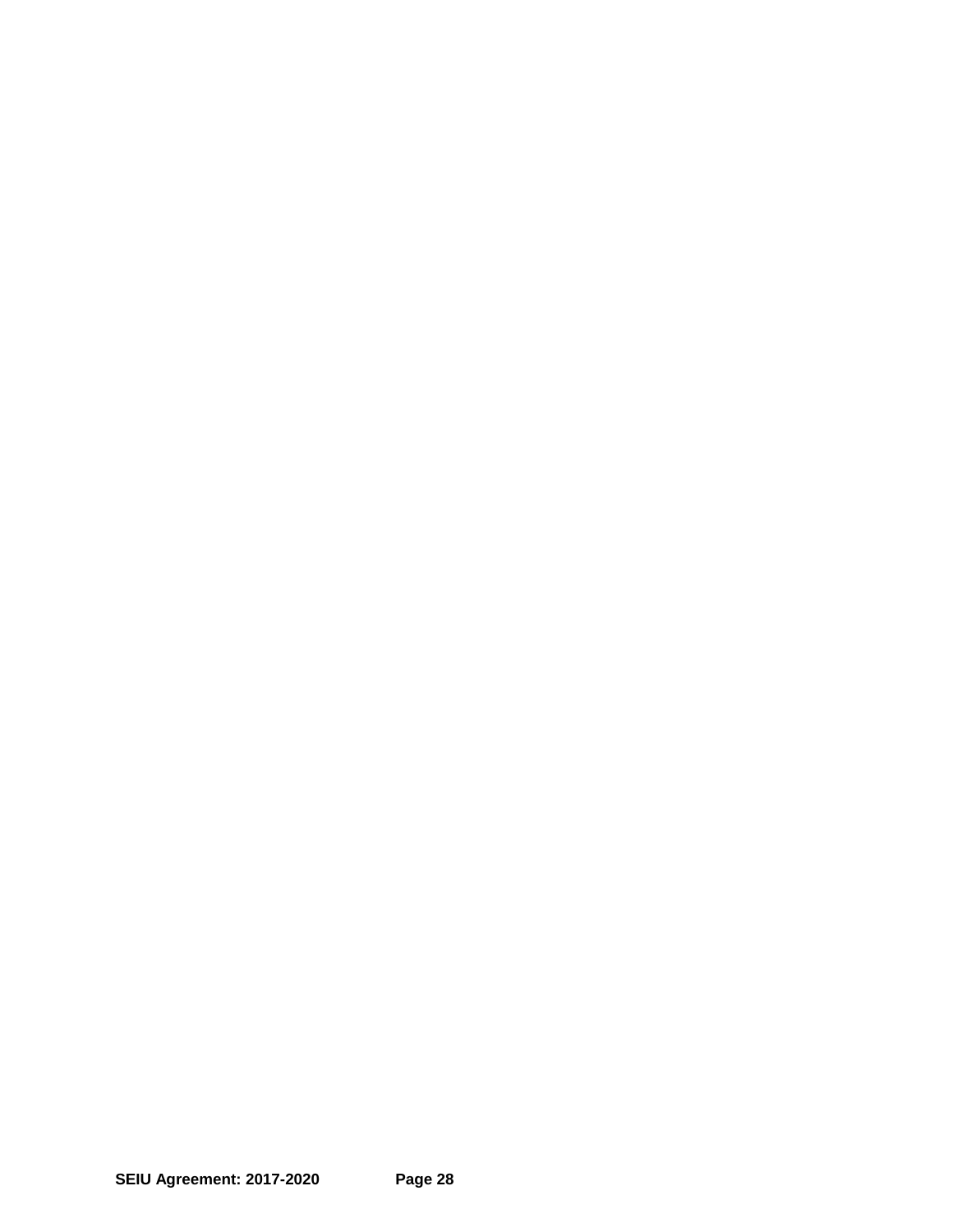### **Article 9: Leaves With Pay**

For leave reporting purposes under Article 9, reference to a day means an eight (8) hour day, or a pro-rata thereof if the employee works less than eight (8) hours in a given day. If the employee works an alternate work schedule, thereby working more than eight (8) hours in a given day, the word "day" is not intended to include the additional hours, except in the Articles related to Industrial Accident and Illness, Short-term Military Leave, Bereavement, Birth of Child, Critical Illness and Quarantine leaves. This definition is not intended to change the meaning of a 'calendar day.'

#### 9.1 **Sick Leave – Personal Illness**

#### 9.1.1 *Sick Leave Accrual*

A regular full-time classified employee covered by this Agreement shall earn one (1) day of sick leave for each full month of completed service (75% or more of the paid-status days in a calendar month). For less than seventy-five percent (75%) time, the employee will receive a pro rata amount. Regular part-time employees earn sick leave in proportion to the ratio their total work week hours bear to a 40 hour week. [Example: Part-time employee working twenty (20) hours per week, twelve (12) months a year, earns forty-eight (48) hours or six (6) days a year.]

#### 9.1.2 *Use of Accrued Sick Leave*

Earned or advanced sick leave will be allowed when an employee is unable to work because of illness, pregnancy, or injury. Unused sick leave may be accrued indefinitely and, upon retirement, may or may not be added to retirement benefits depending upon PERS regulations in effect upon retirement.

- 9.1.2.1 Absence(s) which are chargeable to sick leave are the actual hours which the employee would have worked had the employee served during the day.
- 9.1.2.2 An employee with more than six (6) months' service who has used all accrued sick leave will be advanced as much sick leave as the person could earn during the remainder of the fiscal year. An employee with six (6) or less months of service will be advanced the remainder of six (6) days of earnable sick leave.
- 9.1.2.3 An employee who at the time of termination has taken more sick leave than he/she has accrued shall reimburse the District for the value of the difference. Whenever an employee is reemployed within a twelvemonth period following termination of services, unused sick leave from the prior period of employment shall be reinstated.

#### 9.1.3 *Advance Notice*

An employee shall notify his/her supervisor of the illness at least two (2) hours prior to the beginning of the assigned shifts. Except for Police Officers, if the supervisor (or designee) is not present or at a work site where notification cannot be left on voice mail, the employee shall notify the respective supervisor (or designee) as soon as possible but prior to the beginning of his/her shift. For notification of absence due to illness, Police Officers shall speak with Dispatch at least two (2) hours prior to the beginning of the assigned shift.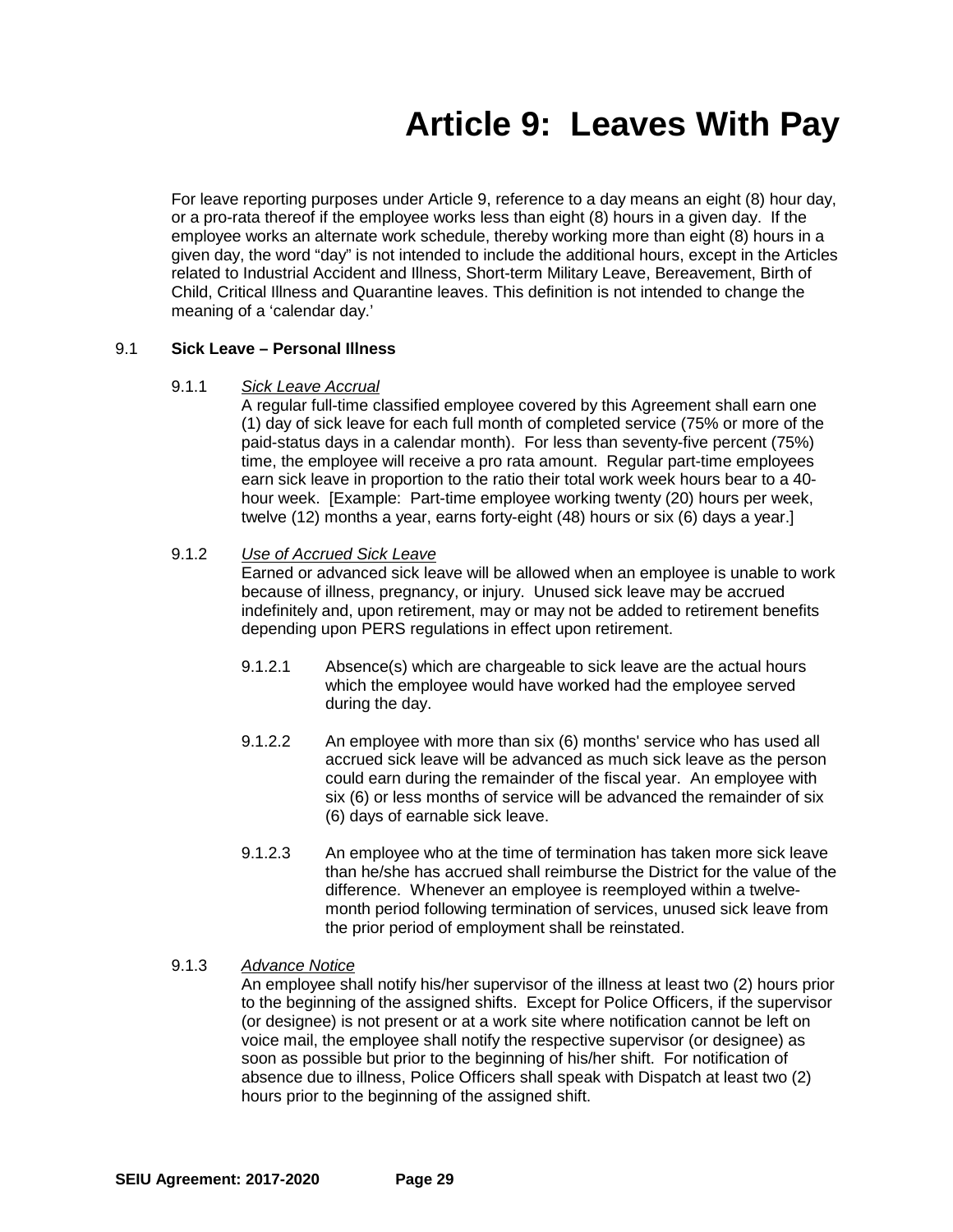- 9.1.3.1 Upon returning to work, the employee shall complete the Report of Absence. When the absence lasts for ten (10) or more consecutive working days, the employee shall submit a physician's written statement which includes the following items: 1) if the time off for illness qualifies as Other Sick Leave or Catastrophic Leave, the statement must include a simple diagnosis and be provided directly to District Employee Benefits or Human Resources, respectively; 2) a statement that the employee was unable to work and the dates for the absence, and 2) a statement that in the physician's opinion the employee can return to work and, when it applies, identifies any restrictions or limitations upon their return to work. For confidentiality purposes, the employee shall provide a copy of the above described physician's written statement without the diagnosis to the immediate supervisor.
- 9.1.3.2 Under certain circumstances, the administrative officer (or designee) may request a physician's statement to verify any illness absence and to ensure that an employee is fully able to resume all of the duties of the position before allowing her/him to return to work. Such circumstances shall include the appearance of abuse of sick leave usage including the regular use of the district's five-month law benefit, or regular or irregular patterns of sick leave usage and other questionable sick leave usage. The District and Union will comply with all applicable laws pertaining to the Americans with Disabilities Act for permanent disabilities.
- 9.1.3.3 A physician is any person licensed as a physician or designee, nurse practitioner, surgeon, physician's assistant or psychiatrist by the Medical Board of California or by the California Board of Dental Examiners to practice medicine and to prescribe controlled medications. Also covered is treatment by a chiropractor as specified in the Labor Code.

#### 9.2 **Use of Accrued Sick Leave for Maternity/Paternity or Birth of Child Reason**

- 9.2.1 An employee may use accrued sick leave for illness or injury resulting from pregnancy, miscarriage, childbirth, and recovery therefrom. An employee shall submit to the site administrator's office for forwarding to the District Human Resources Office a physician's statement verifying the period of time with beginning and ending dates that the employee was temporarily disabled, ill or injured because of pregnancy, miscarriage, childbirth and recovery therefrom.
- 9.2.2 An employee may use up to thirty (30) days of accrued sick leave in the first year of birth for absences to care for his/her newborn child or the mother of the newborn child, less any days previously used for Personal Necessity (Ed. Code Code §88207.5). Whenever possible, the employee shall provide advance notice for use of this leave. When advance notice is not possible, the employee will notify his/her supervisor within twenty-four (24) hours of the commencement of the leave.
- 9.2.3 An employee who is adopting a child may use up to thirty (30) days of accrued sick leave within the first year of legally adopting the child, less any days previously used for Personal Necessity, for the purpose of caring for the needs of the newly adopted child (Ed. Code §88207.5). Whenever possible, the employee shall provide advance notice for use of this leave. When advance notice is not possible, the employee will notify his or her supervisor within twenty-four (24) hours of the commencement of the leave.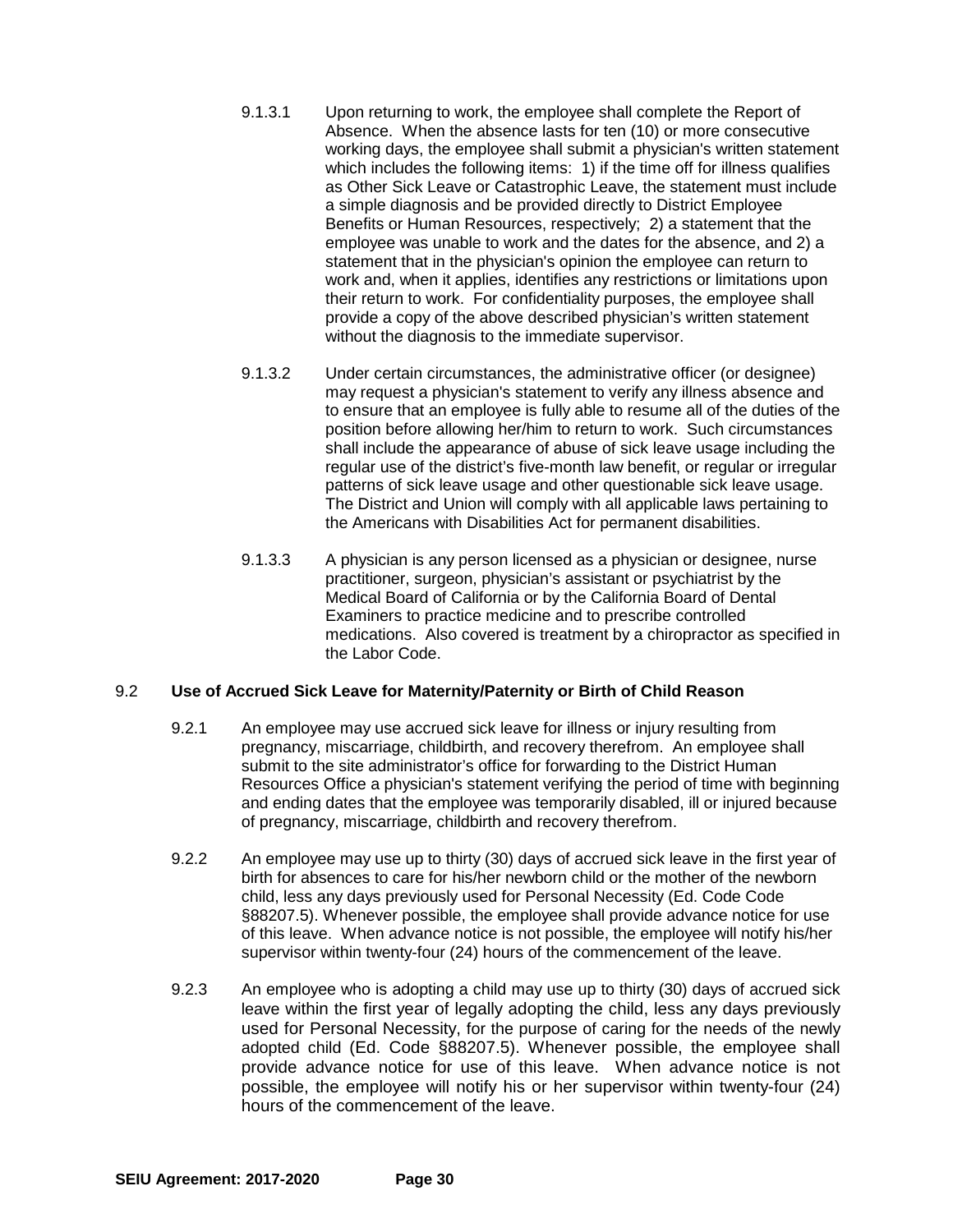#### 9.2.4 *Parental Leave*

An employee who has worked for the District for 12 months may use up to 12 workweeks of sick leave for parental leave to bond with their newborn or newly adopted child. When an employee has exhausted all available sick leave and continues to be absent from his or her duties on account of parental leave, the employee shall be compensated no less than 50 percent of the employee's regular salary for the remaining portion of the 12-workweek period on parental leave. This leave shall run concurrently with leave provided under the California Family Rights Act (Ed. Code §88196.1) and with leave provided in 9.2.2.

- 9.2.4.1 Parental leave means leave for reason of the birth of a child of the employee, or the placement of a child with an employee in connection with the adoption or foster care of the child by the employee (Ed. Code §88196.1 (f)).
- 9.2.5 The District shall comply with all applicable state and federal laws pertaining to family care leaves.

#### 9.3 **Children's School Activities**

The District shall comply with any federal or state law requiring an employer to grant time off to participate in a child's school activities. Current state law provides that parents may take up to forty (40) hours per year, but not more than eight (8) hours per month, to participate in their children's school activities. An employee may take either unpaid leave, vacation, or compensatory time off.

#### 9.4 **Use of Accrued Sick Leave for Personal Necessity Reasons**

 9.4.1 Up to seven (7) days of accrued sick leave may be used by an employee during a fiscal year for the following personal necessity reasons: a) death of immediate family members when leave beyond that allowed by bereavement leave is required; b) accident involving the person or his/her property or the person or property of an immediate family member; c) appearance in court when employee is required to appear as litigant or witness; d) religious observances of an employee's faith; e) serious illness of a member of the immediate family; f) imminent danger to the home of employee (such as danger occasioned by flood, fire, or earthquake or of such serious nature that the employee could not reasonably be expected to disregard it); g) inability to get to one's assigned place of duty because of transportation failure (mechanical or prohibitive weather). Regular part-time employees earn a proportionate share of Personal Necessity leave which shall be determined by calculating a percentage of the number of hours worked parttime as it relates to a 40 hours per week, 12 months per year position. (Example: A regular employee working 30 hours per week, 10 months per year (.625 FTE), earns 35 hours per year.)

> Medical and dental appointments of the employee and the employee's dependents that cannot reasonably be scheduled at times other than working hours may be charged to personal necessity leave.

9.4.2 Immediate family includes: mother, father, grandparent or grandchild of the employee or of the employee's spouse or domestic partner; step-mother, stepfather, spouse, domestic partner, son, mother-in-law, father-in-law, son-in-law, step-son, daughter, daughter-in-law, step-daughter, brother, brother-in-law, sister,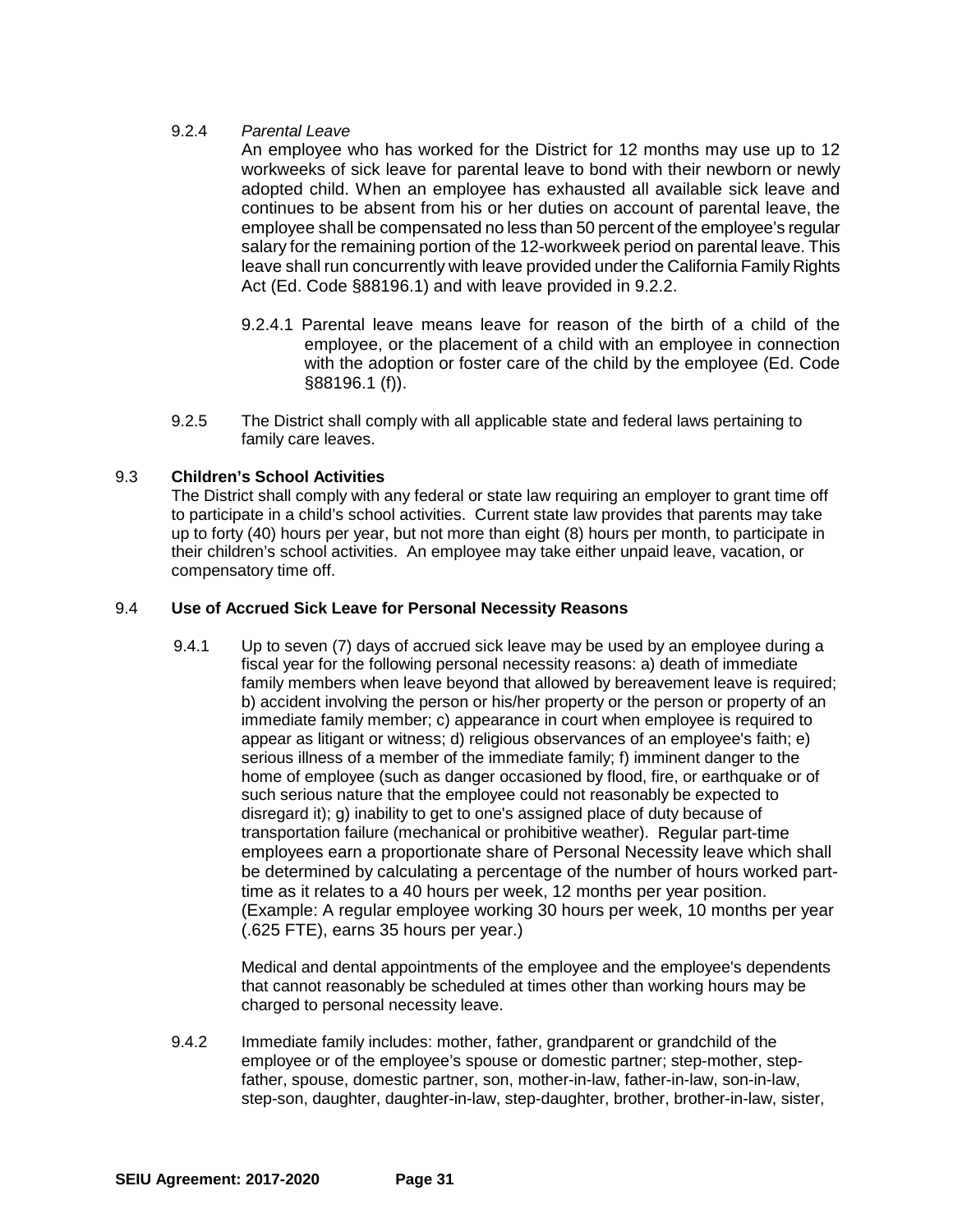sister-in-law, aunt or uncle of the employee, child of domestic partner, sibling of domestic partner, wife or husband of domestic partner's child, or any person living in the immediate household of the employee.

- 9.4.3 The employee shall not be required to secure advance permission for leave taken for any of the following reasons:
	- 9.4.3.1 Death or serious illness of a member of his/her immediate family.
	- 9.4.3.2 Accident involving the employee or his/her property or an accident involving a member of the employee's family that resides in his/her household.
	- 9.4.3.3 Imminent danger to the home of the employee when the danger requires the attention of the employee during his/her assigned hours of duty. Such danger may be occasioned by flood, fire, earthquake or be of other serious nature and under such circumstances as cannot reasonably be disregarded by the employee.
	- 9.4.3.4 The employee shall notify his/her supervisor or site administrator within a reasonable period of time during the first day of such absence.

#### 9.5 **Transfer of Paid Sick Leave**

- 9.5.1 A regular employee who has been employed by another public school district within the State of California for a period of one (1) calendar year or more, and who accepts employment with Los Rios within one (1) year of separation with the former district, may transfer all illness absence credit (sick leave) accumulated with the former district.
- 9.5.2 If the employee was terminated as a result of action initiated by the former employer for cause, such transfer may be made if agreed to by the Board of **Trustees**
- 9.5.3 The employee must initiate the transfer of sick leave (Education Code 88202).

#### 9.6 **Entitlement to Other Sick Leave (Five-Month Law)**

Every regular classified employee shall once a year be credited a total of one hundred (100) days' sick leave including the sick leave provided in Education Code 88191. Each day of other sick leave shall be compensated at the rate of fifty percent (50%) of the employee's regular salary. The paid sick leave provided for in this section shall be in addition to any other paid leave and shall be used after the exhaustion of the leaves provided in Education Code 88191 and Education Code 88192. Allowable other sick leave shall not be accumulative under this section from year to year, nor shall any employee be credited with more than one (1) entitlement to other sick leave for a single illness or injury. A physician's written statement, as described in Section 9.1.3.1, is required.

#### 9.7 **Use of Vacation for Illness Absence**

Whenever the employee uses all allowable sick, leave including Five-Month Law Leave, the absence will be charged against accrued vacation. The employee may take a loss of pay for such absences rather than vacation if approved by the Vice President of Administration or District Office Manager on the monthly Cumulative Absence Report.

#### 9.8 **Industrial Accident**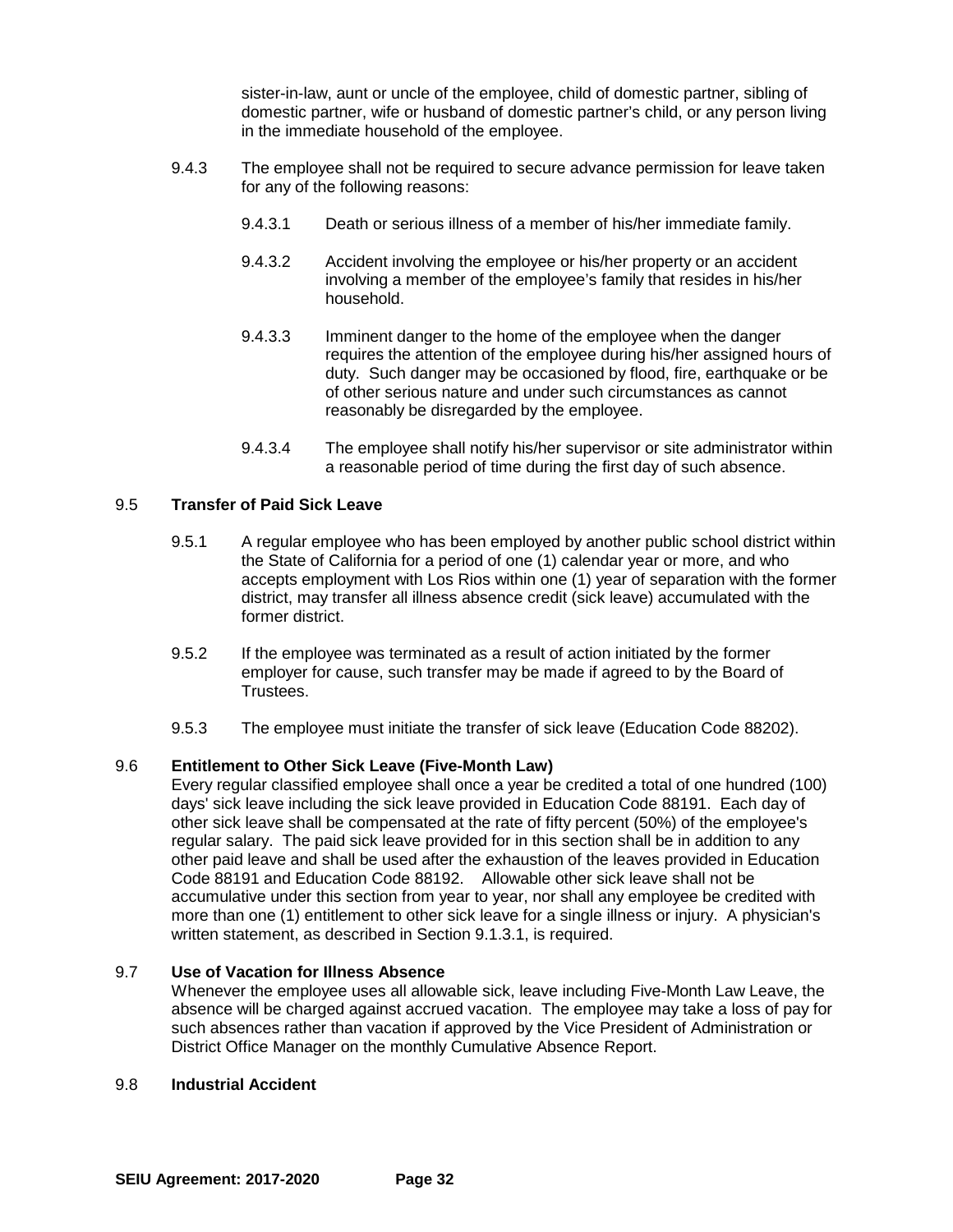9.8.1 Industrial accident is defined as an injury or illness supported by a physician's statement and qualifying as being work-connected under the Labor Code. The District maintains a combined self-insured and conventional insurance coverage for workers compensation for the benefit of the regular classified employee who sustains an injury or illness in the performance of his or her job. Industrial accident is defined as an injury or illness supported by a physician's certificate and qualifying as being work-connected. Upon hire, the District shall provide each new unit member a worker's compensation brochure which describes the District's program and benefits.

## 9.8.2 *Allowable Days of Compensated Absence*

- 9.8.2.1 All regular employees who have completed three (3) full years of District service shall be granted industrial accident absences with full pay for each accepted workers' compensation claim. Allowable leave shall not exceed sixty (60) working days for the same industrial accident. Allowable leave shall not be cumulative from year to year. When an industrial accident occurs at a time when the full sixty (60) days will overlap into the next fiscal year, the employee shall be entitled to only that amount remaining at the end of the fiscal year in which the industrial accident occurred.
- 9.8.2.2 Industrial accident absence shall commence on the first day the employee is absent from work and shall be reduced by one (1) day or partial day for each day of the employee's authorized absence regardless of any temporary disability award.
- 9.8.2.3 Modified work schedules may be provided for employees who are eligible for industrial accident provisions. Such modified work schedules will be in accordance with the treating physician's instructions and with the concurrence of the immediate supervisor and the administrative officer.

## 9.8.3 *Availability During Industrial Accident Leave*

9.8.3.1 If the employee will be unavailable at his or her place of residence on any given day (24-hour period) during the industrial accident leave, he or she shall notify the immediate supervisor of a telephone number where the employee can be reached.

## 9.8.4 *Reporting Industrial Accident*

Employees are expected to exercise due care in performing their duties and to report all hazardous conditions to their immediate supervisor. Should an employee sustain an industrial accident on the job, the employee shall notify his or her immediate supervisor, and if not available, notify the department manager, immediately or as soon as he or she is physically capable of doing so, and request that an industrial accident form be completed. It is the immediate supervisor's responsibility to ensure that an accident form is completed and forwarded to the administrative officer on the same day that the accident occurs so that a report may be filed with the District Office within twenty-four (24) hours of the time of the accident. If the employee is unable to report the accident, his or her family member or designated person should notify the supervisor.

9.8.4.1 Employees have a right to receive medical care at any of the District's designated occupational medical facilities, and to receive temporary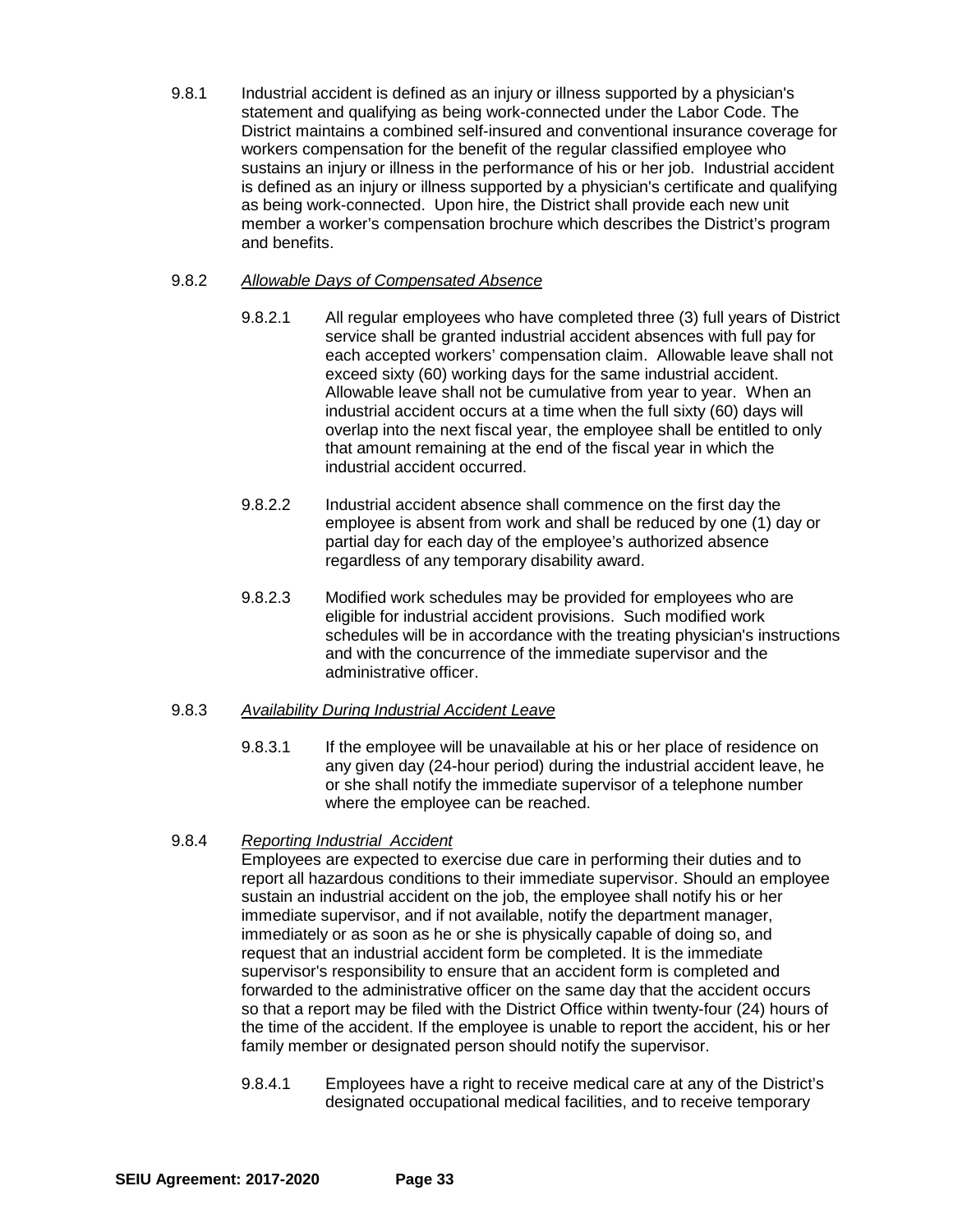disability indemnity, permanent disability indemnity, vocational rehabilitation services, and death benefits. The employee may predesignate their own personal physician by filing the "Predesignation of Personal Physician" form prior to any industrial accident. If an employee does not predesignate a physician, the physician from one of the District's designated occupational medical facilities will provide the first thirty (30) days of medical care, or until such time after thirty (30) days that the employee designates a physician.

- 9.8.5 *Eligibility for Industrial Accident Leave* Eligibility for industrial accident leave is contingent on the following conditions:
	- 9.8.5.1 The employee has reported the industrial accident to the appropriate supervisor as soon as possible after the employee became aware of the injury; and
	- 9.8.5.2 Medical treatment has been provided by a designated facility and a medical verification report physician's statement (see Section 9.1.3.1) has been filed with the District Employee Benefits Office; and
	- 9.8.5.3 The Workers' Compensation claims administrator has verified that the industrial accident is work-related.
- 9.8.6 *Use of Earned Sick Leave*
	- 9.8.6.1 When the employee's entitlement to industrial accident leave has been exhausted, the employee's entitlement to earned sick leave will then be used.
	- 9.8.6.2 If the employee is receiving a compensation award, he or she shall be entitled to use only as much of his or her accrued sick leave or vacation as, when added to the compensation award, will provide for a full day's pay.
- 9.8.7 *Indemnity Checks*

During any period the employee is off work on industrial accident leave, eligible temporary disability checks will be paid to the District. The District, in turn, shall issue the employee an appropriate salary warrant for the payment of not more than his or her full salary and shall deduct normal retirement and other authorized contributions and deductions from such warrants.

- 9.8.8 *Employee Status During Industrial Accident Leave*  Periods of paid industrial accident leave shall not be considered a break in service.
- 9.8.9 *Physician's Determination Regarding Employee's Health* Employees requesting a return to duties shall be required to submit a physician's statement assessing their ability to perform normal duties assigned to the position (see section 9.1.3.3 for definition of physician). The attending physician's determination will be subject to the Workers' Compensation Law.
	- 9.8.9.1 With administrative approval and with the physician's authorization, modified work schedules or work assignments on a temporary basis (limited duty program) may be accommodated for employees who are eligible for industrial accident provisions.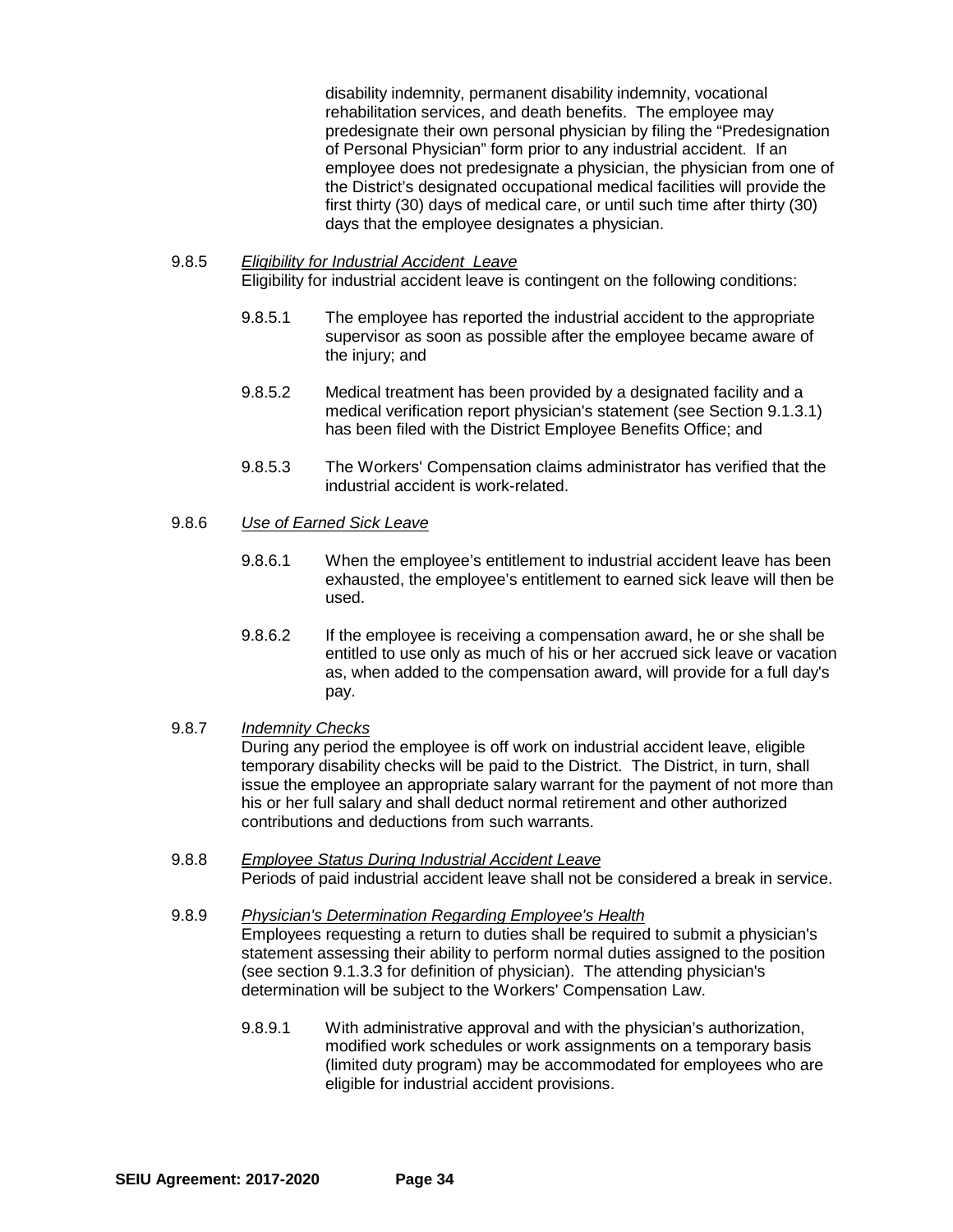- 9.8.9.2 With the limited duty program, the work assignments shall match the abilities and skills of the employees with the limitations and restrictions prescribed by the physician.
- 9.8.10 *Reemployment List*

If at the conclusion of all leaves of absence, paid or unpaid, the employee is still unable to assume the duties of his/her position, the employee shall be placed on a reemployment list for a period of thirty-nine (39) months. At any time during the thirty-nine (39) months that the employee is able to assume the duties of the former position, he/she shall be reemployed in the first vacancy in the classification of his/her previous assignment. Reemployment will take preference over all other applicants except those laid off for lack of work or funds, in which case the affected employee shall be ranked according to his/her proper seniority. If the employee refuses the offer of reemployment, he or she shall be removed from the reemployment list and shall have no further rights of reemployment accorded an employee on the 39-month reemployment list.

## 9.9 **Short-Term Military Leave**

- 9.9.1 Regular employees whose District service and recent military service total one (1) full year may be granted a short-term leave for the period of ordered duty providing it does not exceed 180 calendar days (including time involved in going to and returning from such duties) in one (1) fiscal year.
- 9.9.2 Employees, when temporarily called to active duty or for the purpose of attending field training exercises, shall be entitled to be paid their regular salary for the first thirty (30) calendar days of absence for the work days they are absent from the District providing the duty occurs during a paid status month of the employee's work year.
- 9.9.3 To qualify for the benefits provided, the employee must forward a written request for leave, accompanied by a copy of the field order, to the site administrative officer for forwarding to the District Human Resources Office prior to reporting for training or duty. In order to receive the difference in pay, the employee must submit a copy of their military pay stub to the Employee Benefits Department.

## 9.10 **Jury Duty**

- 9.10.1 An employee who is called for jury duty shall be granted the necessary time off, with pay, and, if necessary, will be temporarily reassigned to a work shift that coincides with the time the employee is required to serve on jury duty to fulfill this obligation as long as the employee has not served on jury duty for the past three (3) years. This is not applicable to any volunteer service.
	- 9.10.1.1 Should the employee's request for a deferral of jury duty due to the three (3) year window be denied by the governmental agency, the employee shall be granted the necessary time off to serve.
	- 9.10.1.2 Should the jury duty obligation involve a different jurisdiction, the employee shall be granted the necessary time off to serve.
- 9.10.2 The employee serving as a member of a jury will receive full pay from the District provided the person submits proof of jury service and remits to the District all compensation received from such jury duty, exclusive of mileage, meals, and/or parking expenses. The employee is expected to return to work to complete the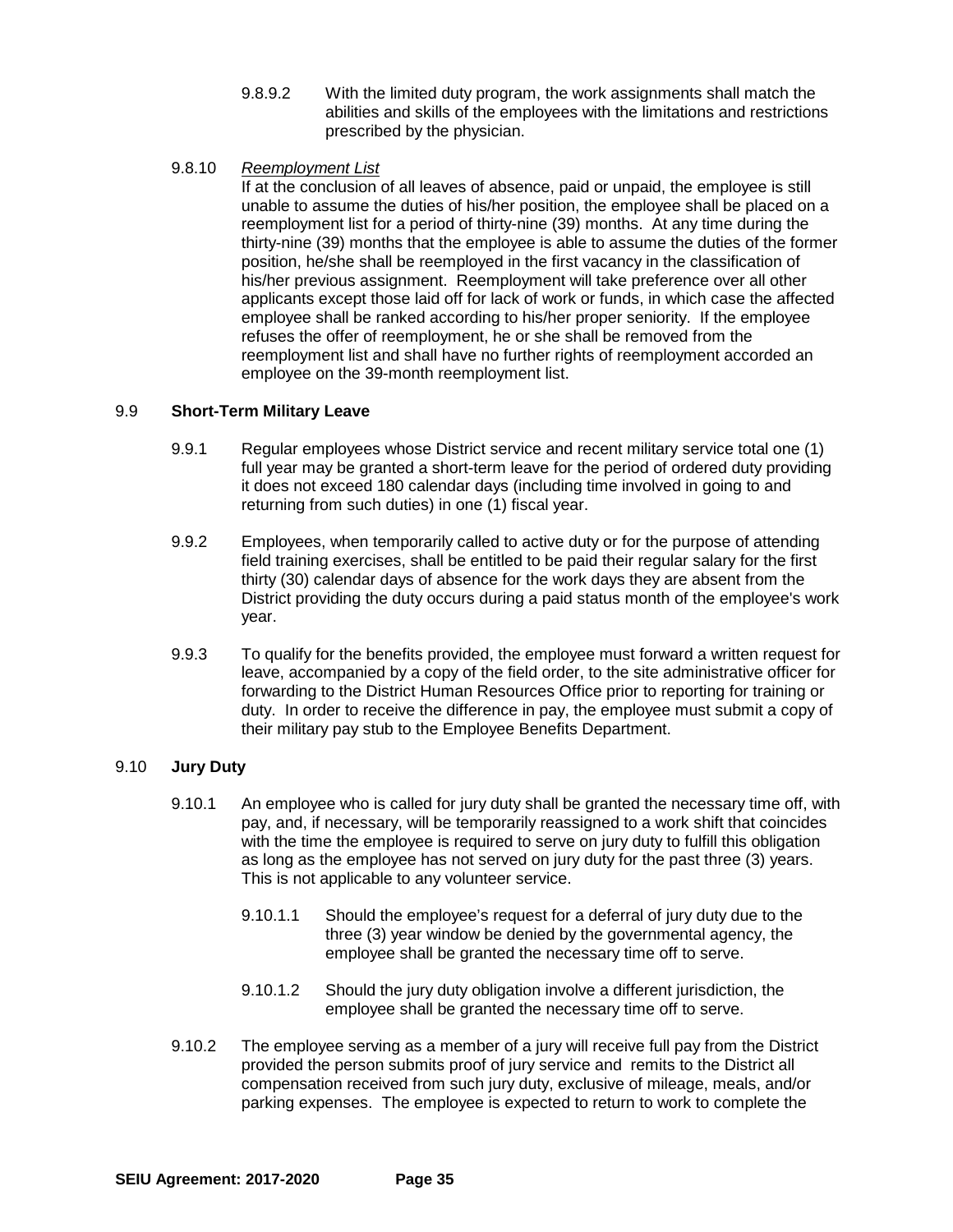regular number of hours of their workday whenever it is not necessary to serve as a jurist or potential jurist for the entire day.

9.10.3 Jury duty is an essential civic service and only in those cases where an employee's absence would result in a serious handicap to the specific operating unit will the Director of Human Resources, upon the advice of the administrative officer or facility director, request the jury commissioner to consider deferment of said employee's obligation to serve. In no case will the employee's supervisor instruct the employee to obtain an exemption, except that the Board may, however, provide by rule that only a percentage of its classified staff, which percentage shall not be less than two percent (2%), shall be granted such leave with pay at any one time. The District may discuss with the affected employee the practicality of seeking an exemption when acceptance would tend to materially disrupt the District's operations.

#### 9.11 **Bereavement Leave**

Every regular employee shall be granted necessary leave, with pay, in the event of the death of any member of the employee's immediate family (as stated in Section 9.4.2). Such leave will not exceed three (3) days, or five (5) days if travel in excess of three hundred-fifty (350) miles from Sacramento or out of state. The employee will furnish the name of the deceased, the relationship to the employee, and the destination. For purposes of bereavement leave only, nieces and nephews of the employee are considered members of the employee's immediate family.

9.11.1 To document bereavement leave, the employee must record on their monthly absence report their relationship to the deceased.

## 9.12 **Required Court Appearance**

- 9.12.1 One (1) day of absence per year, with pay, will be allowed for an employee to appear in court if subpoenaed as a witness, as a litigant, or to respond to an official order from another governmental jurisdiction for reasons not brought about through the connivance or misconduct of the employee. An exception to this paid absence limit occurs if the employee is acting in the capacity of District witness and has been requested by the District or District's legal counsel as further described in Section 9.12.2 as follows:
- 9.12.2 Where an employee is required to appear in court on behalf of the interests of the District as a result of activities directly relating to his/her scope of employment (example: Police Officer testifying as a witness relative to damage to District property) the employee shall be compensated as follows:
	- a) If such required court appearance occurs on or during the employee's regular work day, the appearance will be considered regular duty and the employee will be compensated as if he/she had been regularly on the job during the hours of the appearance.
	- b) If such required court appearance occurs on the employee's day off, the required time of appearance will be considered as overtime for compensation purposes, subject to conditions regulating overtime as stated elsewhere in this Agreement (see Article 8.2.1, Designation of Overtime). A minimum of two (2) hours overtime shall be paid.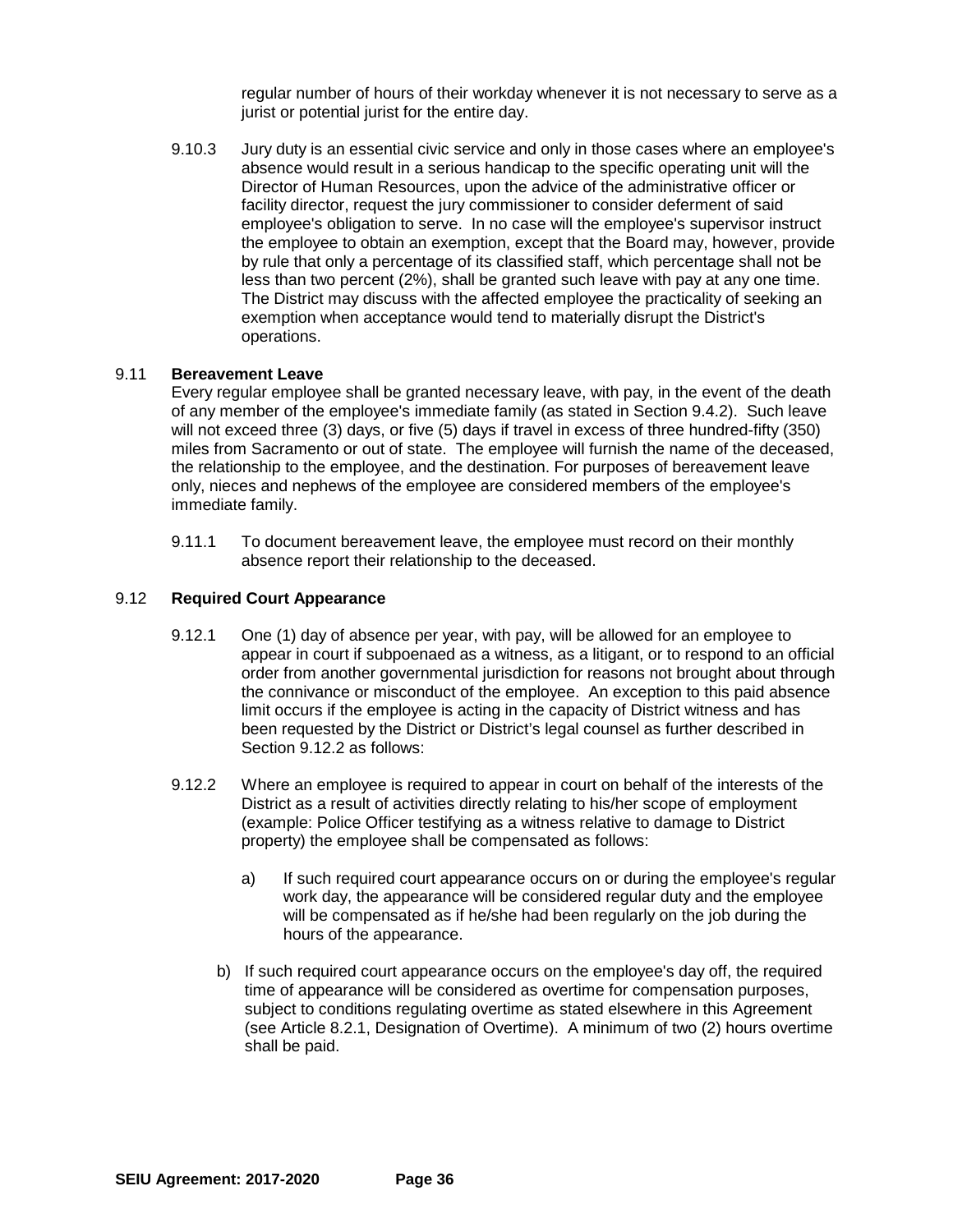## 9.12.3 *Procedure*

- a) A copy of the subpoena must be attached to the Report of Absence form submitted by the employee.
- b) The employee is expected to return to work whenever it is not necessary to be absent the entire day.

### 9.13 **Personal Business**

- 9.13.1 Any employee, including employees who work an alternate work schedule, may be granted the necessary time off, not to exceed two days (2) per fiscal year (16 hours or pro-rata for employees with less than a full time (1.00 FTE) assignment) , to resolve personal matters which require attention and which are the responsibility and rightful concern of the individual. Unused personal business days do not accrue or carry over from one year to the next. All requests for personal business leave must be approved in advance, except under extenuating circumstances or in an emergency situation, by the appropriate supervisor or first level manager. Regular part-time employees earn a proportionate share of Personal Business leave which shall be determined by calculating a percentage of the number of hours worked part-time as it relates to a 40 hours per week, 12 months per year position. (Example: A regular employee working 30 hours per week, 10 months per year (.625 FTE), earns 10 hours per year.
- 9.13.2 Personal business leave is to be used for activities that the employee could not reasonably be expected to accomplish or will create a serious conflict during nonduty times. Financial or legal appointments are appropriate uses of personal business leave. Vacation and/or recreational activities and related travel are not appropriate uses of personal business leave. The minimum reportable personal business leave amount is one (1) hour.

#### 9.14 **Birth of Child**

One day of absence will be granted to an employee at the birth of his/her child or at the time of legal adoption of a child or the day of adoptive placement of the child. This leave is in addition to the leave provided in Sections 9.2.1, 9.2.2, 9.2.3 and 9.2.4 above.

#### 9.15 **Critical Illness**

Three (3) days per year, with pay, shall be granted in the case of a critical illness or accident to a member of the employee's immediate family as defined in Section 9.4.2. A statement by the physician verifying the need for the employee to be present with the immediate family member shall be attached to the absence form.

#### 9.16 **Quarantine**

- 9.16.1 An employee whose place of residence is quarantined by county health officers shall receive full salary during the period of enforced quarantine. If the employee is personally sick, the days of quarantined absence shall be counted against accumulated and current sick leave credited to the employee. If the employee is not ill, no deduction will be made from accrued sick leave.
- 9.16.2 A statement from a qualified physician and/or public health official relative to the quarantine restriction shall be required in all cases. The statement shall be attached to the Report of Absence form for forwarding to the employee's immediate supervisor.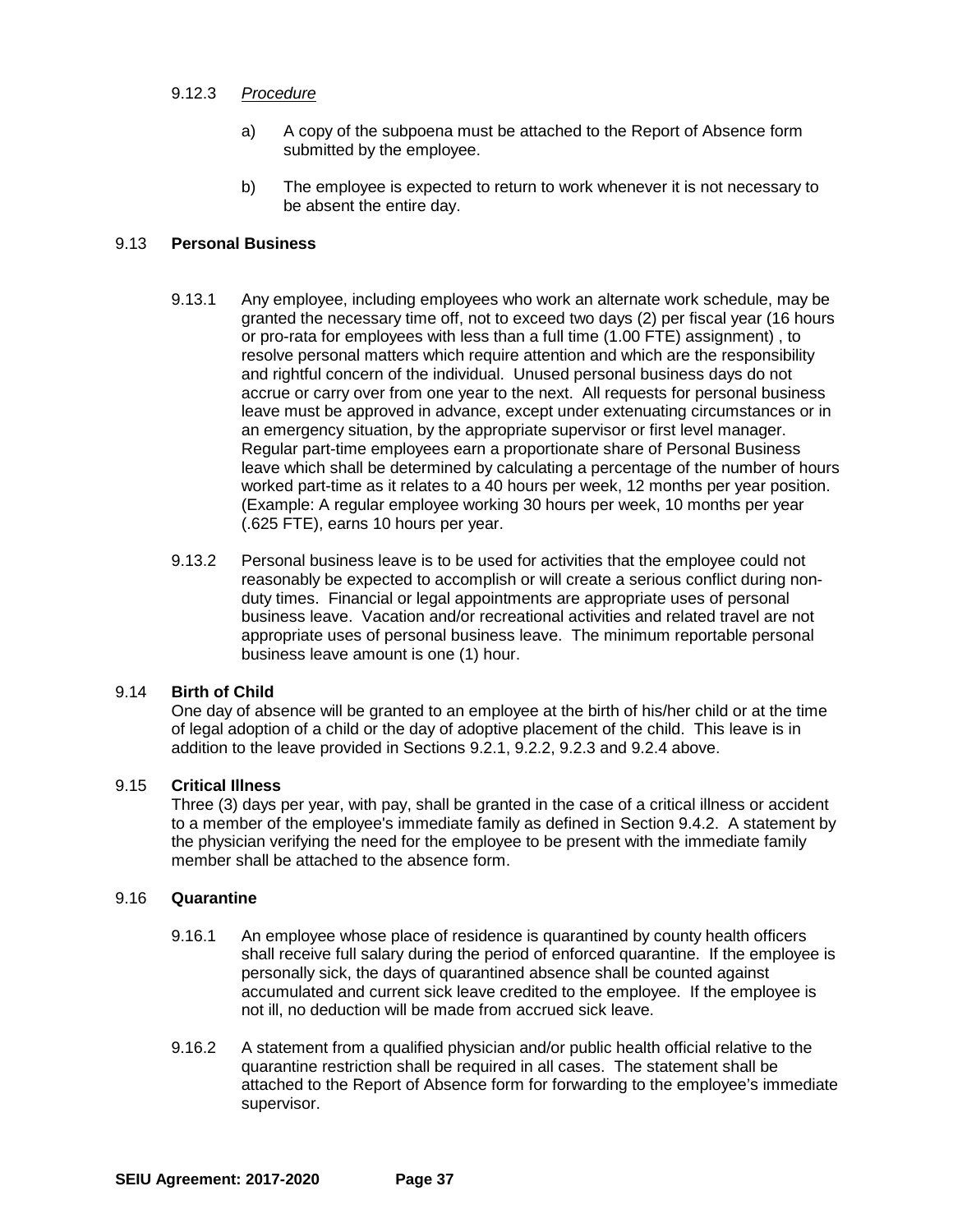#### 9.17 **Vacation**

- 9.17.1 *Earned Vacation*
	- 9.17.1.1 Full-time members earn a vacation allowance at the rate of 1.25 working days per month or fifteen (15) working days each fiscal year.
	- 9.17.1.2 Upon completion of ten (10) full years of employment and continuing thereafter, all full-time employees will earn vacation allowance at the rate of 1.75 days per month or twenty-one (21) working days each fiscal year.
	- 9.17.1.3 Employees who have or will have achieved twenty-one (21) years or more of service in the 1999-00 fiscal year shall continue to earn one (1) additional vacation day per year above the standard twenty-one (21) day vacation allowance, for five (5) years, to a maximum of twenty-five (25) days per fiscal year. The vacation earning rate(s) for 22 to 25 days per fiscal year applies to this eligible group only.
	- 9.17.1.4 Less than full-time regular employees earn a proportionate amount of vacation days in accordance with time served.
- 9.17.2 *Eligibility for Use of Vacation*
	- 9.17.2.1 A regular classified employee must have served the District six (6) calendar months and be in paid status seventy-five percent (75%) of the working days in each calendar month to be eligible for paid vacation leave.
	- 9.17.2.2 Regular classified employees who are in paid status less than seventyfive percent (75%) of the working days in the month will earn vacation in proportion to the time served.
	- 9.17.2.3 No vacation shall be used prior to the time it is earned.
	- 9.17.2.4 Earned vacation shall not become a vested right until completion of the initial six (6) months of employment. [Education Code 88197(e)]. Employees terminating with less than six (6) months' service shall not receive payment of vacation accruals.
- 9.17.3 *Pay for Earned Vacation*
	- 9.17.3.1 Employees earn vacation pay at the range and step of straight-time pay for the position to which the employee is regularly assigned.
	- 9.17.3.2 Nine-, ten-, and eleven-month employees will have the option of receiving a lump-sum payment for accrued vacation days outstanding at the end of the employee's work year or use earned vacation days during the work year in which the vacation is earned. The selection of whether to be lump-sum paid at the end of the work year or to take earned vacation shall be made prior to July 1 of the fiscal year in which the pay or vacation time will be applicable. Such selection shall be made by the employee on the District form provided for this purpose.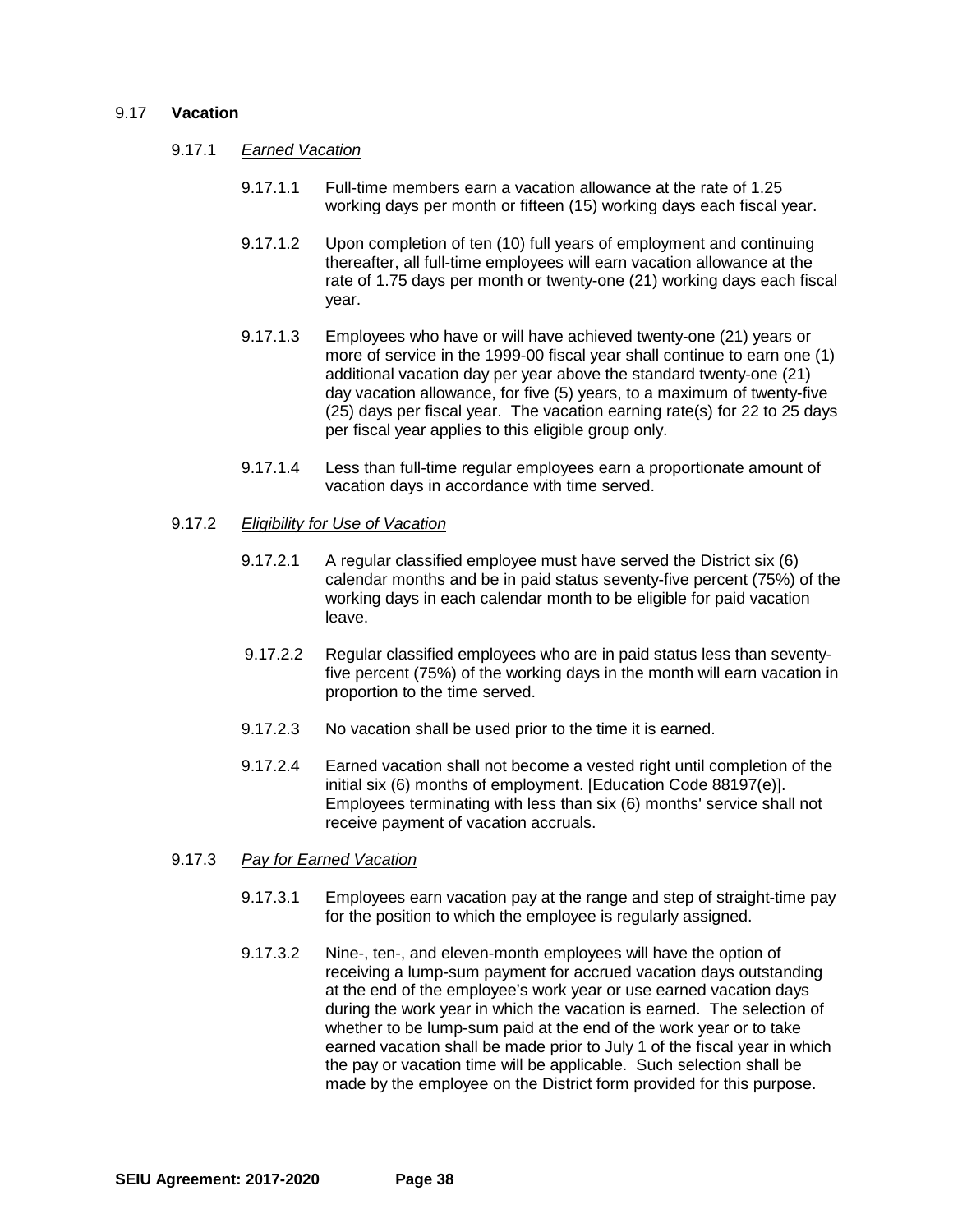- 9.17.3.3 Each employee shall have the right to take vacation provided it does not interfere with the efficient operation of the District. The supervisor is responsible for scheduling vacations.
- 9.17.3.4 Employees may not be paid vacation pay for days they are not scheduled to work.
- 9.17.3.5 Upon separation from service and after six (6) months of employment or more, an employee shall be entitled to lump-sum compensation for all earned and unused vacation. Employees who separate from service at the age of fifty-five (55) or older will have their earned and unused vacation paid into a Special Pay Plan as an employer contribution to a 403(b). Employees may withdraw these funds from the 403(b) plan immediately without incurring excise tax penalties. If payment to the Special Pay Plan exceeds the maximum annual limit, the employee shall be entitled to lump-sum compensation for the remaining balance.

## 9.17.4 *Scheduling Vacations*

- 9.17.4.1 Vacations must be approved in advance by the supervisor. The supervisor shall respond as quickly as possible to a written vacation request. If a response is not provided within ten (10) working days of the stamped receipt, the request shall be granted. If the vacation requests of two (2) or more employees in the same operating unit conflict, the decision will be made by the supervisor in accordance with what is determined to be in the best interests of the District and students. All other things being equal, the employee with greater seniority in class will be given preference.
- 9.17.4.2 An employee may be permitted to schedule his/her vacation at any time during the year provided that such vacation schedule does not interfere with the efficient operations of the District, disrupt the academic term or the start of any academic term or adversely impact services to the students of the District. In order to minimize conflicts with planned projects and workload, the request for vacation must be approved by the supervisor and must occur in advance of the scheduled vacation. Once vacations are scheduled and approved, they may not be changed except by mutual agreement between the supervisor and the affected employee.
- 9.17.4.3 Vacation time cannot be used by employees for periods of less than one hour.
- 9.17.4.4 Except for nine-, ten-, and eleven-month employees who do not accumulate vacation beyond the fiscal year, the accumulation of more than forty-five (45) days of unused vacation by a twelve-month member of this unit will be disallowed. If, as of August 31<sup>st</sup> of each fiscal year, an approved written request for use of accumulated vacation is subsequently denied and the days cannot be rescheduled during the remainder of the year, the employee will be allowed to carry the requested amount in excess to the forty-five (45) days' limit into the following year.
- 9.17.4.5 The supervisor of an employee who will exceed the maximum accrual limit in Section 9.17.4.4 and who has not submitted a vacation request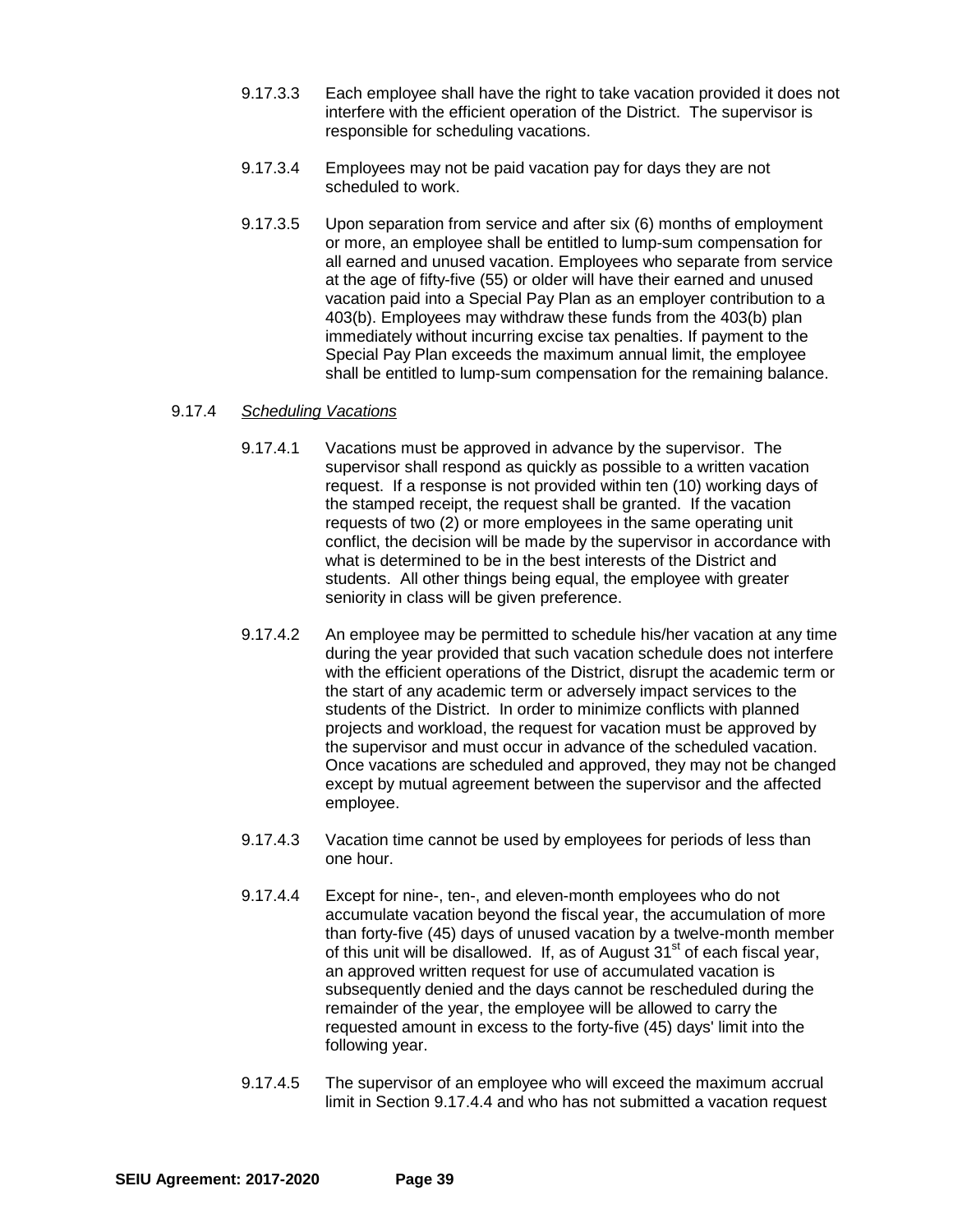will meet with the employee to establish a vacation plan to be in compliance with the accrual maximum. The District will provide written notification to unit members of their vacation balances on the monthly pay 'stub.'

#### 9.17.5 *Effect of Holidays* Regularly observed legal holidays occurring during a vacation period shall not be construed as part of vacation allowance.

#### 9.18 **Holidays Observed**

- 9.18.1 All regular employees shall be entitled to legal holidays, with pay, providing the holiday falls during their normal work year and they are in paid status during any portion of the working day immediately before or after the holiday.
	- 9.18.1.1 Employees whose first day of employment is the day after a holiday do not receive pay for that preceding holiday.
	- 9.18.1.2 Employees who resign, terminate, or retire shall not be eligible for any holidays after the last day worked.
- 9.18.2 The following legal holidays will be observed: Independence Day; Labor Day; Admission Day (if colleges close on that day); Veteran's Day; Thanksgiving Day; Christmas Day; New Year's Day; King's Birthday Holiday; Lincoln's Day; Washington's Day; Memorial Day.
- 9.18.3 Other school-closure days designated by the President of the United States or Governor of the State of California as holidays for a public fast, Thanksgiving, or other celebration.
- 9.18.4 Should classes be held on Admission Day, regular classified employees will receive an in-lieu-of holiday.
- 9.18.5 When it is permissible under the Education Code to observe a holiday on alternative dates, the District will determine the specific date to be observed.

#### 9.19 **Compensation for Holidays or Board Granted Days Off Worked**

- 9.19.1 If a regular employee is required by a supervisor to work on a holiday, the employee shall receive:
	- a) pay or compensatory time off at the rate of two (2) times his/her regular rate of compensation for the hours actually worked, and
	- b) normal holiday pay. (e.g. if a regular, full-time employee is required to work eight (8) hours on a holiday, then his/her compensation in addition to the holiday pay would be sixteen (16) hours ( $2 \times 8$ ) at his/her straight-time rate of pay.)
- 9.19.2 When an employee is requested to work both a holiday and an in-lieu-of day, the employee will be paid at the holiday rate for only one of those two days.

When a holiday falls on a non-workday (weekend) for a unit member, a regular workday will be scheduled as the in-lieu of holiday for that member. The in-lieu day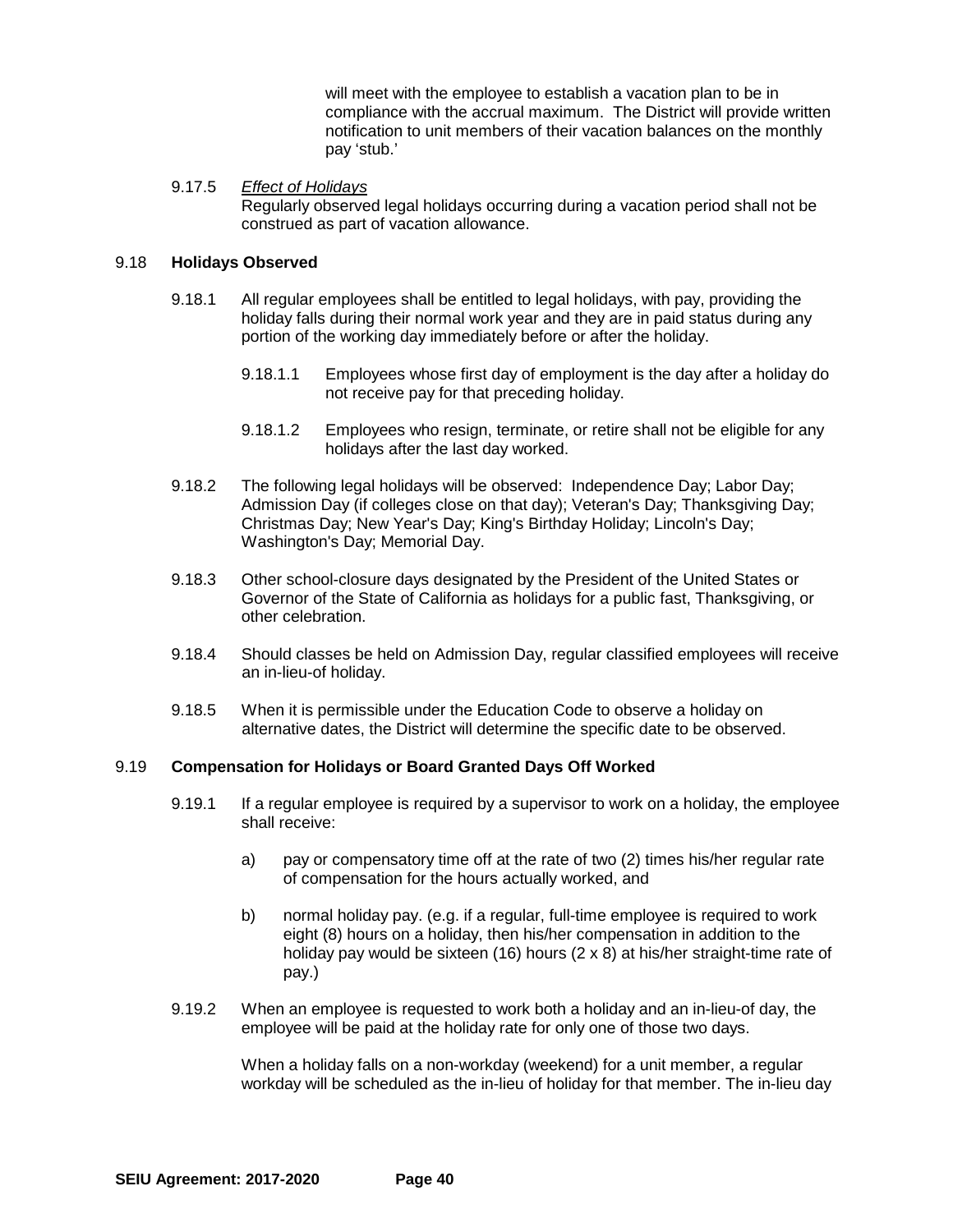should be reasonably close to the actual holiday. If the unit member works their inlieu holiday, they shall be compensated as per 9.19.1 a).

When a holiday falls on a day that is an employee's normal day off (weekend), then the employee will be allowed an alternative day (in lieu) off as mutually agreed to by the supervisor and the employee. The day does not have to be the same week as the holiday but should be scheduled reasonably close. In the case of an employee who does not receive an alternative day off, then the employee is entitled to receive eight hours of holiday pay plus two times their regular hourly rate of pay for the holiday hours.

#### Regular Work Schedule is M-Fr, Monday Holiday

|                  | Su | Mo Tu        | W | <b>Th</b> | Fr. | Sa l | Paid | Worked |  |
|------------------|----|--------------|---|-----------|-----|------|------|--------|--|
| Normal Work Week |    | 8.           |   | 8888      |     |      | 40   | 40     |  |
| Holiday off      |    | H.           |   | 8888      |     |      | 40   | 32     |  |
| Works Holiday*   |    | $\mathbf{R}$ |   | 8 8 8 8   |     |      | 56   | 40     |  |

\* Employee reports 8 hours of double time for Monday.

| Regular Work Schedule is Tu-Sa, Monday Holiday |    |    |     |          |      |          |      |      |        |  |
|------------------------------------------------|----|----|-----|----------|------|----------|------|------|--------|--|
|                                                | Su | Mo | Tul |          | W Th | Fr.      | Sa l | Paid | Worked |  |
| Normal Work Week                               |    |    |     | 8.       |      | 8 8 8 8  |      | 40   | 40     |  |
| Gets Saturday off as in lieu                   |    |    | 8.  | -8       | -8   | -8       | - H  | 40   | 32     |  |
| Does not get in lieu*                          |    |    |     | <b>R</b> |      | 8 8 8 24 |      | 56   | 40     |  |
|                                                |    |    |     |          |      |          |      |      |        |  |

\*Employee reports 8 hours of double time and 8 hours of straight time.

9.19.3 Should a holiday occur while an employee is absent from work because of sick leave, vacation, or other paid leave of absence, the holiday shall be considered as time worked and shall not be deducted from any other paid leave of absence.

#### 9.20 **Board-Granted Days Off**

All regular employees shall be entitled to Board-granted days off, with pay, provided the days fall within their normal work year and they are in paid status during any portion of a working day immediately before or after the holiday. The Board-granted days off to be observed will be the Friday after Thanksgiving; the Friday before Easter (spring recess); and a minimum of seven (7) days between the end of the Fall semester and January  $2<sup>nd</sup>$  of the next calendar year. The minimum seven (7) day winter break includes the two (2) legal holidays that fall within this period.

#### 9.21 **Catastrophic Illness or Injury Leave Program**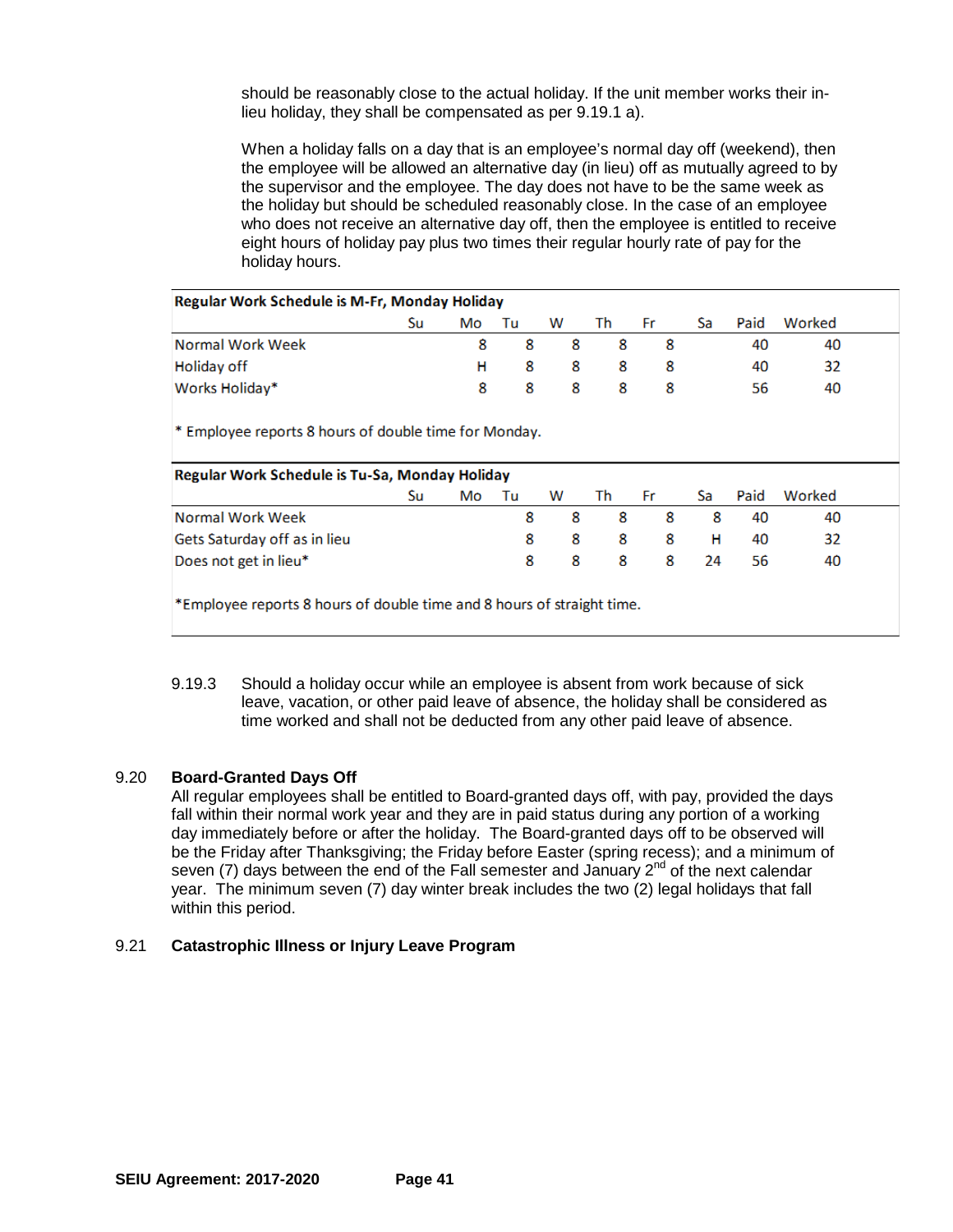The purpose of the Catastrophic Illness or Injury Leave Program is to maintain a program where employees may donate eligible leave credits to a Catastrophic Illness or Injury Leave Bank that may be used by an eligible employee when that employee or a member of his or her immediate family suffers from a catastrophic illness or injury. The bank is a pool available to any eligible employee from a participating bargaining unit or employee group. For purposes of administering the program, the Catastrophic Illness or Injury Leave Program operates on a cycle of three (3) years. The first cycle of the program, during this agreement, shall commence on July 1, 2017 and end on June 30, 2020. Unless otherwise agreed, the Catastrophic Illness or Injury Leave Program shall automatically renew for an additional three (3) year cycle upon the conclusion of a cycle.

#### 9.21.1 *Definitions*

For purposes of this section, the following terms are defined as follows:

## 9.21.1.1 Catastrophic Illness or Injury

Catastrophic illness or injury means an illness or injury that is expected to incapacitate an employee from work for an extended period of time, or that incapacitates a member of the employee's immediate family which incapacity requires the employee to take time off from work for an extended period of time to care for that family member, and taking extended time off work creates a financial hardship for the employee because he or she has exhausted all of his or her eligible sick leave, vacation, and other paid time off and is in less than full pay status. Catastrophic Leave may be utilized one time per diagnosis.

## 9.21.1.2 Eligible Employee

An eligible employee is a permanent employee of the District who is not receiving benefits under the District's Industrial Accident and Illness Program and who is not eligible for or receiving benefits from the District's Disability Income Protection Program. To receive benefits from the Catastrophic Illness or Injury Leave Program, an eligible employee must be vested in the Catastrophic Illness or Injury Leave Program, pursuant to Section 9.21.4.1, and not be in probationary status. An eligible employee is further defined as an employee who due to catastrophic illness or injury is in less than full pay status.

## 9.21.1.3 Immediate Family

The immediate family of an employee for the purposes of the Catastrophic Illness or Injury Leave Program is defined as: mother, father, son, daughter, step-son, step-daughter, grandparent or grandchild of the employee; spouse or domestic partner of the employee; son or daughter of the domestic partner of the employee; brother or sister of the employee; or legal dependent of the employee.

## 9.21.1.4 Eligible Leave Credits

Eligible leave credits are accrued, unused vacation hours vested to a permanent employee or a probationary employee who has completed six (6) months or more of service.

## 9.21.2 *Catastrophic Illness or Injury Leave Bank*

A Catastrophic Illness or Injury Leave Bank shall be maintained by the District as follows:

9.21.2.1 Donations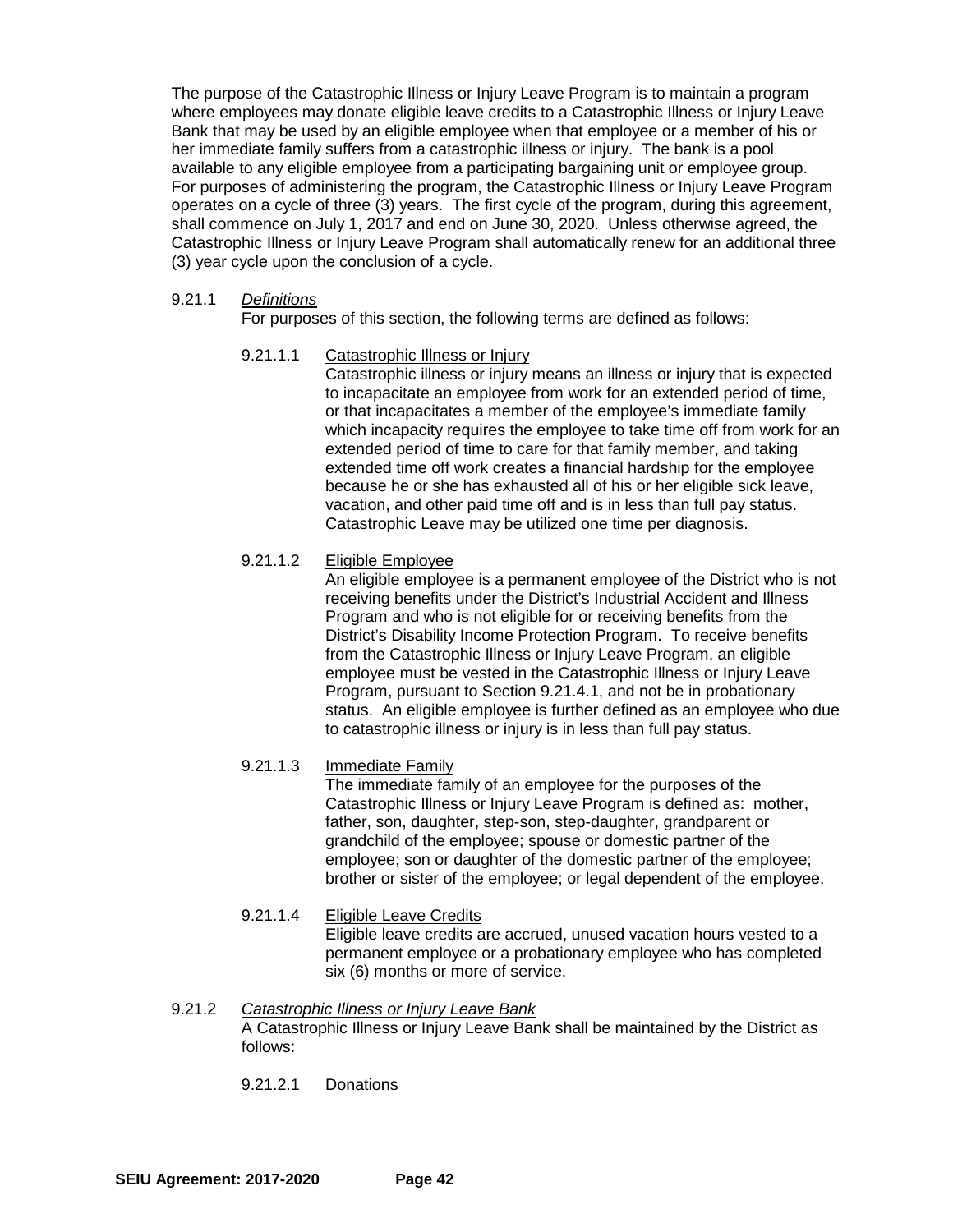A permanent employee or a probationary employee who has completed six (6) months or more of service may donate accrued, unused vacation leave to the Catastrophic Illness or Injury Leave Bank. Donations must be in a minimum block of three (3) hours but not more than forty (40) hours per solicitation. A donation once made shall be irrevocable. Donations may only be made upon an official solicitation by the District.

- 9.21.2.2 Probationary Employee Restriction A probationary employee who has completed six (6) months or more of service may donate to the Catastrophic Illness or Injury Leave Bank but is not vested in the Catastrophic Illness or Injury Leave Program until he or she satisfactorily completes his or her probationary period. In the event the probationary employee does not complete his or her probationary period, his or her vacation donation will be restored to the employee.
- 9.21.2.3 Solicitation of Donations Annually, the District shall solicit donations to the Catastrophic Illness or Injury Leave Bank. The annual solicitation shall occur in April. More frequent solicitations by the District may be made if the Catastrophic Illness or Injury Committee deems it appropriate.
- 9.21.2.4 Accounting for Donations Donations shall be converted to a dollar amount based upon the donating employee's current rate of pay. The District shall maintain a separate accounting of the Catastrophic Illness or Injury Leave Bank.

#### 9.21.3 *Catastrophic Illness or Injury Committee*

A Catastrophic Illness or Injury Committee shall be established to oversee the Catastrophic Illness or Injury Leave Program.

#### 9.21.3.1 Committee Composition

The committee shall be composed of five (5) voting members with one member each appointed by the LRCEA, SEIU, LRSA, Management and Confidential units. The Director of Human Resources or designee shall serve as the non-voting chair of the Committee. The Committee shall have access to resource staff as deemed appropriate by the Committee in discharging their responsibility.

#### 9.21.3.2 Release Time

Committee members will be provided release time without loss of compensation and benefits, including a reasonable amount of travel time to and from the member's work location, to attend the official meetings of the Committee.

## 9.21.3.3 Committee Charge

The Committee will be charged with oversight of the Catastrophic Illness or Injury Leave Program, including approval or disapproval of applications for Catastrophic Illness or Injury Leave. The decisions of the Committee shall be final. Committee deliberations are confidential and decisions on approving or disapproving a requested leave shall be made by majority, secret vote of members present. In order to approve or disapprove a requested leave, a quorum of the Committee, defined as three (3) or more voting members, must be present to vote. The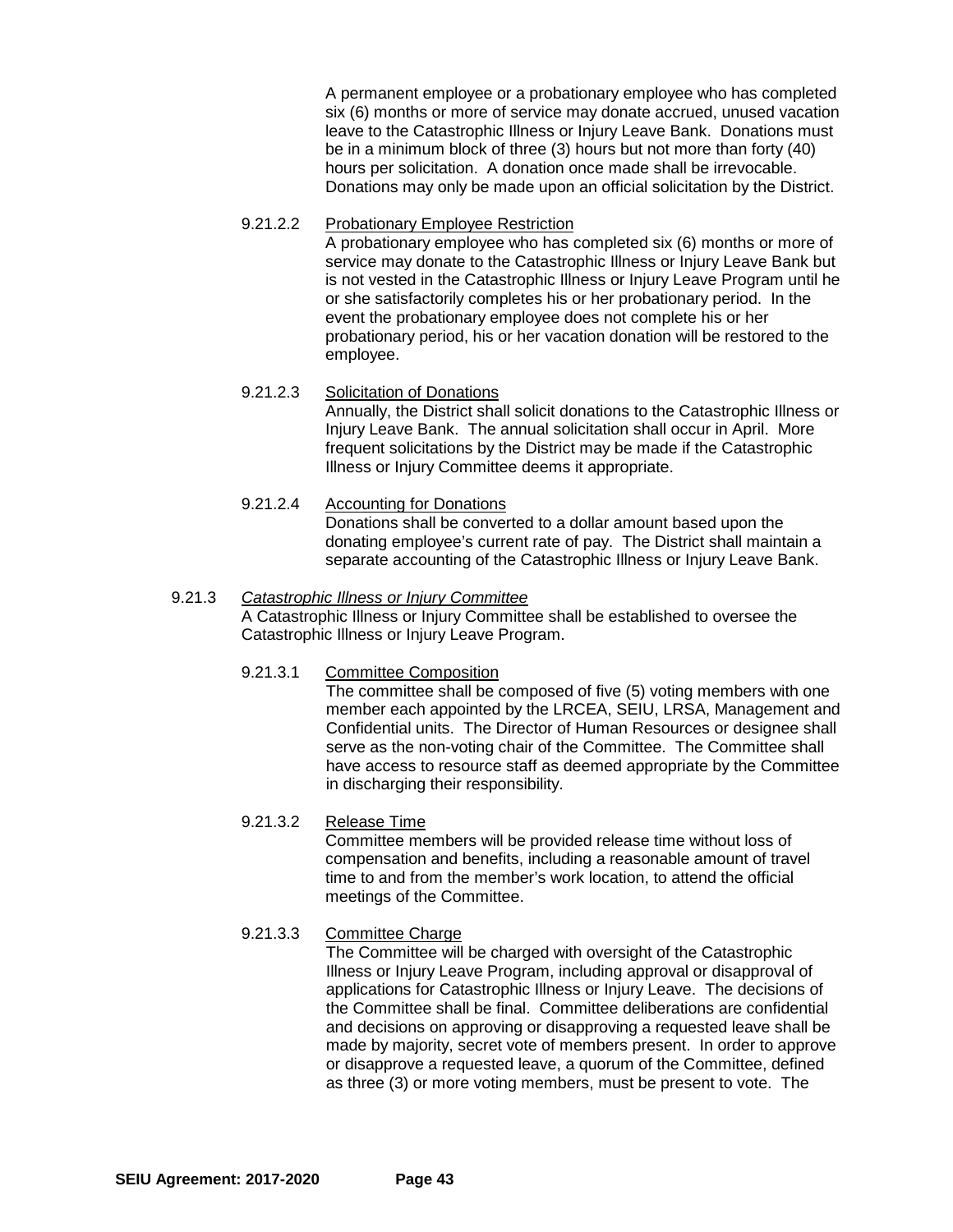Committee shall also be responsible for determining if additional solicitations other than the annual solicitation in April are needed.

9.21.3.4 Committee Limitation

The Committee may not approve a Catastrophic Illness or Injury Leave that exceeds the available funding in the Catastrophic Leave or Injury Leave Bank.

#### 9.21.4 *Application for Catastrophic Illness or Injury Leave*

An eligible employee who is vested in the Catastrophic Illness or Injury Leave Program and who has satisfactorily completed his or her probationary period may apply for Catastrophic Illness or Injury Leave by submitting an application for such leave to the Director of Human Resources. Applications for Catastrophic Illness or Injury Leave will be reviewed and acted upon by the Catastrophic Illness and Injury Committee. In order for an application to be acted upon, a Release of Medical Information form must accompany the application.

## 9.21.4.1 Eligible Employee Vesting

An eligible employee must be vested in the Catastrophic Illness or Injury Leave Program prior to receiving a Catastrophic Illness or Injury Leave. To be vested, an eligible employee must have donated a minimum of three (3) accrued, unused vacation hours within each cycle, as defined in Section 9.21, of the Catastrophic Illness or Injury Leave Program. The employee must be vested in the cycle of the Catastrophic Illness or Injury Leave Program in which they apply for a Catastrophic Illness or Injury Leave.

#### 9.21.4.2 Physician Statement Required

A physician's statement verifying the employee's incapacitation or the incapacitation of a member of the employee's immediate family which incapacity requires the employee to take time off from work to care for that family member must accompany the application for Catastrophic Illness or Injury Leave.

## 9.21.4.3 Length of Leave

The length of Catastrophic Illness or Injury Leave shall not exceed ninety (90) calendar days commencing from the first day that the employee is in less than full paid status.

#### 9.21.4.4 Requirement to Exhaust All Eligible Paid Leaves

An eligible employee must have exhausted all eligible paid leaves, including accrued vacation and sick leave, and be in less than full pay status to qualify for a Catastrophic Illness or Injury Leave. Other Sick Leave (Five Month Law) and Catastrophic Illness or Injury Leave may be coordinated.

9.22 Leaves granted under this Article shall be subject to reasonable verification by the District.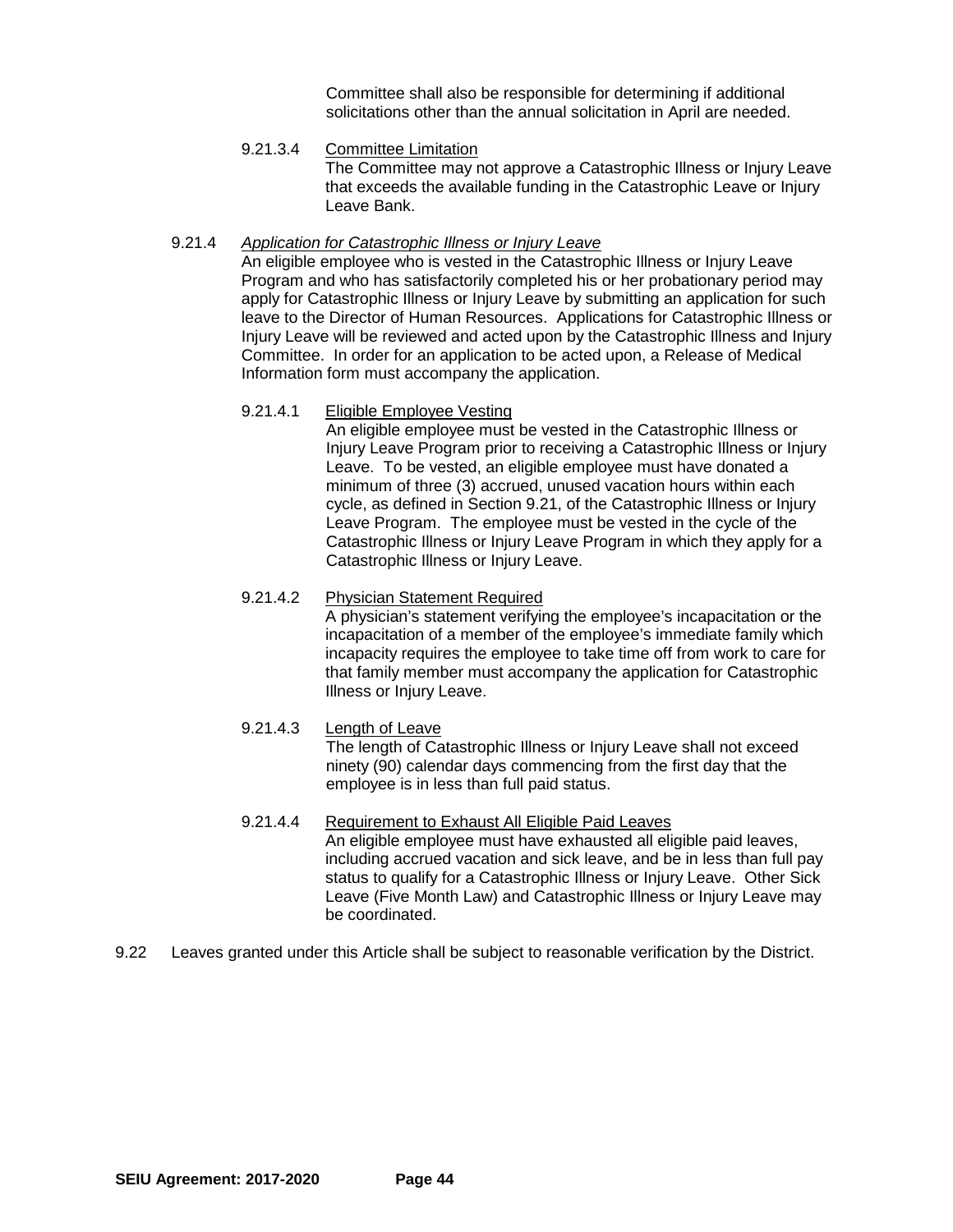## **Article 10: Leaves Without Pay**

## 10.1 **Conditions for Leaves Without Pay**

- 10.1.1 An employee will need to submit a request for leave, along with supporting reasons and/or documents, to the immediate supervisor at least two (2) weeks prior to the requested starting date. Two (2) weeks prior to the effective ending date of the leave (as originally requested), the employee must notify the immediate supervisor of his/her intent to return to work (or request the extension of the leave). Failure to notify the immediate supervisor in the time prescribed herein may result in loss of employment or a further extension of the leave.
- 10.1.2 An employee on leave without pay earns no benefits, including time toward seniority standing. To earn a service increment, a regular employee must work seventy-five (75%) or more of the working time between anniversary dates.
- 10.1.3 Gainful employment, unless specifically authorized by the Board of Trustees, is disallowed during the leave absence.
- 10.1.4 At the conclusion of any unpaid leave, the employee shall return to a position within the class in which the person was previously assigned, providing all other conditions of Article 10 are met.

#### 10.2. **Long-Term Health Leave**

- 10.2.1 At the discretion of the administrative officer, a permanent classified employee who has used all entitlement to sick leave and vacation or other available paid leave and who must be absent because of accident or illness may be granted a long-term unpaid health leave for a maximum period of six (6) months.
- 10.2.2 When the attending physician has verified that the employee is fully able to resume all duties of the position within the previously assigned classification, the employee should notify the District Human Resources Office thirty (30) days, but no later than two (2) weeks, prior to the planned return providing that the attending physician verifies that the employee is fully able to assume all duties of the position. The District may pay and appoint a non-attending physician to examine the employee if the District believes there is just cause. Time lost shall not be considered a break in service.
- 10.2.3 If at the conclusion of the leave of absence the employee is still unable to assume the duties of his/her position, he/she shall be placed on a reemployment list for a period of thirty-nine (39) months.
- 10.2.4 If during the prescribed thirty-nine (39) months, the employee is fully able to assume the duties of his/her position (as verified by the attending physician), the employee shall be reemployed in the first vacancy in the classification of his/her previous assignment. The employee has the right to refuse one (1) offer of reemployment. The District may pay and appoint a non-attending physician to examine the employee, if the District believes there is just cause. Upon the resumption of his/her duties, the break in service will be disregarded and he/she shall be fully restored as a permanent employee.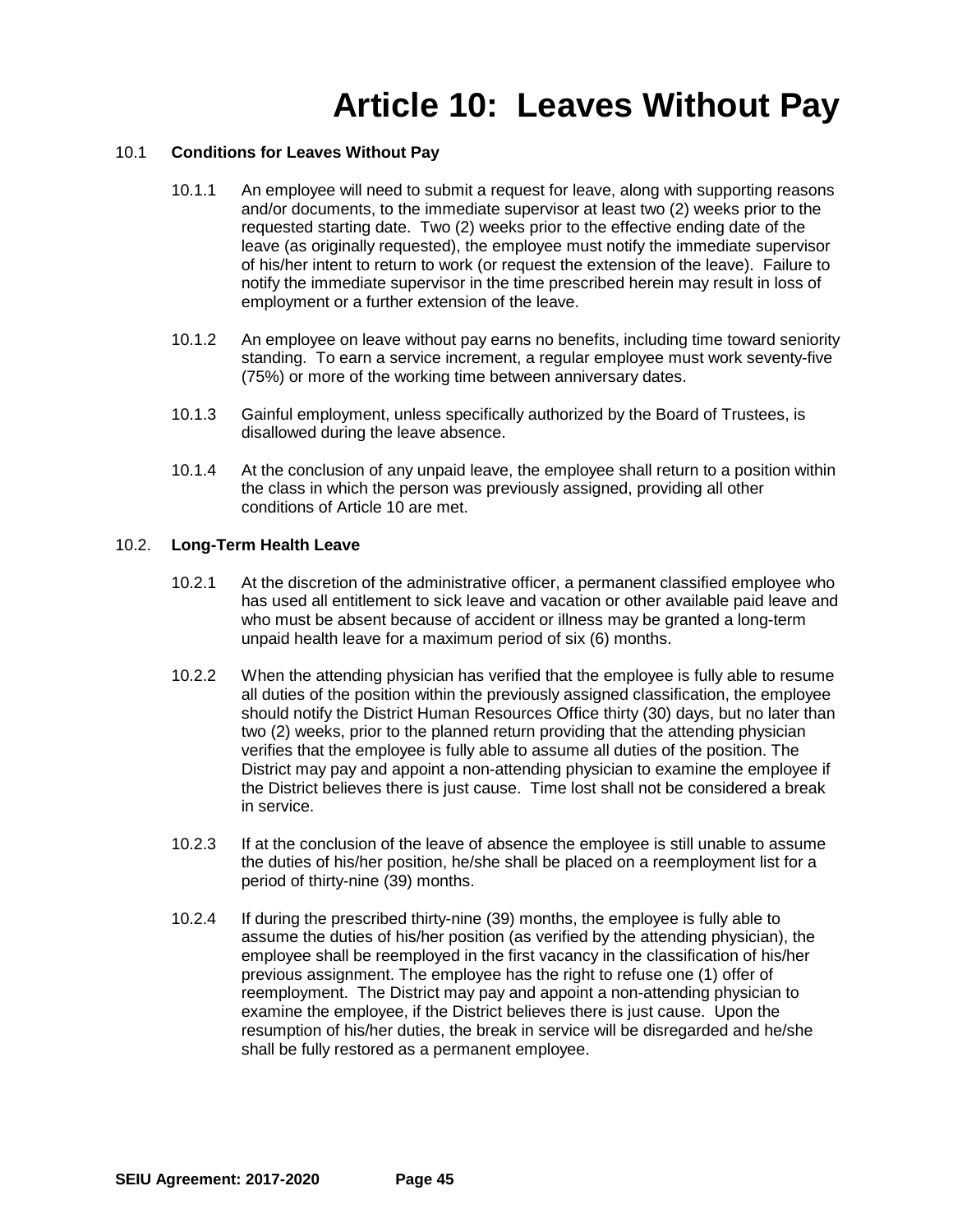## 10.3 **Long-Term Military Leave**

Military leave, without pay, may be granted to a permanent employee for a period of one (1) year and extended upon request as substantiated by military field orders; however, such leave shall not continue more than one (1) year beyond the date such military service becomes voluntary on the part of the employee. The District shall comply with the applicable provisions of the Military and Veterans Code.

## 10.4 **Child Care Leave**

A child care leave, without pay and immediately following the birth or adoption of a child, may be granted to a permanent employee for a maximum length of twelve (12) months, including the time allowed within the Family Care Leave provisions.

## 10.5 **Personal Leave**

A permanent employee who has used all entitled vacation time and who must be absent from work because of personal problems may be granted a personal leave, without pay, for a specified period of time not to exceed twelve (12) months.

#### 10.6 **Full-Time Educational Leave**

A full-time educational leave, without pay, for a maximum length of one (1) year may be granted to a permanent employee who has worked for the District for seven (7) consecutive years, when it has been determined by the College President (or designee) or the Vice Chancellor (or designee) to be in the best interests of the college or the district division. The following conditions shall be given consideration:

- a) The course or training session is part of a program approved by the supervisor and the administrative officer to improve the employee's performance in the position he/she holds;
- b) The employee and the supervisor can work out a schedule so that the department's work load will not be adversely affected by the employee's absence;
- c) Additional funds will not be required.

## 10.7 **Part-Time Educational Leave**

A part-time educational leave, without pay, may be granted to an employee who has served the District for three (3) consecutive years upon request of the supervisor and the administrative officer with the approval of the College President (or Vice Chancellor for District Office employees). The following conditions shall be given consideration:

- a) The course or training session is part of a program approved by the supervisor and the administrative officer to improve the employee's performance in the position he/she holds;
- b) The employee and the supervisor can work out a schedule so that the department's work load will not be adversely affected by the employee's absence;
- c) Additional funds will not be required.

#### 10.8 **Peace Corps Leave**

Permanent employees who become Peace Corps volunteers may request a leave, without pay, for the period of their service in the Peace Corps, not to exceed one (1) year.

## 10.9 **Union Business Leave**

With the approval of the immediate supervisor, the Vice President of Administration and the Director of Human Resources, one (1) member of the Blue Collar unit may be granted an unpaid leave of absence at the written request of the Union to conduct union business. Such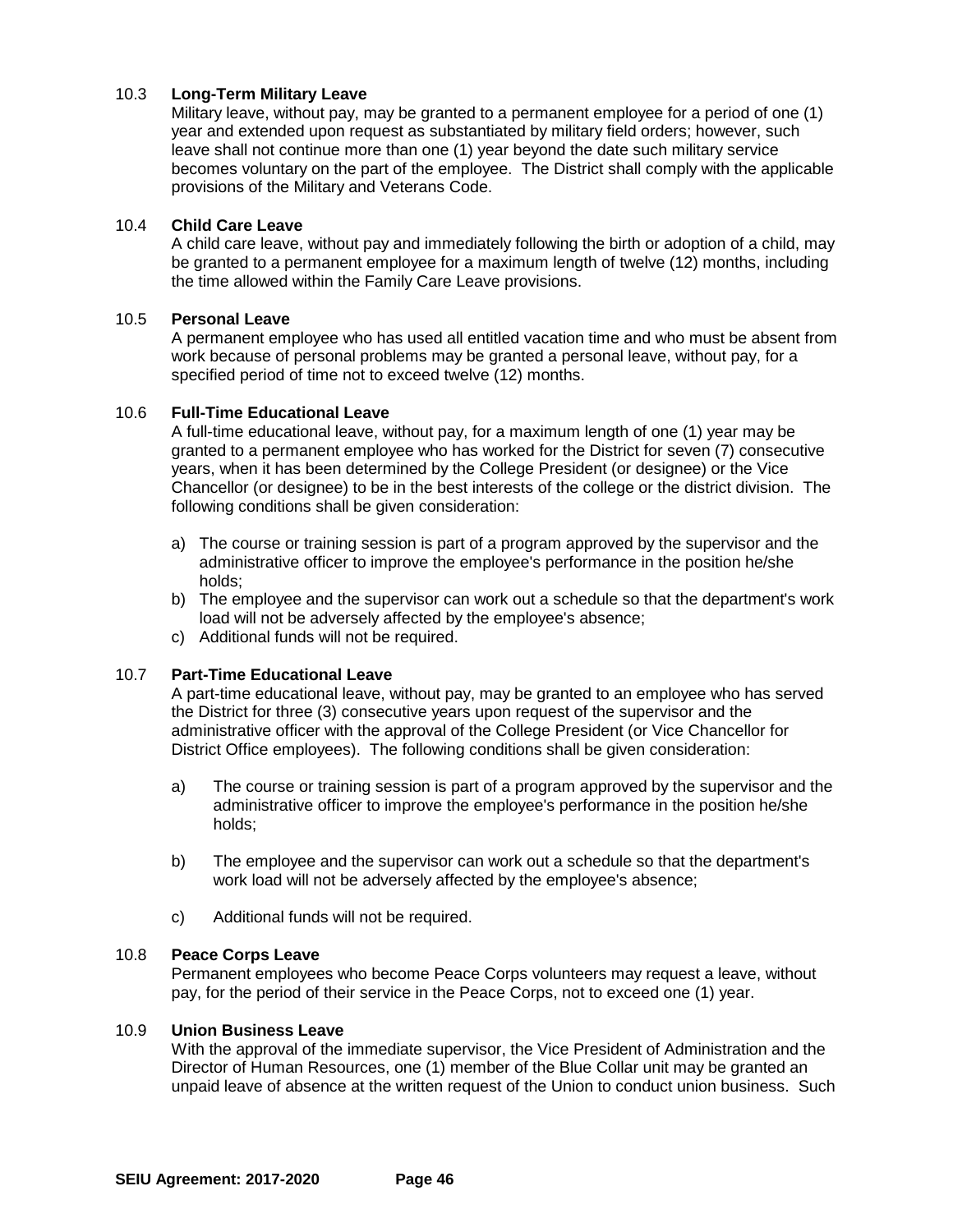leave shall not exceed 175 days in any fiscal year but will not be granted for less than six (6) months.

## 10.10 **Family Care Leave**

The District shall comply with all applicable state and federal laws relating to Family Care Leave.

Leave under these laws shall run concurrently with leave granted pursuant to Sections 10.1, 10.2, 10.4 and 10.5.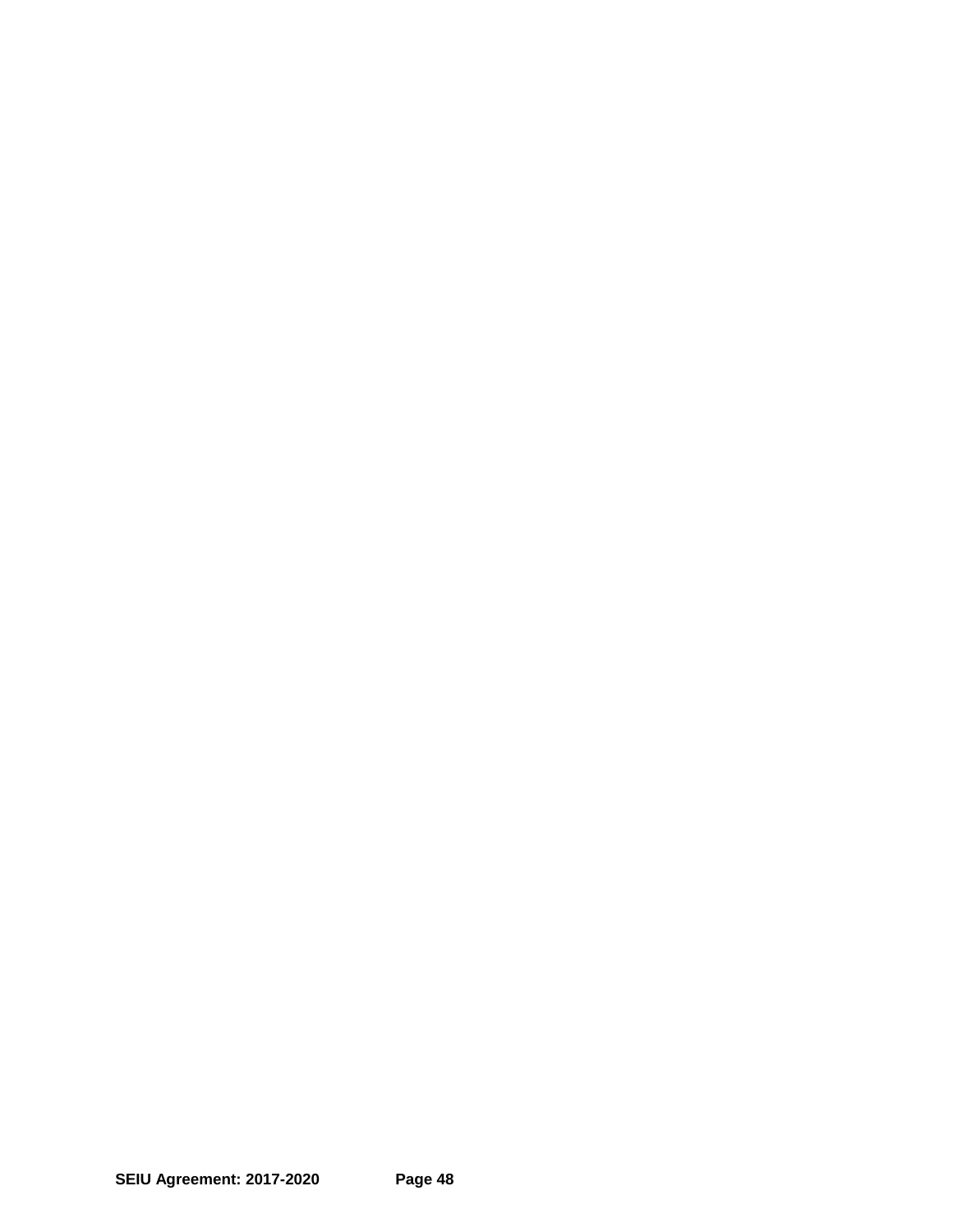## **Article 11: Compensation**

## 11.1 **Funding Sources for Salary & Benefit Improvements**

The bargaining unit shall receive its proportionate share of eighty percent (80%) of certain new or increased unrestricted revenue which is above an established base amount.

11.1.1 Provisions related to defined revenues and related base amounts for compensation improvements are stated in Appendix A which is attached hereto and incorporated herein.

#### 11.2 **Initial Salary Placement**

A regular employee, at the time of employment, will be placed on the first step of the appropriate salary range of the classified salary schedule. Under extenuating circumstances, the Chancellor may authorize a higher step.

### 11.3 **Service Increment**

On the anniversary date, a regular employee will be advanced to the next higher step on the salary range assigned to his/her position classification until the top step of the range is reached. Earning a service increment is dependent upon two conditions:

- 11.3.1 The employee must have served seventy-five percent (75%) of the required working days; i.e., 195 working days including holidays, paid sick leave, vacation, and other paid absences or leaves.
- 11.3.2 The employee's report of performance evaluation must show a rating of "competent" or better.

#### 11.4 **Longevity Increment**

11.4.1 A regular employee who has satisfactorily served the District for ten (10) full years will receive a longevity increment of four percent (4%). An additional longevity increment of four percent (4%) after fifteen (15) years of service will also be provided. A third longevity increment of two percent (2%) will be paid to members of the bargaining unit after twenty (20) full years of service with the District A fourth longevity increment of two percent (2%) will be paid to members of the bargaining unit after twenty-five (25) full years of service with the District.

## 11.4.2 *Longevity Step Improvement*

After funding all other continuing costs as defined in Appendix A, Section A.2, any remaining continuing funds will be used to increase the third longevity increment for twenty (20) years from two percent (2%) to four percent (4%) and increase the fourth longevity increment from two percent (2%) to 4 percent (4%) for twenty-five (25) years of service. In the event that remaining funds are not sufficient to fully fund the increment, the funds will be set aside and combined with any residual funds as defined above in the year(s) following until such time as sufficient funds are available for implementation. The increment will be effective in the year that the total amount needed is available and will be retroactive to either July 1 or the date the employee achieves the increment. If additional continuing funds remain after funding the minimum salary schedule improvement and the additional longevity step, those funds will be distributed as per Appendix A. Set aside funds will be distributed as one-time-only until implementation occurs.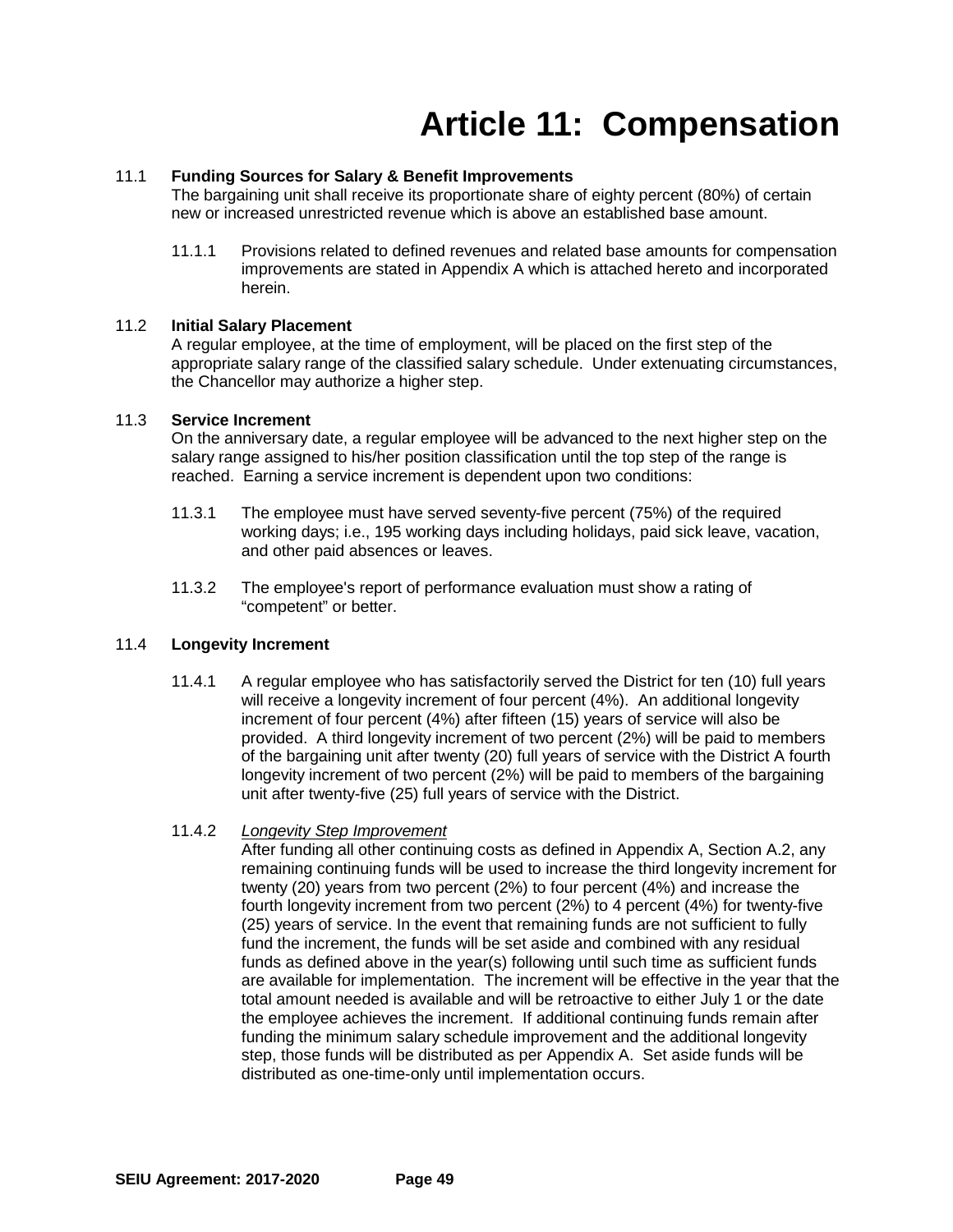11.5 Effective July 1, 2017, Police Officer and Police Detective compensation shall be increased five ranges above their current range. Police Officer and Police Detective unit members will retain their current step placement. Police Sergeant classification will move to the Los Rios Supervisors Association unit. The unit will retain the decrements realized from the movement of the Sergeant positions to LRSA. The unit will fund from its proportionate share the full cost of the improvements for the general purpose portion of Officer and Detective positions at their current step. The net charge for the unrestricted portion is estimated to be \$43,222. The full cost of implementing any portion of a position charged to categorical or restricted funds will be borne by those funds. In addition, during the 2017-18 year, the District and SEIU will meet to discuss a supplemental retirement benefit and an enhanced life insurance benefit for officers.

## 11.6 **Emergency Call Back Pay**

An employee called back after the close of his/her regular shift will receive at least five (5) hours pay at the overtime rate of time and one-half (1½) if such call back does not immediately precede or follow his/her regular shift. The five (5) hours of pay shall commence upon departure to the call back site. All call backs are compensated based up`on a direct portal-to-portal route.14.2.2

## 11.7 **Working Out of Classification**

- 11.7.1 An employee who is required to work out of classification (i.e. perform duties and assume responsibilities in a position class above or different from those outlined in the job specifications for the employee's regularly assigned position) for more than five (5) days within a 15-calendar-day period shall be paid an increased salary for the entire period of the temporary assignment.
- 11.7.2 Employees so assigned will be paid at Step 1 of the appropriate range for the position that the employee is filling on a temporary basis or at an increase of one step above the monthly salary earned in his/her regularly assigned position, whichever is greater.
- 11.7.3 The District shall not be capricious in making assignments out of classification.
- 11.7.4 The employee working out of classification will be returned to regular classification with attending changes in rate of pay upon completion of the temporary assignment or in case it is necessary to replace the temporarily assigned employee because of illness or annual vacation.

## 11.7.5 *Out of Class Assignments*

When supervisors assign employees to work out of class for an extended period [more than five (5) days in a fifteen (15) day period or longer], every effort shall be made to ensure that any contiguous assignment be given to a single employee and not be divided between different employees. It is recognized that there may be times when a supervisor will deem such division an exception and necessary. When an exception is necessary, the Union will be notified and provided justification prior to the actual assignment.

11.7.6 *Field Training Officer (FTO)* While an officer is assigned to FTO duties by the Chief of Police, they will be compensated one additional pay range.

## 11.8 **Special Salary Provisions**

**Shift Differential** 

Unit members regularly working ten (10) or more hours of their regular weekly shift after 4:30 p.m. shall receive a one (1) range shift differential. Typically, this shift is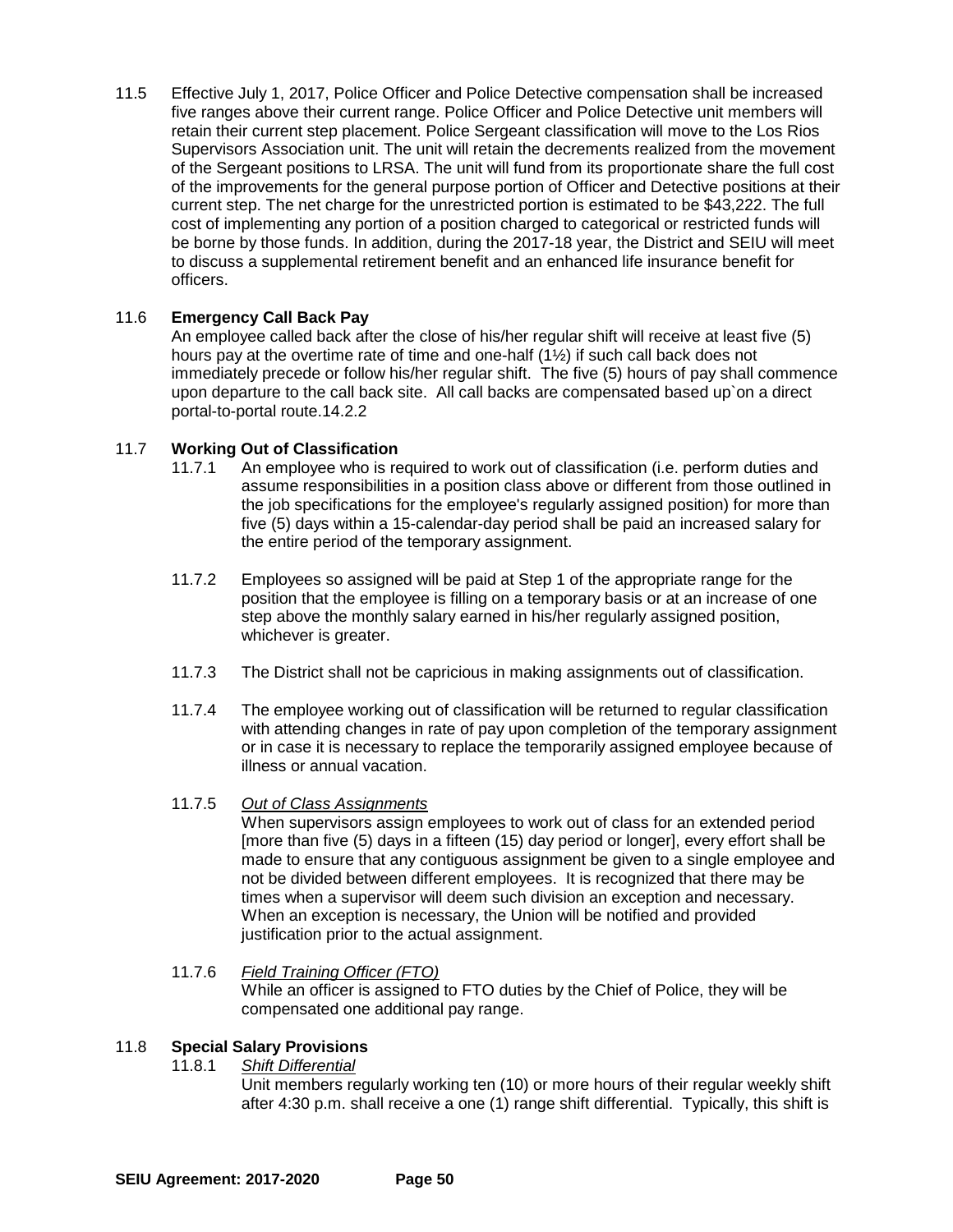called "swing shift."

Unit members regularly working ten (10) or more hours of their regular weekly shift after 12:30 a.m. shall receive one (1) additional range shift differential above the "swing shift." Typically, this shift is called "graveyard shift."

- 11.8.2 *Leads Dispatching Skilled Workers/Tradespersons* Unit members who are in lead positions whose responsibilities include dispatching and coordinating the district's skilled workers or tradespersons to emergencies and/or call back responses shall be paid at one range above the established salary range for skilled lead positions.
	- 11.8.2.1 To be eligible, the dispatching, coordination and assignment of staff to appropriate district locations for emergency calls or non-scheduled work (call-backs) occurs regularly and frequently during the year and during the lead person's non-working hours.
	- 11.8.2.2 The participation in call-back activities and the related rotation or assignment of the call-back/emergencies among tradespersons, including the lead position of the trade, is not affected by this change in salary placement.

#### 11.9 **Voluntary Deductions - Less than Twelve-Month Employee**

For employees working less than twelve (12) months, certain voluntary deductions shall be computed and deducted over the pay period of the employee. Such voluntary deductions are:

- a) Any out-of-pocket cost for monthly medical and dental premiums, and
- b) Voluntary group life and accidental death monthly premiums.

The unit member shall be responsible for all other monthly premiums or payments of a voluntary nature during the months the employee is not receiving a monthly payroll check.

#### 11.10 **Repayment of Monies Owed the District**

If monies are paid to an employee in excess of the appropriate amount due him/her, the employee is liable and responsible for repaying the District for the overpayment.

- 11.10.1 The employee shall notify the District Payroll Department of the overpayment as soon as it is discovered. When the District discovers the error, the Human Resources or Payroll Department shall notify the employee in writing of the nature of the overpayment and the amount owed. The employee will be provided options for repaying the amount due. Employees who do not respond to such request may have their debt referred to a collection agency.
- 11.10.2 Any amounts due the District and noted below will be deducted from future salary warrants:
	- 11.10.2.1 when the overpayment is due to union dues or health premiums not being deducted in the prior month; or
	- 11.10.2.2 when the overpayment is the result of overuse of leave privileges; or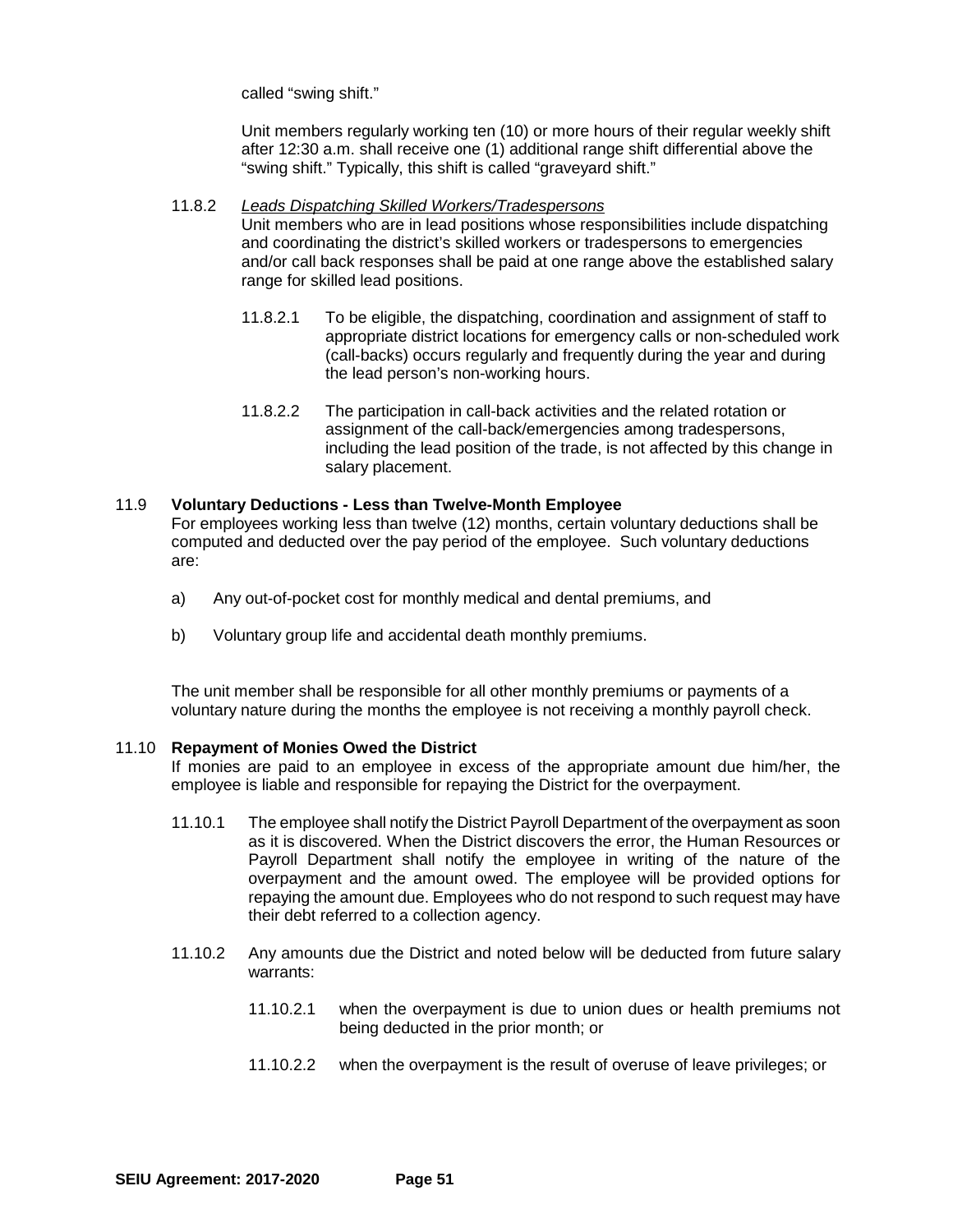- 11.10.2.3 when the overpayment is an adjustment related to military duty leave differential pay referenced in Article 9.9; or
- 11.10.2.4 when the overpayment is a statutory deduction (e.g. CalSTRS, CalPERS, taxes, etc.).
- 11.10.3 If the employee terminates employment with the District, the remaining balance will be deducted in full from the final pay warrant, any retroactive salary schedule improvement payment and/or the payment for any outstanding vacation day accruals.
- 11.10.4 Regular employees working less than twelve (12) months a year will continue any repayment plan during their non-scheduled months by remitting the appropriate payment to the District Payroll Department by the first of each month, unless other arrangements have been made.
- 11.10.5 Disputes regarding overpayments shall be subject to grievance procedures at Level III only.
- 11.10.6 In all cases, neither the District nor employee is precluded from pursuing legal methods of resolution of a dispute regarding the debt.
- 11.10.7 Nothing in this section shall preclude an employee from volunteering to repay the debt in larger increments.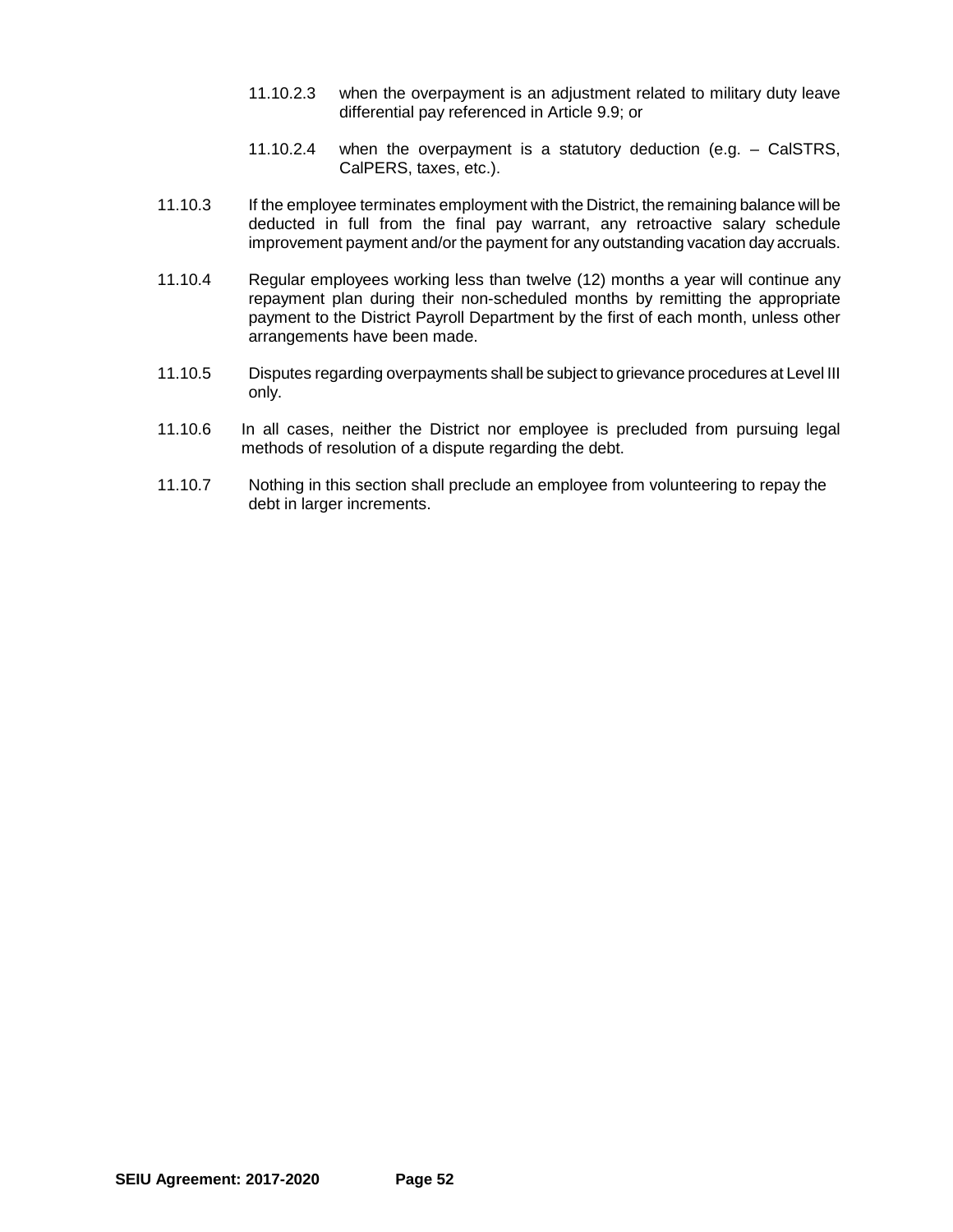## **Article 12: Fringe Benefits & Insurance Programs**

## 12.1 **Medical/Dental (Health) Insurance**

- 12.1.1 The District shall provide coverage for medical and dental insurance for members of the unit through plans recommended by the Insurance Review Committee (IRC) and adopted by the District. The SEIU unit may appoint a unit member as their representative to this committee.
- 12.1.2 The District shall make a monthly contribution for the employee and dependent(s) medical and dental insurance coverage. Any change in the contribution will be agreed to by the District and SEIU prior to the annual open enrollment period each year for the coverage year starting July 1<sup>st</sup>. Should the premium rate structure for District medical and/or dental plans be changed to a tiered structure, the District shall meet and confer with Union representatives regarding the effects of such a change.
- 12.1.3 The established District contribution levels as described in Appendix A for medical and dental coverage for full-time unit shall be applied towards the premium cost of the selected plan to each participating unit member who has a regularly assigned work year of fifty (50%) or more of a full-time equivalent (FTE) position.
	- 12.1.3.1 A full-time equivalent position is based upon an assigned twelve (12) month work year and regularly scheduled to work forty (40) hours per week.
	- 12.1.3.2 The determination of the less than full-time equivalent factor shall be based upon the authorized FTE level established for the position. Intermittent or nonregularly scheduled hourly work which may occur during non-regular paid periods shall not be used in the determination of the FTE factor or the related District contribution level.
	- 12.1.3.3 For each participating member whose regularly assigned work schedule is less than fifty percent (50%) of a full-time equivalent (FTE) position, the District contribution level shall be a proportionate amount of the maximum amount per section 12.1.3 above. For example, the District contribution level for a regular employee working ten hours per week for ten months would be twenty one percent (21%), which is computed as follows:

10 hours/40 hours =  $25%$ 

10 months/12 months  $= 83\%$ 

- 25% x  $83\% = 20.8\%$  of the maximum District contribution level
- 12.1.3.4 Participating unit members who incur a loss of pay in which the time off is not covered under Five Month Law leave or State or Federal leaves, such as FMLA/CFRA, will receive a District contribution towards medical and dental benefits based on the number of paid hours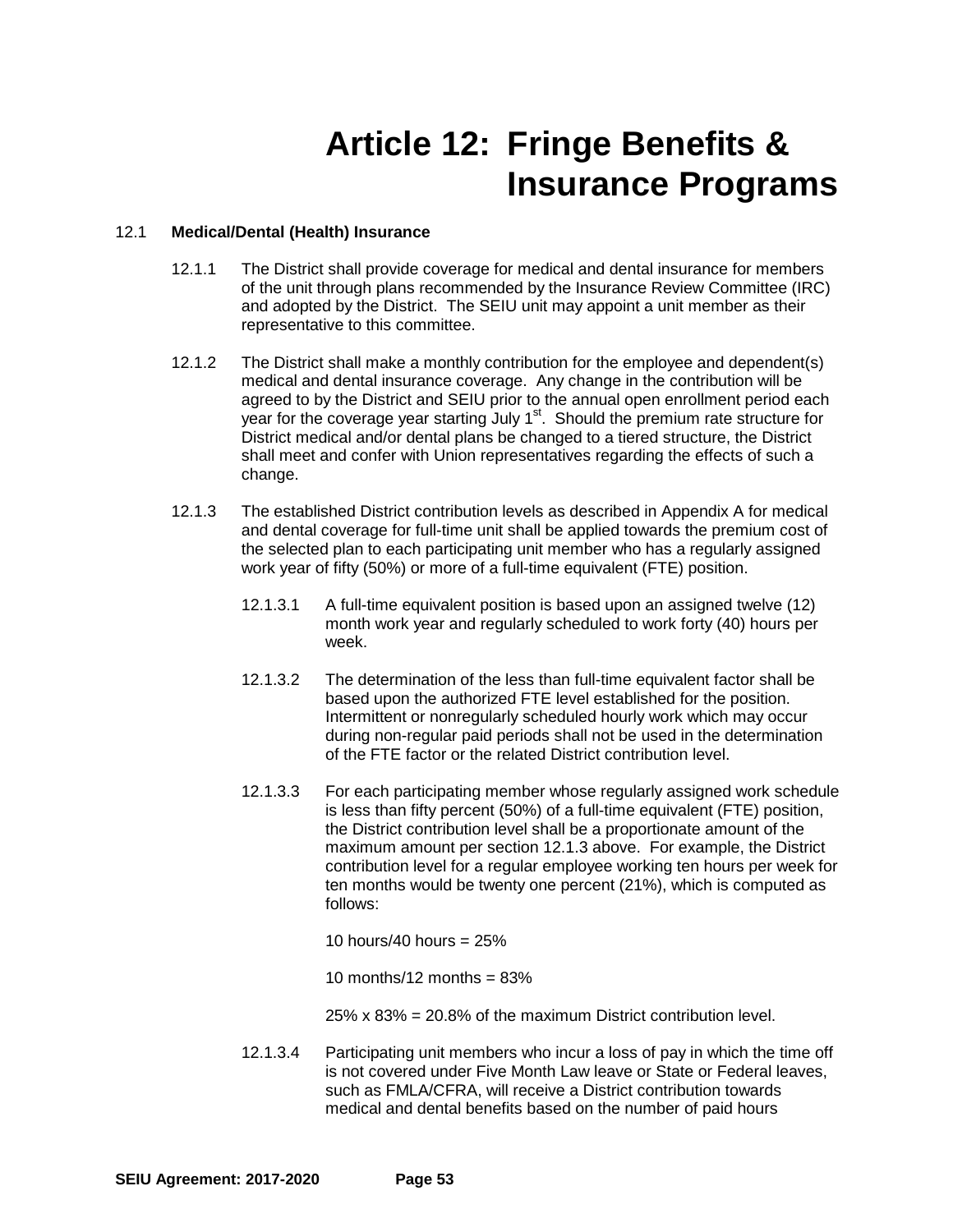compared to the number of full-time hours payable in that month.

- 12.1.3.5 At the time of separation from service, unit members will receive the District contribution level for medical and dental coverage if in paid status or covered under Five Month Leave, or State or Federal leaves such as FMLA/CFRA, for at least 50% of the full-time hours payable in that month. Participating unit members who are in paid status for less than 50% of the payable full-time hours of the last month worked will receive a proportionate share of the District contribution based on the number of hours the employee is in paid status or covered under Five Month Law leave, or State or Federal leaves such as FMLA/CFRA, compared to the number of full-time hours payable in that month.
- 12.1.4 The District contribution for medical premiums will be made to the District's carriers. The carriers providing medical coverage to SEIU members in 2017-18 will be:

Kaiser Health Plan Sutter Health Plus Western Health Advantage

The carriers in subsequent years will be determined by the Insurance Review Committee.

- 12.1.5 The District will pay the above-stated premium for medical insurance coverage for the employee as long as he/she remains in the paid status. Premiums for nine-, ten-, and eleven-month employees will be paid by the District during regular nonpay months as prescribed in Section 12.1.3. Any out-of-pocket costs for the selected medical insurance shall be deducted over the pay period of the employee.
- 12.1.6 Unit members who terminate employment may continue in the District's health/medical programs in accordance with policy provisions at the member's own expense.

#### 12.2 **Dental Insurance**

- 12.2.1 The District shall provide coverage for dental insurance for members of the unit through plans recommended by the unit representatives on the District Insurance Review Committee and adopted by the District.
- 12.2.2 The established District contribution for full-time unit members as described in Appendix A for dental coverage shall be applied towards the premium cost of the District's Dental program.
- 12.2.3 Unit members working less than full time shall receive a proportionate share of the amount of District contribution as the number of hours worked by the employee in one month bears to the number of hours worked by a full-time employee, provided the employee agrees in writing to have the remaining amount deducted from his/her monthly warrant. Any out-of-pocket costs for dental coverage shall be deducted over the pay period of the less-than-full-time regular employees.
- 12.2.4 The District will pay the above-stated premium for dental insurance coverage for the employee as long as he/she remains in paid status. Premiums for nine-, ten-, and eleven-month employees will be paid by the District during regular non-pay months as prescribed in Sections 12.2.1, 12.2.2, and 12.2.3. Any out-of-pocket costs for dental coverage for less-than-twelve-month employees shall be deducted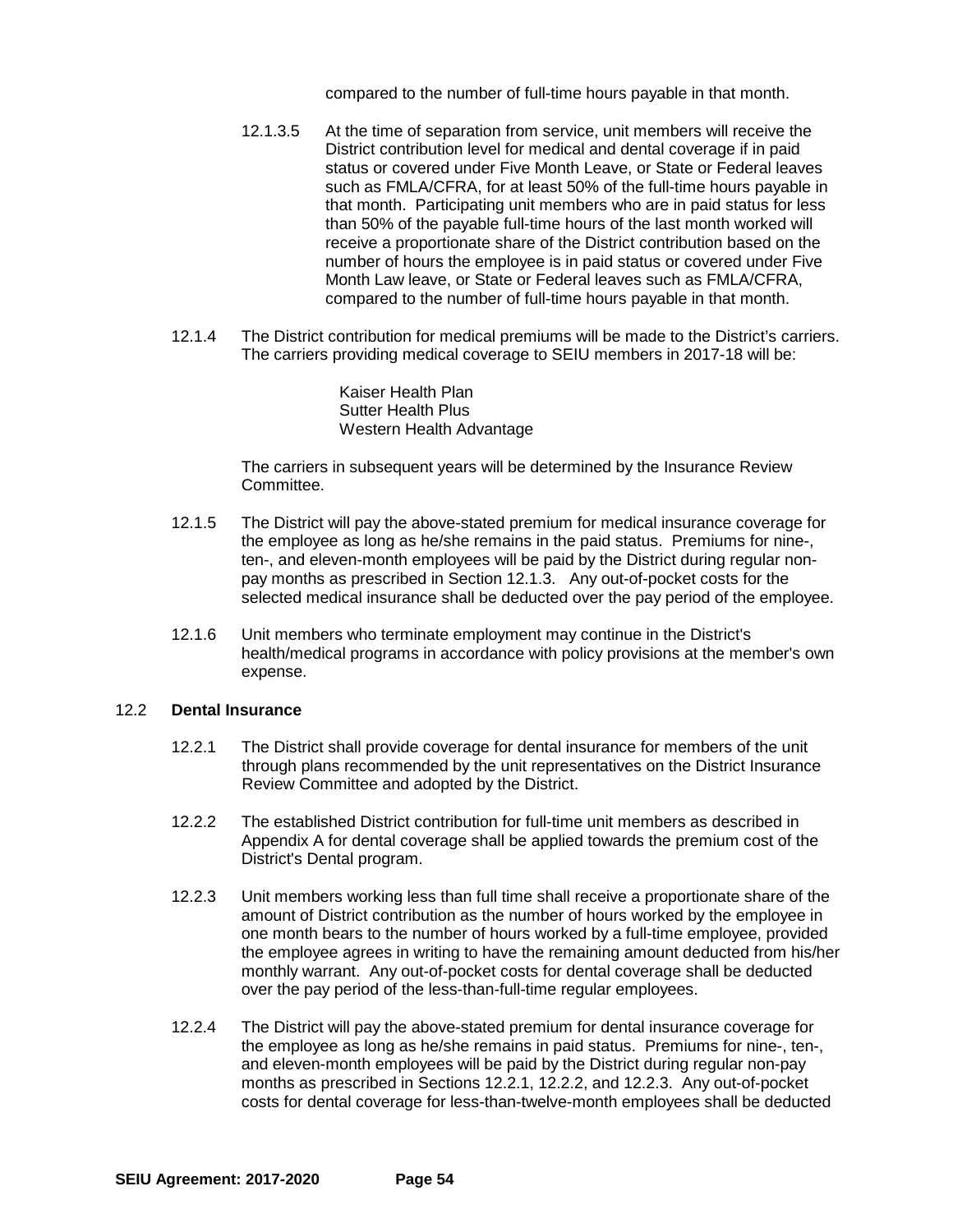over the pay period of the employee.

## 12.3 **Medical/Dental Coverage - Work Assignment Increases**

The District will allow a regular employee who has never been enrolled in the District's health plans to enroll in the existing medical and/or dental insurance programs when the employee has been assigned a permanent increase in hours of employment resulting in eligibility for an increased District contribution for medical or dental insurance. Conversely, the District will allow a regular employee who is enrolled to disenroll in existing medical and/or dental insurance programs and other optional benefits when the employee realizes a reduction in District contribution due to a permanent decrease in hours of employment.

- 12.3.1 The District will notify the employee in writing of the provisions of this section. The employee must then request enrollment in writing and within sixty (60) days of the effective date of the increased assignment.
- 12.3.2 Coverage for this benefit is effective the first day of the second month following written submission of enrollment application(s) to the District's Employee Benefits Department.

## 12.4 **Section 125 Plan: Premium Only Plan, Dependent Care Assistance Program and Flexible Spending Accounts**

- 12.4.1 *Section 125 Plan - Medical & Dental Premiums (Premium Only Plan)* The pre-tax effect for out-of-pocket costs paid by SEIU members for medical and dental premiums has been implemented by the District.
- 12.4.2 *Section 125 Plan - Dependent Care Assistance Program* A Dependent Care Assistance Program as permitted by Internal Revenue Code

Section 125 is available to SEIU members. This plan allows employees to annually elect to have a specified amount withheld from the salary payments for dependent care costs before income taxes are calculated. Employees may then file claims for reimbursement with the District when eligible costs have been incurred. This plan allows employees to pay for dependent care costs with pre-tax dollars.

## 12.4.3 *Section 125 Plan Flexible Spending Accounts*

The District offers a Medical Expense Flexible Spending Account (FSA) plan. The plan enables employees to fund eligible uncovered medical/dental/vision expenses with pre-tax dollars. Typical out of pocket expenses eligible under this plan include, but are not limited to, vision care expenses such as eyeglasses and contact lenses, orthodontia, medical and dental co-pays. A Limited Use FSA is also provided which allows employees who have a Health Savings Account to fund eligible uncovered dental/vision expenses with pre-tax dollars.

## 12.5 **Participation Requirements for Section 125 Plan**

- 12.5.1 All regular employees of the SEIU unit are eligible to participate in any of the three (3) components of the District's 125 Plan.
- 12.5.2 The District may charge participants a cost-covering fee to cover the costs of administering the program. SEIU shall participate in the selection of a new third party administrator through the District Insurance Review Committee, in the event there is a desire to replace our current vendor.
- 12.5.3 A detailed description of plan benefits, eligible costs, and requirements can be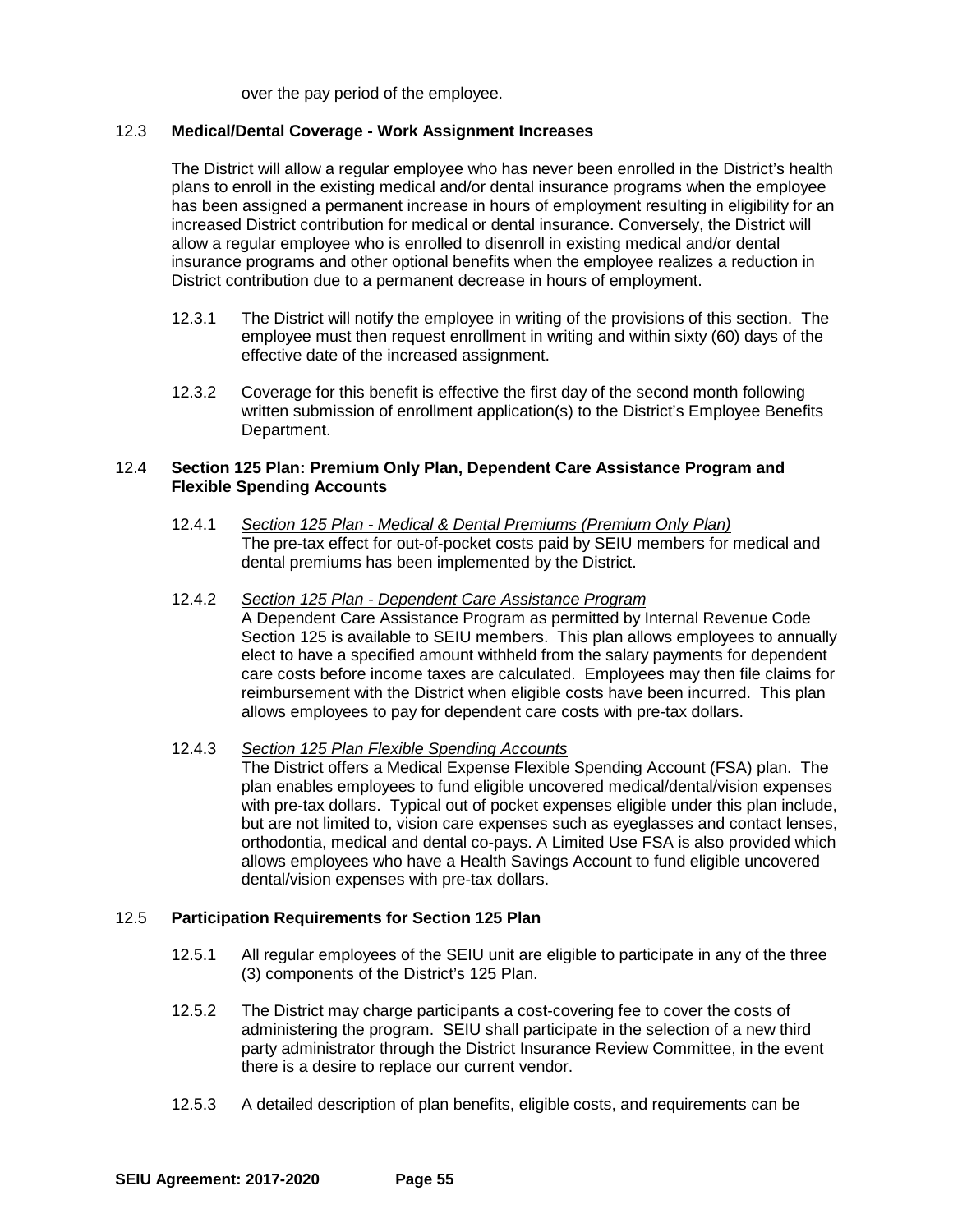found in the Participants Handbook for the Dependent Care Assistance Plan. Employees should consult this handbook before electing to participate in the Dependent Care Assistance Plan, the Medical Expense FSA, or the Limited Use FSA.

- 12.5.4 Participation in the plan requires an annual election made at the time of hire or during the open enrollment period each year. There are minimal opportunities during the year for employees to elect to participate in or withdraw from the plan.
- 12.5.5 Continuation of this plan is subject to the Internal Revenue Code. Should the code be changed or modified in any way, the plan shall be amended to comply with any federal and state changes and as determined by the District Insurance Review Committee.

#### 12.6 **Disability Income Protection**

The District will maintain its current contribution and coverage level for long-term disability insurance through the life of this contract for unit members who work fifty percent (50%) or more of full-time. For purposes of disability income coverage, fifty percent (50%) or more is based upon a minimum twenty (20) hours or more a week for a nine-, ten- or eleven-month unit member. Such coverage is generally defined as two-thirds of the unit member's monthly salary to a maximum of \$12,000/month, whichever is less.

- 12.6.1 Unit members who receive payment under the terms of the policy of the District's disability income protection plan shall be provided the same level of District medical benefits that they were receiving at the time of disability for the period not to exceed a twelve (12) month period following the expiration of employee's paid leaves. This benefit is provided to eligible employees for a maximum of twelve (12) months only during his/her employment with the District.
- 12.6.2 If any benefit, such as life insurance, can be continued but are not coordinated through COBRA, payment arrangement for any monthly out-of-pocket premium costs in excess of the established District contribution must be made with the Employee Benefits Department at the District Office. Any out-of-pocket premium costs must be paid by the first day of each month or coverage will lapse.
- 12.6.3 If the disability payments should stop for any reason during the one-year period and the employee has not returned to work, the District contribution subsidy toward COBRA will terminate on the last day of the month in which the disability payments ceased. The unit member shall immediately notify the District if disability payments cease.
- 12.6.4 After the twelve-month period, unit members qualifying to receive payment under the terms of the policy for disability income protection may continue to be covered under the District's medical benefits program through COBRA at the employee's expense provided that the program or policy permits such participation. Payment arrangements for benefits continued through Los Rios must continue to be made with the Employee Benefits Department at the District Office.
- 12.6.5 Employees who elect to retire during this one-year period and who qualify for the retiree medical District contribution shall immediately be subject to the rules governing retiree District contributions.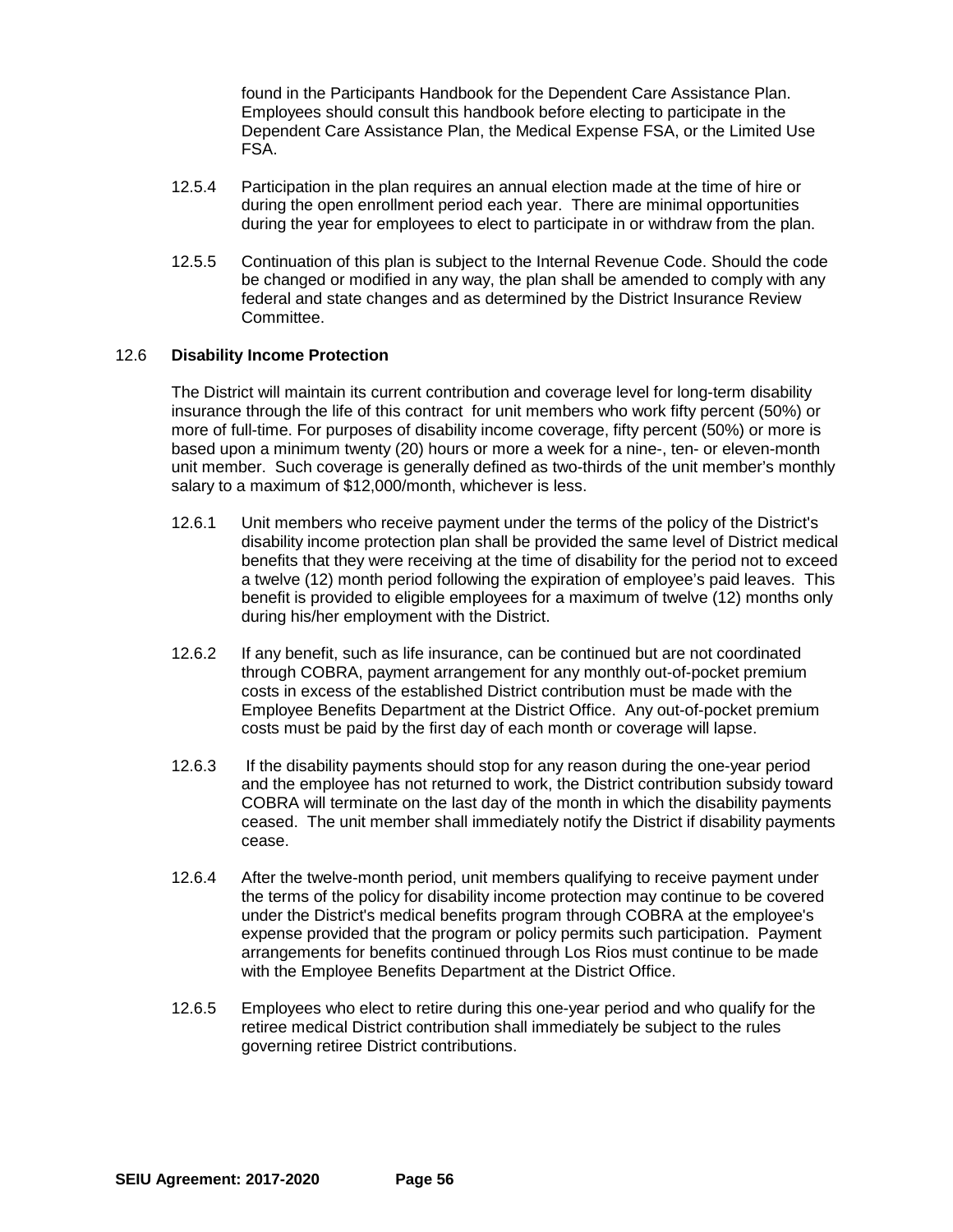## 12.7 **Reimbursement to the District for Summer Insurance Premiums**

Nine-, ten-, and eleven-month employees who terminate their employment with the District at the end of the summer recess shall reimburse the District for the full cost of insurance premiums which may be due for the non-work period.

## 12.8 **Unemployment Insurance**

The District participates in the statewide program of unemployment insurance for classified employees. Eligibility of employees to receive benefits during periods of layoff or upon termination of employment is determined by the State Employment Development Department. Regular employees on a nine-, ten-, or eleven-month work year are not eligible for unemployment insurance during the months of non-employment.

#### 12.9 **Parking Fees**

Access to parking lots on District properties is provided to SEIU unit members as a fringe benefit. Costs for this parking shall not be chargeable to monies assigned to SEIU per the compensation formula as defined in Appendix A.

#### 12.10 **Health Care Benefit for Retirees**

To be eligible for retirement, the employee must have the equivalent of five years of full-time service with Los Rios, be vested in either CalSTRS or CalPERS and (a) be at least age fifty-five (55), or (b) between the ages of fifty (50) and fifty-five (55) and receiving disability income under the District's Disability Income Protection Plan immediately prior to retirement. Retirement from the District requires that the employee submit a request for retirement to Human Resources and receives approval of the request by the Chancellor, or designee.

- 12.10.1 The District shall make monthly contributions for regular members of the bargaining unit age 55 and over who have seven (7) full-time prior years of service with the District at the time of retirement and who retire during the term of this contract. Contributions will be prorated as a percentage of the seven (7) year cumulative base assignment in proportion to the hours the base assignment is to full time over the seven (7) year period for those unit members employed before June 30, 1990.
- 12.10.2 For full-time regular members of the bargaining unit who were hired after June 30, 1990, the District shall make monthly contributions for full-time regular members of the bargaining unit, who retire from the District as defined above and who are age 55 and over and have fifteen (15) full-time prior years of service with the District at the time of retirement.
- 12.10.3 The current District contribution of up to \$256 per month for eligible unit members shall be made toward the premium cost of medical insurance for the retiree only.
	- 12.10.3.1 Dependents of retirees are eligible to participate in the District's plan, as long as the retiree is also a participant and may enroll at the same time as the retiree or during any open enrollment period. Enrolled dependents may continue to participate in the District plan following the retiree's death, but may not re-enter the plan if they dis-enroll after the retiree death.
- 12.10.4 Contributions shall be established by the Board of Trustees and shall be provided for the premium cost of medical insurance for the retiree only. The amount of the District contribution toward retiree health care benefits may exceed the above amount if such increase is determined by policies publicly adopted by the Board of Trustees (Policy 6622). The maximum monthly contribution is the lesser of the amount determined by the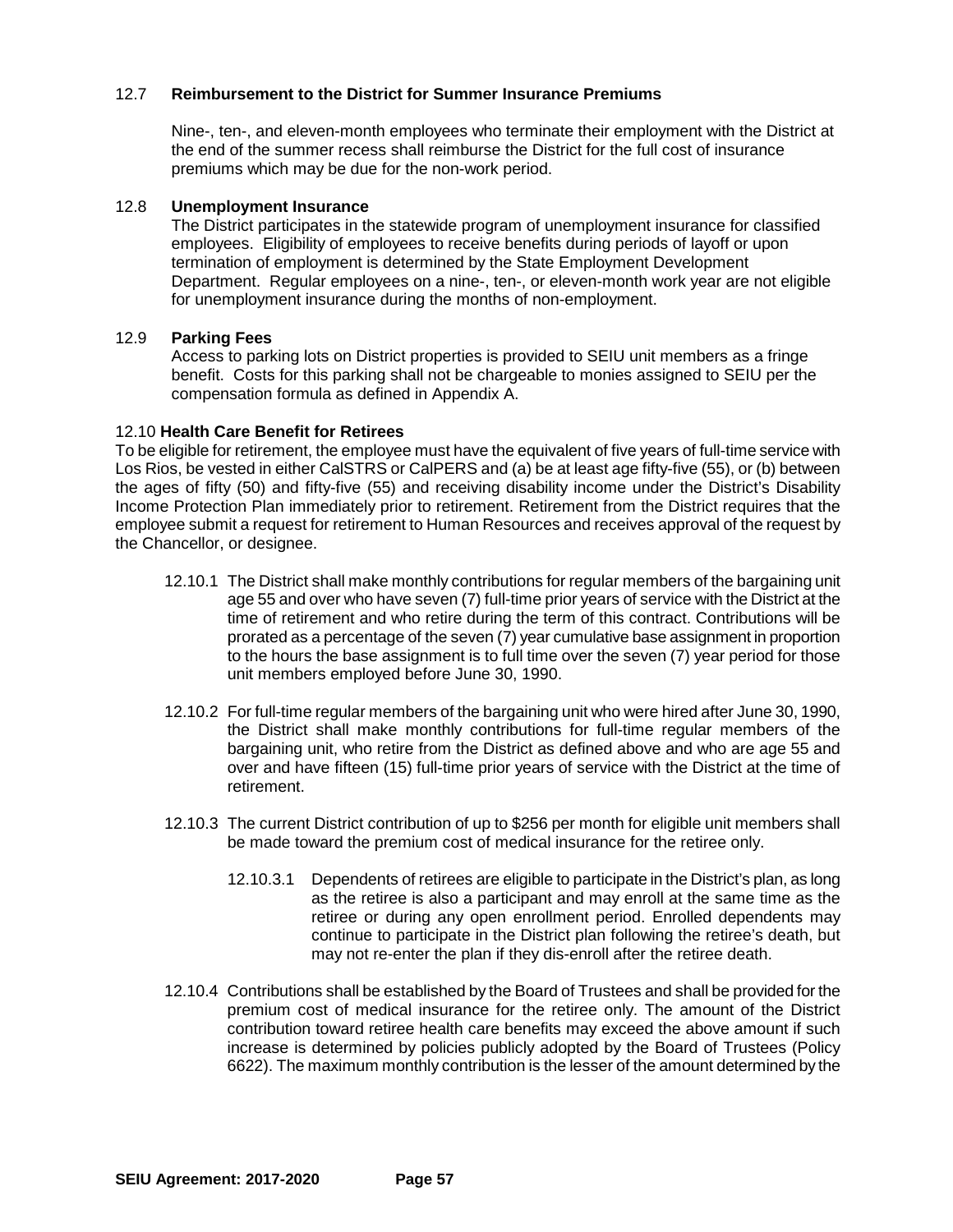Board, or the total combined health care and Medicare premiums for the individual retiree.

- 12.10.6 In order to receive the District contribution from the District, the employee must be vested in either the California Public Employees Retirement System (PERS) or the California State Teachers' Retirement System (STRS) and be collecting retirement benefits from either PERS or STRS.
- 12.10.7 The monthly District contribution for health care benefits for the retiree shall be processed electronically utilizing the retiree's selected financial institution. If the retiree enrolls in a medical plan outside of the Los Rios plans, the retiree is eligible for monthly reimbursement of premiums up to the District contribution. If the retiree enrolls in a Los Rios medical plan, the premium owed will be reduced by the District contribution. If the premium is greater than the District contribution, a monthly withdrawal will be made from the retiree's bank account for the difference. If there are two or more failed transactions due to lack of funds, this will result in termination of coverage and the loss of the ability to be covered under a Los Rios plan, except as provided in 12.10.11. If the premium owed is less than the District contribution, the retiree will be eligible for reimbursement of other medical premiums such as Medicare Part B or D, provided proof/evidence of premium cost is received.
	- 12.10.7.1 Documentation for retirees with coverage outside the District's plans must be submitted annually verifying that the retiree is covered by health insurance and the monthly cost the retiree's insurance.
	- 12.10.7.2 If the monthly contribution is stopped due to lack of proof/evidence of premium cost, a closed bank account, etc., the contribution will be restarted prospectively only.
- 12.10.8 The District monthly contribution as defined in Section 12.10 shall also apply to eligible members of the bargaining unit who retire between the ages of 50 and 55 if the unit member was receiving disability income under the District's disability income protection plan just prior to retirement and the qualifying years of service have been met.
- 12.10.9 Employees who retire from the District as specified in 12.10 above, and who have the equivalent of ten (10) prior years of full-time service with the District at the time of retirement, may enroll in a retiree medical plan upon retirement even if they are not eligible for the District monthly contribution referenced in this Article.
- 12.10.10 Retirees may enroll or change plans at the time of retirement if allowed by the medical carriers. Once enrolled, retirees must participate continuously in the retiree group plan in order to remain in the selected District health plan, except as outlined in Articles 12.10.11.1, 12.10.11.2 and 12.10.11.3. The participating retiree will be provided the opportunity to change to a different District health plan during each annual open enrollment period.
- 12.10.11 The retiring employee may elect to be covered by a health plan other than a District health plan and the established monthly District contribution level shall apply if the retiree is eligible for the District contribution and incurs an out-of-pocket expense. Except as outlined in Articles 12.10.11.1, 12.10.11.2 and 12.10.11.3, once a health plan other than the District's plan is selected, the retiring employee or retiree will not be allowed to re-enroll in a District health plan unless an open enrollment period for such retirees is approved by the District health carriers.

12.10.11.1 Retirees who retire before the age of sixty-five (65) may choose a health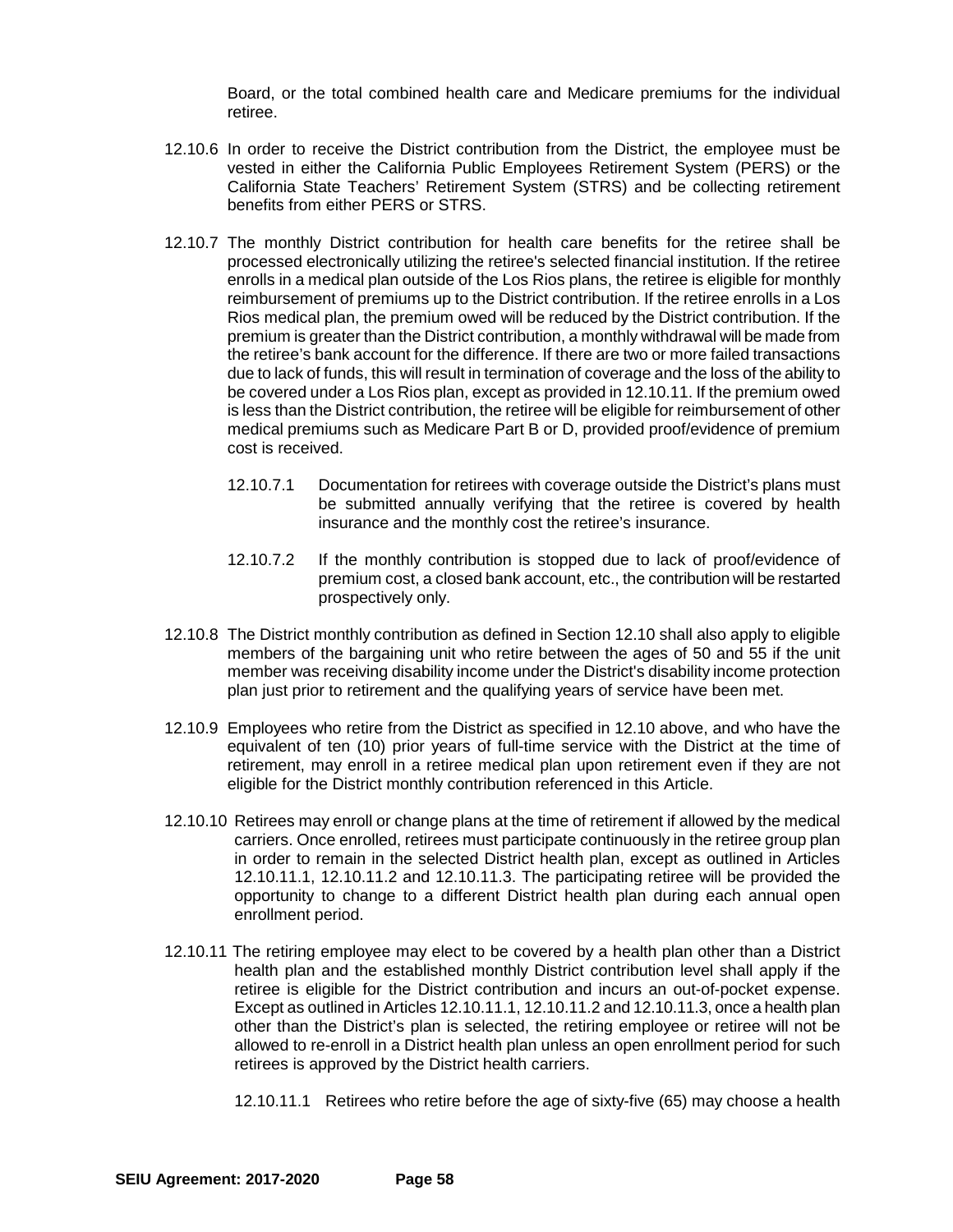plan other than a District health plan either at the time of retirement or during retirement without forfeiting their ability to enroll in a District health plan upon turning sixty-five (65).

- 12.10.11.2 The retiree must elect a District Health Plan upon turning sixty-five (65), or otherwise becoming eligible for Medicare. If such enrollment paperwork is not received in Employee Benefits within the 7-month window of turning sixty-five (65), the retiree will not be able to enroll at a later date. The 7 month window coincides with the Medicare enrollment window and includes the three months prior to turning sixty-five (65), the month of turning sixty-five (65), and the three months after turning sixty-five (65). Enrollment in the Los Rios plan must coincide with enrollment in MediCare. The retiree must provide evidence they are enrolled in Medicare Parts A and B. The retiree must provide evidence of continued coverage from the date of retirement, or cancellation of the Los Rios coverage, to the age of sixty-five (65), as well as provide evidence of enrollment in Medicare, to enroll in a District health plan. It is the retiree's responsibility to monitor this and contact the Los Rios Employee Benefits department and submit required paperwork within the timeline allowed.
- 12.10.11.3 Los Rios retirees who do not qualify for the District contribution have the same rights outlined above in Articles 12.10.11.1 and 12.10.11.2.
- 12.10.11.4 Article 12.10.11 is intended to apply to retirees who become Medicare eligible for a health-related, or any other, reason prior to turning age sixtyfive (65). The same requirements apply as stated in Article 12.10.11.2.
- 12.10.11.5 The District may offer a group dental insurance plan to retirees. The District contribution for retiree medical cannot be used toward dental premiums.

### **12.11Life Insurance**

- 12.11.1 The District shall provide \$50,000 of term life insurance and accidental death and dismemberment coverage for regular employees of the unit through plans recommended by the District Insurance Review Committee and adopted by the District.
- 12.11.2 This coverage is provided to regular unit members with a permanent assignment of fifty percent (50%) or more and is effective upon meeting the eligibility requirements at no out-of-pocket cost to participants.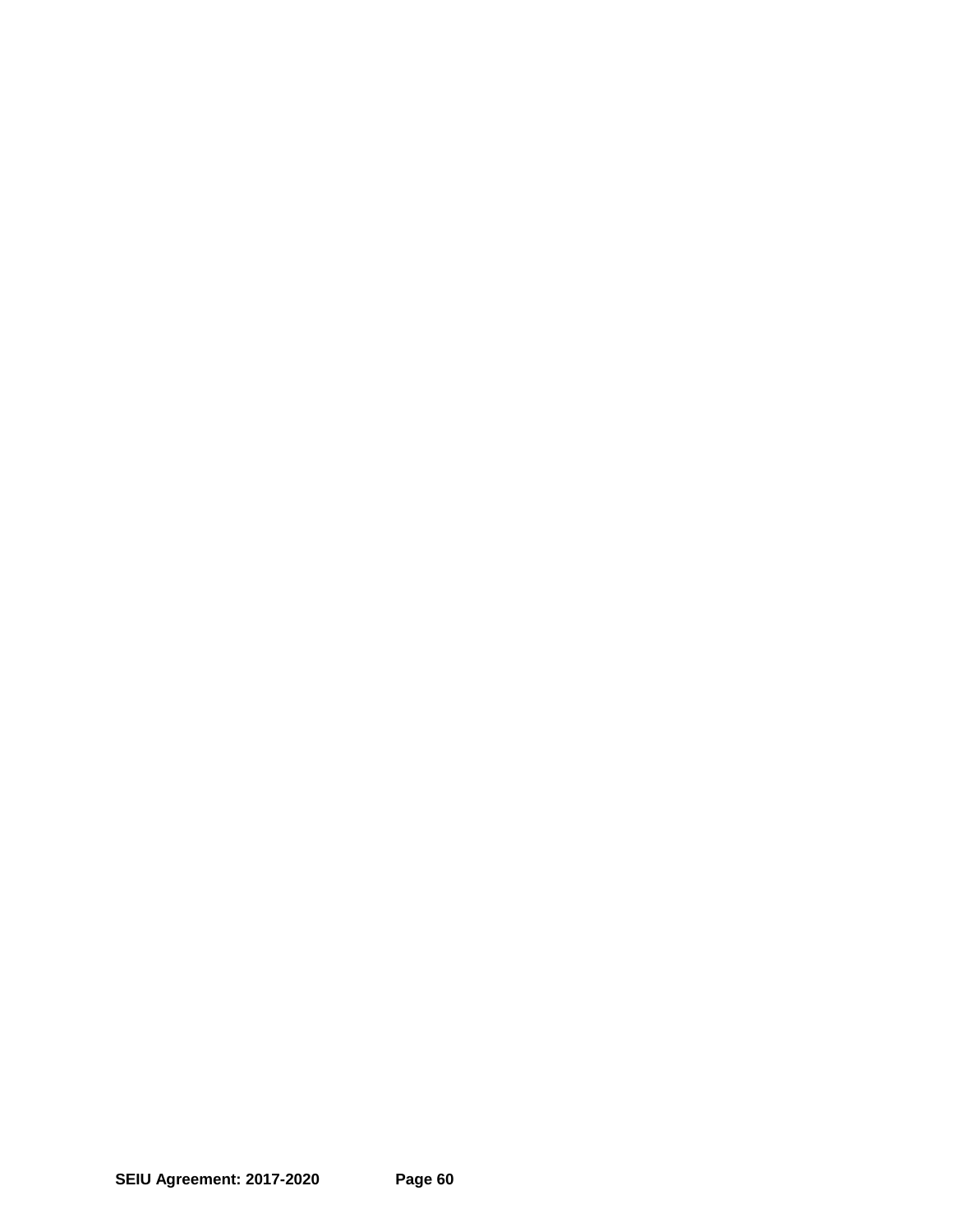# **Article 13: Safety**

## 13.1 **Safety**

Safety is a mutual concern to both employees and employer. The District recognizes its responsibility to comply with Cal-OSHA regulations in providing employees with safe working conditions. District employees and the Union recognize their duty to follow safe working procedures, to utilize appropriate safety gear, and to submit written reports of unsafe conditions. Employees should report conditions deemed to be unsafe or hazardous or which represent a danger to health and safety.

#### 13.2 **Resolving Disputes**

Any on-the-job disputes over safety conditions that cannot be resolved between the employee and the immediate supervisor will be addressed to the location safety officer. Employees will report safety concerns to the officers designated at the location where the employee is permanently assigned.

13.2.1 At this time location safety officers designated by the Chancellor (or designee) are as follows:

> College Campus - Vice President of Administration Facilities Management/District Office – Associate Vice Chancellor, Facilities Management

13.2.2 If the location safety officer (or designee) determines, after visual inspection, that the conditions are safe, the employee is expected to proceed with the required tasks. Failure to comply may result in disciplinary action. An employee may report the incident to the location safety committee if he/she finds the decision unsatisfactory. The committee will review the matter at a regularly scheduled meeting.

## 13.3 **Location Safety Committees**

- 13.3.1 To ensure employer's/employees' recognition of the importance of a safe working environment and safe working conditions, location safety committees shall be constituted on each campus of the District and Facilities Management/District Office.
- 13.3.2 A representative from each employee unit including Blue Collar, White Collar, Supervisors, Management/Confidential and Certificated will be invited to serve on a safety committee. The Union may appoint one member of the Blue Collar unit to each of the four (4) location safety committees. The location safety officer will assume responsibility for coordinating these meetings. Other individuals with concerns and/or expertise in the area of health and safety may be invited to serve on these committees as well.
- 13.3.3 The location safety committees shall meet a minimum of four (4) times per year to review and make recommendations on the following items:
	- a) Accident reports filed by employees during the intervening period. The committee will examine the cause and develop a follow-up procedure for correction, if possible.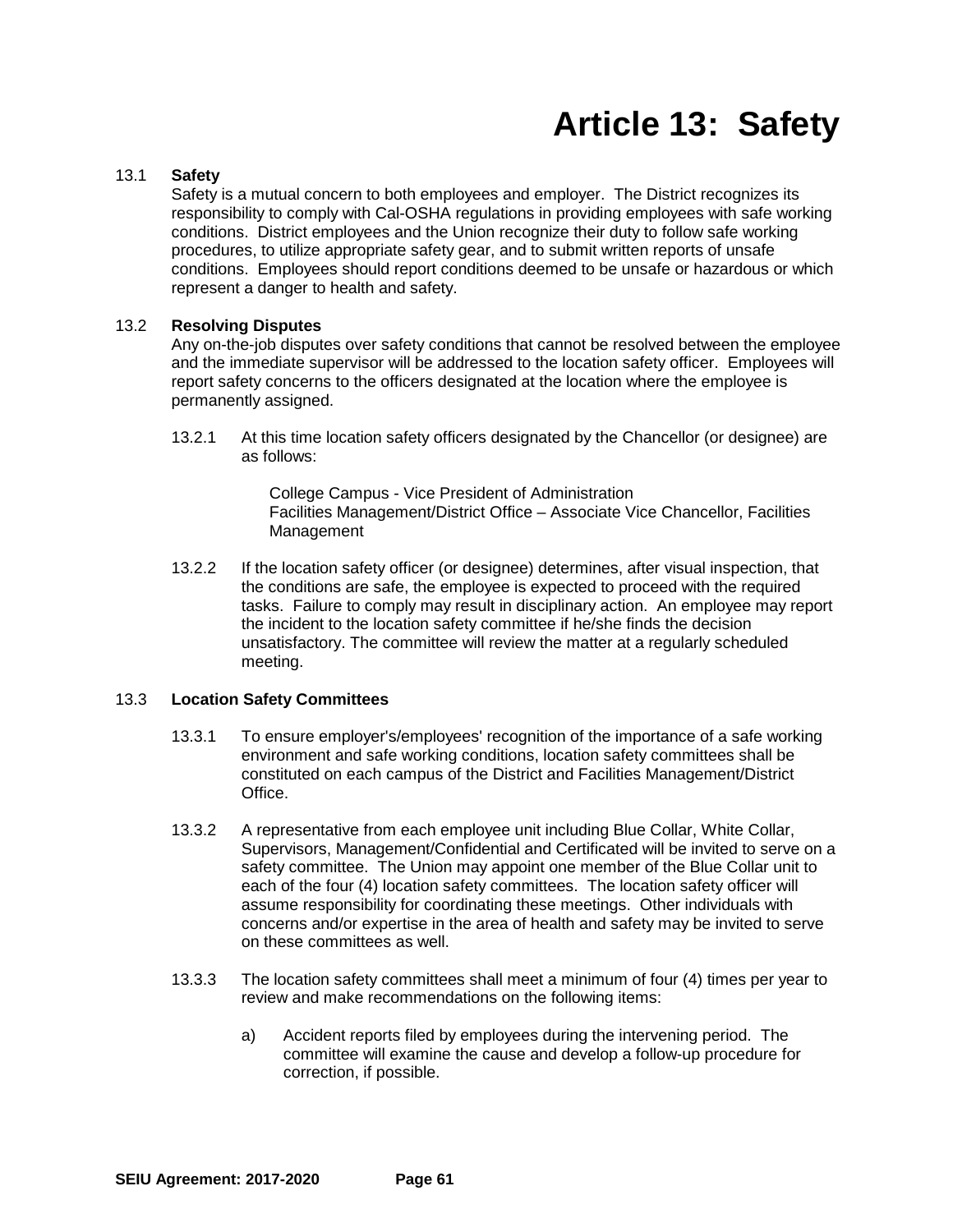- b) Reports filed by employees or others of alleged safety deficiencies or problems or health hazards.
- c) Safety equipment, safety classes and other related safety matters, including safety procedures, safety handbooks, and the responsibility of employees concerning safety practices.
- 13.3.4 *Safety Complaint Form* The District will provide a safety complaint form; those forms will be available on the respective work sites so that when alleged safety hazards exist a formal complaint may be filed.
- 13.3.5 Location safety committee members shall first attempt to resolve safety problems on each campus or work site. Any unresolved safety problem not settled at the campus/facilities management level may be appealed to the District Appeals Committee.

## 13.4 **District Safety Committee**

A safety coordinator will be appointed from each safety committee to act as safety representative to a district-wide committee. Each safety coordinator from each of the six (6) locations will meet quarterly with the Chancellor's designee to review accident experience in the District and coordinate district-wide safety campaigns and procedures designed to combat unsafe practices and increase safety consciousness.

## 13.5 **District Appeals Committee**

- 13.5.1 A District Appeals Committee is hereby established composed of one (1) District safety representative appointed by the Chancellor (or designee) and one (1) member appointed by each employee organization. Any disputes involving safety which have not been settled at the campus level will be presented at a scheduled hearing arranged by the District Appeals Committee.
- 13.5.2 Every effort will be made to provide a satisfactory solution to safety concerns. Recommendations of the District Appeals Committee will be presented to the Chancellor (or designee) whose decisions shall be final. This appeal procedure is provided in lieu of the regular grievance procedure of Article 14 and its use for safety problems is exclusive.

## 13.6 **Safety Equipment**

If approved by the Chancellor (or designee), the District agrees to provide or make available needed safety equipment and training related to the use of safety equipment as recommended by the location safety committees. Employees must use the safety equipment when appropriate or when required to do so by a supervisor. The District will purchase one safety vest for each individual campus police officer that requests it as well as provide when needed safety gloves, shield and apron for starting vehicles. No employee will be expected to perform work without the required safety equipment.

## 13.7 **Safety Classes**

The District agrees to compensate, at the regular rate of pay, any employee who is required by the District to attend safety classes and first aid classes outside of his/her normal workday.

## 13.8 **Training Information**

The District and Service Employees International Union, Local 1021, recognize the importance of training and information. Every effort will be made to disseminate information to employees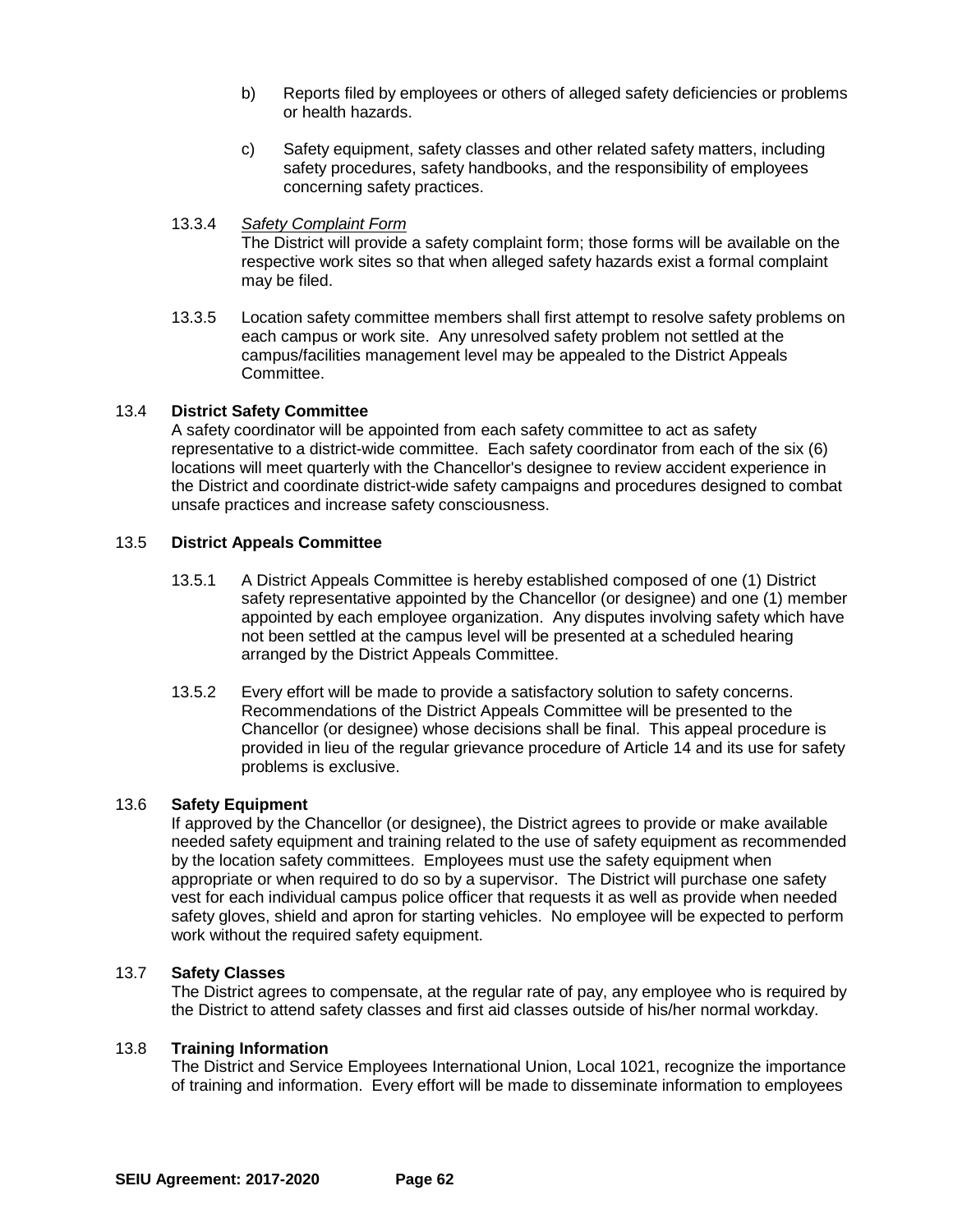describing the latest techniques in achieving a safe working environment. Films and visual aids may also be used from time to time.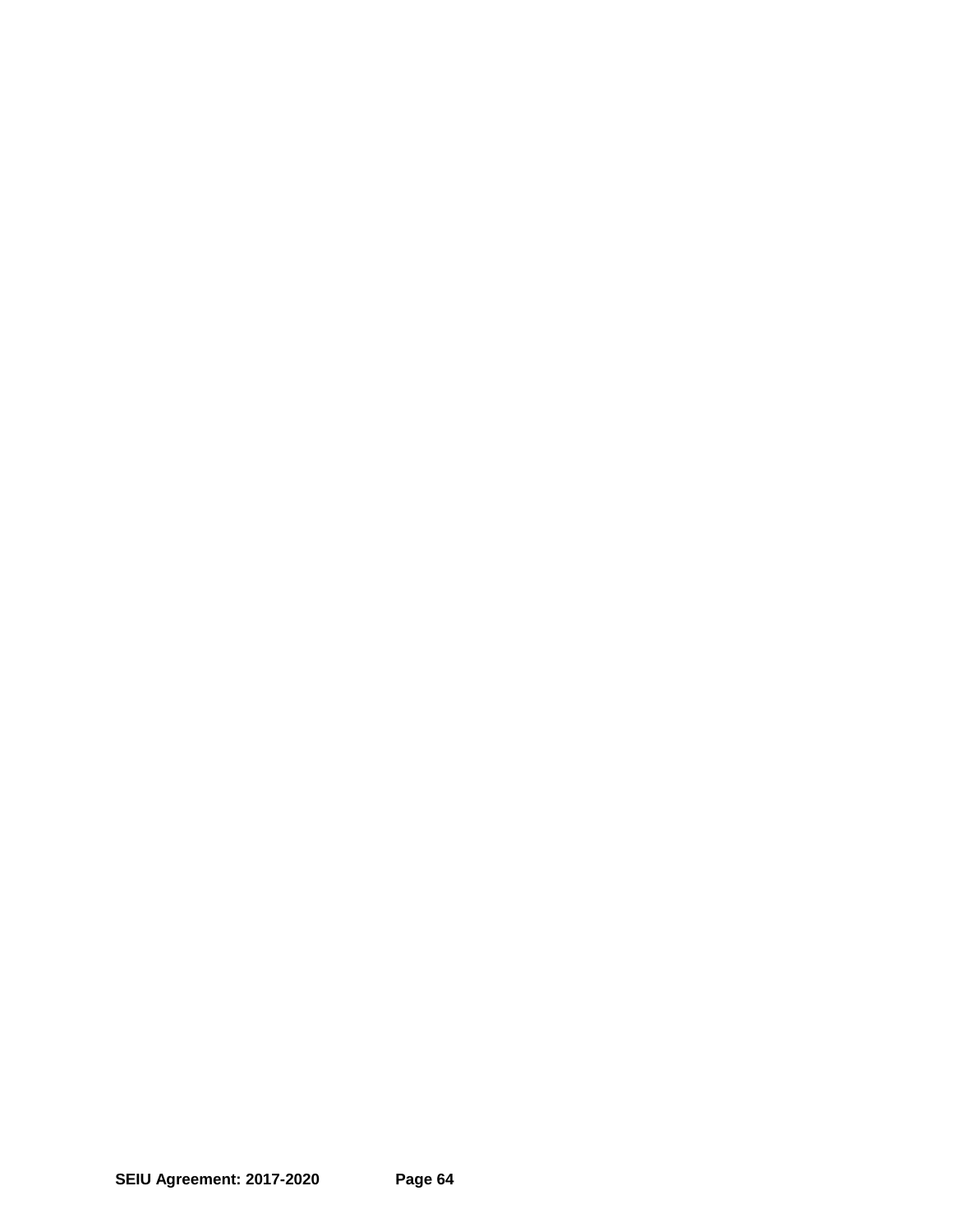## **Article 14: Grievance Procedure**

#### 14.1 **Definition**

For the purpose of this Agreement, a grievance is a written allegation by a regular classified employee, group of employees (if they allege the same violations), or the Union alleging that the grievant has been adversely affected by a violation, misapplication, or misinterpretation of the terms of this Agreement.

#### 14.2 **Processing of Grievance**

Grievances will be processed in the following manner and within the stated time limits. The formal written grievance must be filed within twenty (20) working days of the event giving rise to the grievance or within twenty (20) working days of the time when the grievant, with due diligence, should have known of the event.

#### 14.2.1 *Informal Grievance Procedure*

Step I: Prior to filing a formal written grievance, the employee shall attempt to settle the dispute by an informal conference with the immediate supervisor. If the grievance is not resolved at the informal conference, the employee may proceed to the formal grievance procedure.

Step II: If the grievance is not resolved at Step I of the informal grievance procedure, a written request may be made to involve the next level of management along with union representation in resolving the dispute. Should Step II of the informal grievance procedure be invoked, the parties agree to an automatic ten (10) working day extension to the twenty (20) working day limit in filing a written formal grievance. If the grievance is not resolved at Step II of the informal conference, the employee may proceed to the formal grievance procedure.

## 14.2.2 *Formal Grievance Procedure*

#### 14.2.2.1 Level I - Immediate Supervisor

The grievance shall be reduced to writing on a District grievance form signed by the employee and filed with the immediate supervisor. The grievance shall include the following information: A statement of the grievance and the facts upon which it is based; the remedial action requested; the article and section of this Agreement alleged to have been violated. The resolution of the grievance will be prepared in writing by the immediate supervisor and submitted to the employee within five (5) working days of the formal conference held with the employee.

## 14.2.2.2 Level II - President (or designee) [College] Appropriate Vice Chancellor (or designee) [District Office/Facilities Management/District Police Department]

The employee may appeal the decision at Level I within ten (10) working days after receipt of the written decision of the immediate supervisor by submitting all pertinent written materials to the President/Vice Chancellor (or designee). The President/Vice Chancellor (or designee) will meet with the employee within ten (10) working days of receipt of the grievance and shall render a decision within ten (10) working days of the meeting.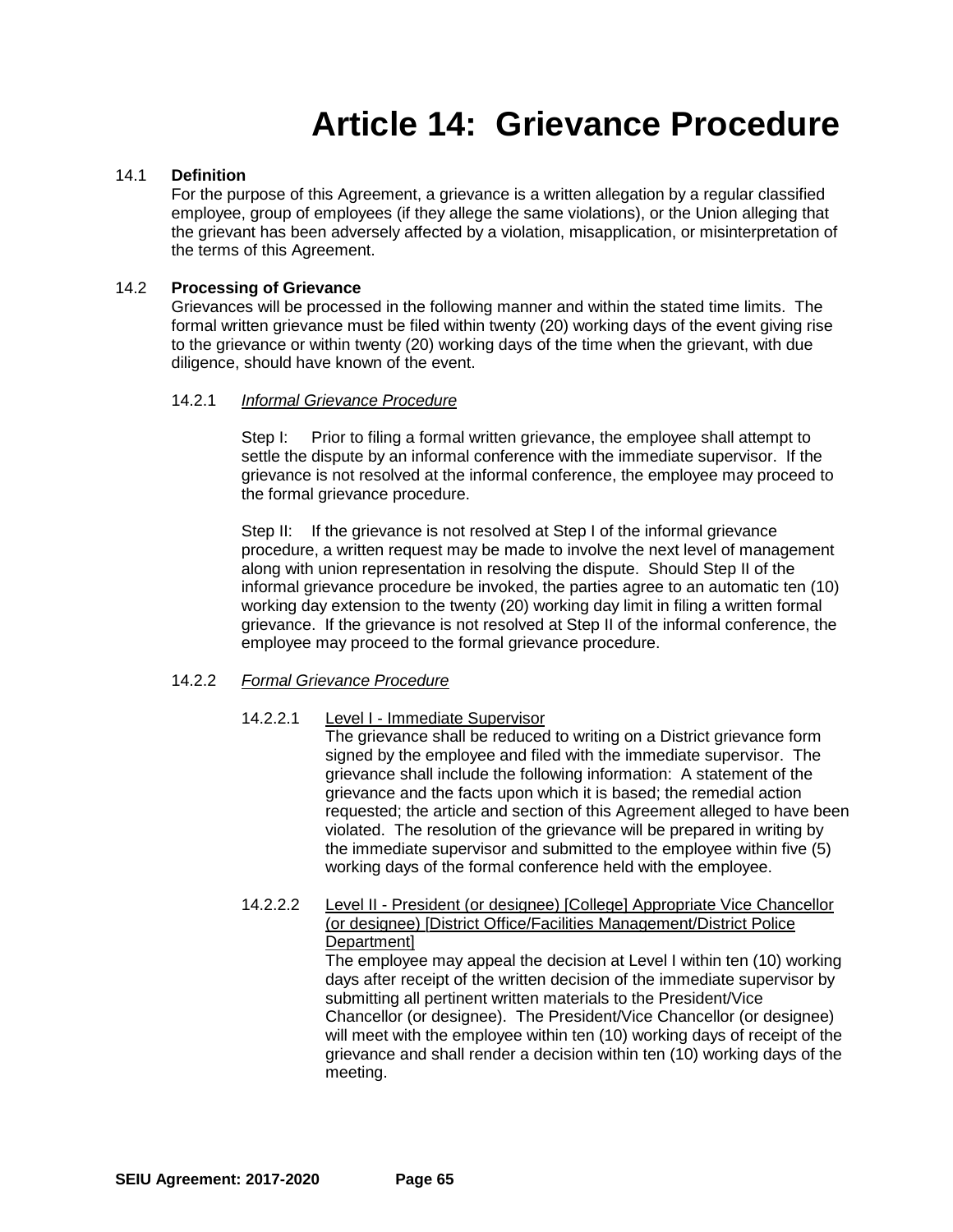## 14.2.2.3 Level III - Chancellor (or Designee)

The employee may appeal the decision at Level II within ten (10) working days after receipt of the written decision of the President/Vice Chancellor (or designee) by submitting all pertinent written materials to the Director of Human Resources (or designee) for forwarding to the Chancellor (or designee) for review. The Chancellor (or designee) will meet with the employee and will present a written resolution to the employee within fifteen (15) working days of the meeting.

## 14.2.2.4 Level IV - Board of Review

By mutual consent, the Union and District may agree to utilize mediation prior to appealing to Level IV. Mediators shall be limited to those individuals obtained from a list from the State Mediation and Conciliation Service at no charge to either party.

The Union, on behalf of the employee, may appeal the decision at Level III within five (5) working days after receipt of the written decision of the Chancellor (or designee) to a Board of Review.

- a) The appeal shall be filed in the office of the Chancellor and shall include all pertinent written materials.
- b) The Board of Review shall consist of three (3) members. Those eligible to serve as chairperson of the Board of Review shall be limited to those obtained from a list from the State Mediation and Conciliation Service.
- c) Within five (5) working days of receipt of the appeal, each party shall select a member of the Board of Review and shall notify the Director of Human Resources.
- d) The Director of Human Resources shall immediately notify those selected to serve on the Board of Review and arrange the time, date, and place for the first meeting and appropriate secretarial services and shall serve as temporary chairperson until the board selects a chairperson.
- e) The first order of business for the Board of Review shall be to select a chairperson by mutual agreement. If agreement cannot be reached, the chairperson shall be selected by the alternate striking of names from a five-person list prepared by the California State Mediation and Conciliation Service.
- f) The Board of Review shall conduct a hearing with the parties to the grievance within thirty (30) working days. The parties to the grievance will be allowed to attend all hearings at which information is given to the Board of Review. Sessions of the Board of Review shall be private with attendance limited to the members of the Board of Review, the parties to the grievance, their representatives, if any, and witnesses called by the Board of Review. During the pendency of a proceeding before the Board of Review, no disclosure of the proceedings shall be made public without concurrence of the chairperson and the parties to the grievance. The Board of Review shall issue its decision not later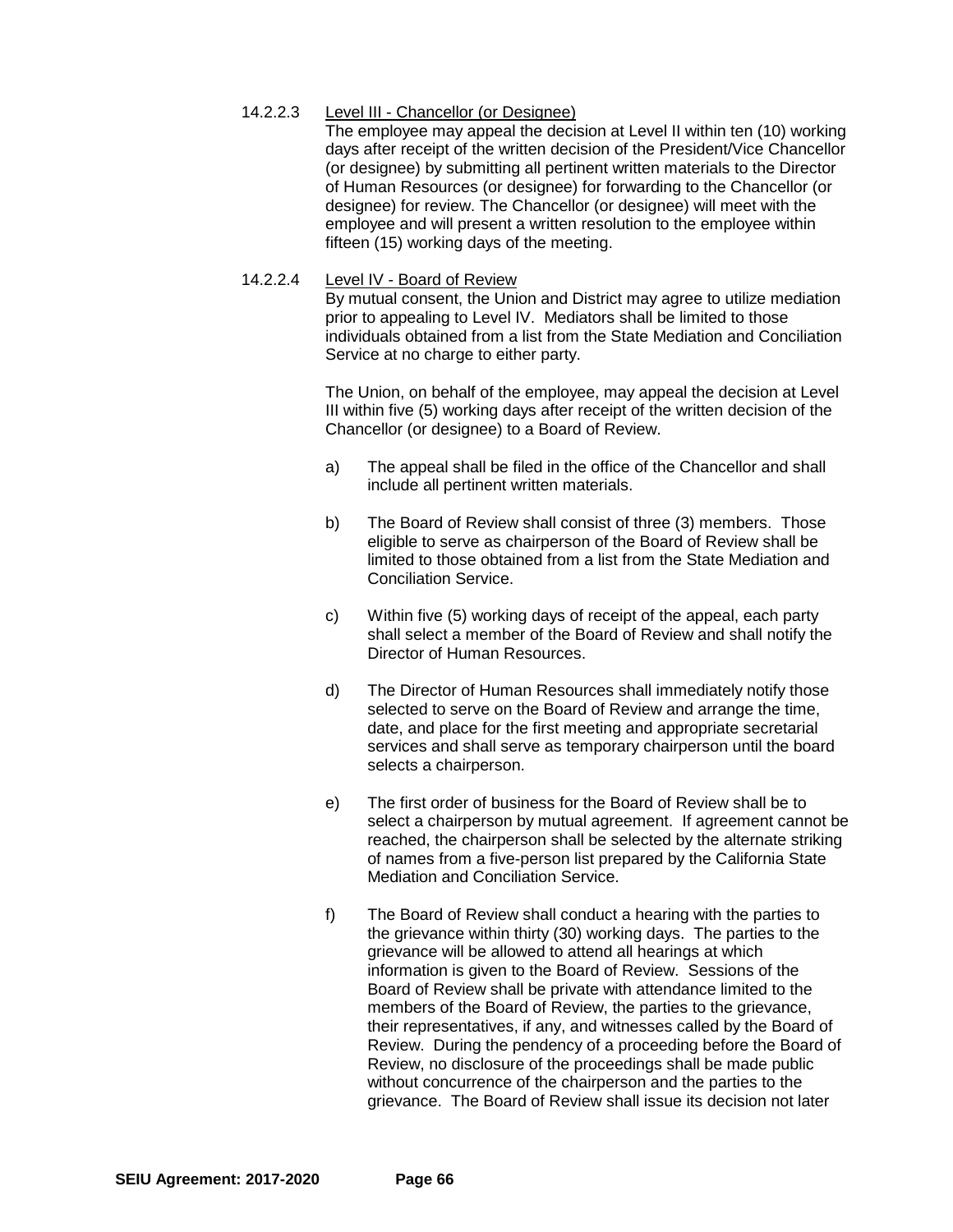than twenty (20) working days from the date of the close of the hearings. Its decision shall be in writing, shall include findings of fact, reasoning and conclusions on issues submitted, and shall be transmitted promptly to all parties in interest and the Board of Trustees.

- g) The Board of Review shall have no right to amend, modify, nullify, ignore, add to, or subtract from the provisions of this Agreement. They shall consider and decide only the specific issue submitted to them in writing by the Board's representative and the aggrieved and shall have no authority to make recommendation on any other issue not so submitted to them. The Board of Review shall be without power to make decisions contrary to, or inconsistent with, or modifying or varying in any way to applicable laws and rules and regulations having the force and effect of law.
- h) The decision of the Board of Review shall supersede all previous decisions and shall become binding on all parties unless appealed by the aggrieved or the Chancellor.
- i) The cost of the services of the chairperson of the Board of Review including per diem expenses, if any, travel and subsistence expenses, the cost of recording the hearings, the cost of any hearing room, and any costs ordered by the chairperson will be shared by the parties. All other costs will be borne by the party incurring them.

## 14.2.2.5 Final Level - Board of Trustees

Upon proper notification and application to the Board of Trustees within five (5) working days after receiving the Board of Review's decision, the grievance may be appealed to the Board of Trustees. The Board of Trustees shall review the decision and may hold a meeting. The decision of the Board of Trustees shall supersede all previous decisions and shall become binding on all parties. The Board of Trustees shall render a final decision within sixty (60) working days after receipt of the appeal and transmit it promptly to all parties in interest.

## 14.2.2.6 Advisory Arbitration

SEIU may appeal the decision of the Chancellor (or designee) regarding employee termination within twenty-five (25) days after receipt of the written decision of the Chancellor (or designee) to an arbitrator. The appeal shall be filed in the office of the Chancellor and shall include all pertinent written material.

The arbitrator shall be chosen from a rotational list of neutral third parties provided by the California State Mediation and Conciliation Service. The cost of the arbitrator shall be born equally between the parties.

The representatives of the parties will meet in advance of the hearing to attempt to agree on the issues to be presented to the arbitrator and the remedy sought.

The arbitrator shall conduct a hearing with the parties to the grievance within thirty (30) days or as soon as the arbitrator is able to schedule the hearing. The parties to the grievance will be allowed to attend all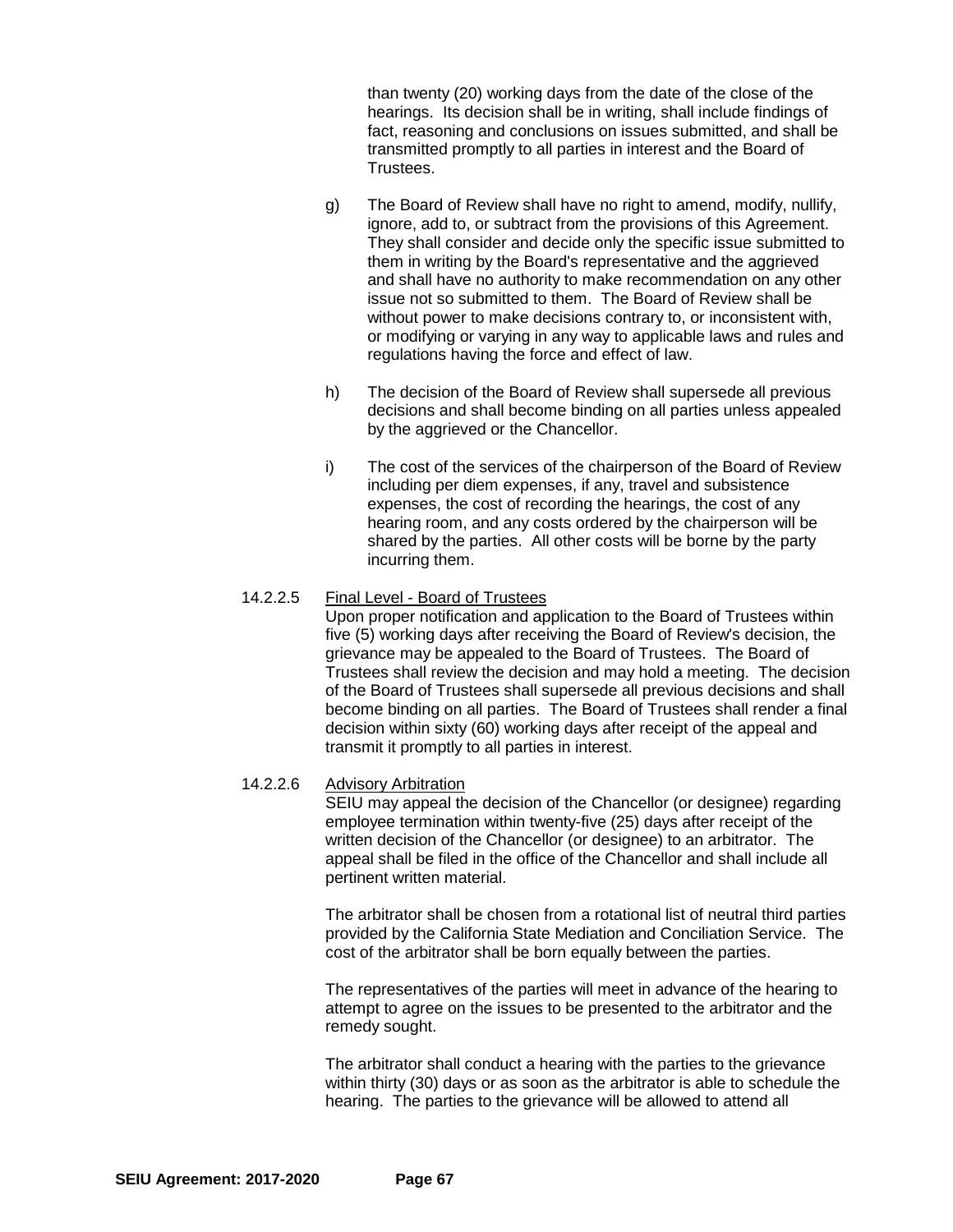hearings at which information is given to the arbitrator. Sessions of the arbitration shall be private, with attendance limited to the members of the arbitration, the parties to the grievance, their representatives, and witnesses called by the arbitrator. While the proceeding is pending before the arbitrator, no disclosure of the proceeding shall be made public without concurrence of the arbitrator and the parties to the grievance. The arbitrator shall issue his/her decision no later than twenty (20) days from the date of the close of the hearings. The arbitrator's decision shall be in writing, shall include findings of fact, reasoning and conclusions on issues submitted, and shall be transmitted promptly to all parties in interest and the Board of Trustees.

The arbitrator shall have no right to amend, modify, nullify, ignore, add to, or subtract from the provisions of the Agreement. He/She shall consider and decide only the specific issue(s) submitted to him/her in writing by the parties and shall have no authority to make recommendations on any other issue not so submitted. The arbitrator shall be without power to make decisions contrary to, or inconsistent with, or modifying or varying in any way to applicable laws and rules and regulations having the force and effect of law. The arbitrator shall rule only on the termination of the employee and shall be advisory to the Board of Trustees.

#### 14.3 **Condition of the Grievance Process**

- 14.3.1 *Employee Representation* The employee may be represented by the Union at any level of the grievance procedure.
- 14.3.2 *Definition of a Day* A day is any day, Monday through Friday, except legal and Board-declared holidays.
- 14.3.3 *Time Limits* Time limits specified in the grievance procedure may be waived by mutual written consent of the employee and the District. Failure to submit the grievance in accordance with time limits (unless waived by both parties) shall constitute abandonment of the grievance. Failure by the District to submit a written reply within the specified time at any step shall permit the grievant to proceed to the next grievance level.
- 14.3.4 *Termination* A grievance may be terminated at any time upon receipt of a signed statement from the employee or his/her unit representative that the grievance has been resolved.
- 14.3.5 *Release Time* The grievant (and Union steward(s)/representative where applicable) and witnesses, when called, may be released from duty when necessary to attend conferences or hearings with the District at each level of the grievance procedure.
- 14.3.6 *Grievant Rights* Should the grievance proceed to a hearing before the Board of Trustees, the grievant has the right:
	- 1. To be present at the hearing.<br>2. To hear testimony presented
	- To hear testimony presented to the Board.
	- 3. To give testimony in his/her own behalf.
	- 4. To call others to give testimony in his/her behalf.
	- 5. To question (personally or through representation) any person giving testimony.
	- 6. To be accompanied by Union representative, a steward, and/or counsel.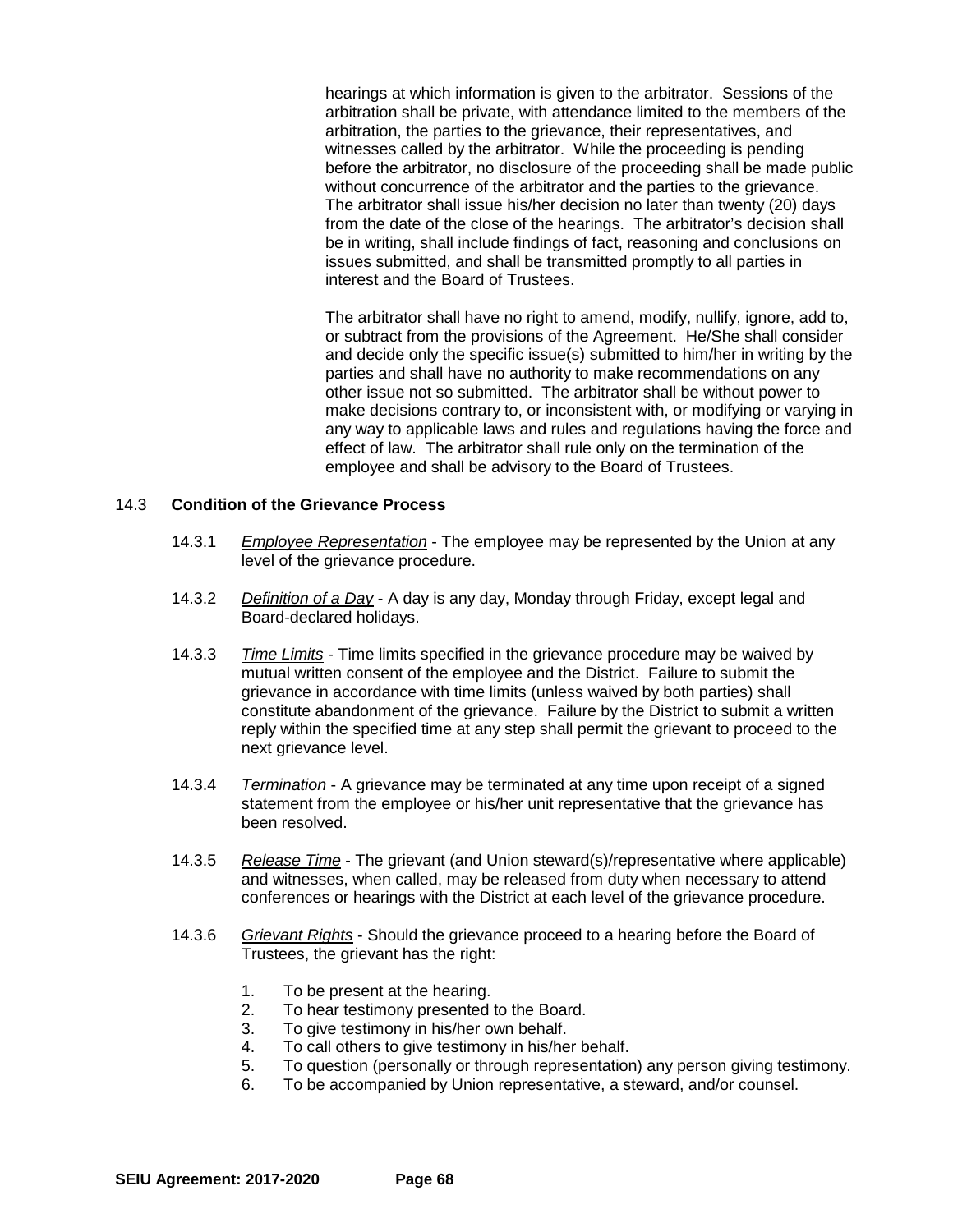- 14.3.7 *Records* All grievance records shall be filed with Human Resources separately from the personnel files of the participants. Upon written authorization of a unit member, his/her designated representatives may review the unit member's personnel file.
- 14.3.8 *Non-Reprisal* Neither the Board of Trustees nor any member of the administration nor the Union shall take reprisal affecting the employment status of any employee of the District by reason of the employee's participation in a grievance procedure.
- 14.3.9 The District and the Union agree that twelve (12) months from the ratification of this Agreement to meet and confer to review the grievance procedures, which shall include the subject of binding arbitration, mediation and other provisions of this article.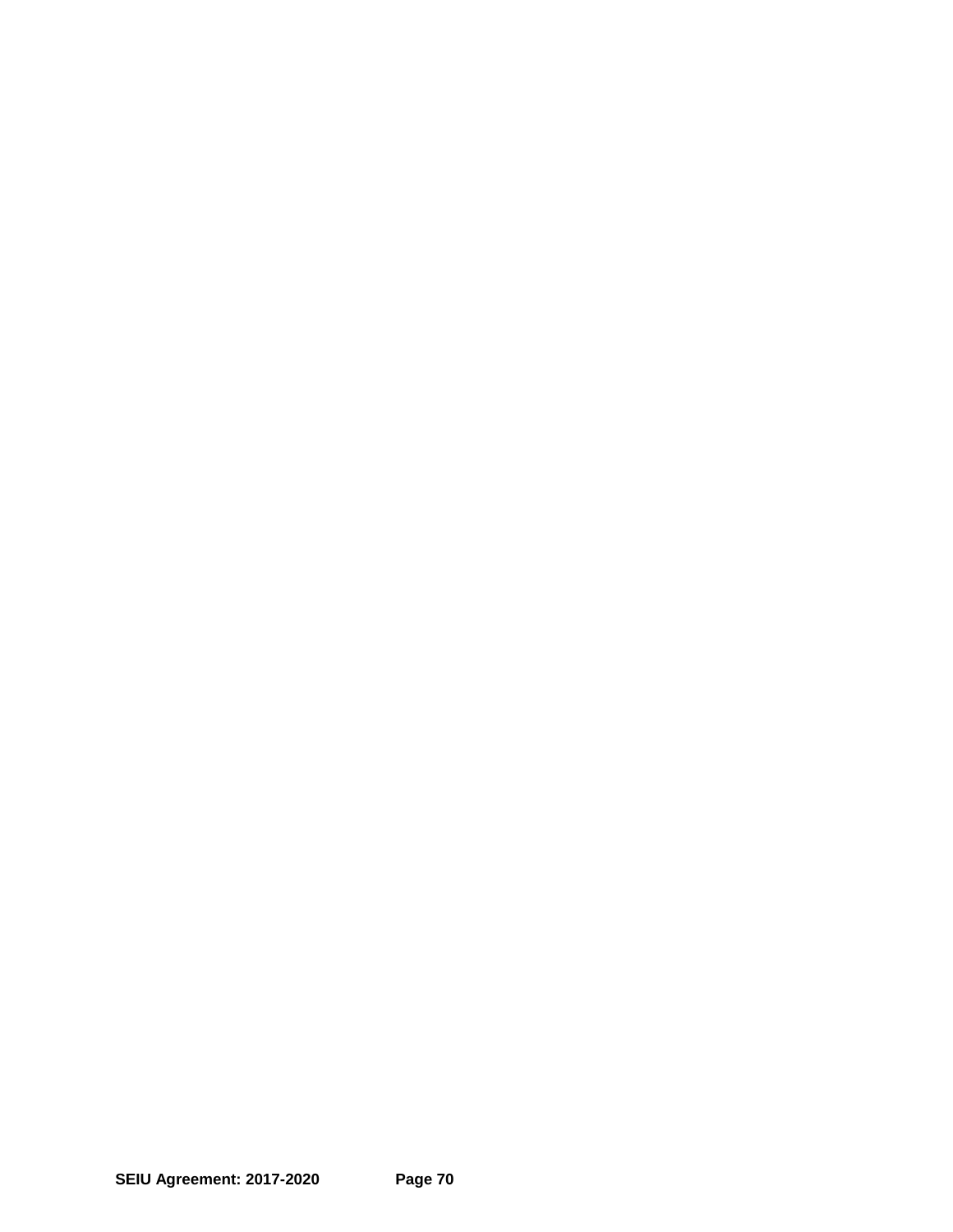### **Article 15: Uniforms**

### 15.1 **Employee Uniform - Purpose**

In recognition of the need to present a professional image to the public and staff, as well as providing an enhanced level of safety and security, the Los Rios Community College District and Service Employee International Union Local 1021 agree that an appropriate uniform for all members would help to serve this purpose. The following provisions shall apply to all SEIU members, with the exclusion of police officers that have separate standards detailed in section 15.2. Uniforms shall not be worn for any activity other than work for the District.

### 15.2 **Police Uniforms**

- 15.2.1 The cost of the purchase of uniforms, equipment, identification badges, emblems, and cards required by the District shall be borne by the District.
- 15.2.2 The District agrees to provide the following initial uniform items for all new employees prior to their starting date.

### Uniform items (current value \$1,000):

- 1. Three navy blue uniform pants
- 2. Three navy blue long sleeve uniform shirts
- 3. Three navy blue short sleeve uniform shirts
- 4. One navy blue uniform Jacket<br>5. One navy blue uniform tie
- 5. One navy blue uniform tie
- 6. One silver tie bar
- 7. Two silver name tags (one for uniform shirt, one for uniform jacket)<br>8. One pair of leather uniform shoes
- One pair of leather uniform shoes
- 9. One navy blue hat/cap
- 10. Dress uniform hat
- 11. Leather or neoprene type tactical gloves

### Equipment items:

The following items will be purchased and maintained by the District and will remain the property of same. Upon termination of employment, the below items will be returned to the District.

- 1. One department standard issue firearm and holster
- 2. One sam brown black leather duty belt<br>3. One key holder
- 3. One key holder<br>4. Four belt keepe
- Four belt keepers
- 5. One leather handcuff case
- 6. One pair of handcuffs
- 7. One CPR kit with nylon case
- 8. One rechargeable flashlight with AC charger and ring holder
- 9. One mace/pepper spray and holder
- 10. One collapsible baton and holder
- 11. Ballistic vest with two carriers
- 12. Raingear
- 13. Patrol Bag
- 14. Posse Box
- 15. Citation Book Holder
- 16. Traffic Safety Vest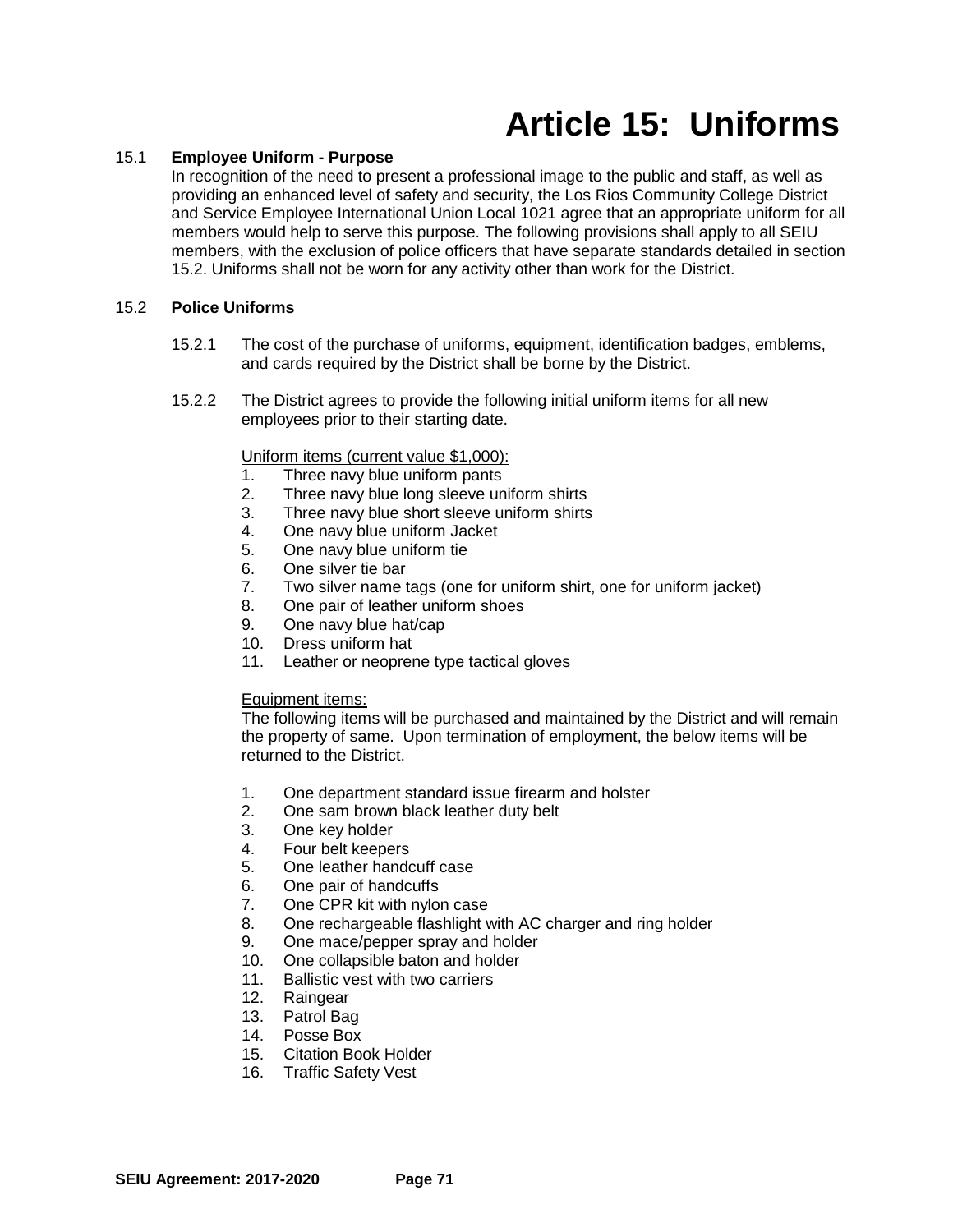### 15.2. 3 *Police Uniform Jacket*

The District agrees to provide one (1) navy blue uniform jacket to each officer every two (2) years, if needed. A uniform jacket being replaced must be turned in to the supervisor. If the supervisor deems the item is not sufficiently worn, or of other use to the department, to warrant replacement, the item will be returned to the officer and not authorized for replacement. Jacket specifications are to be determined by the District.

### 15.2.4 *Police Uniform Allowance*

The District agrees to provide a regular uniform allowance of \$675 for each fiscal year after the first year. Officers who have completed their probationary period within a given fiscal year shall receive a pro-rated amount of the annual uniform allowance for the remainder of the fiscal year. The pro-rated allowance will be a proportionate share of the uniform allowance based upon the number of months remaining from the end of probation to July  $1<sup>st</sup>$  in relation to twelve months. A new process will be developed by September 2017, whereas, this allowance will be provided to the employee and they may choose which vendors to purchase the uniform items from. Receipts for such purchases, if not paid via a District credit card or purchase order, must be submitted to Accounting Operations for verification of the amount spent. After an officer is appropriately uniformed, the officer may purchase additional equipment/uniform items with supervisor approval**.** Uniform items being replaced must be turned in to the supervisor. If the supervisor deems the item is not sufficiently worn, or of other use to the department, to warrant replacement, the item will be returned to the officer and not authorized for replacement.

### 15.2.5 *Special Uniforms (Dress Uniform)*

For all special events, the dress uniform for each Police Officer will be designated by the District. Should the uniform differ from that designated in Section 15.2.2, then the cost will be borne by the District.

### 15.2.6 *Bike Patrol Uniforms*

For those Police Officers that have successfully completed department approved training on bicycle safety/patrol and have been assigned to a bike unit, the following initial items will be furnished by the District prior to their starting date in the unit (current value \$500).

- 1. Two dark blue uniform bike shorts
- 2. Two navy blue (wicker mesh fabric) short sleeve shirts
- 3. Two spandex bike shorts with padding
- 4. One pair of fingerless bike gloves
- 5. Certified bike helmet with visor (equipment item)
- 6. Bicycle patrol rain gear (upon request and with supervisor approval)

### 15.2.7 *Ballistic Vest*

The District will provide one custom fitted ballistic vest for each individual police officer. Police officers shall wear the District provided ballistic vest at all times during the work day. The officer shall not be required to wear the ballistic vest when medical verification, in writing, is provided by a physician to the District.

### 15.2.8 *Replacement of Equipment*

The District shall replace the safety equipment which is required by the District, including but not limited to, items found in section 15.2.2 (equipment items only) of this contract which have become unserviceable through normal wear and tear or other circumstances under which the equipment has become unserviceable without fault on the part of the employee.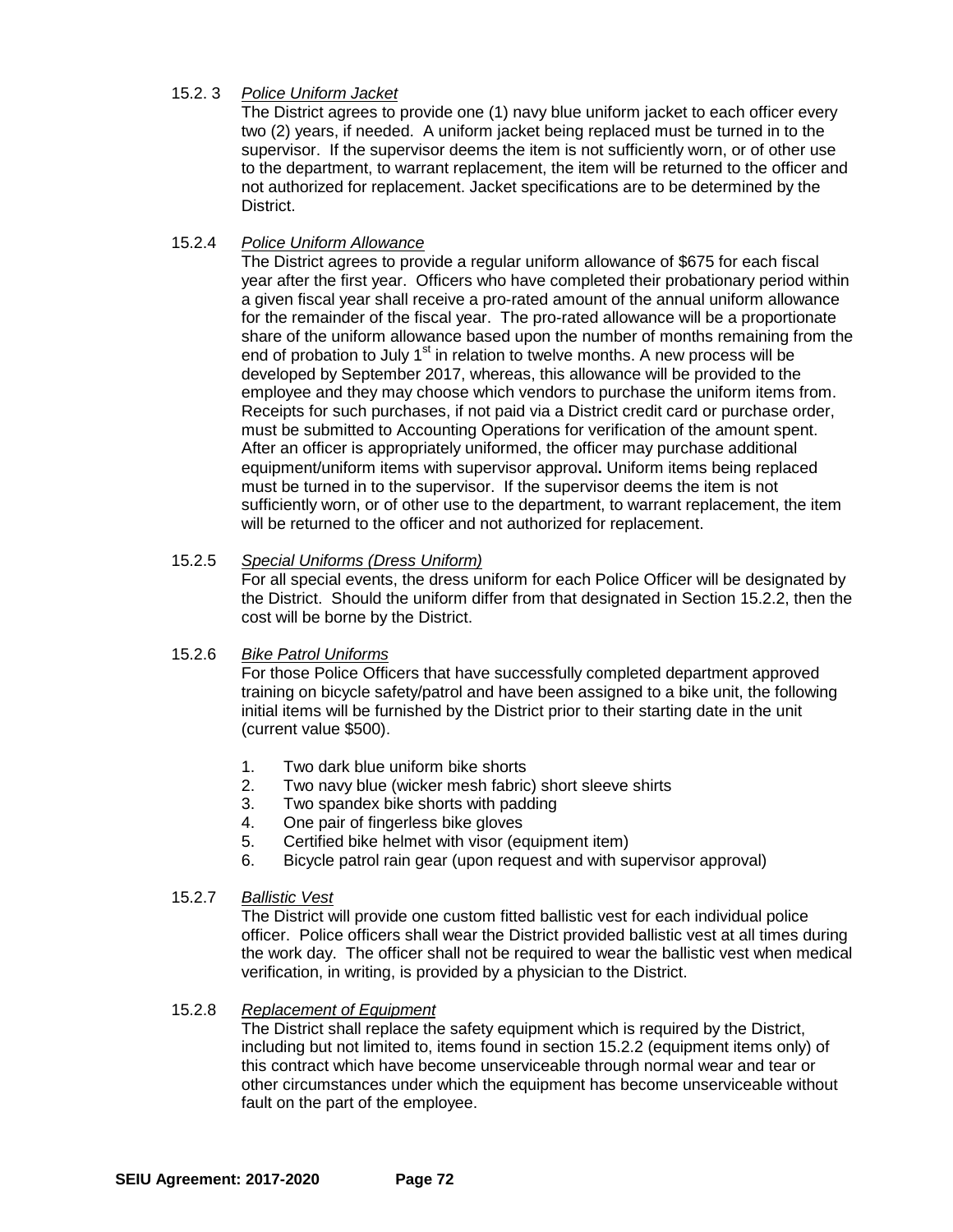All safety equipment provided by the District shall remain property of the District.

- 15.3 **Other Uniforms (non-police officers) -** This section shall not apply to members of the Police Unit.
	- 15.3.1 Shirt Colors

Unit members exclusive of police officers will wear uniform shirts in colors by classification: painters will wear white shirts, campus based staff will wear light blue shirts and facilities management staff will wear tan or khaki colored shirts.

15.3.2 Shirt Options

Uniform shirts shall be in professional styles such as long/short sleeve button shirts with or without pockets or polo style shirts. Tee shirts will not be permitted to be worn as a uniform shirt at any time. The District will provide gender specific shirts or blouses as requested. Logos can be applied to uniform shirts to indicate the campus or department assigned.

15.3.3 Shorts

This provision will be in effect during the months of March – November annually. Those employees who choose to wear shorts will select "work style" shorts that must be knee length with a hem on the leg. Spandex, cut offs, sweat pants, jogging or athletic style shorts are prohibited. Shorts must be a solid color such as blue, black, white, green, or brown. Bright neon color, plaid, and tie-dyed shorts are prohibited.

- 15.3.3.1 To insure safety, facilities management employees will not be permitted to wear shorts when performing hazardous tasks such as grinding or welding. Shorts will not be worn in shop areas during construction or fabricating nor in a boiler room or other mechanical spaces. The immediate supervisor or site manager reserves the right to disallow wearing of shorts in a particular situation if they determine that it is likely to result in an injury.
- 15.3.4 Uniform Allocation and Replacement
	- 15.3.4.1 Members will be provided eight (8) shirts of any style referenced above in section 15.3.2, three (3) shorts if applicable and one (1) jacket (current value \$400).
	- 15.3.4.2 Uniform items needing replacement must be turned in to the supervisor for replacement approval. If the supervisor deems the item is not sufficiently worn, or of other use to the department, to warrant replacement, the item will be returned to the employee and not authorized for replacement.

### 15.4 **Damaged/Lost Property**

The District will reimburse employees represented by the Union for personal property damaged or lost in the line of duty, in accordance with District Policy/Regulation 8345.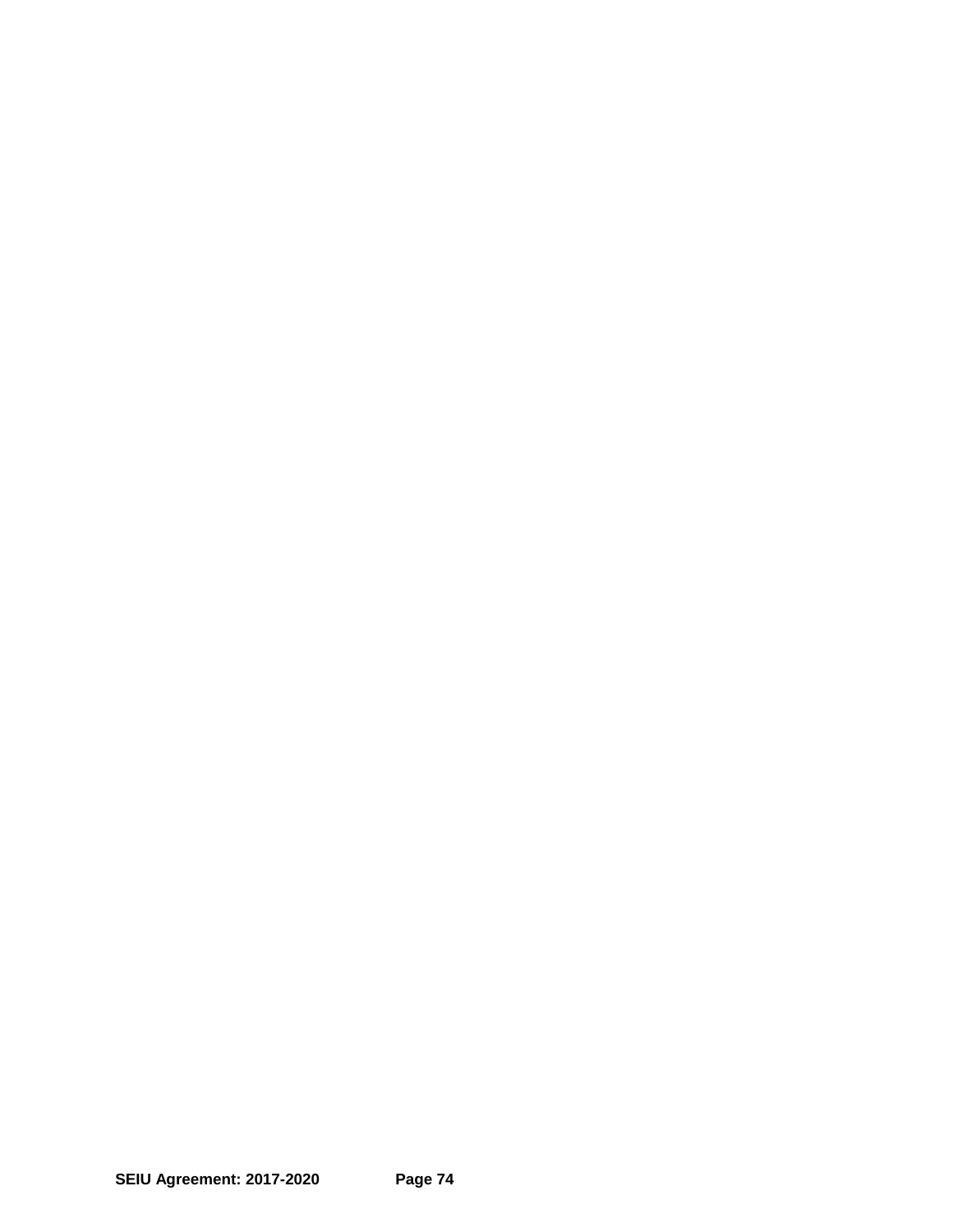### **Article 16: Miscellaneous Provisions**

Subjects covered herein are recognized by both parties as not having been determined to be within the scope of the Rodda Act but are referenced herein for the convenience of the employee.

### 16.1 **Contracting Out Work**

- 16.1.1 The District, during the life of this Agreement, agrees to comply with Education Code Section 88003.1 and subsequent amendments with respect to established standards for the use of personal services contracts. The enhanced standards, effective January 1, 2003, restrict contracting to only those services meeting the conditions set forth in law.
- 16.1.2 In those instances where the contracting out of work involves work that is currently being performed by employees covered by this Agreement, and further where such contracting out is not governed by statute, the District shall proceed as follows:
	- 16.1.2.1 If the contracting out will not directly result in the laying off of employees covered by this Agreement, the District will afford the Union a prompt opportunity to discuss the specific issue.
	- 16.1.2.2 If the contracting out will directly result in the laying off of employees covered by this Agreement, the District will give the Union reasonable advance notice of the District's intention to contract out such work and afford the Union an opportunity to negotiate the resulting impact such lay off shall have upon the bargaining unit. (Lay-off procedures shall be in compliance with law and Article 17 of this Agreement.)
- 16.1.3 Nothing in this section shall be construed as a forfeiture of any management right.
- 16.1.4 *Use of Police Officers at Community Based Events* When community based events which require police services are to be held on District property, such service will be offered first to unit members of the police department, except as allowed under 16.1.4.2, 16.1.4.3 and 16.1.4.6.
	- 16.1.4.1 The Los Rios Police Department Chief of Police, or designee, will determine the type and numbers of resources required for individual community based events in collaboration with the affected campus administration.
	- 16.1.4.2 Unit members identified to work in community based events, in compliance with Article 8.4, will not work during hours that conflict with their normal work schedule. Members will not be permitted to work more than fifteen (15) hours per week of overtime, without special permission from their Captain, to provide them adequate rest time before their next regular work period.
	- 16.1.4.3 Public Schools/Districts with security staff available as part of their normal work week (non-overtime) may provide a portion of the security requirement for the event, with prior approval by the Los Rios Police Department Chief of Police, or designee. Generally no more than three (3) security staff of the participating schools will be allowed to staff the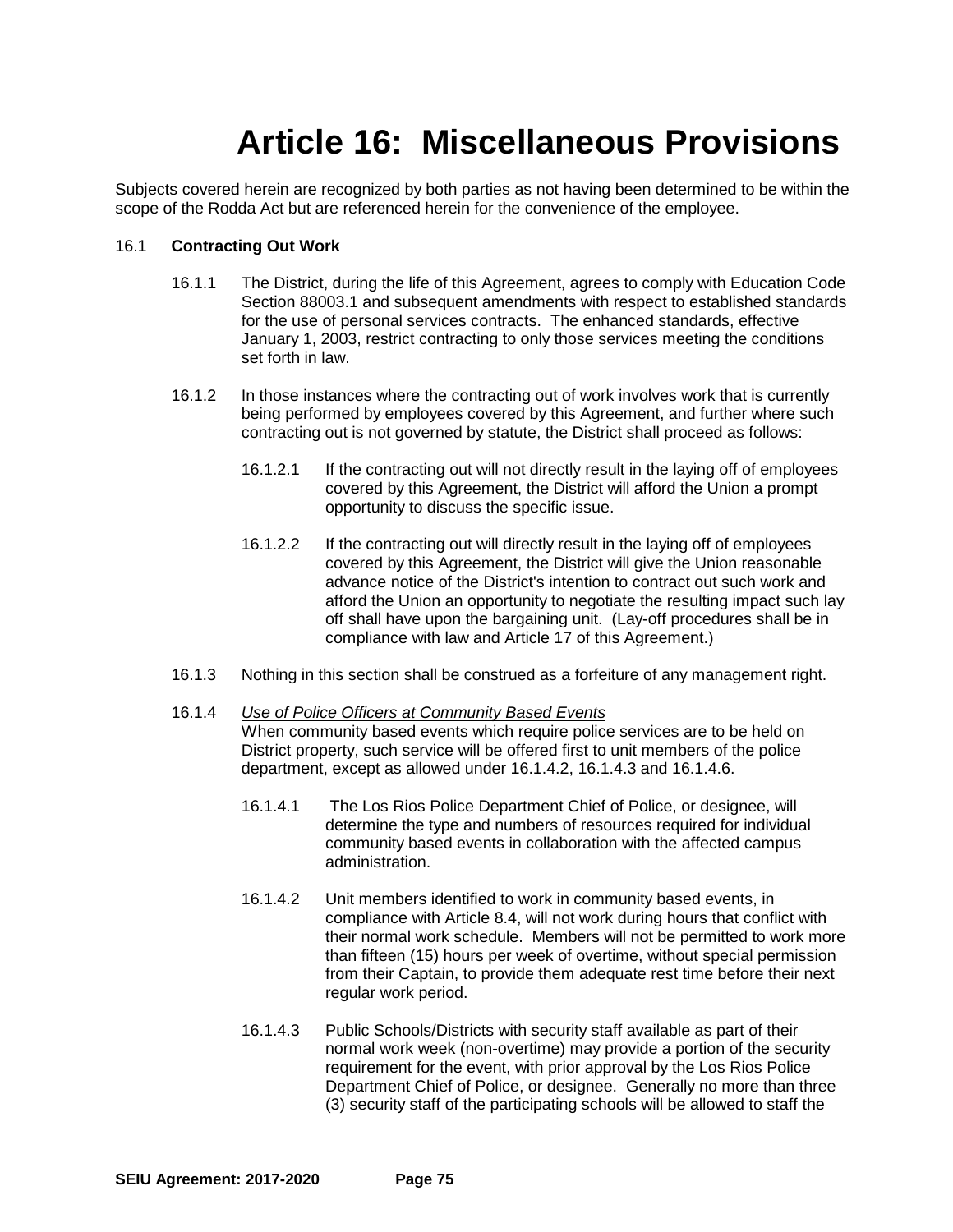event; however, in special circumstances this number may be increased with approval of the Los Rios Police Department Chief of Police, or designee. SEIU will be informed of any circumstances exceeding the general "rule of 3" prior to the event.

- 16.1.4.4 In all circumstances, including where outside security staff are utilized for the event (as allowed under 16.1.4.3 and 16.1.4.5), the Los Rios Police Department shall maintain command of the event, except in situations where a unified command is necessary and the District's Memorandum of Understanding/articulation agreements with other police agencies takes precedence.
- 16.1.4.5 In those instances when an insufficient number of unit members are available to serve in a community based event, the Los Rios Police Department Chief of Police, or designee, in collaboration with the affected campus administration, may use other agencies in accordance with Article 16.1.
- 16.1.4.6 This Article, 16.1.4 (inclusive),shall not apply to agreements entered into prior to 12/1/11 that may have other requirements.

### 16.2. **Professional Growth**

- 16.2.1 The District will reimburse enrollment fees and cost of books, not to exceed \$1,200 per fiscal year, for any member of the Blue Collar unit who enrolls in and completes any credit courses(s), up to twelve (12) units per semester, offered at any of the District colleges or outreach centers each semester. Classes must be taken outside scheduled work assignment and books must be purchased at a Los Rios bookstore and required for the classes taken and completed under this section. Receipts and grade reports or transcripts must accompany the request for reimbursement form. Any amount received from selling back the book shall be deducted from the original cost. No lifetime cap will apply for reimbursement of enrollment fees or cost of books when classes are taken at a District college or outreach center. The employee must submit the appropriate receipt and grade report or transcript with the request for reimbursement within three (3) months of conclusion of the class.
- 16.2.2 The District will reimburse tuition fees up to \$900 per Los Rios fiscal year, not to exceed a lifetime maximum of \$1,800, for any member of the Blue Collar unit who enrolls in and completes prior-approved classes with a grade of "C" or higher at any accredited college provided the following criteria have been met:
	- a) The class has been approved in advance by the Vice President of Administration at the appropriate college and by the Director of Human Resources or for the District Office/Facilities Management staff, approved by the Department Manager and the Director of Human Resources.
	- b) The class is related to the unit member's current position or, in the opinion of the managers listed in a) of this section, would be of benefit to the District or would contribute toward potential promotional opportunities in the District for the unit member.
	- c) The class is taken outside the scheduled work assignment and does not interfere with the employee's regular work schedule.
	- d) The class is not offered through one of the Los Rios colleges.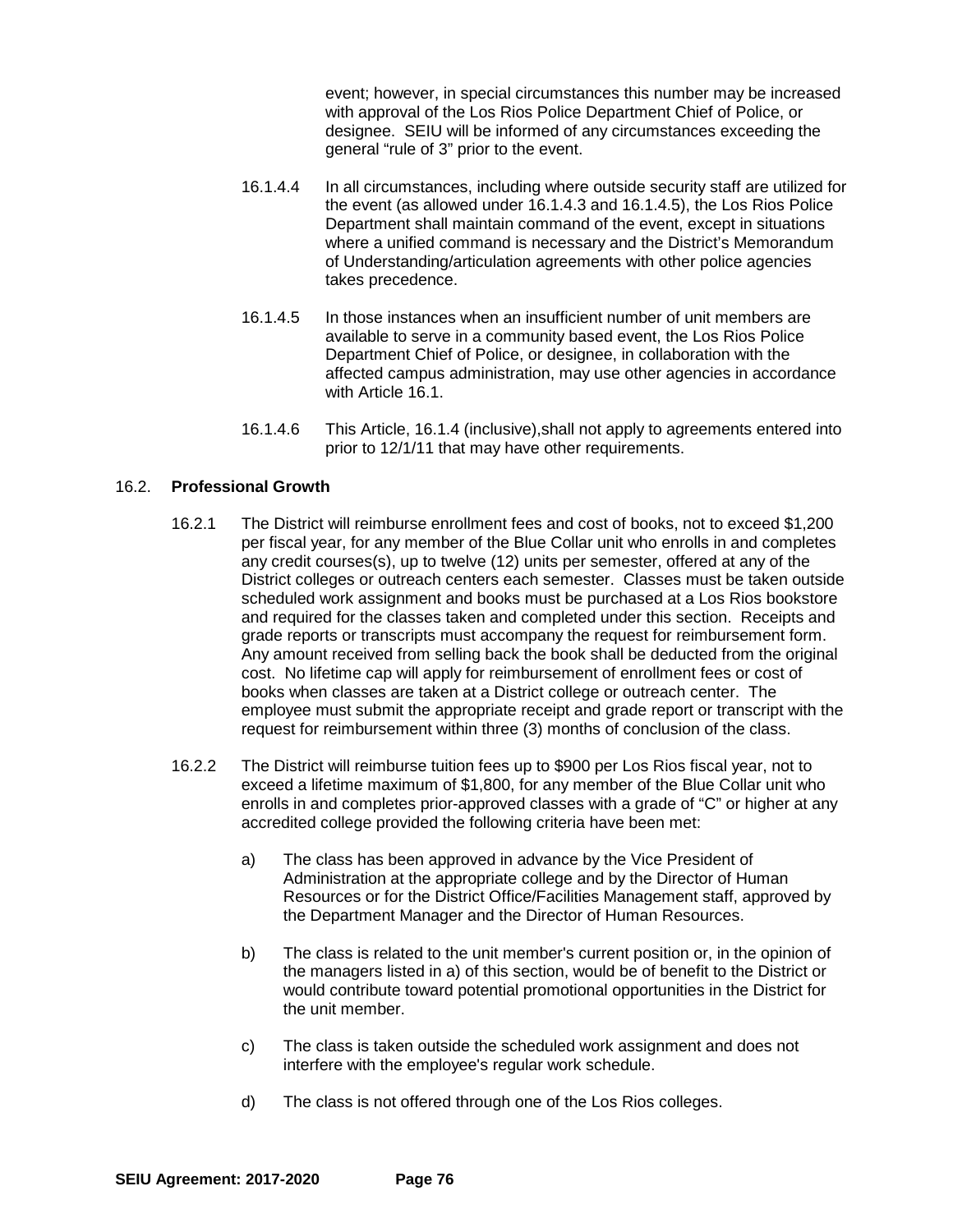e) The employee has submitted the appropriate receipt and grade report or transcript with the request for reimbursement within three (3) months of conclusion of the class.

### 16.3 **Mileage Reimbursement**

The District shall reimburse employees covered by this Agreement who use their vehicles for authorized District business at a Board-approved rate. Mileage reimbursement shall also be paid to an employee covered under this Agreement using his/her vehicle for required work location changes during his/her regular work schedule.

### 16.4 **Job Description Study**

During the first year of this agreement, SEIU and the District shall meet and review SEIU job classifications for potential consolidation and family grouping. Each year thereafter, SEIU and the District shall meet to review and discuss a select job family in accordance with the following:

### 16.4.1 *Joint Job Description Study Committee*

SEIU and the District shall each select three (3) representatives to serve on the Joint Job Description Study Committee. The committee shall meet at mutually agreed upon times. Committee members will be provided reasonable release time without loss of compensation and benefits, including a reasonable amount of travel time and from the member's work location, to attend official meetings of this committee. Committee members will develop a job analysis document for unit members to complete and return for review.

### 16.4.2 *The Scope of the Job Study*

The scope of the job description study shall include an internal review of every job description within the SEIU bargaining unit. Unit members will be encouraged to participate in the study but failure to participate shall not be a cause for discipline.

### 16.4.3 *Timeline for Employee Comments*

Within thirty (30) calendar days of the distribution of the job description study documents to the unit members, the member may file a written response with the committee.

- 16.4.4 *Committee Review of Employee Comments* Within thirty (30) calendar days of receipt of the written comments from unit members, the committee shall meet to discuss the comments submitted by unit members.
- 16.4.5 *Deliberations of the Committee*

The committee will deliberate the information received from members. If a consensus is reached by the committee, recommendations will be developed regarding job descriptions. In the event of a dispute, both parties shall work together in good faith to resolve any disputes regarding job descriptions. Until resolution, the job description will maintain status quo.

### 16.5 **Committee Participation**

An SEIU representative(s) shall be a member of the following district-wide committees:

### 16.5.1 *Location and District Safety Committee*

An SEIU representative shall be appointed to serve on each location safety committee in accordance with Article 13, Section 13.3, Location Safety Committee,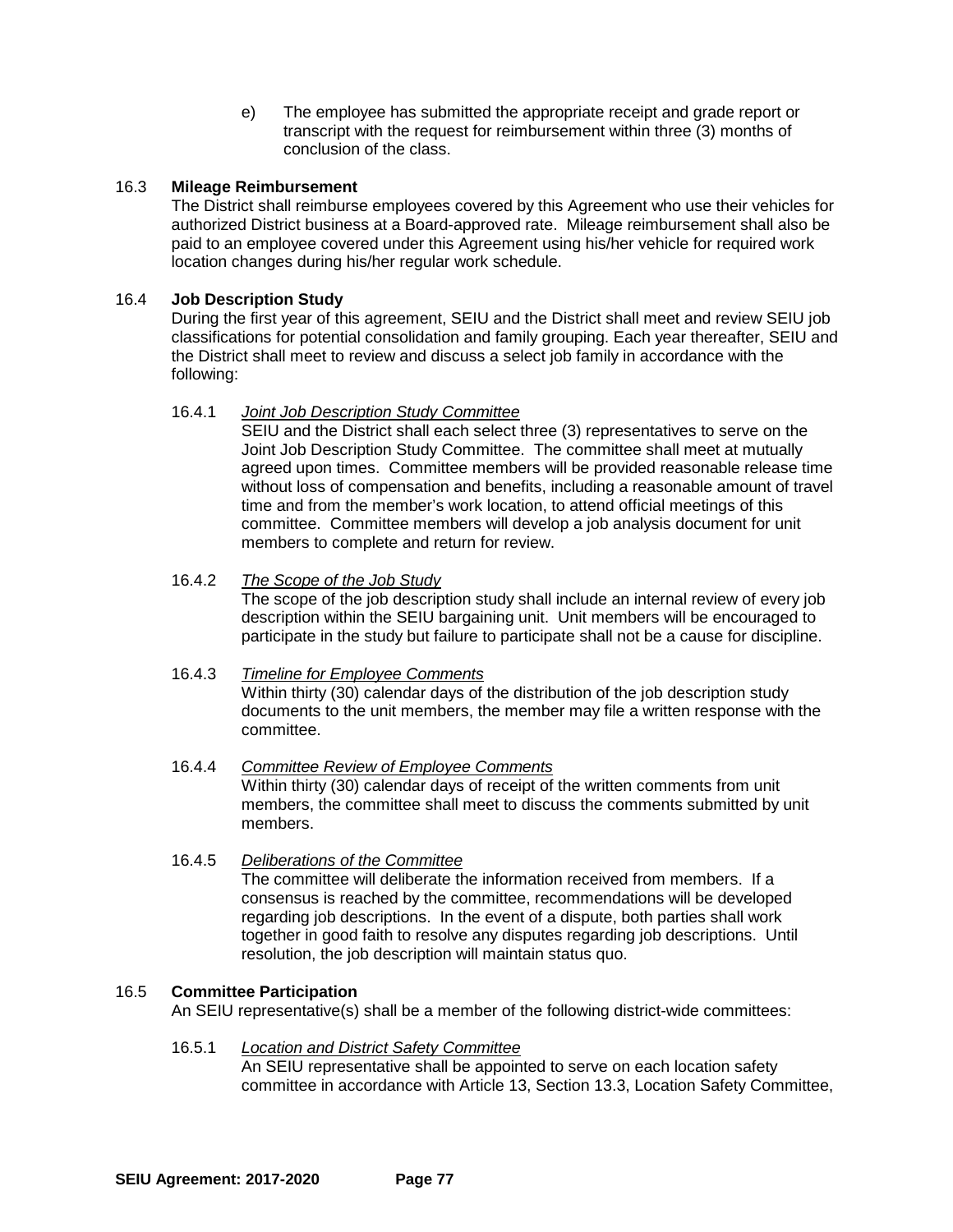and may serve on the District Safety Committee as described in Section 13.4, District Safety Committee.

### 16.5.2 *District-Wide Budget Advisory Committee*

Board Policy and Regulation 8122, Budget Planning and Administration, provides for a district-wide budget advisory committee that shall participate in the budget planning process. As provided under policy and regulation, one representative of SEIU, Local 1021, appointed by the SEIU Chapter President shall serve as a member of the District-wide Budget Advisory Committee.

- 16.5.3 *Reclassification Review Board*
	- 16.5.3.1 An employee who is a member of the bargaining unit and appointed by the SEIU Chapter President shall serve as a voting member of the Reclassification Review Board.
	- 16.5.3.2 The SEIU, Local 1021, staff member may attend and participate fully in the deliberations of the Reclassification Review Board. However, the SEIU, Local 1021, staff member shall not be a voting member of the Reclassification Review Board.
- 16.5.4 Catastrophic Illness or Injury Committee An employee who is a member fo the SEIU bargaining unit shall be appointed to serve on the Catastrophic Illness or Injury Committee in accordance with Article 9, Section 9.21.3.

### 16.6 **Journey Level Employee Status**

It is in the interest of both the District and SEIU, Local 1021, that the current trade positions within the Blue Collar unit maintain the highest level of professionalism. The District agrees to maintain these positions at the journey level.

16.7 The Los Rios Community College Police Officers, in order to be recognized by California State statute, are required to maintain their POST certification. These certificates become property rights of these officers.

The District agrees to maintain its Police Department as a POST certified department and continue to assist the officers in continuous training to meet all POST requirements.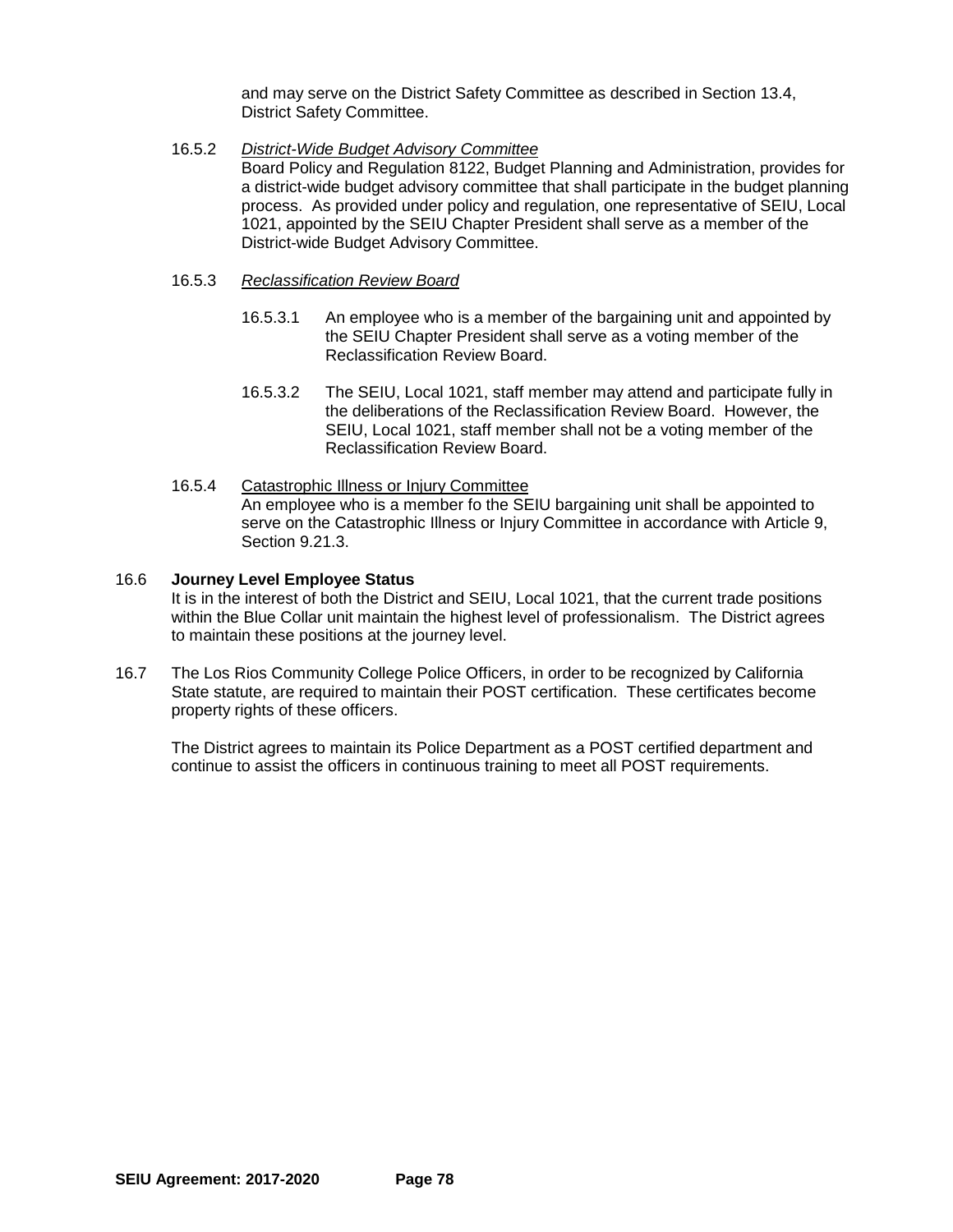### **Article 17: Layoff and Effects of Layoff**

### 17.1 **Definitions**

- 17.1.1 Employees shall be subject to layoff for lack of work and/or lack of funds as determined by the governing board. The definition of lack of work and lack of funds and the determination of which positions are affected are reserved by the District.
- 17.1.2 A layoff, for purposes of this article, shall be considered an involuntary separation or reduction in hours or the work year of an employee because of lack of work and/or lack of funds. Any voluntary reduction in regularly assigned time or assignment to a class lower than that in which the employee has permanence in lieu of layoff shall be considered a layoff for purposes of this article.
- 17.1.3 A seniority roster of regular classified staff will be maintained by the District Office and updated at the end of the fiscal year.
- 17.1.4 Employees will be given an opportunity to verify placement on the seniority roster.
- 17.1.5 When the positions to be eliminated have been determined, the Chancellor (or designee) shall update the seniority list for each position classification of all the regular employees assigned to that classification in the District, regardless of location.
- 17.1.6 Class is defined as each existing job title with applicable job description within the Los Rios District classification system at the time of seniority roster updating.
- 17.1.7 Higher class is determined by placement on the unit salary schedule. Determination of what constitutes a higher class from one unit to another will be the exclusive right of the Chancellor (or designee).

#### 17.2 **Order of Lay-Off**

- 17.2.1 Within each class to be vacated, employees shall be laid off in the following order:
	- 17.2.1.1 Probationary employees whose last overall performance rating was less than standard;
	- 17.2.1.2 Other probationary employees;
	- 17.2.1.3 Permanent employees.
- 17.2.2 The order of reduction of permanent employees shall be based on length of service or seniority in the position class plus higher classes. The employee, who has been employed the shortest time in the class, plus higher classes, shall be laid off first. Reemployment shall be in the reverse order of layoff. (Education Code 88127)
- 17.2.3 If two (2) or more employees subject to layoff have equal seniority in class plus higher classes, the determination of which is to be laid off first shall be made on the basis of the greater hire date (District seniority). If that is equal, the District will make the determination in consideration of District needs, including affirmative action.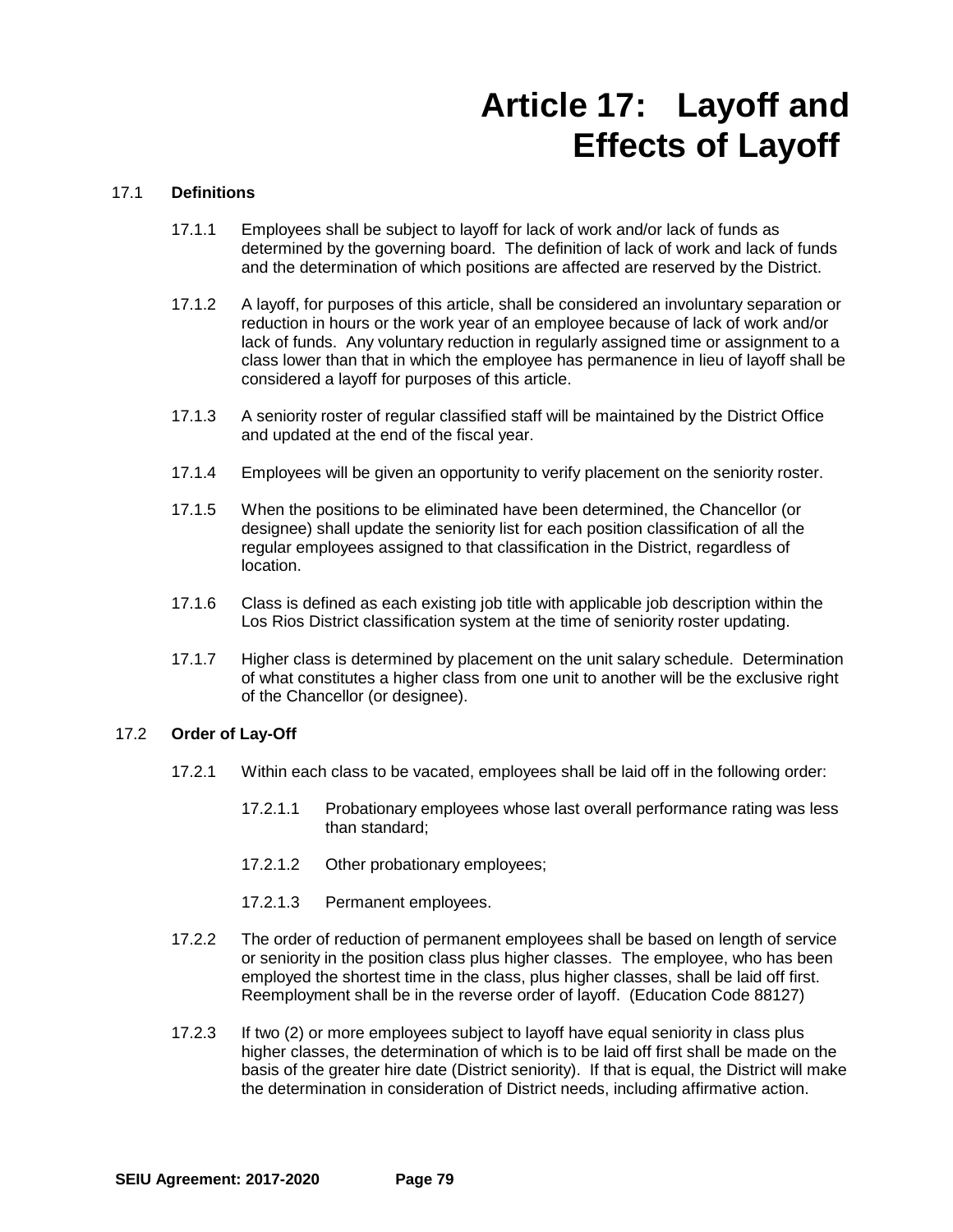### 17.3 **Replacement Privilege**

- 17.3.1 Permanent employees shall be given the opportunity of replacing, in a lower or lateral classification, an employee with less seniority under the following conditions.
	- 17.3.1.1 The employee with greater seniority meets the minimum qualifications specified in the position specifications; and
	- 17.3.1.2 The employee has previously served in the class as a permanent employee and has had standard performance rating(s) in the lower or lateral class.
- 17.3.2 In the event a layoff in one employee/bargaining unit results in replacement in another unit, the effects of the layoff will be presumed to have been bargained.

### 17.4 **Computation of Seniority**

- 17.4.1 In computing years of District service for purposes of layoff, time in paid status as a regular permanent or probationary employee will be counted. Certain types of service/non-service will not count toward seniority, including:
	- 17.4.1.1 Employment as a temporary or substitute employee (Education Code 88127);
	- 17.4.1.2 Non-paid status such as Board-granted unpaid leaves or loss-of-pay absences. (Exception stated in Section 17.4.2)
- 17.4.2 The District shall compute time worked prior to July 1, 1971, on an annual hours basis as though each unit member had worked full time. Board-granted unpaid leaves and loss-of-pay absences will be disregarded during this period. Computation after July 1, 1971, will be based on actual hours in paid status, excluding overtime. All computations are subject to the exclusions stated under this section. (88027)
- 17.4.3 Time worked in temporary reclassification will not count as seniority in a higher class.

### 17.5 **Notification of Layoff (Procedure)**

- 17.5.1 The District shall notify the affected employees, in writing, a minimum of thirty (30) calendar days prior to the date of any layoffs, except in the event of an actual and existing financial inability to pay salaries to classified employees or for causes not foreseeable or preventable by the governing board, where less than thirty (30) days' notice may be given. (Education Code 88017)
- 17.5.2 The employee who receives notice of layoff will be given an opportunity to verify accuracy of computation. Failure to notify the Human Resources of possible errors shall constitute a waiver. Any errors that may be discovered after the fact shall not be used as a means of reinstatement of the affected employee.

### 17.6 **Reemployment Lists**

### 17.6.1 *Thirty-nine (39) Months (Education Code 88117)*

The names of employees who are laid off because of lack of work or funds shall be placed on a re-employment list for thirty-nine (39) months for the class in which they hold permanent status and shall be reemployed as positions become vacant in their class in the inverse order of layoff.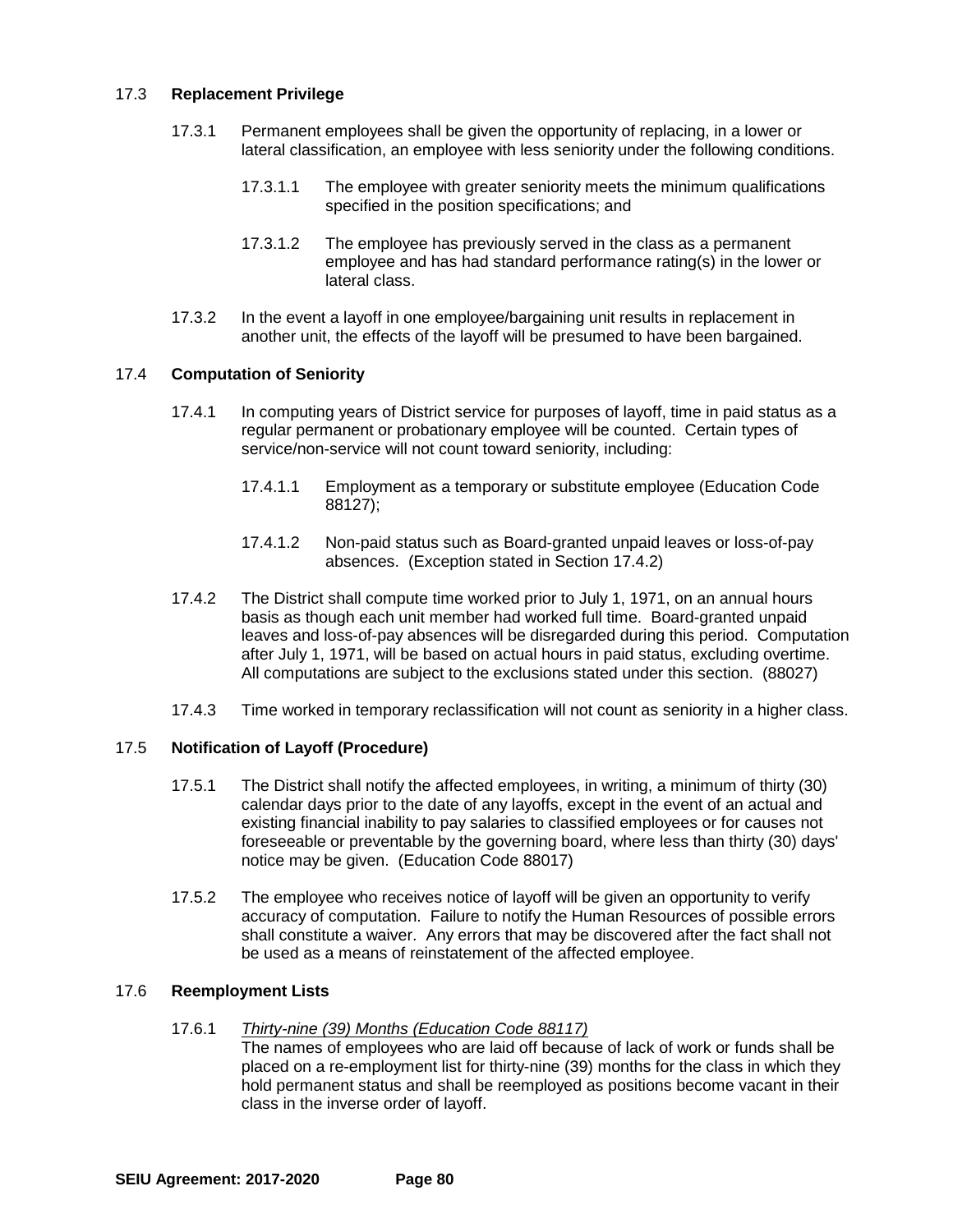### 17.6.2 *Sixty-three (63) Months*

Employees who take voluntary demotions or voluntary reduction in assigned time in lieu of layoff to remain in their present position rather than be reclassified or reassigned shall be granted the same rights as persons laid off and shall retain eligibility to be considered for reemployment to their former position class or for increased time as it becomes available for an additional period of up to twenty-four (24) months, provided that the same qualifications under which they qualified for appointment to the class shall still apply.

- 17.6.3 An employee who is laid off and is subsequently eligible for reemployment shall be notified in writing by the District of an opening. Such notice shall be sent by certified mail to the last address given to the District by the employee.
- 17.6.4 Names shall be removed from the reemployment list for the following reasons:
	- 17.6.4.1 Written request of the individual;
	- 17.6.4.2 Failure to respond within ten (10) working days to an inquiry regarding availability for employment. (Inquiries will be sent annually during term of reemployment list);
	- 17.6.4.3 Failure to accept within ten (10) working days an offer of employment in a position in the same class as that of previous assignment;
	- 17.6.4.4 Lapse of thirty-nine (39) months following layoff;
	- 17.6.4.5 Reinstatement in former position or equivalent.
- 17.6.5 Employees shall be reemployed in the same classification from which they were laid off in accordance with their length of service in the class from which they were laid off, plus higher classes. Employees who accept a position lower than their former class shall retain their original thirty-nine (39) month rights to the position classification from which they were laid off. Employees have the right to choose layoff in lieu of a lower classification and still maintain 39-month reemployment rights.
- 17.6.6 Eligible employees may choose retirement in lieu of layoff and still retain 39-month reemployment rights.
- 17.6.7 Unused sick leave benefits accumulated prior to layoff will be reinstated upon return to work. No service credit or benefits will be earned by or paid to an employee during layoff nor will an employee earn time towards seniority.

### 17.7 **Salary Placement Upon Reinstatement**

- 17.7.1 Whenever a permanent employee has been laid off because of lack of work or funds and is reinstated within thirty-nine (39) months from the date of termination, the employee shall be entitled to continue on the salary step held prior to reinstatement until prior service subsequent to a salary step increment and additional service shall, when added together, constitute another year.
- 17.7.2 A new anniversary date shall be established for reinstated employees laid off for lack of funds or work based on one year of service disregarding the break in employment.

### 17.8 **Termination Date**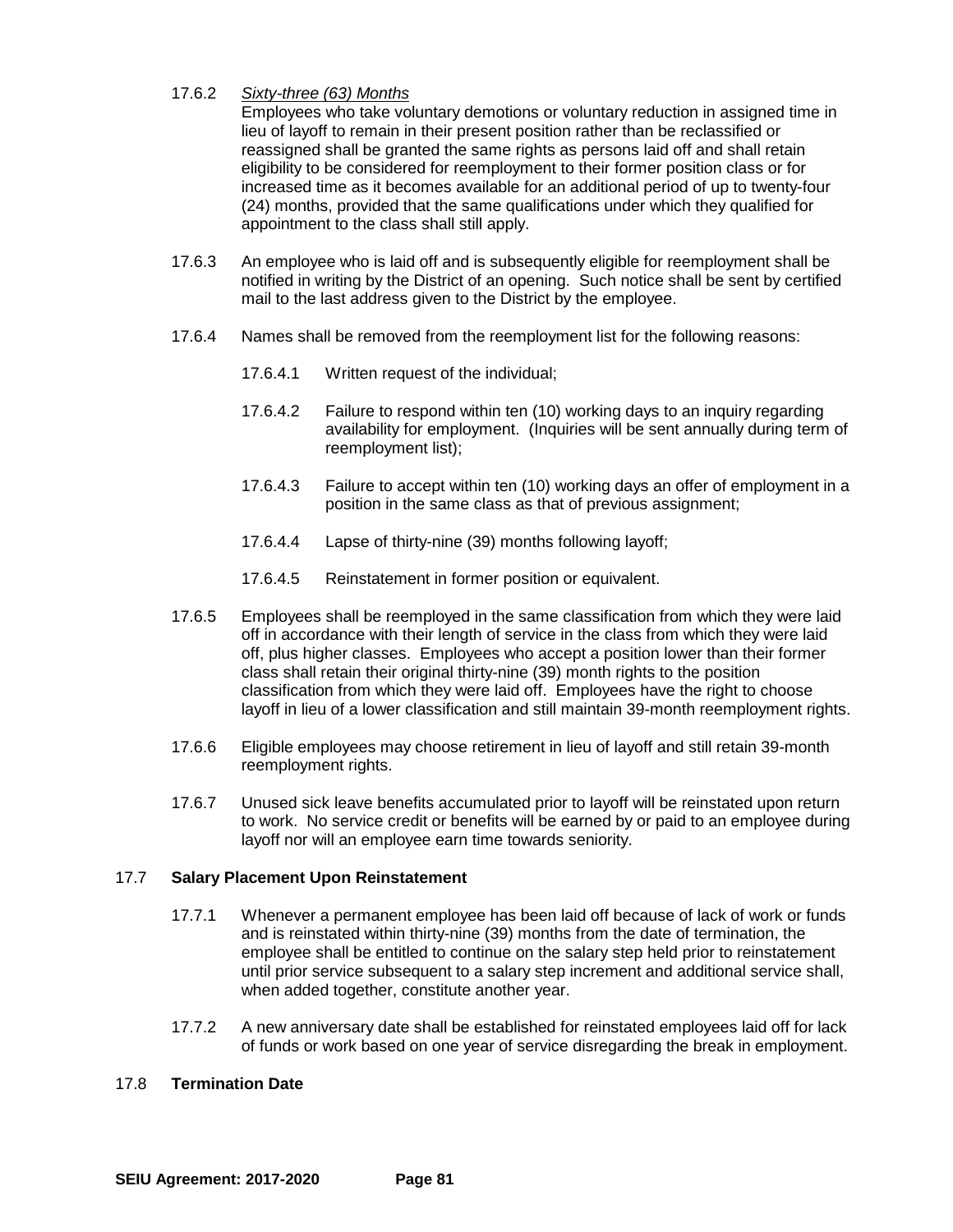The effective date of temporary termination of service shall be the last day of paid status with the District (last day of employment plus accumulated days of vacation).

### 17.9 **Effect of Agreement**

- 17.9.1 This is the full and complete agreement of the parties as it relates to all aspects of layoff including, but not limited to, the decision to lay off by complete separation or reduction in hours or work year and the effects of those decisions.
- 17.9.2 By this Agreement, the Union understands that layoffs and their effects shall not be subject to further negotiations, but shall be governed by the provisions of this Agreement. With respect to any aspect of layoffs or their effects not addressed in this Article, management agrees to meet with the Union Representative, on demand, for additional negotiations at the time a layoff is contemplated. The parties agree that these additional negotiations shall not preclude the initiation or actual layoff of an employee pursuant to this Article, even if the parties have not come to agreement prior to the effective date of layoff.
- 17.9.3 The reason for layoff (lack of work or lack of funds) shall not be subject to negotiation or to the grievance procedure.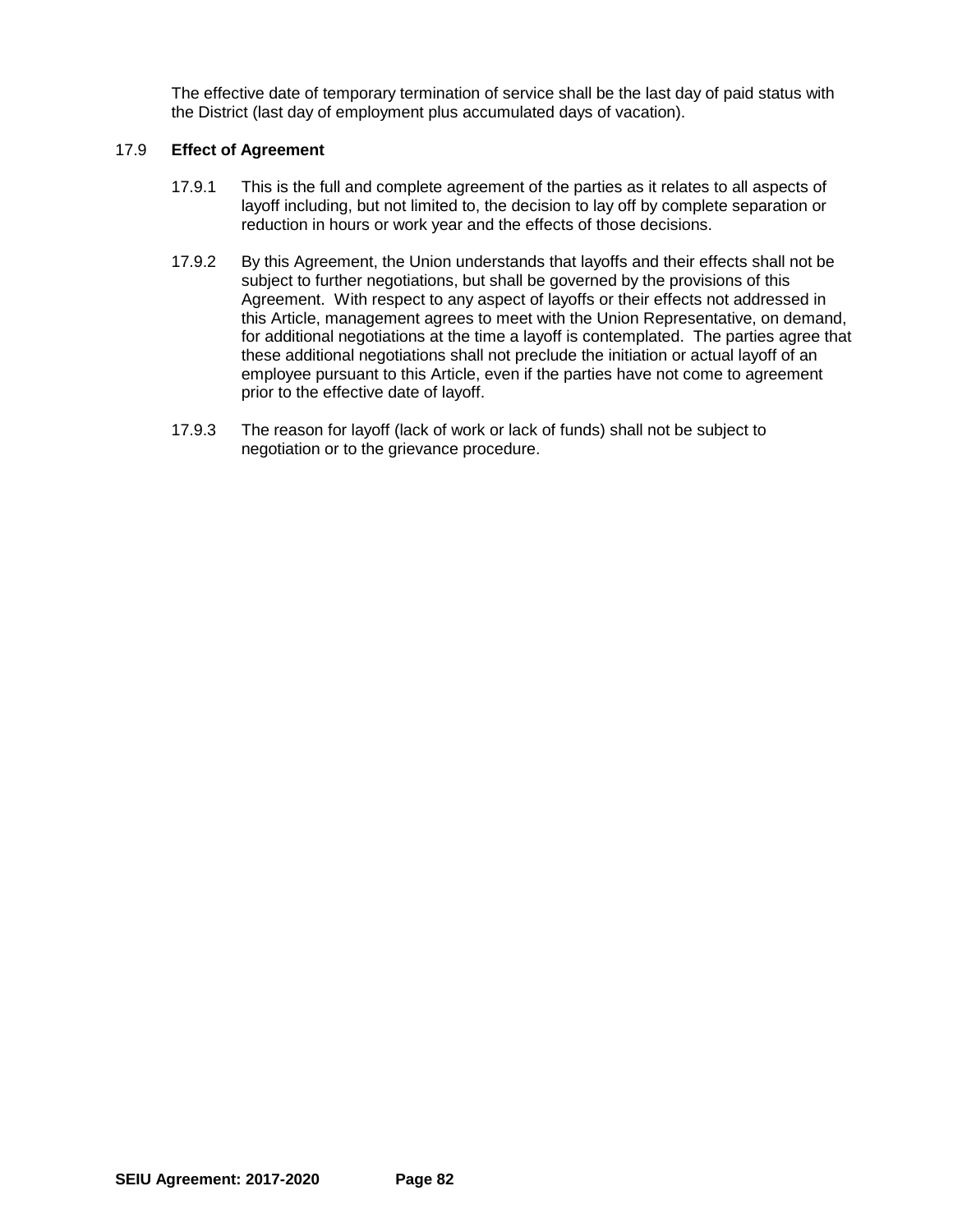### **Article 18: Savings Provision**

If any provisions of this Agreement are held to be contrary to law by a court of competent jurisdiction, such provisions will not be deemed valid and subsisting except to the extent permitted by law but all other provisions will continue in full force and effect.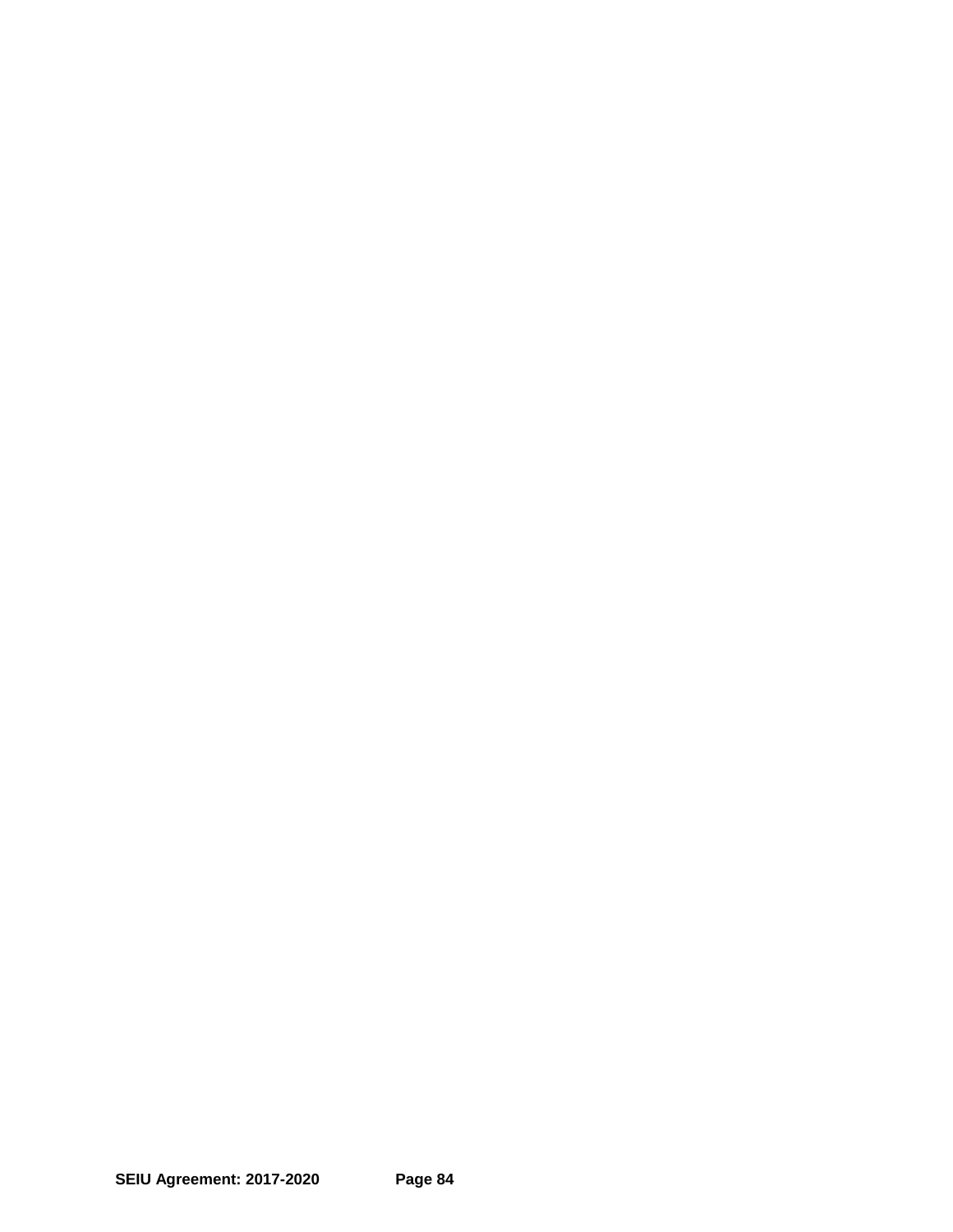## **Article 19: Support of Agreement**

The District and the Union agree that it is to their mutual benefit to encourage the resolution of differences through the meet and negotiation process.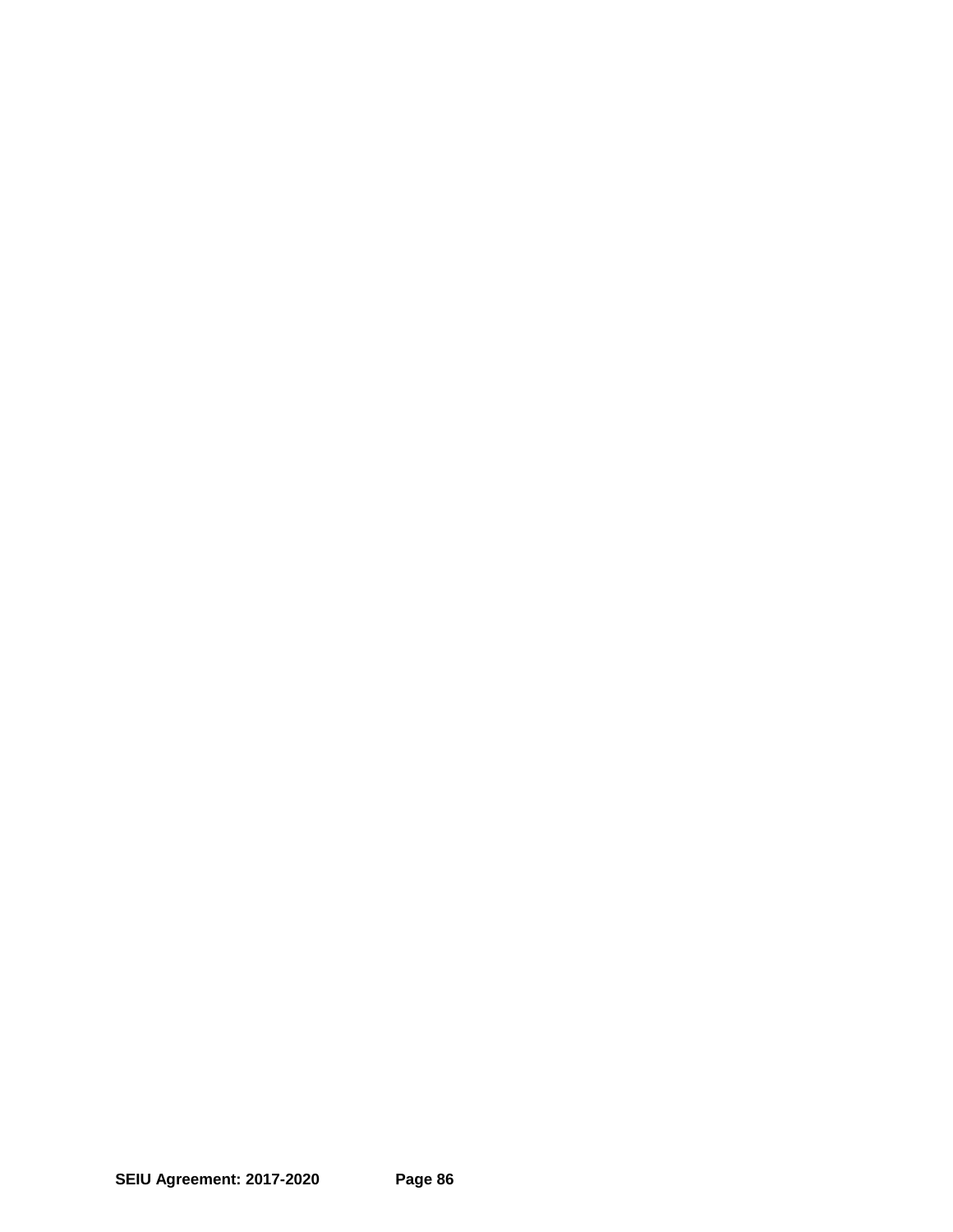### **Article 20: Effect of Agreement**

It is understood and agreed that the specific provisions contained in this Agreement shall prevail over District practices and procedures and over state laws; to the extent permitted by state law, in the absence of specific provisions in this Agreement, such practices and procedures are discretionary with the District. Nothing contained in this Agreement shall preclude the parties from meeting and consulting on items not contained in the Agreement.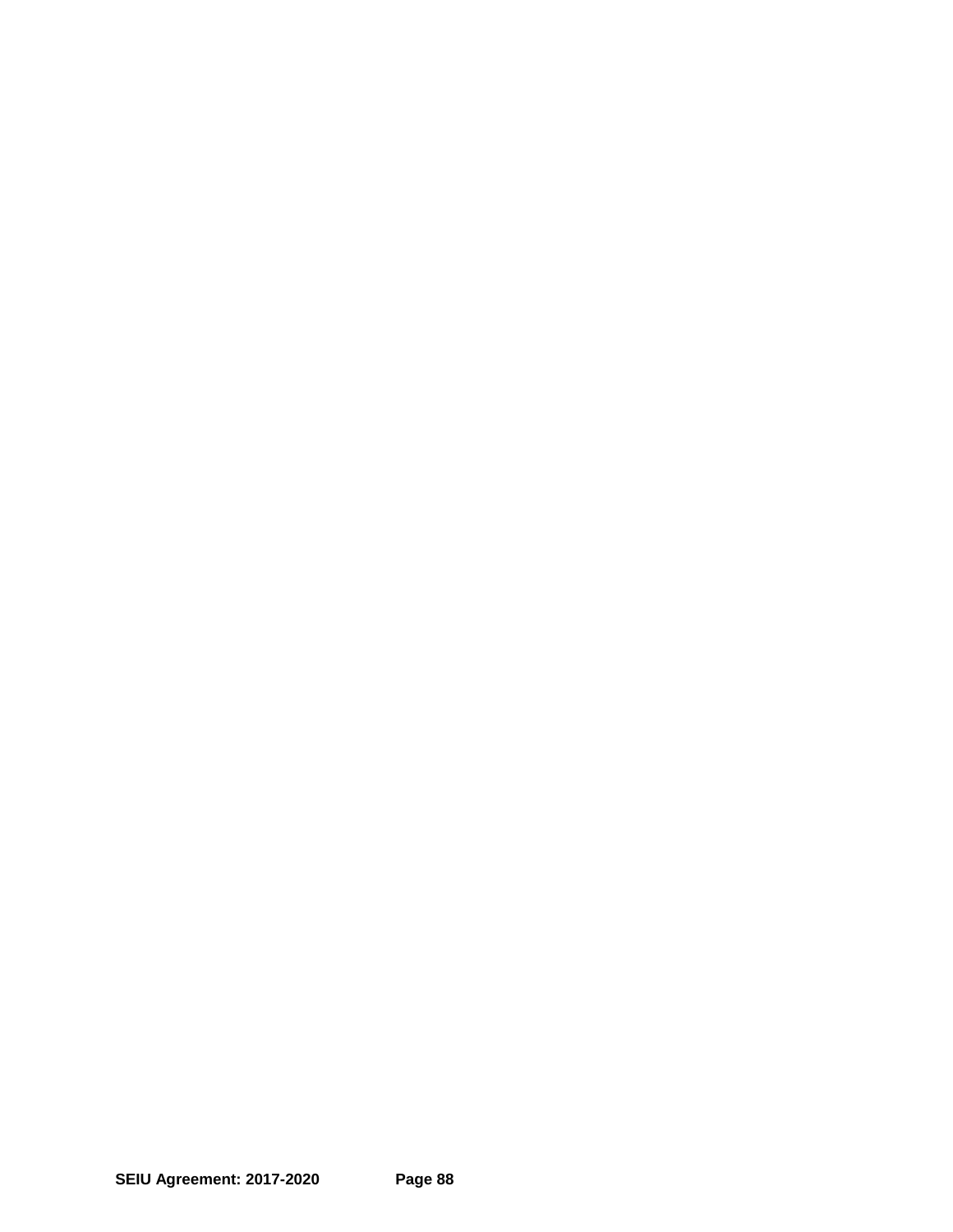### **Article 21: Term of Agreement**

- 21.1 This Agreement shall be effective as of July 1, 2017; shall be binding upon the Board, the Union and their members; and shall remain in full force and effect through June 30, 2020. The provisions of this Agreement apply to unit members who are employees of record on the effective date of the Agreement.
- 21.2 The parties acknowledge that during the negotiations which resulted in this Agreement, each had the unlimited right and opportunity to make demands and proposals with respect to any subject or matter appropriate for collective bargaining, and that the understandings and agreements arrived at by the parties after the exercise of that right and opportunity are set forth in this Agreement. Therefore, the Board and the Union, for the life of this Agreement, each voluntarily and unqualifiedly waive the right and each agrees that the other shall not be obligated to bargain collectively unless mutually agreed upon with respect to any subject or matter, even though such subjects or matters may not have been within the knowledge or contemplation of either or both of the parties at the time that they negotiated or signed this Agreement.
- 21.3 This Agreement shall automatically be renewed and shall be binding for an additional one (1) year period unless either the Board or the Union gives written notice to the other not later than January 1 next prior to the aforesaid expiration date of this Agreement of its desire to modify the Agreement for a successive term or to terminate the Agreement.

IN WITNESS THEREOF, this Agreement has been duly executed by the parties on this th day of July, 2017.

LOS RIOS COMMUNITY<br>COLLEGE DISTRICT COLLEGE DISTRICT

INTERNATIONAL UNION, LOCAL 1021

By \_\_\_\_\_\_\_\_\_\_\_\_\_\_\_\_\_\_\_\_\_\_\_\_\_\_\_\_\_\_ By

, Board President Executive Director, Field & Programs SEIU Local 1021

\_\_\_\_\_\_\_\_\_\_\_\_\_\_\_\_\_\_\_\_\_\_\_\_\_\_\_\_\_\_

Brian King, Chancellor Director, Schools Field Team, SEIU Local 1021

Nathan Hansford, SEIU Local 1021, Chief Negotiator

Steve Meyer, Chapter President, Negotiator

Andrew La Torre, Chapter Vice President, Negotiator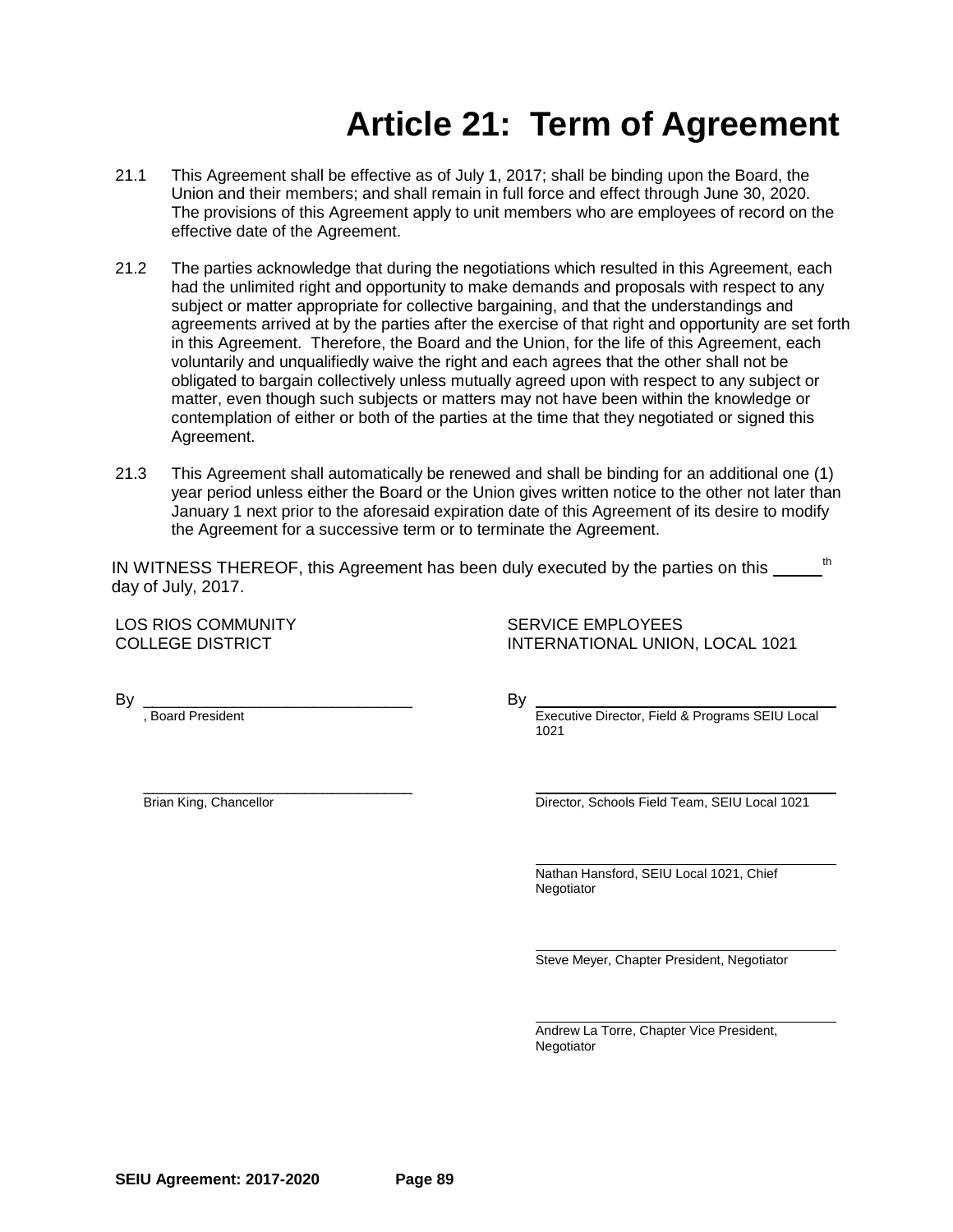Robert Hosley, Negotiator

\_\_\_\_\_\_\_\_\_\_\_\_\_\_\_\_\_\_\_\_\_\_\_\_\_\_\_\_\_\_\_\_ Elizabeth Johnson, Negotiator

Brian Washington, Negotiator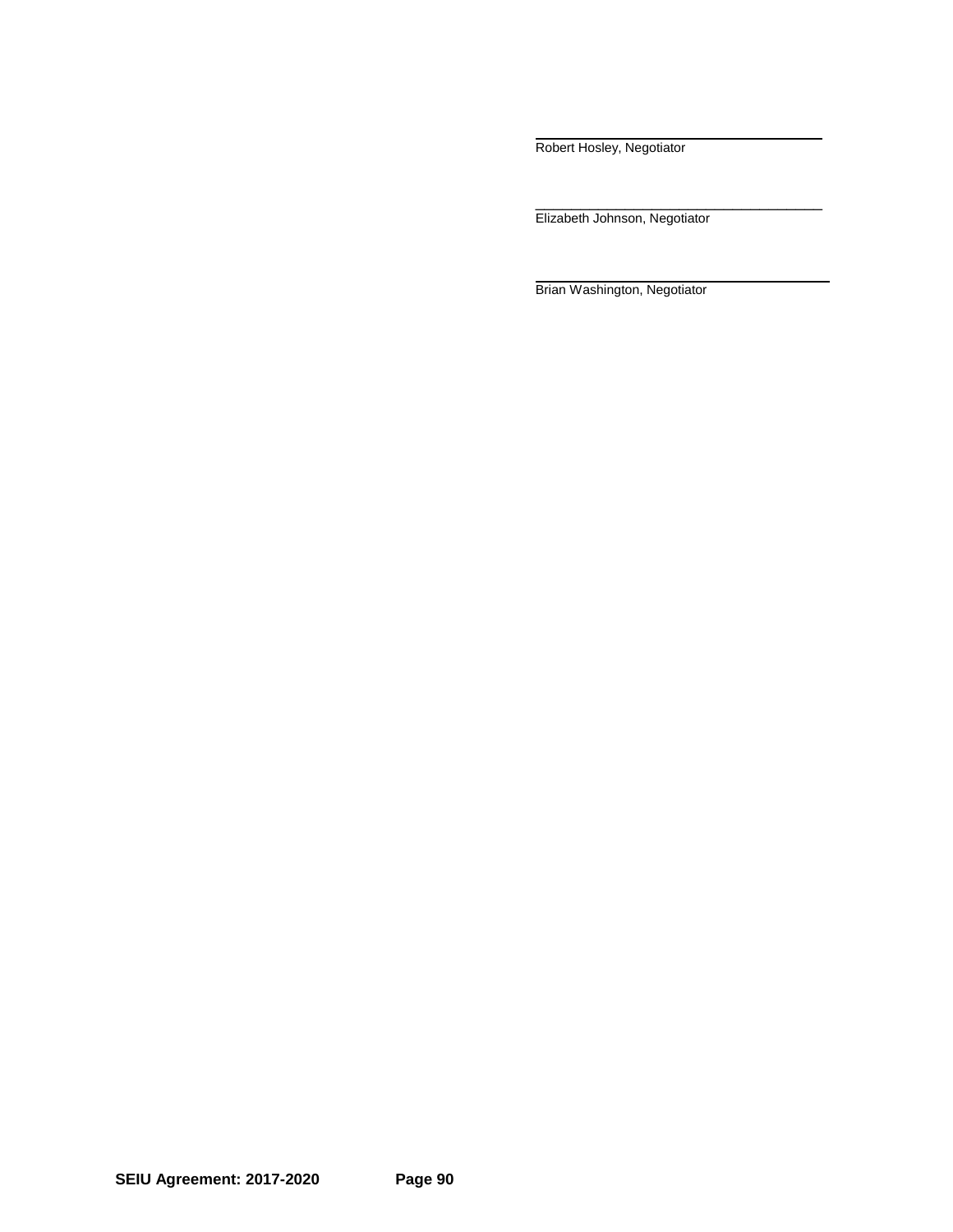### **Appendix A: Salary & Benefits**

### **A.1 Funding Sources for Salary & Benefit Improvements**

The bargaining unit shall receive its proportionate share of eighty percent (80%) of certain new or increased unrestricted revenue which is above an established base amount.

The bargaining unit's proportionate share of such revenues is based upon:

- 1) The unit's total salary and benefit cost, including the cost of District contribution towards health coverage for all authorized/filled positions associated with the SEIU unit which is compared to the total District salary, benefit, and District contribution costs for authorized/filled positions of all District employee groups.
- 2) Authorized/filled positions which are funded from special programs/categorical funds are excluded from calculations of both SEIU unit's cost and other employee group costs.
- 3) The salary and benefit costs including the District contribution costs associated with contract managers are also excluded.
- 4) "Contract year" consists of the fiscal years 2017-18, 2018-19, 2019-20.
- 5) Any reference to prior year refers to the fiscal year preceding one of the contract years stated above.

The determination as to whether such defined revenues are continuing or one-time only is defined below but may be modified during the term of this contract due to new State law or regulations. Such revenues and related base amounts associated with such revenues are defined as follows:

A.1.1 Base Revenues (Basic Allocation plus Base Full-Time Equivalent Students; funded by State General Apportionment, Property Taxes, Education Protection Account (EPA) and Student Enrollment Fees)

The base amount for the contract year is the revenue level recognized in the prior fiscal year that was used for retroactive salary improvement calculations for that year including any prior year Cost of Living Adjustments (COLA), and prior year Growth Funds and reduced by any State deficit, which may be applied retroactively. Base revenues are generally considered continuing funds and shall be used to fund continuing salary and benefit costs applicable to SEIU unit members.

A.1.2 *COLA*

New or increased revenues above the base amount are generally derived from two primary sources: 1) Cost of Living Adjustments (COLA); and 2) Growth Funds. The determination, availability, and distribution of the bargaining units proportionate share of new or increased revenues due to the COLA factor applied to Base Revenue is dependent upon the final adoption of the State budget and the reliability of receiving such entitlements. An initial salary schedule improvement may be implemented for the fiscal year based upon COLA funds authorized in the State budget for community colleges provided that such COLA revenues are reliable (no projected State funding deficit) and subject to the use of such funds as provided in section A.2.

### A.1.3 *Growth Funds*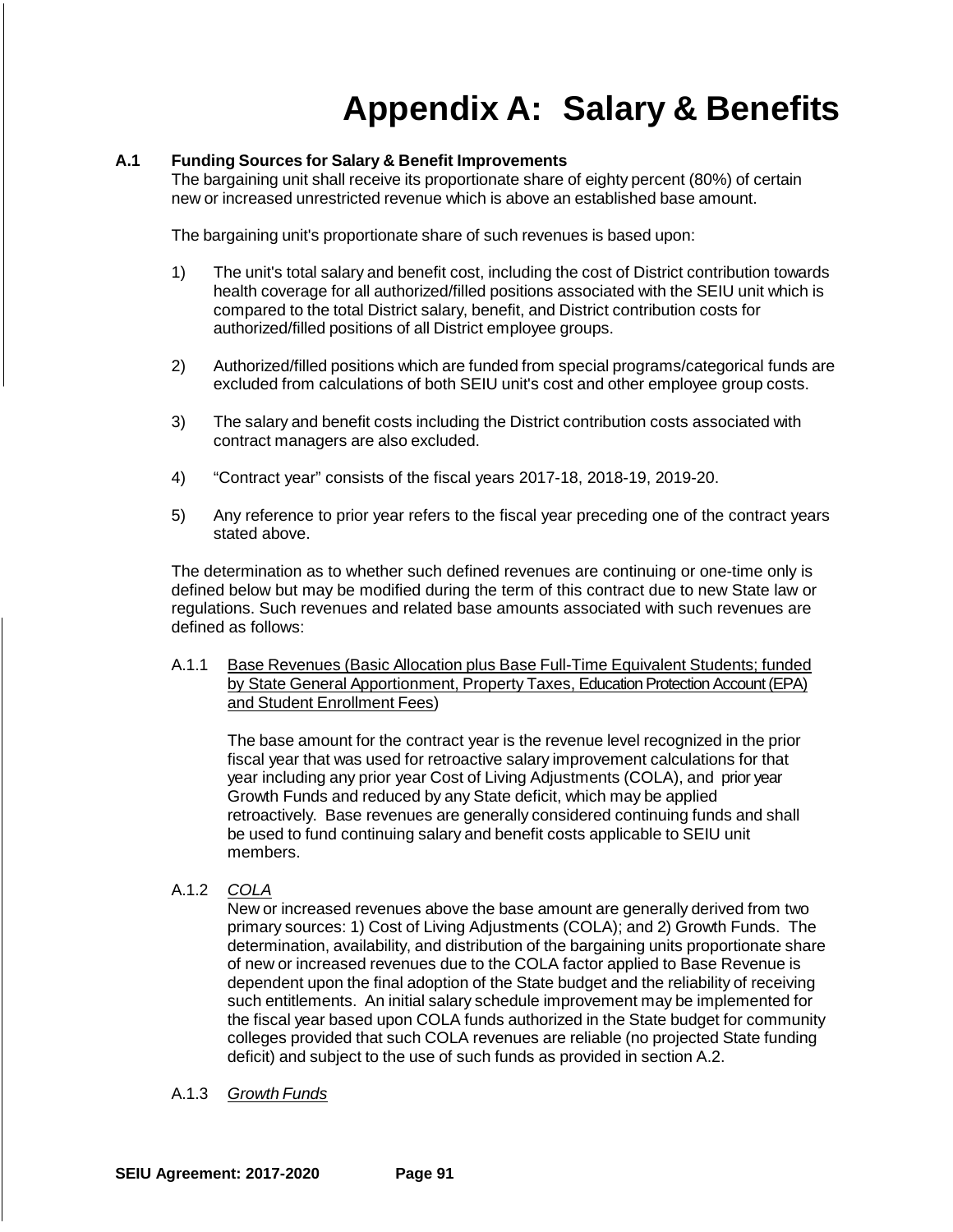After providing for specified costs associated with student growth, as described in Attachment 1, net Growth funds are considered "continuous" funds and are proportionately allocated to the unit. Growth funds are attributed to either an increase in funded Full-Time Equivalent Students (FTES) or an increase in the District's Basic Allocation

### A.1.3.1 *Cost Reduction*

As described in Attachment 1, any cost savings which were previously funded from student growth funds shall be included in the calculation of net available Growth Funds.

### A.1.4 **Lottery Revenue**

The initial base amount for Lottery revenue is established at \$3.3M. Effective July 1, 2000, fifty percent (50%) of lottery revenues above 1997-98 revenues are restricted per the conditions set forth in Proposition 20. Such restricted amounts may not be used for salaries and benefits and, therefore, are excluded from the provisions of this section.

In 2014-15 the base amount for unrestricted Lottery revenue was increased by \$2.6M to a new established base of \$5.9M. Eighty percent (80%), which is \$2.08M of the increase, was considered a continuing resource and the proportionate amount of such funds was provided to SEIU through the proportionate share calculation as a continuing resource.

Lottery revenues below the base amount of \$5.9M shall reduce available continuing funds.

Any revenue received above the established base of \$5.9M is considered one-timeonly revenue and the proportionate amount of eighty percent (80%) of such funds provided to SEIU as a non-continuing resource.

### A.1.5 **State Mandates**

Mandate Block Grant is unrestricted funding provided to districts that elect to receive a block grant in lieu of filing claims seeking reimbursement for mandated activities for a specific fiscal year. If the State budget includes mandate block grant funding during the contract year and the District elects to receive the block grant in lieu of filing a claim, eighty percent (80%) of that amount will be allocated to the compensation calculation to be distributed to the SEIU unit based upon its proportionate share. This resource is categorized as one-time only funding.

### A.1.6 **District Contribution Reduction**

Should the District contribution for medical and dental coverage be reduced in a contract year below the preceding years established level, the related reduction in District contribution costs for unit members shall be returned to the unit as a source of funds which is available for redistribution.

A.1.6.1 The amount of funds attributed to any premium reduction in a contract year shall be distributed to unit members in combination with any Growth funds.

### A.1.7 **Salary Savings (Decrements)**

Any net salary savings after replacement costs are considered resulting from unit member retirements or resignations will be included as a resource for the unit. Replacement cost is typically step one (1) for the vacated position but can be higher if the person hired to fill the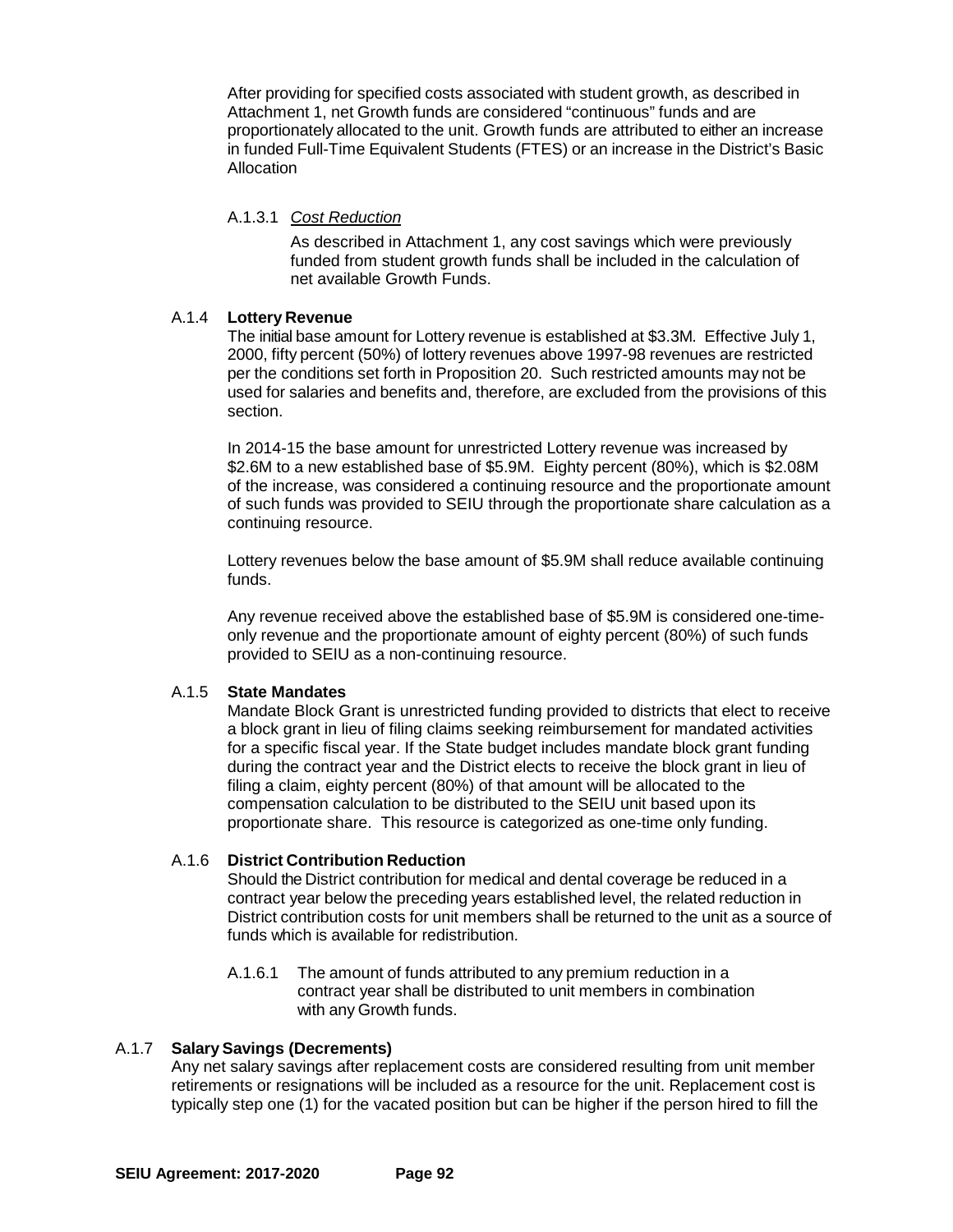vacated position is placed at a higher step. Savings for a position that is not filled within the year of vacancy will be calculated based upon the step 1 value for that position's classification. Net salary savings may be used to:

- A.1.7.1 Address the unit's proportionate share of any reductions in Base revenues below the defined base, and
- A.1.7.2 Remaining salary savings shall be available to the unit as another source of revenue.

### A.1.8 **State Revenue Recalculations**

Should Base, COLA, Growth or Lottery revenues be increased or reduced as a result of retroactive calculations performed by the State Chancellor's Office (February of the following year. Recalculation for prior year revenues or other state computations), such revenue adjustments for prior year shall be applied to current year revenue computations as per Section A.1.

### A.1.9 **Carryforward of Funds from Prior Years**

Should the Unit and the District agree to defer either continuing or one-time funds from a prior year calculation such funds will be combined with other available resources for the following contract year.

### A.2 **Distribution or Allocation of Funds**

The Unit's proportionate share of such additional funds shall be applied in the following priority order:

- A.2.1 The cost of step increments for a contract year for SEIU members and any prior year step increment or other costs which were not adequately funded from prior years' continuing funds; then
- A.2.2 Any increased District cost of providing disability insurance coverage, unemployment insurance coverage, or other increased payroll-related benefits to unit members in a contract year; then
- A.2.3 The increased cost over the prior year level of providing the District contribution for medical coverage up to the amount agreed to per Article 12.1.2.
	- A.2.3.1 For 2017-18, the maximum District contribution amount is currently established at \$1,233.63 per month (12 month basis). The contribution level is only made up to the premium level for the plan selected.
		- A.2.3.1.1 The District will contribute to an H.S.A. plan for regular employees who select the Western Health Advantage (WHA HDHP) or Sutter Health Plus High Deductible Health Plan (SHP HDHP). The contribution level for 2017-18 is either \$100 per month or \$150 per month, dependent upon single or family coverage, respectively. The contribution will remain in effect for the contract term unless the WHA HDHP or SHP HDHP is discontinued or as long as the HDHP premium, plus the HSA contribution, are less than or equal to the District contribution.
	- A.2.3.2 The District carriers providing medical coverage to SEIU members in 2017-18 are: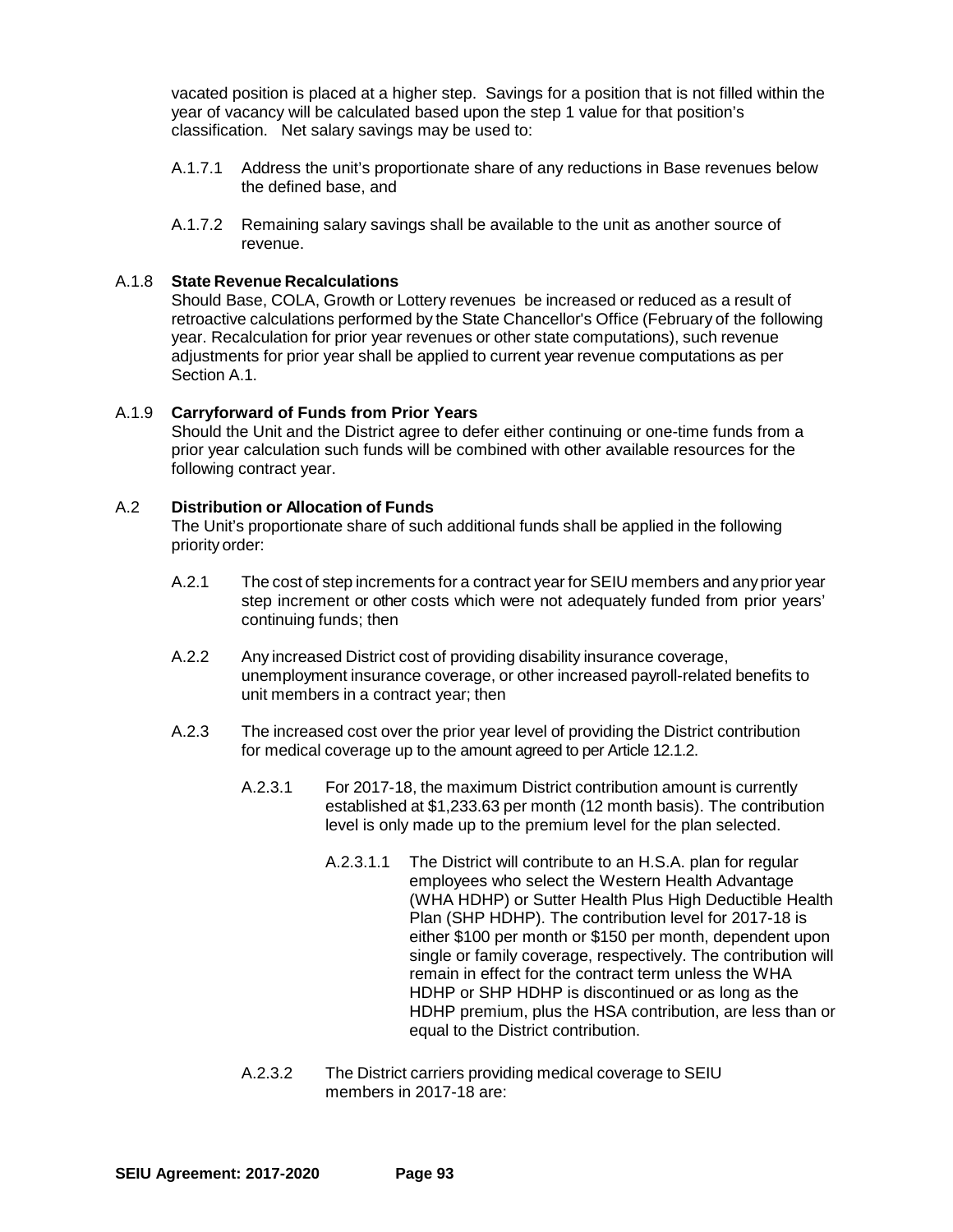Kaiser Health Plan Sutter Health Plus Western Health Advantage

and the established District contribution will apply to any of the health plans selected by the unit member that are offered by the District as recommended by the Insurance Review Committee. The carriers in subsequent years will be determined by the Insurance Review Committee.

- A.2.3.3 The contract year District contribution shall be provided to each participating full-time regular employee and as further defined in Section 12.1.
- A.2.4 The increased cost in a contract year, if any, for increasing the prior year District contribution for monthly dental premium up to the contract year monthly premium amount. For 2016-17, the District contribution level is currently established at \$133.00 (12 month basis);
	- A.2.4.1 The contract year District contribution for dental shall be provided to each participating full-time regular employee and as further defined in Section 12.2.
- A.2.5 Premium increases above \$6.75 per month per participant (guaranteed through 2018-19) for \$50,000 in term life insurance and accidental death and dismemberment coverage.
- A.2.6 Any increase in the annual cost of the additional shift differential/range provided to eligible unit members per Section 11.7; then,
- A.2.7 Remaining funds shall be used to compute the salary and payroll-related fringe benefit improvements on an annual basis for the current year and shall be effective for services rendered as of July 1, of the current year, unless the District and the Unit agree to defer remaining funds, if any, to future years. The PERS rate to be used for determining continuing salary schedule improvements shall by the projected PERS rate for 2020-21 at the time of the calculation. The cost of any salary schedule improvements provided in advance of the final determination of revenues available to SEIU shall be considered in the retroactive salary calculations. If no salary improvement has been advanced, then any retroactive salary payments for services rendered for the contract year will be paid as a one-time improvement for that year.
	- A. 2.7.1 The District and SEIU unit representatives will meet following the close of the District's financial records to review the calculation. Any continuing improvements from the remaining funds to either salary or benefits for unit members must be supported by continuing resources.
- A.3 Any improvements in District contribution levels toward medical and dental premiums will be effective July 1, of the contract year.
- A.4 The costs defined in Sections A.2 are considered continuing costs and require continuing funds (as defined in Sections A.1) in order to continue the funding support of such costs in succeeding fiscal years. Any of the above costs funded in a contract year from one-time-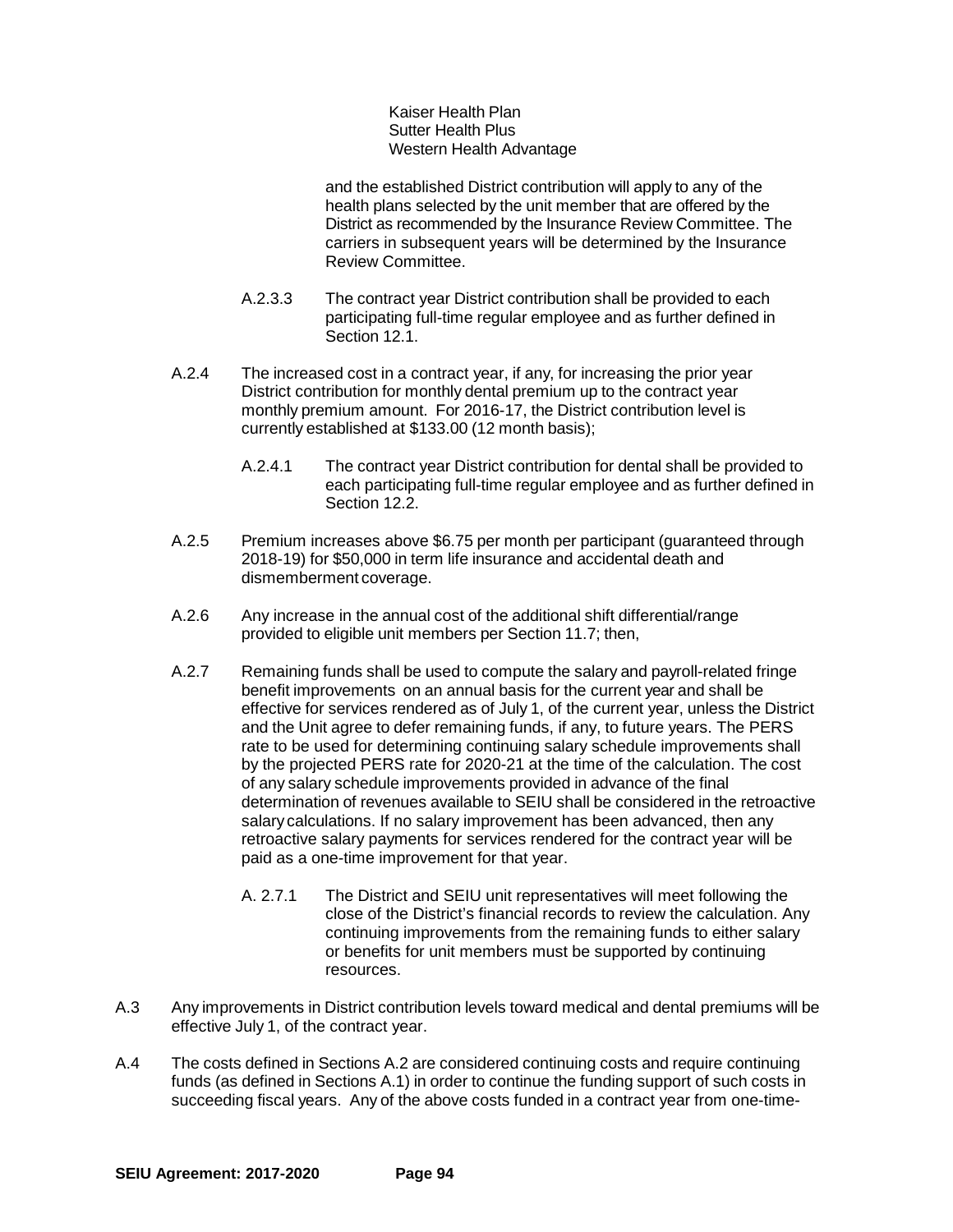only revenues (as defined in Sections A.1) shall be considered one-time-only distributions/improvements for the contract year.

- A.5 The District and SEIU shall meet, if requested by either party by February 1<sup>st</sup>, each Spring of the 2017-20 contract to discuss possible options for the redistribution of SEIU's proportionate share of available revenues defined per Appendix A of the 2017-20 Agreement.
	- A.5.1 It is understood that the cost of funding annual step increments shall have first priority on such available funds.

### A.6 **Scheduled Distribution of Lottery Revenues**

The increase in funds attributable to lottery revenues above the base amount stated in Section A.1.4 shall be considered one-time-only payments and will be distributed to SEIU unit members on an annual basis with other retroactive salary compensation for the fiscal year.

- A.6.1 If lottery revenues can be reasonably estimated at the time of processing any retroactive salary payments, such lottery funds shall be included in the scheduled retroactive compensation improvement. Any revenue differences between actual lottery revenues received for this fiscal year compared to the lottery revenue estimates used in the improvements to salary and benefits shall be included in the succeeding fiscal year revenue distribution to SEIU.
- A.6.2 The District Office Business Services staff shall inform SEIU of the lottery amount received annually.

### A.7 **Distribution of Available Resources**

The distribution of net resources as defined in A.2.7 shall be distributed no later than sixty (60) days after the final status of such funds is determined by the California Community Colleges Office, or the close of the District's fiscal year, whichever is later.

### A.8 **Salary Savings (Other)**

A.8.1 Salary savings resulting from unclaimed Dependent Care Assistance Program or Flexible Spending Plan elections by SEIU unit members will revert to unit member who participated in the plan(s) per Internal Revenue Service code net of any costs associated with the plan administration.

### A.9 **Other Unrestricted Funds**

Should other new state unrestricted revenues become available in a contract year as a result of changes in funding legislation or excess unrestricted funds above the state's appropriation limit, such new revenue source(s) shall be subject to further negotiations.

A.9.1 The District shall notify the SEIU unit of such new unrestricted revenues which are subject to further negotiations.

#### A.10 **Excluded Revenue/Funding Sources**

Other state revenues not defined herein and other categorical apportionment funds, state apprenticeship, and other restricted or designated revenue sources shall be excluded from any computations of the bargaining unit's proportionate share of funds.

### A.11 **Ten Percent (10%) Limitation**

Should the contract year revenues as defined above provide sufficient funding for salary, fringe, and health benefit improvements, including step changes, and other mutually agreed upon allocations which result in a distribution in excess of ten percent (10%), such excess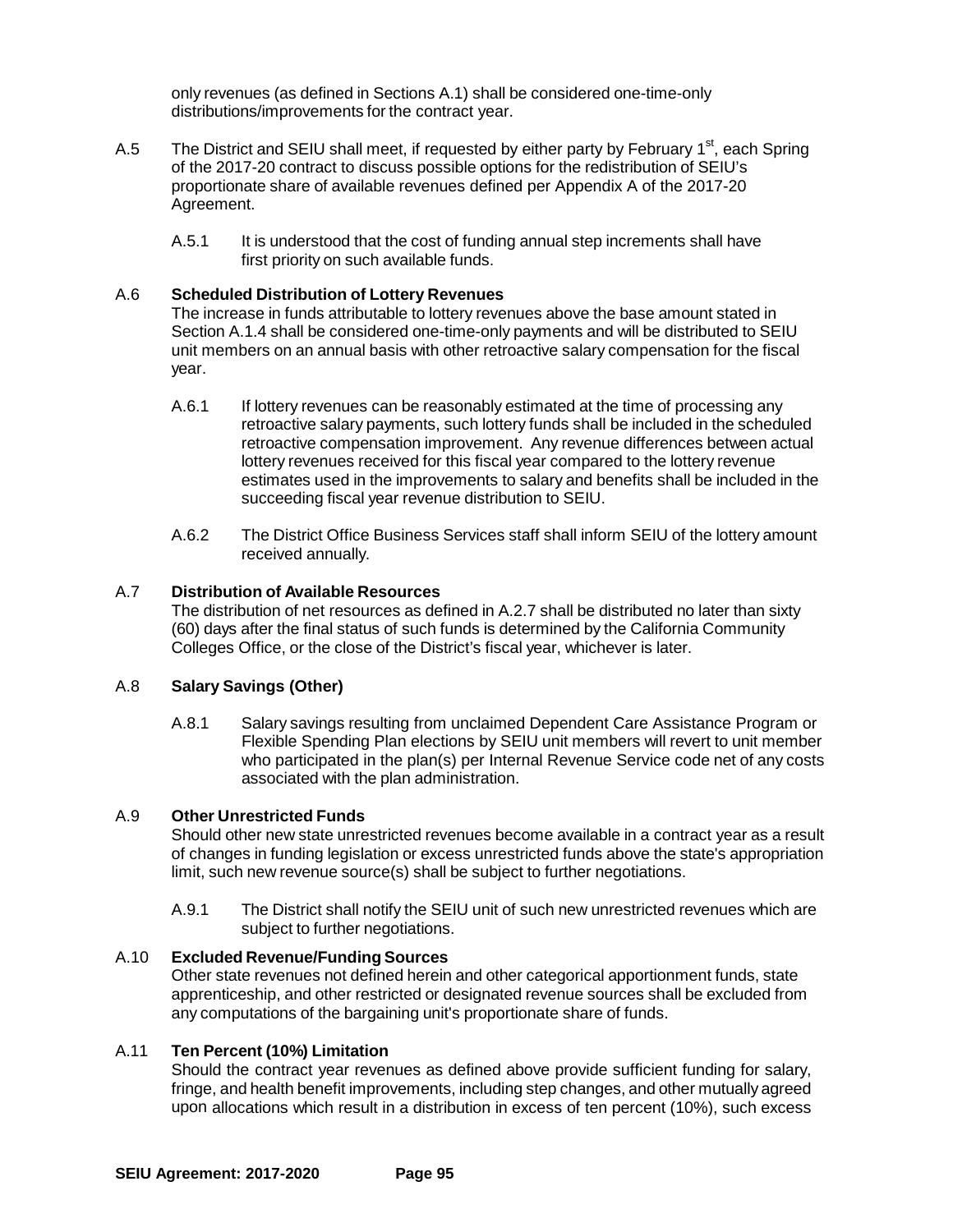funds above ten percent (10%) shall be subject to further negotiations for the contract year.

A.11.1 The District shall notify the SEIU unit of such excess funds above the ten percent (10%) level as it relates to the revenues defined herein.

### A.12 **Review of District Records**

Records maintained by the District Office Business Services Department which relate to the implementation and calculation of SEIU's proportionate share of the defined funds shall be available for review by representatives designated by the SEIU Executive Board. SEIU and Business Services representatives shall meet at a mutually agreeable time. Business services representatives will provide copies of any records upon the request of the designated representatives during their review of the records.

Annual reports which summarize the calculation of SEIU's proportionate share of defined funds and the allocation/distribution of such funds shall be prepared by Business Services representatives. All such summary reports relating to the implementation of Articles 11 and 12 and this Appendix shall be provided to designated representatives of SEIU.

### A.13 **Changes in Funding Formulas for Community Colleges**

Should the funding formula for community colleges change substantially which affects the application of the contract provisions, the above Sections A.1 to A.4 shall not apply. Such new unrestricted funding provisions shall be subject to further negotiation for the contract year.

### A.14 **Reduction or Insufficient Defined Revenues**

Should the total of all defined revenue/resources for a contract year be less than or equal to the various specified base amounts stated section A.1 including all sub-sections, SEIU unit members' shall bear their proportionate share of such reduced or insufficient funding levels. SEIU's proportionate share reduction shall be based upon its share of eighty percent (80%) of Base, COLA, Growth and/or other revenue reductions.

- A.14.1 SEIU's proportionate share of computed revenue reductions shall be applied, but not limited to: a) salary schedule adjustments; b) workload adjustments; c) suspension of salary schedule step advancements; or d) other adjustments as mutually agreed to by SEIU and the District.
- A.14.2 If the District and SEIU cannot agree on a plan for implementing SEIU's proportionate share of defined revenue reductions, the District may implement the reduction in accordance with items outlined in A.14.1. Any implemented reductions form the base for the succeeding years.

### A.15 **Cost and Salary Savings**

Any cost savings realized per the calculation specified in Attachment 1 and salary savings (decrements) as defined in A.1.7 will offset either the overall reduction in resources or the unit's specific costs for that year.

### A.15 **Layoff Provision**

No unit member will be laid off for fiscal reasons during the contract year if all the following conditions exist: 1) District revenues (Basic Allocation, COLA, and Growth provisions) for the contract year are maintained at the amount received in the prior year; 2) categorical funding remains at the same level for the contract year as the prior year; and 3) there are no operational deficits in the contract year for auxiliary services.

### A.17 **Cost Advances**

The cost of a contract year step increments and other additional payroll related benefit costs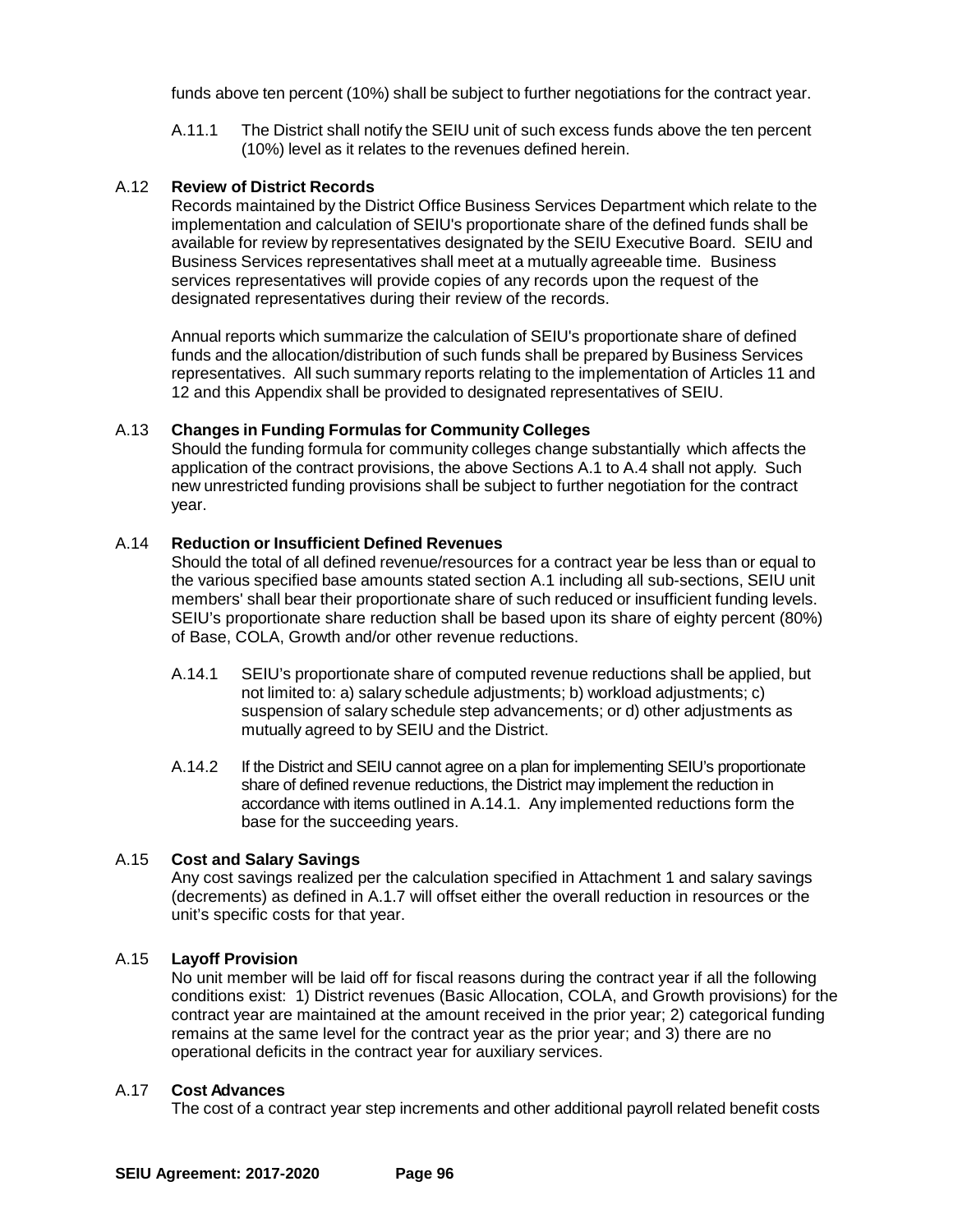for a contract year which are insufficiently funded shall then be considered advanced by the District for the contract year. Any costs advanced shall have first priority in the utilization of SEIU's proportionate share of defined revenues in future years.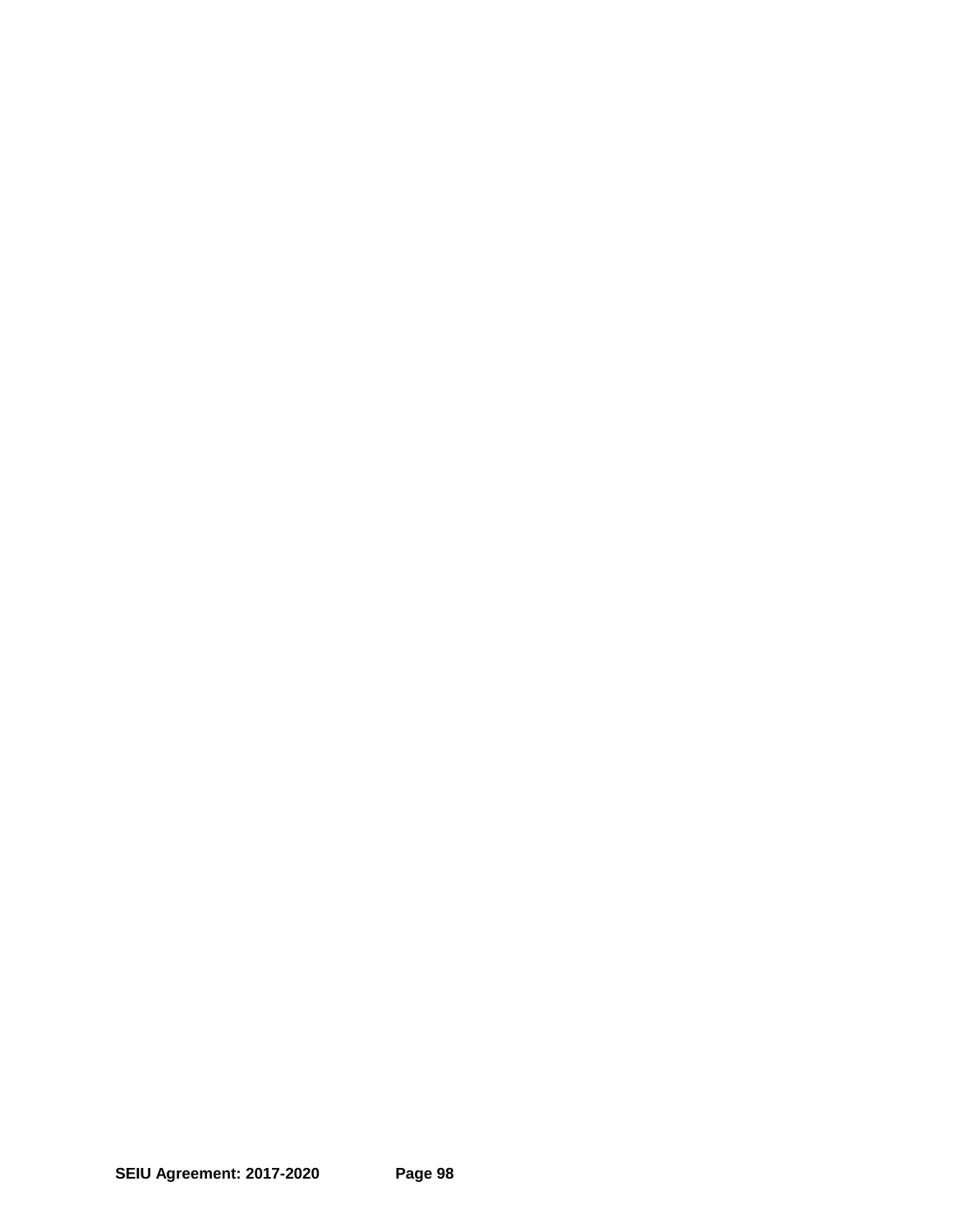# **Attachment 1: Calculation of Available Growth Revenues & Related Growth Cost**

### 1. **Calculation of Available Growth Revenues**

Eighty percent (80%) of growth funds as defined in Appendix A received in a contract year shall be initially appropriated in the following manner:

- 1.1 The increased costs associated with each year's actual full-time equivalent (FTE) instructional level above the previous year's actual instructional staffing level.
	- 1.1.1 The actual instructional staffing level for each year shall be determined after the end of the third week of spring and shall be based upon the average of the Fall/Spring instructional FTE level for that year plus the change in FTE for the summer term above the base level of 122.34. For this provision, the summer term is the term occurring prior to the fall term for the fiscal year.
		- 1.1.1.1 To calculate the growth in instructional FTE for the summer term, a productivity level of 450 will be used. If the actual summer term productivity is below 450, growth funds will not be charged for FTE utilized below the 450 level.
	- 1.1.2 The cost for the additional FTE will be based upon the standard adjunct cost for the contract year, except the standard adjunct cost for summer term instruction will not include health and welfare benefit costs. In computing the standard adjunct cost for the purposes of this calculation, the 2020-21 STRS rate of 19.10% for employer contribution will be used in place of the rate in effect for the contract year. This is done to set-aside the increased pension costs for these additional positions. The 2016-17 rate using the 2020-21 rates is \$58,116 and
		- 1) for 2017-18, the standard rate as determined by averaging the fall 2017 actual payments for adjunct and overload instructional assignments and the standard benefit rate for part-time instructional service as adjusted for the 2020-21 STRS rate; then
		- 2) for 2018-19, the standard rate as determined by averaging the fall 2018 actual payments for adjunct and overload instructional assignments and the standard benefit rate for part-time instructional service as adjusted for the 2020-21 STRS rate; then
		- 3) for 2019-20, the standard rate as determined by averaging the fall 2019 actual payments for adjunct and overload instructional assignments and the standard benefit rate for part-time instructional service as adjusted for the 2020-21 STRS rate. .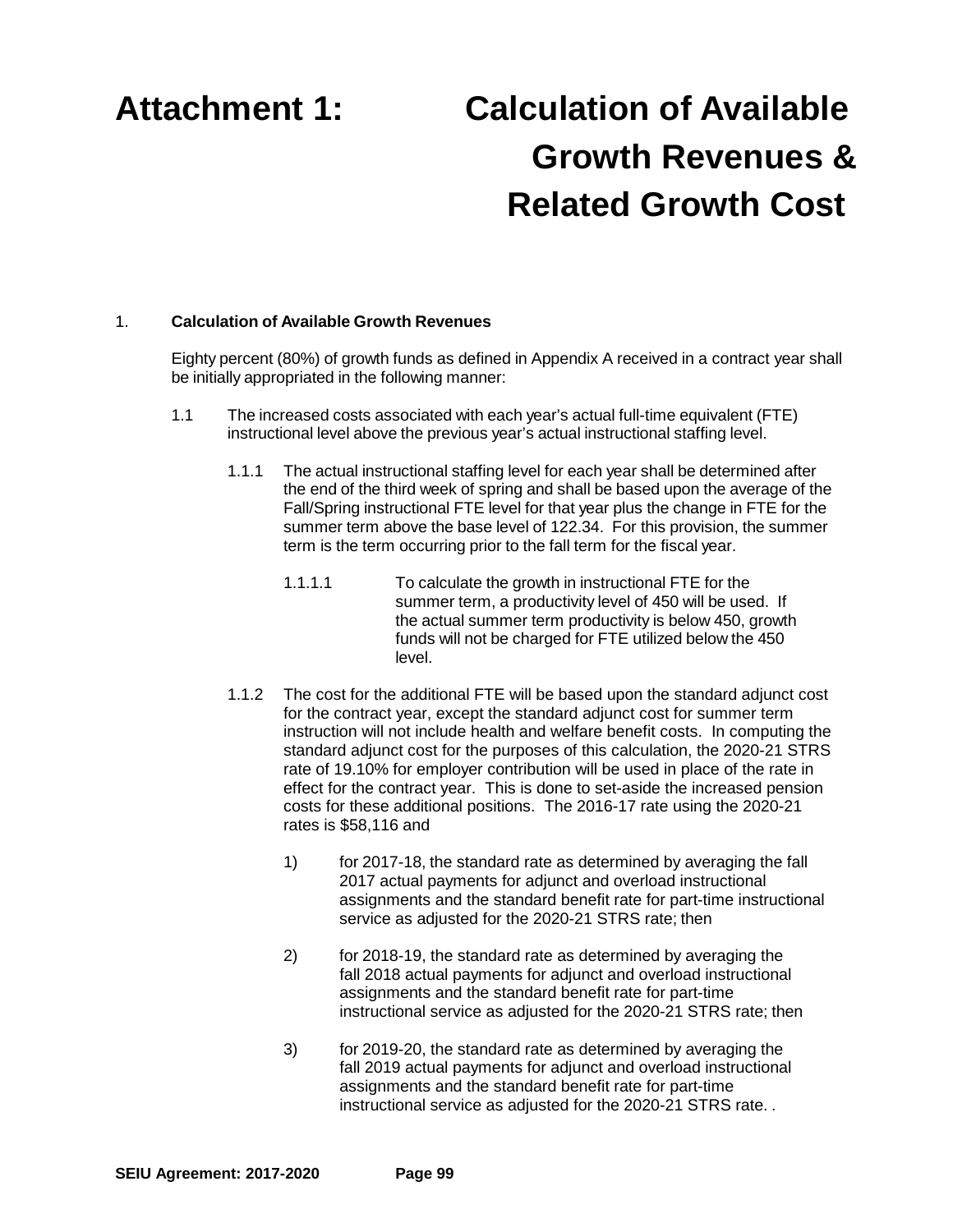- 1.2 The increased cost over the previous year's cost related to contracted instruction such as public safety instructional programs and other contracts.
- 1.3 The determination of actual staffing level utilized, increased contracted instruction costs and actual enrollment growth revenues received for the contract year shall be made no later than sixty (60) days following the close of the District's fiscal year-end. Potential state funding deficits may reduce expected growth revenue. The records maintained by the District Office Business Services Department shall be used to determine actual staffing levels.
- 1.4 The cost of additional counselors required to maintain a counselor/student ratio of 1:900. The cost will be based upon the average salary and fringe benefit annual contract cost in the contract year for adjunct and overload counselors using the 2020- 21 STRS rate.
	- 1.4.1 such positions shall be authorized as a continuing appropriation for the start of the following fiscal year; and
	- 1.4.2 continuing growth funds committed for the additional authorized counseling positions and set aside for this purpose in the contract year shall be proportionately distributed to the unit on a one-time-only basis; then
- 1.5 The cost of additional full-time faculty required to be hired as specified in Title V provisions (faculty obligation number). The incremental salary and fringe benefits costs due to conversion of part-time instructional and counseling FTE to regular instructional and counseling positions and salary and benefit costs of other nonclassroom faculty positions shall be funded from Growth funds. The 2016-17 rate for converted instructional FTE using the 2020-21 STRS employer rate is \$32,494. The 2016-17 rate for new or re-authorized regular faculty positons (164 or 174 day), using the increase pension rates is \$85,499 or \$102,005 respectively. The established District contribution costs towards health benefits shall also be considered. Calculated standard costs for required faculty hired pursuant to Title V provisions shall be determined annually and typically increases by salary schedule and fringe benefit improvements provided in 2017-18 through 2019-20, as applicable;
	- 1.5.1 Continuing growth funds shall be committed for any positions authorized in the contract year and;
	- 1.5.2 The salary and benefit costs of the additional full-time faculty hired shall consider whether such hires were for the start of the spring semester or the following fall semester. Any unused continuing growth funds set aside for this purpose in the contract year shall be proportionately distributed to the unit on a one-time-only basis; then
- 1.6 The salary and fringe benefit cost of additional classified positions which are needed as a result of District enrollment growth or new educational sites.
	- 1.6.1 The maximum number of additional full-time equivalent (FTE) classified staff required due to enrollment growth shall be based upon the District's current growth factor percentage assigned by the state multiplied by the total classified FTE level authorized for the year. Authorized classified FTE includes White Collar, Blue Collar, Supervisory and Confidential positions funded with general purpose revenues. Classified positions (FTE) which are funded with categorical resources/revenues are excluded from this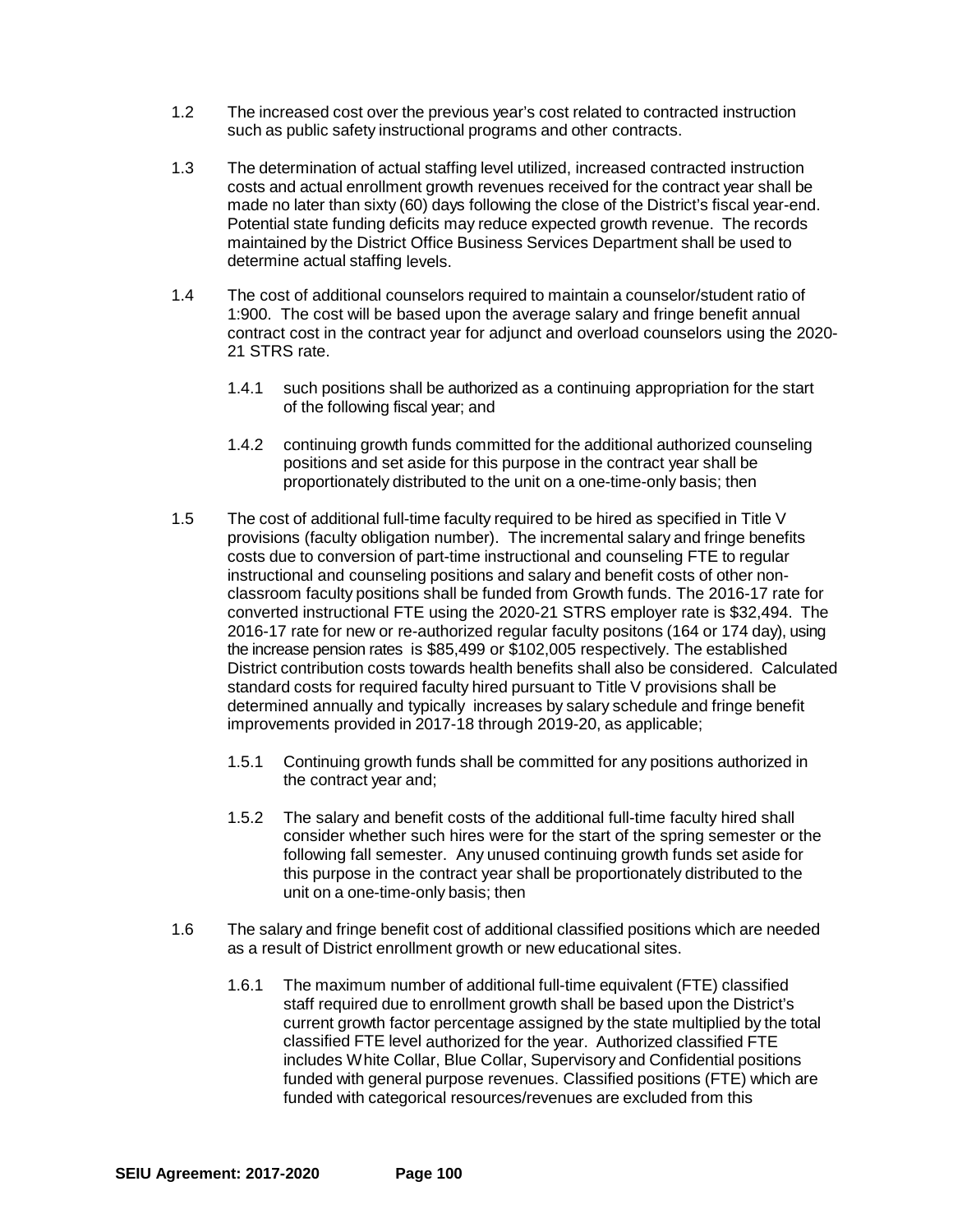computation.

- 1.6.2 For any given contract year, it is the District's intent to distribute the additional classified staff funded from growth funds across all classified units; then
- 1.6.3 The additional classified FTE shall be in place no earlier than the spring semester of the contract year or July 1 of the succeeding year.
- 1.6.4 The actual number of additional classified staff (FTE) authorized for the contract year and the related salary and benefit costs of such positions shall be funded from continuing growth funds.
- 1.6.5 The cost of any retroactive salary improvements for the additional classified positions which are authorized in a given contract year shall be provided from growth funds at \$73,000 per FTE, based on the average salary from the prior year 1% calculation and the 2020-21 PERS projected rate of 19.80%; and
- 1.6.6 Any unused continuing growth funds in the contract year shall be proportionately distributed to the unit on a one-time-only basis.
- 1.7 Additional administrative positions shall not be funded from growth funds.
- 1.8 The net Growth funds shall be proportionately allocated to SEIU in accordance with Appendix A.. The difference between the current employer contributions for STRS and PERS and the rates used in 1.1, 1.4, 1.5, and 1.6 shall be credited back as a one-time resource until required.
- 1.9 The cost savings or cost reductions related to those items listed below shall be calculated and applied as an additional source of funds. Items previously funded from growth revenues are:
	- 1.9.1 Cost reductions associated with the actual instructional FTE utilized for the academic year based upon the average of the Fall/Spring third week instructional FTE level which is below the previous year's actual instructional staffing level. The standard 2016-17 part-time cost per FTE of \$58,116, as defined per Section 1.1, shall be used to determine instructional cost savings, and
	- 1.9.2 Cost reductions in the contract year attributed to the annual salary and fringe benefit cost due to a reduced number of full-time-equivalent (FTE) counselors required per the terms of the LRCFT contract. The previous year's required counseling FTE shall be used as a base to determine the net reduction in FTE for the current contract year. The standard 2016-17 counseling part-time cost per FTE (@174 days) using the increased pension rates is \$80,558. Actual counselor staffing FTE levels above the required staffing level shall be used in the determination of cost if such levels are greater.
	- 1.9.3 Any other cost reductions due to staffing changes (reduction) previously funded from growth funds as further described in Sections 1.1 to 1.6.
	- 1.9.4 The total amount of cost savings as determined above shall be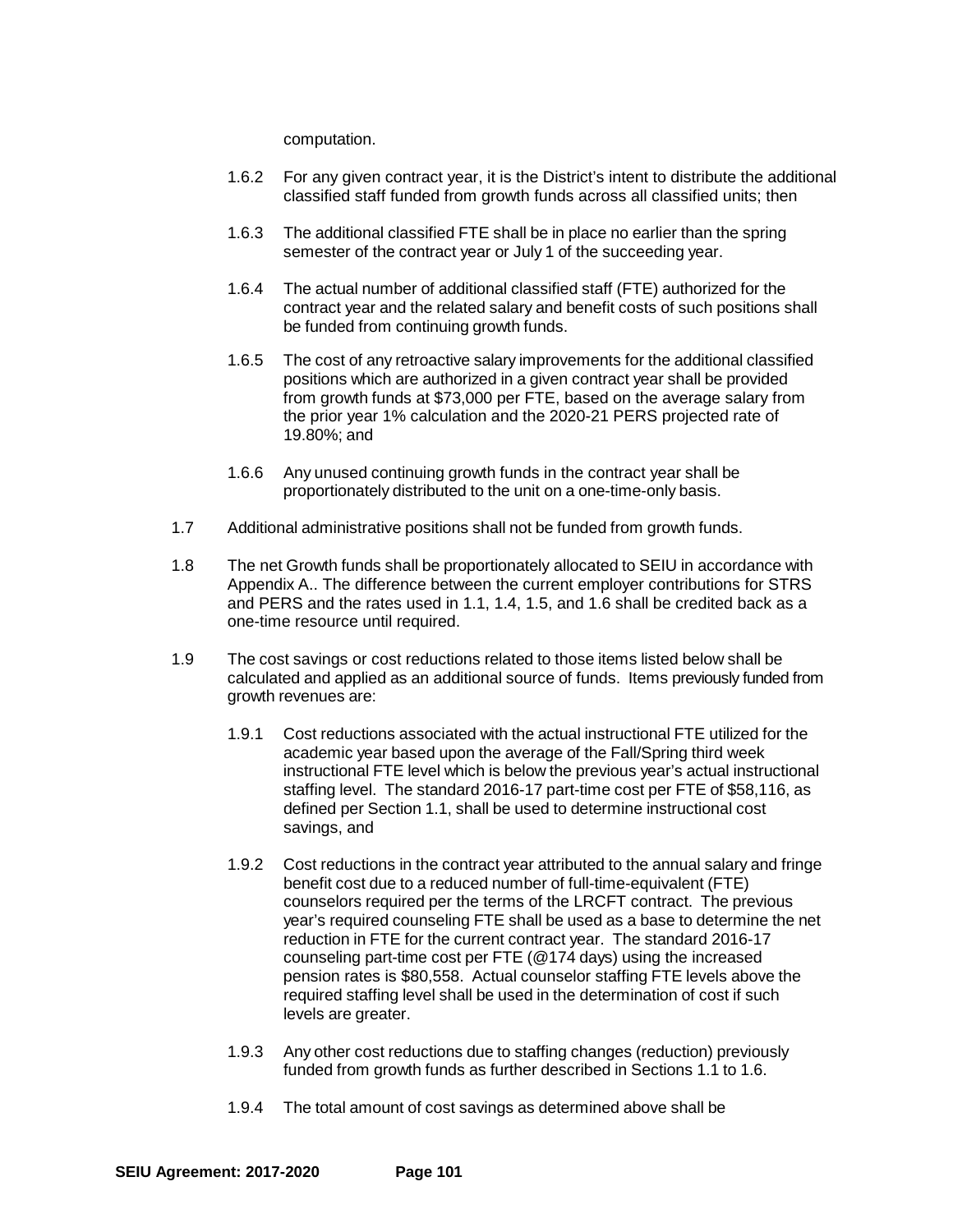proportionately distributed to SEIU as per section 1.8.

- 1.10 Available Growth Revenue for 2018-19 and 2019-20 shall be determined in the same manner as the 2017-18 contract year except that:
	- 1.10.1 The actual instructional staffing levels expressed in full-time equivalent (FTE) terms in either 2018-19 or 2019-20 compared to the actual FTE level of the previous year shall be determined for the particular contract year as well as the standard cost; and the actual cost for contract instruction for 2018-19 and 2019-20 compared to the cost charged in the previous year, and
	- 1.10.2 The change in authorized levels for counseling, the conversion of part-time to regular FTE, and classified positions will be determined using the basis described for the 2017-18 year and the salary schedule and fringe benefit rates in effect for the 2018-19 and 2019-20 years.

.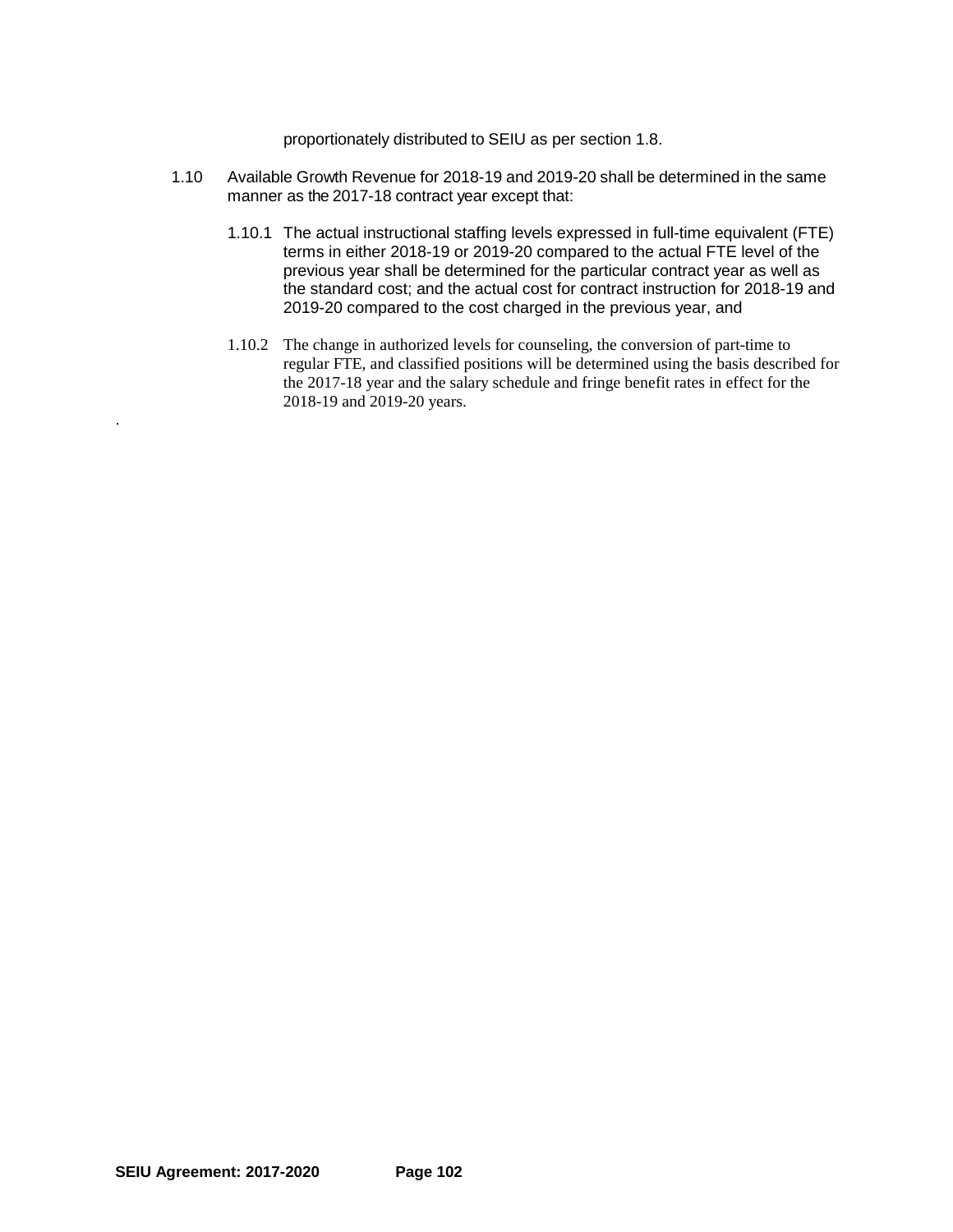### **Appendix B: Public Safety Officers Procedural Bill of Rights Act**

The Public Safety Officers Procedural Bill of Rights Act specifies elements of procedural rights that must be accorded to "public safety officers" when they are subject to investigation or discipline. The Public Safety Officers Procedural Bill of Rights Act (hereafter referred to as the Act) appears in Government Codes Sections 3300-3311.

A copy of the Police Officers' Bill of Rights will be distributed to each Campus Police Officer, their supervisors and the campus managers in their chain of command. Additionally, a copy of the Police Officers' Bill of Rights will be on file in the office of the administrative officer.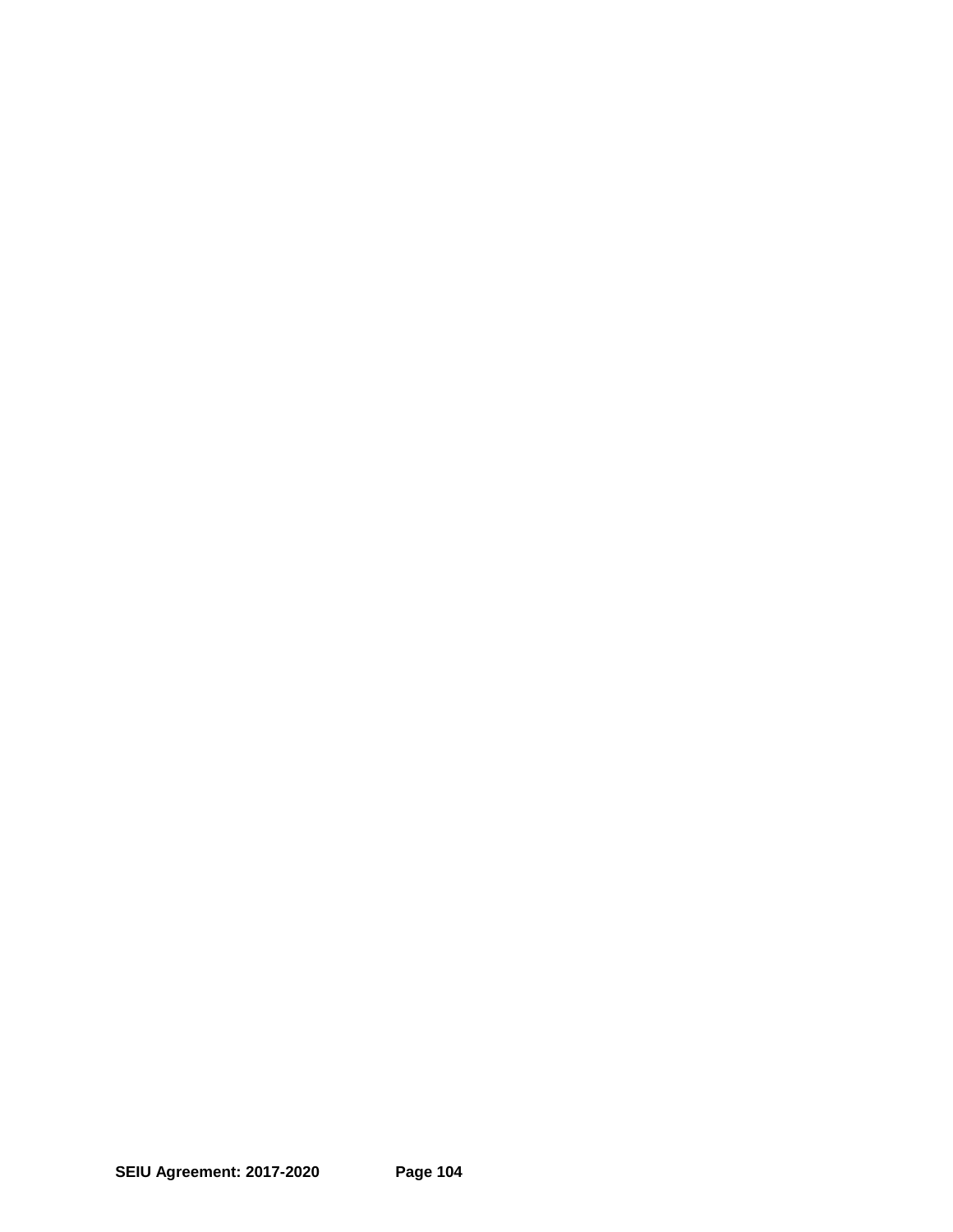# **Appendix C: Disciplinary Procedures, Policies & Regulations**

**Definitions P-6911**

#### 6900 EMPLOYEE DISCIPLINE

- 6910 Disciplinary Procedure
- 1.0 Definitions These definitions shall apply to P-6911 et seq.
	- 1.1 Administrative Leave Status whereby an employee remains on the payroll but shall not come to work or interfere with District operations.
	- 1.2 Administrative Officer The Vice President of Administration of the college or the appropriate department manager at District Office/Central Maintenance.
	- 1.3 Counseling Memo A written statement addressed to an employee delineating in ordinary and concise language the specific acts and/or omissions requiring the attention and action of the employee.
	- 1.4 Discipline Management response to inappropriate conduct including, but not limited to, oral warning or reprimand, counseling memo, written reprimand, suspension, demotion, reduction in pay and dismissal.
	- 1.5 Employee A regular non-probationary classified employee.
	- 1.6 Dismissal for Just Cause Dismissal for cause is an action taken by the Governing Board to permanently separate an employee from employment with the District.
	- 1.7 Insubordination Refusal to do assigned work or to follow reasonable directions or orders regarding how or when to do work when made by a supervisor having appropriate authority; repeated failure or refusal to perform assigned duties in a satisfactory manner.
	- 1.8 Letter of Reprimand a written statement addressed to the employee describing the misconduct of the employee.
	- 1.9 Severe Discipline suspension, demotion, reduction in pay or dismissal.
	- 1.10 Suspension Suspension is an action taken by the Chancellor which denies the employee the right to work in the District for a designated period of time. A suspended employee receives no compensation or benefits for time of suspension.

Policy Adopted: 7/16/97 Policy Revised: Policy Reviewed: Adm. Regulation: None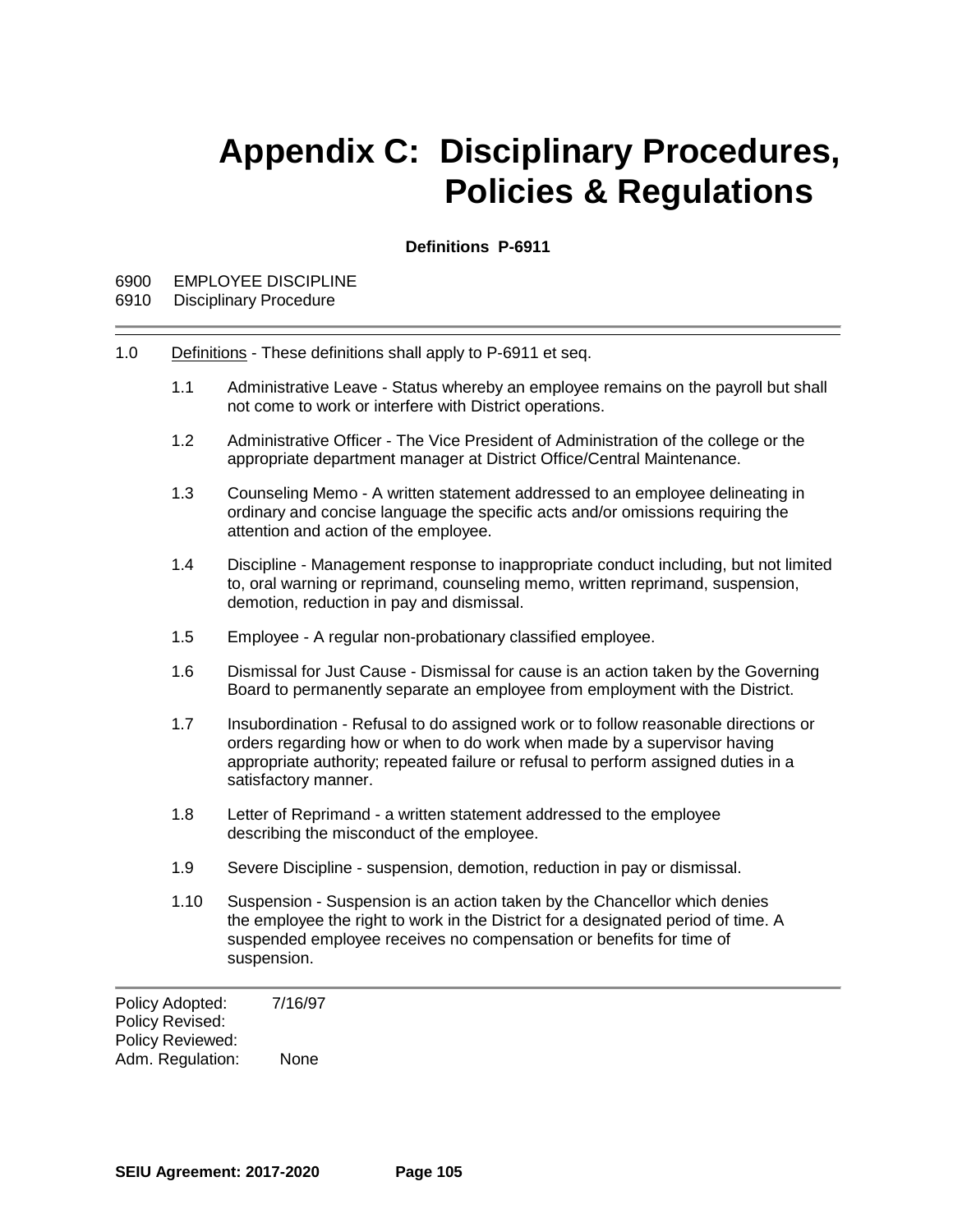## **Just Cause for Discipline P-6912**

#### 6900 EMPLOYEE DISCIPLINE 6910 Disciplinary Procedures

#### 1.0 Just Causes

- 1.1 The continued employment of any employee is contingent upon acceptable performance of assigned duties and personal fitness. Employees may be suspended, dismissed or otherwise disciplined for just cause. In addition to causes enumerated in the California Education Code, any of the following causes, or similar causes, shall be deemed sufficient reason for suspension, dismissal or other discipline:
	- 1.1.1 insubordination, inefficiency, dereliction of duty or repeated failure or refusal to perform assigned duties in a satisfactory manner;
	- 1.1.2 carelessness or negligence in the performance of duties;
	- 1.1.3 absence from duty without leave; repeated unexcused absences or tardiness or other abuses of leave privileges;
	- 1.1.4 willful misuse of or negligent damage to or waste of property or equipment in the possession or care of Los Rios;
	- 1.1.5 persistent violation or refusal to obey safety rules or regulations;
	- 1.1.6 discourteous, offensive or abusive conduct or language toward students, the public, or other employees;
	- 1.1.7 dishonesty in handling District funds, reporting time on and off the job, and other matters of a similar nature; misuse of District resources including, but not limited to equipment, supplies, facilities, and postage for non-district purposes;
	- 1.1.8 possession of and/or drinking alcoholic beverages on District property or reporting for work while under the influence of alcohol;
	- 1.1.9 addiction to or being under the influence of controlled substance as defined in the Health & Safety Code Section 11007; conviction of a controlled substance-related offense;
	- 1.1.10 falsifying information supplied to the District including but not limited to, information provided on application forms, employment records or any other District record;
	- 1.1.11 conviction of a felony or a misdemeanor involving moral turpitude. A plea or verdict of guilty or a conviction following a plea of nolo contendere, to a charge of a felony or any offense involving moral turpitude shall be deemed to be a conviction within the meaning of this section; (Education Code §§ 87009, 87010 and 87011)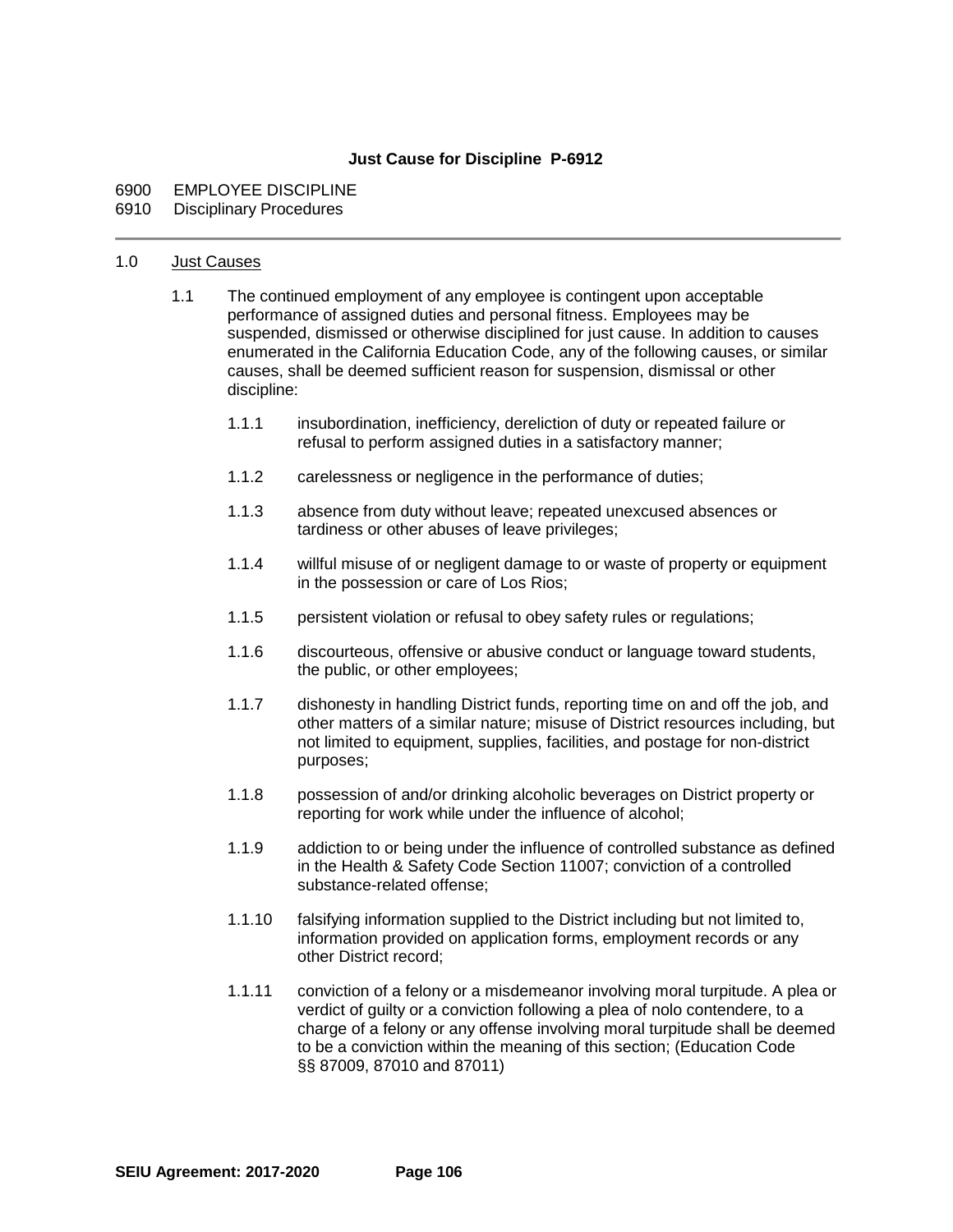- 1.1.12 knowingly making, duplicating or causing to be duplicated any key to any District facility without authorization from the administrative officer; providing a key or its use to an unauthorized user;
- 1.1.13 offering anything of value or offering any service in exchange for special treatment in connection with the employee's job or employment, or the accepting of anything of value or any service in exchange for granting any special treatment to another employee or to any member of the public; including but not limited to bribes, discounts, or preferential treatment;
- 1.1.14 abandonment of position: If a regular employee is absent from work for a period of five (5) days or more without notifying his/her supervisor, the District may declare the employee's job "abandoned;"
- 1.1.15 advocacy of overthrow of federal, state or local government by force, violence or other unlawful means;
- 1.1.16 violation of District policies or regulations; or
- 1.1.17 refusal to perform essential job functions due to a disability despite reasonable accommodation provided by the District.

Policy Adopted: 10/67 (Formerly P-6631)<br>Policy Revised: 7/71; 12/3/75; 10/15/80; 10/

Policy Revised: 7/71; 12/3/75; 10/15/80; 10/20/82; 7/16/97

Policy Reviewed: Adm. Regulation: None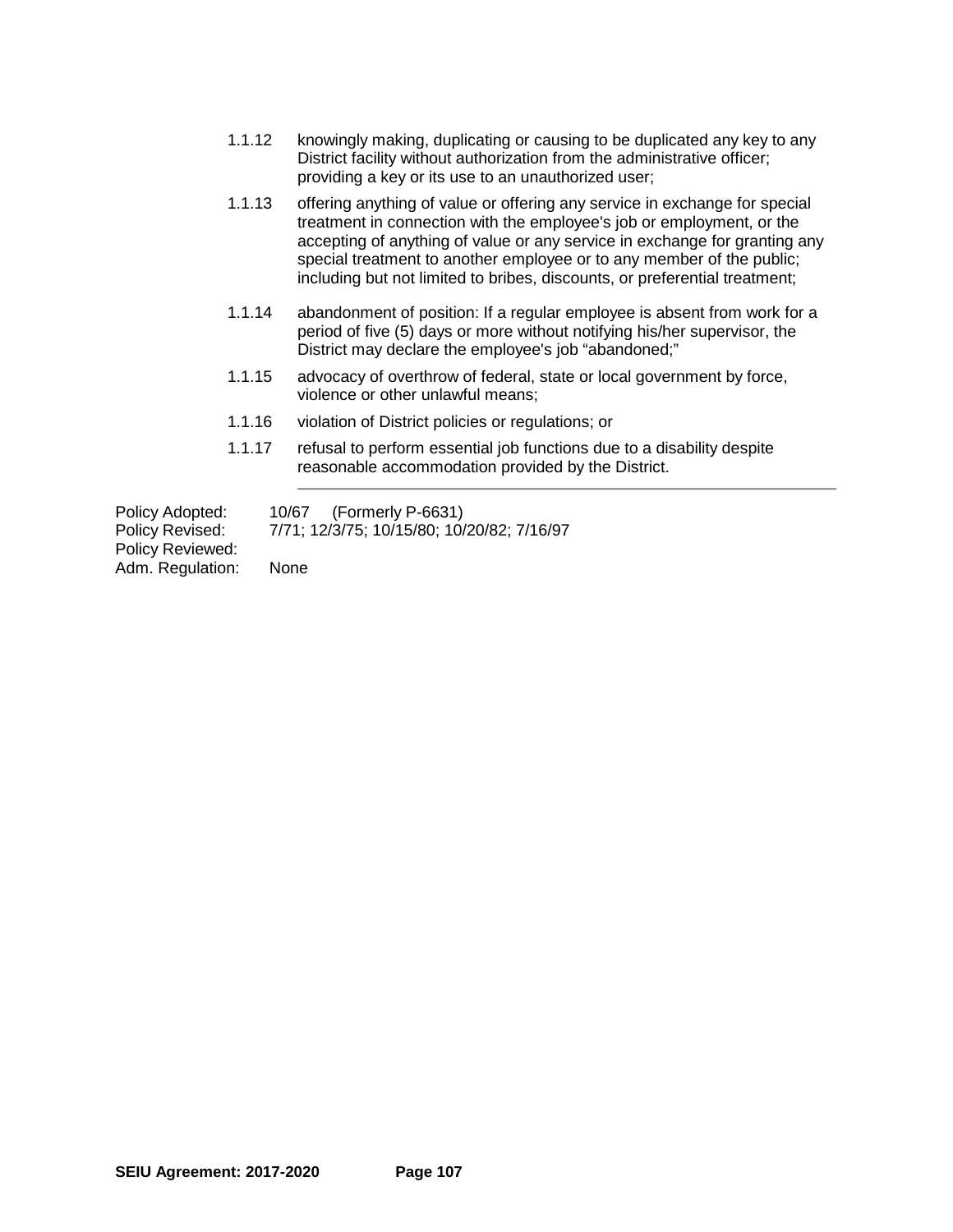## **Counseling Memo/Letter of Reprimand P-6913**

- 6900 EMPLOYEE DISCIPLINE<br>6910 Disciplinary Procedures
- **Disciplinary Procedures**

#### 1.0 Purpose

- 1.1 Every effort shall be made to promote harmonious relationships and open communication. The purpose of this policy is to provide resolutions to problems at the first level of supervision without imposing severe discipline.
	- 1.1.1 Supervisors should attempt to resolve problems informally through counseling meetings before issuing either a Counseling Memo or Letter of Reprimand. However, serious violations may lead to severe discipline without prior counseling.

#### 2.0 Counseling Memo/Letter of Reprimand

- 2.1 If a problem(s) has not been resolved through informal discussion meetings, the supervisor/administrator of the operating unit, following consultation with the administrative officer, may deliver a written counseling memo or letter of reprimand to the employee detailing the area(s) of concern. Letters of reprimand shall be considered more severe than counseling memos.
- 2.2 The District shall establish regulations addressing employee rights to object and appeal as applied to this section.

| Policy Adopted:  | 12/3/75 (Formerly P-6632)   |
|------------------|-----------------------------|
| Policy Revised:  | 10/15/80; 10/20/82; 7/16/97 |
| Policy Reviewed: |                             |
| Adm. Regulation: | R-6913 (Formerly R-6632)    |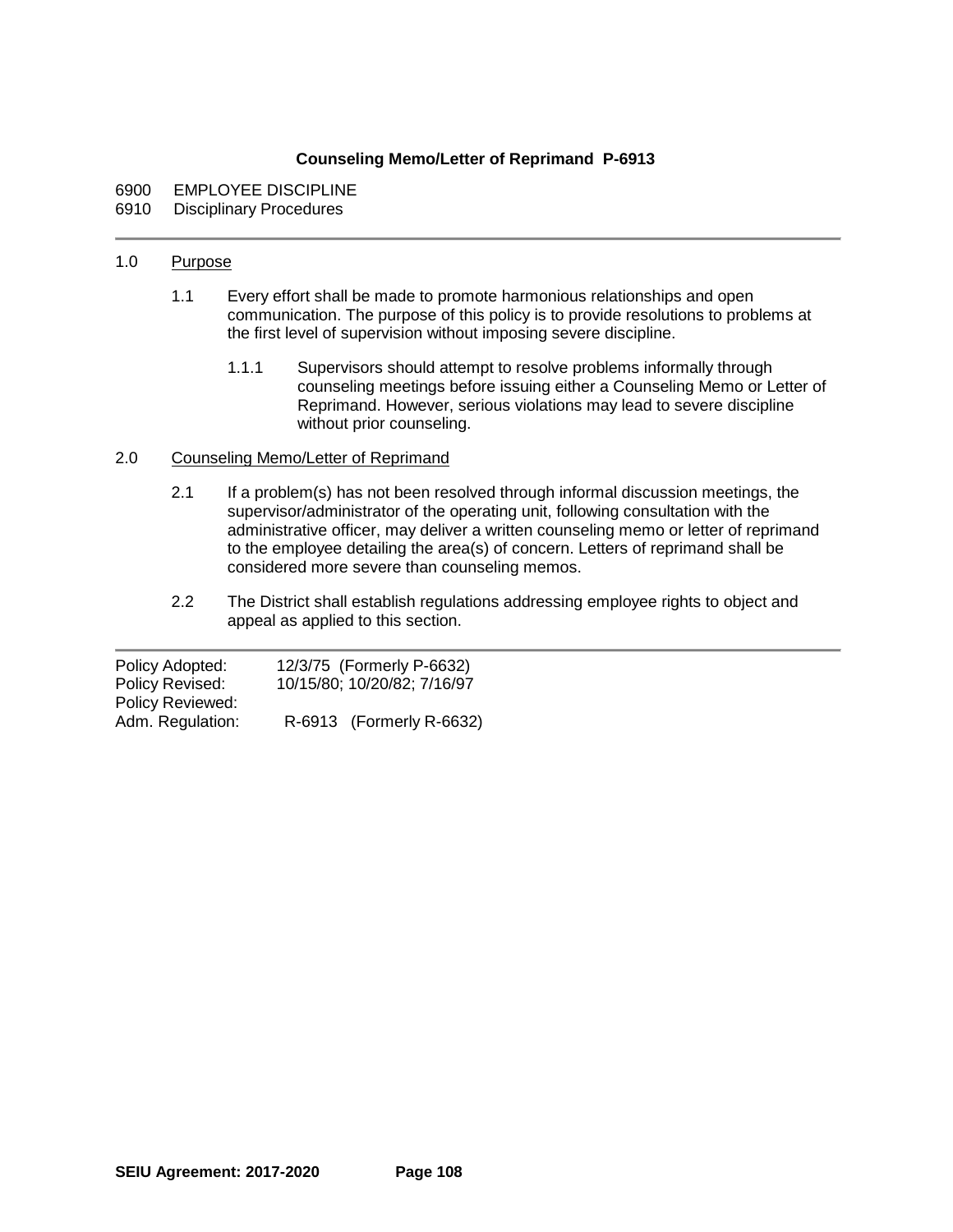## **Severe Disciplinary Action P-6914**

## 6900 EMPLOYEE DISCIPLINE<br>6910 Disciplinary Procedures

**Disciplinary Procedures** 

#### 1.0 Severe Disciplinary Action

- 1.1 The Chancellor may impose severe discipline on an employee whenever the Chancellor determines that the employee:
	- (1) has violated Board Policy or other applicable regulations or laws and has not modified the behavior after having been apprized of the violation and given an opportunity to correct the inappropriate conduct; or
	- (2) whenever the employee has committed an act which is so severe as to warrant immediate action. If the discipline is not appealed, the Chancellor shall submit the discipline to the Board for final action.

#### 2.0 Employee Rights

- 2.1 An employee shall not be the subject of severe discipline except for causes designated in Board policies and regulations, the Education Code, the Penal Code or other applicable law.
- 2.2 An employee shall have the right to a hearing as outlined in Policy 6915.
- 2.3 An employee who has abandoned a position shall not have a right to a hearing prior to termination.

| Policy Adopted:<br>Policy Revised: | 10/67  | (Formerly P-6633)<br>7/71; 12/3/75; 10/15/80; 10/20/82; 7/16/97 |
|------------------------------------|--------|-----------------------------------------------------------------|
| <b>Policy Reviewed:</b>            |        |                                                                 |
| Adm. Regulation:                   | R-6914 | (Formerly R-6633)                                               |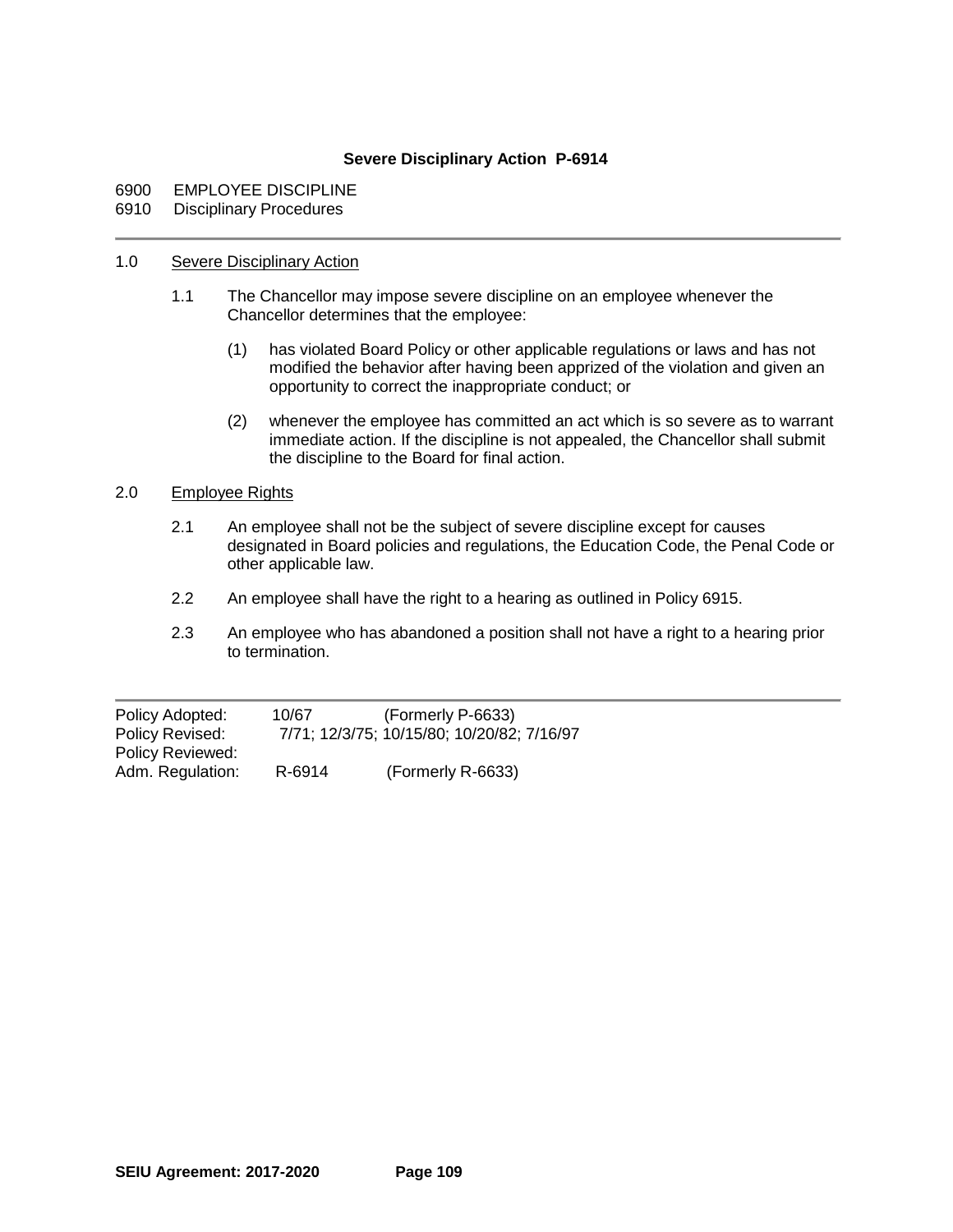## **Appeal Process P-6915**

## 6900 EMPLOYEE DISCIPLINE

#### 6910 Disciplinary Procedures

#### 1.0 Hearing Authority

- 1.1 An employee's request for a hearing pursuant to Policy (P-6914), shall be presented to the Chancellor.
- 1.2 The Board shall determine whether the hearing shall be conducted before the entire Board, before a hearing board consisting of one or more members of the Board and selected by the Board, or before a hearing officer appointed by the Board.
	- 1.2.1 The procedures outlined below shall apply equally to a hearing before any of the bodies referred to in Section 1.2 above, which shall be called the Hearing Authority in this policy.
- 1.3 The hearing shall be conducted in accordance with the following procedures:
	- 1.3.1 Time of Hearing A hearing relating to the validity of the charges upon which the recommendation for disciplinary action was based shall be commenced not later than thirty (30) days after filing the request for hearing, except by mutual agreement.
	- 1.3.2 Notice of Hearing The employee shall be given ten (10) calendar days' written notice of the date, time and place of the hearing. The method of delivery shall be personal or by certified or registered mail, postage paid, return receipt requested, to the employee's last known address. Notice by mail shall be effective at the time of postal deposit.
	- 1.3.3 Conduct of the Hearing At the time and place designated, a hearing shall be held for the purpose of determining the validity of the charges and the appropriateness of the disciplinary action brought against the appellant employee. Such hearing shall be closed to the public unless otherwise requested by the employee in writing at the time of the request for a hearing. The employee shall be present and shall have the right to representation of the employee's choice, call witnesses, have the right to cross-examine witnesses, and may present documentary and demonstrative evidence.
	- 1.3.4 Access to Records The appellant employee and the employee's representative, if any, shall be allowed access to any documents and District records, within the policies defining confidentiality, which will assist in adjudicating the complaint in the disciplinary action.
	- 1.3.5 Burden of Proof The District shall carry the burden of proof in support of the disciplinary action. Both parties may call witnesses, shall have the right of cross-examination, and may present documentary and demonstrative evidence.
	- 1.3.6 Evidence The hearing may be informal and need not be conducted according to technical rules relating to evidence and witnesses. Any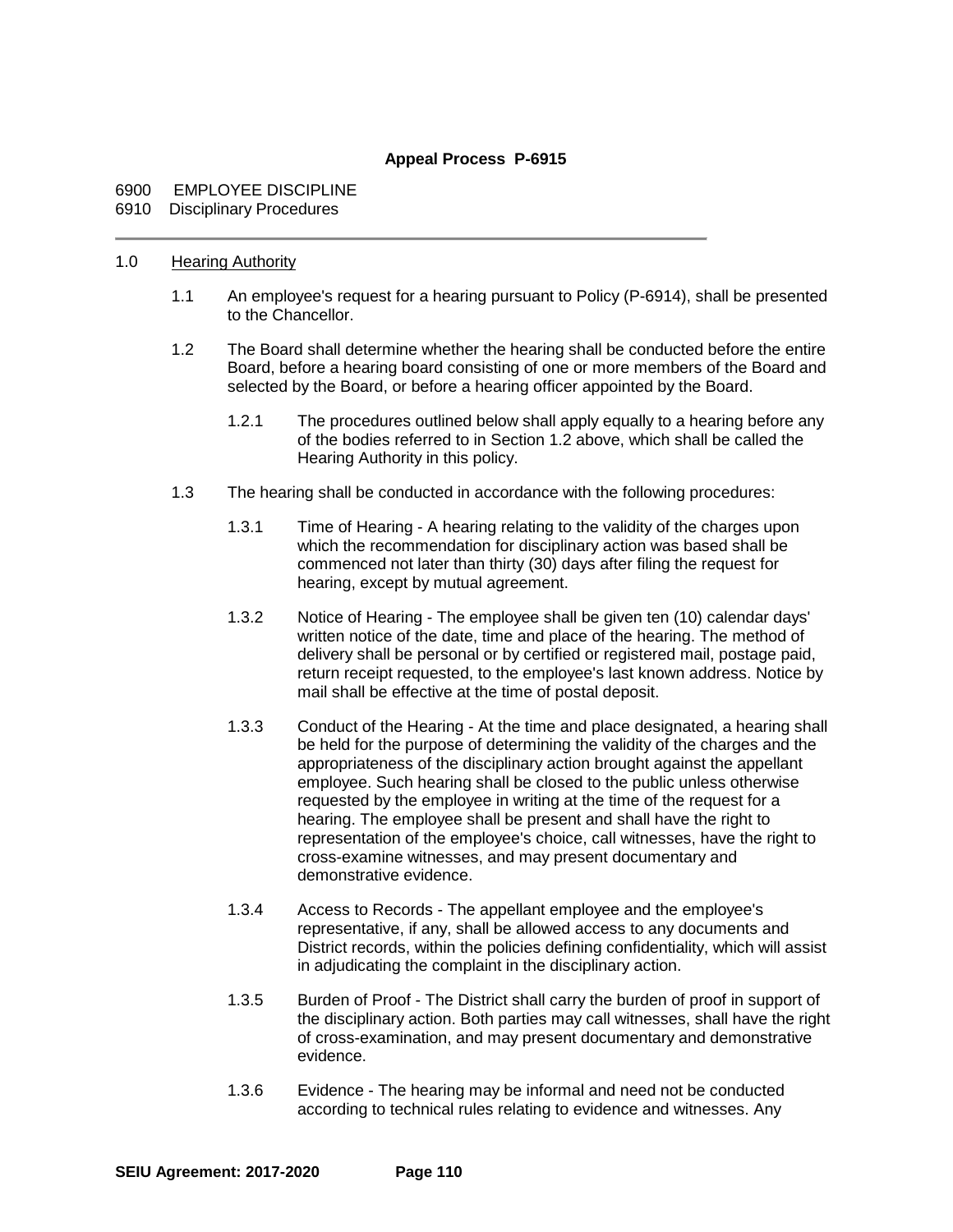relevant evidence shall be admitted if it is the sort of evidence on which responsible persons are accustomed to rely in the conduct of serious affairs, regardless of the existence of any common law or statutory rule which might make improper the admission of such evidence over objection in civil actions. Hearsay evidence may be admitted for any purpose but shall not be sufficient in itself to support a finding unless it would be admissible in civil actions. The rules of privileges and of official or judicial notice shall be effective to the same extent as in civil actions. Irrelevant and repetitious evidence shall be excluded. Oral evidence shall be taken only under oath or affirmation.

- 1.3.7 Non-Disclosure of Proceedings During the pendency of the hearing, no disclosure of the proceedings shall be made public without the concurrence of the Hearing Authority and the appellant employee.
- 1.3.8 Continuance At any time during the hearing, the Hearing Authority may order a continuance for a reasonable period of time.
	- 1.3.8.1 If an employee-initiated request for continuance is granted, the employee shall be deemed to have waived salary for the period of the continuance. Any request for continuance made less than forty-eight (48) hours prior to the time set for the hearing will be denied unless good cause is shown for the continuance.
- 1.3.9 Report of Hearings Hearings may be conducted without a stenographic reporter or audio tape recording machine unless either party requests that the hearing be reported or recorded.
	- 1.3.9.1 Transcripts of Hearings Transcripts of hearings shall be furnished on payment of the cost of preparing such transcripts. When transcripts are provided by the employees of the District, the cost shall be determined by the employee in charge of business affairs of the District. When transcripts are provided by an independent contractor, the cost will be established by the independent contractor.
- 1.4 Decision of the Hearing Authority The written decision of the Hearing Authority shall state the findings as to the validity of the charges upon which the disciplinary action is being recommended. The decision also shall state the action to be imposed. The action imposed shall not be more severe than that imposed or recommended by the Chancellor unless the employee is given notice of the intention to impose more severe action and a continuance for five (5) working days. Such notice may be given verbally at the hearing and the continuance may be waived by the employee.
	- 1.4.1 Board Determination If the hearing is not before the full Board, written findings and recommendations shall be submitted by the Hearing Authority to the full Board for its approval. If the Board accepts such findings and conclusions, it need not review the record of the hearing; if it declines to accept such findings and conclusions, it must review the record or provide for an additional opportunity to be heard, after which it may adopt the findings and conclusions made by the Hearing Authority, or make its own findings and conclusions.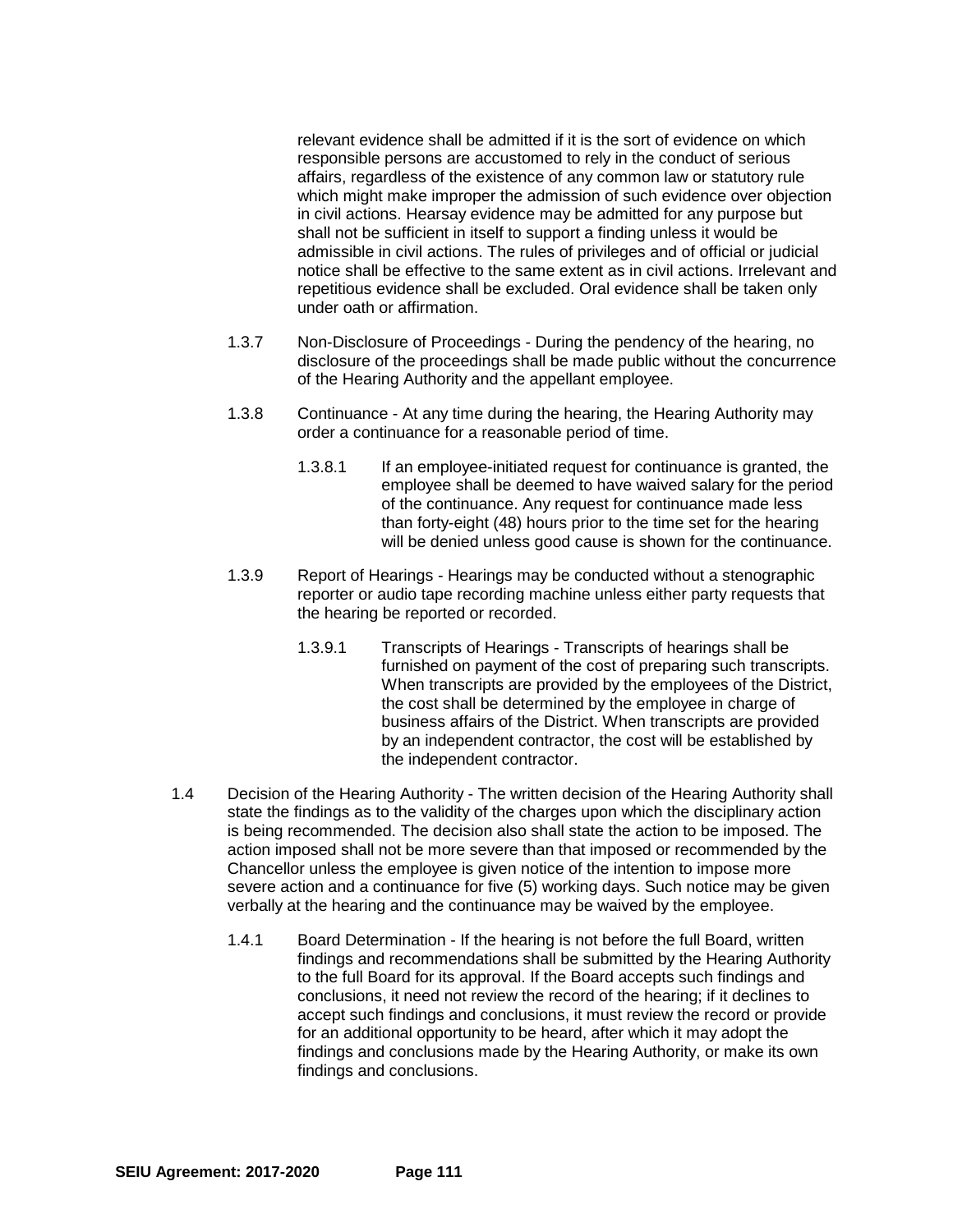| 1.4.2                                                  | Effective Date - Unless the decision provides otherwise, it shall be effective<br>immediately.                                                                                          |
|--------------------------------------------------------|-----------------------------------------------------------------------------------------------------------------------------------------------------------------------------------------|
| 1.4.3                                                  | Notice of Decision - A copy of the decision, including notice of its effective<br>date, shall be mailed promptly to the employee or the employee's<br>representative by certified mail. |
| 1.4.4                                                  | Finality of Decision - There shall be no administrative appeal available to<br>an employee other than as described in this policy.                                                      |
| Policy Adopted:<br>Policy Revised:<br>Policy Reviewed: | 10/67 (Formerly P-6634)<br>7/71; 12/3/75; 10/25/80; 10/20/82; 9/1/93; 7/16/97                                                                                                           |
| Adm. Regulation:                                       | None                                                                                                                                                                                    |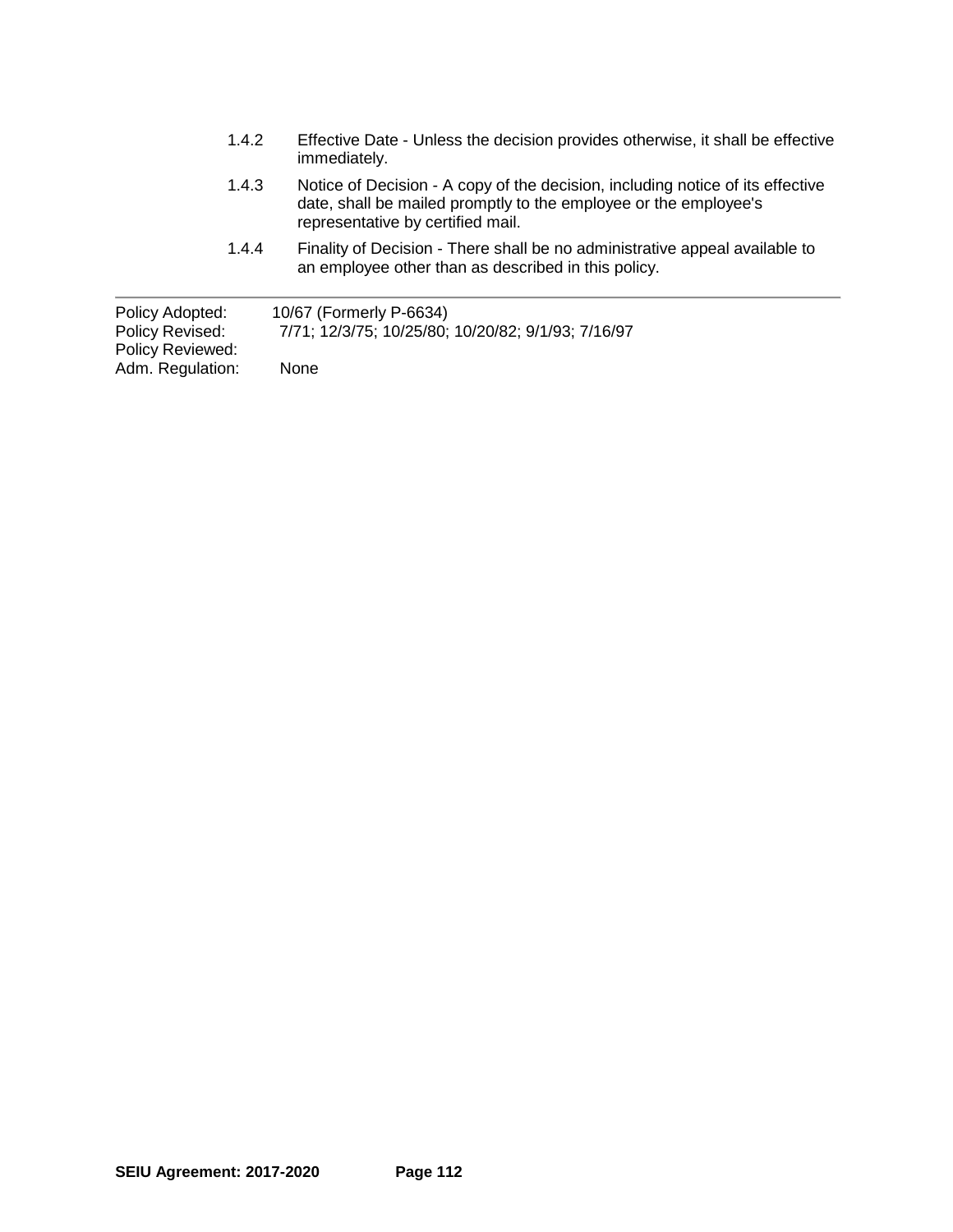## **Counseling Memo/Letter of Reprimand R-6913**

- 6900 EMPLOYEE DISCIPLINE<br>6910 Discipline Procedures
- Discipline Procedures

#### 1.0 Contents of a Counseling Memo or Letter of Reprimand

- 1.1 The counseling memo or letter of reprimand shall clearly define the specific violation as outlined in Board Policy (P-6912) and the steps which must be taken for improvement. The statement may contain the following information:
	- 1.1.1 An itemized description giving date, time and nature of violations along with applicable rules and regulations.
	- 1.1.2 The possible consequences of the employee's action, if improvement does not occur.
	- 1.1.3 Steps which must be taken for improvement.

#### 2.0 Procedure for Counseling Memo

- 2.1 Counseling memos may be prepared on standard forms available in the administration office at the colleges or in Personnel Services.
- 2.2 The Administrative Officer, immediate supervisor and/or manager shall discuss with the employee the contents of the counseling memo and shall outline requirements for the employee's attaining a reasonable standard of performance.
- 2.3 Copies of the counseling memo shall be provided to the employee and the next higher level of administrative authority. A counseling memo shall not be placed in the employee's personnel file, except as an attachment to a subsequent document.
- 2.4 There shall be no right to appeal a counseling memo.
- 3.0 Procedure for Letter of Reprimand
	- 3.1 Letters of reprimand may be prepared on standard forms available in the administration office at the colleges or in Personnel Services. If a standard form is not used, letters of reprimand shall be marked clearly to identify it as such and shall contain the information delineated under Section 1.1.
	- 3.2 The Administrative Officer, immediate supervisor and/or manager shall discuss with the employee the contents of the letter of reprimand and shall outline requirements for the employee's attaining a reasonable standard of performance.
	- 3.3 Copies of the letter of reprimand shall be provided to the employee, the next higher level of administrative authority and Personnel Services for inclusion in the employee's personnel file. Any written comments regarding the letter of reprimand by the employee are to be included in the employee's personnel file.
	- 3.4 If a permanent employee wishes to appeal a letter of reprimand, the individual may do so by delivering to the Administrative Officer within five (5) working days of receipt, a written statement describing the objections. The Administrative Officer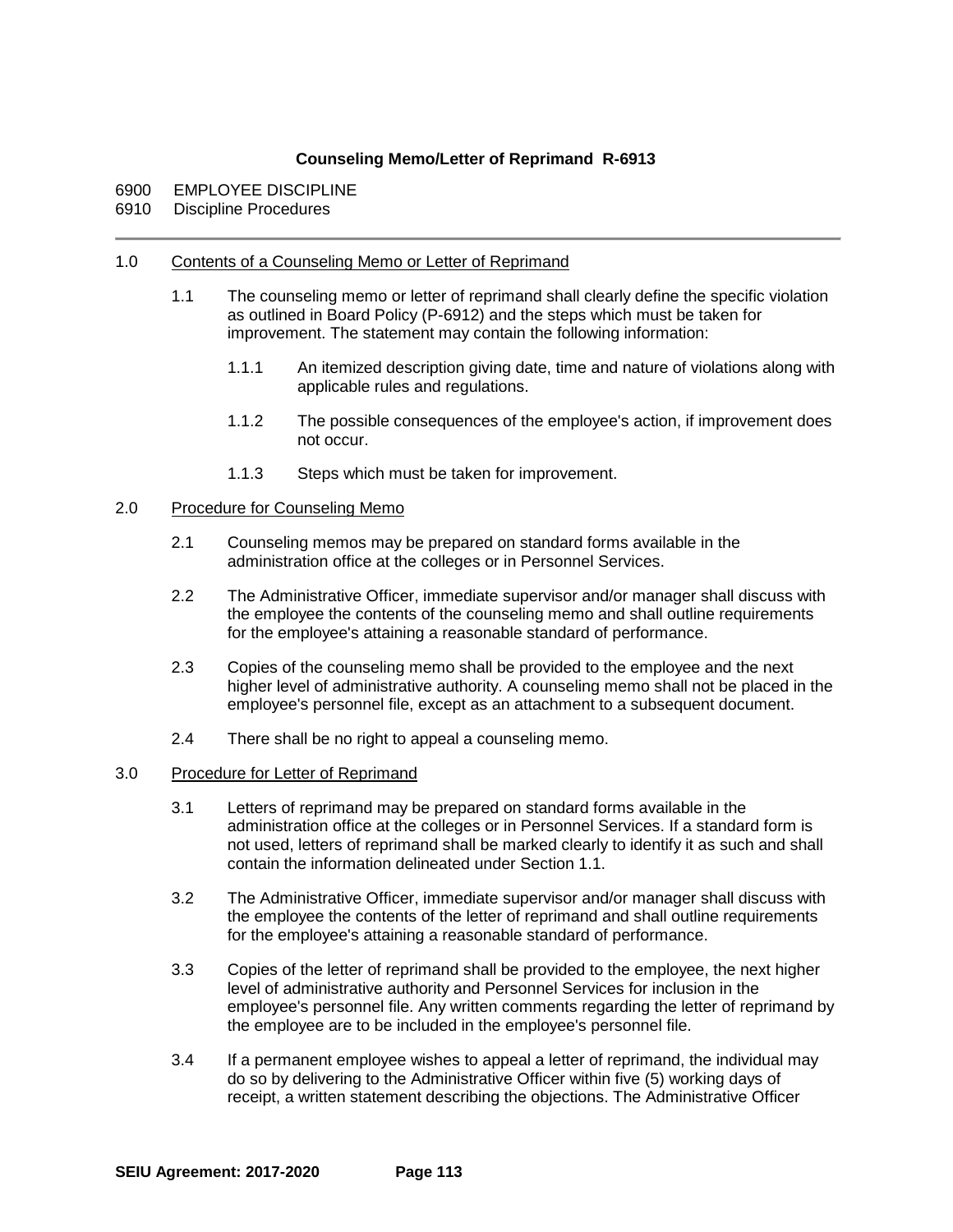shall investigate the action and determine whether the action should be sustained, modified or reversed. The decision of the Administrative Officer shall be final.

| Adm. Regulation Adopted: | 12/3/75 | (Formerly R-6632)           |
|--------------------------|---------|-----------------------------|
| Adm. Regulation Revised: |         | 10/15/80; 10/20/82; 4/28/97 |
| Reviewed:                |         |                             |
| Board Policy:            | P-6913  | (Formerly P-6632)           |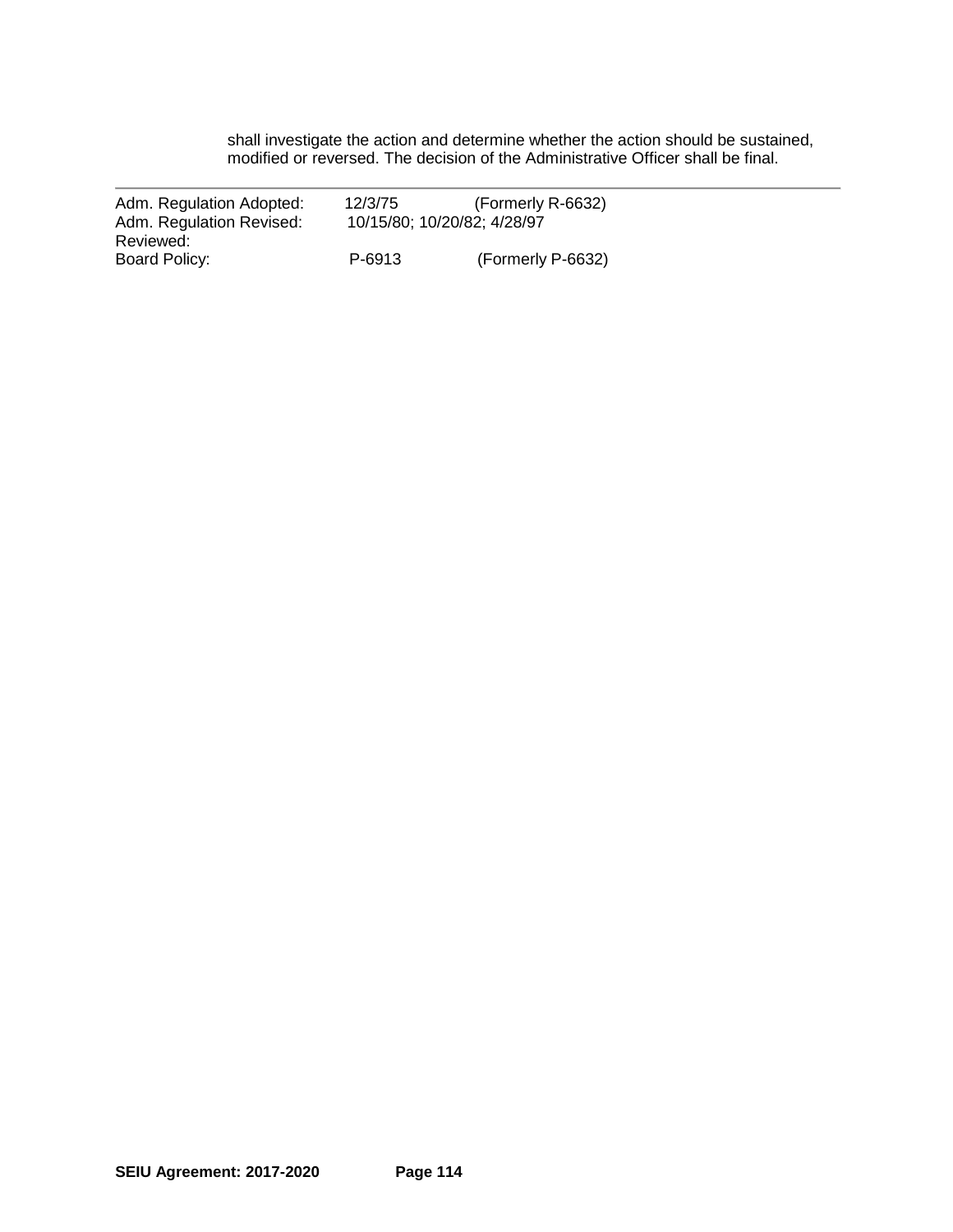## **Severe Disciplinary Action R-6914**

- 6900 EMPLOYEE DISCIPLINE
- 6910 Disciplinary Procedure

#### 1.0 Initiation of Recommendation for Severe Disciplinary Action

- 1.1 A recommendation to impose discipline more severe than a letter of reprimand shall be made by the administrative officer to the Director, Personnel Services. The written correspondence shall contain detailed reasons for the recommendations.
- 1.2 If the Director, Personnel Services finds, after investigation, that the reasons given justify the action recommended, the employee will be given a written Notice of Intent to Discipline.

#### 2.0 Notice of Intent to Discipline

- 2.1 The written Notice of Intent to Discipline shall include the following:
	- 2.1.1 a description of the proposed Intent to Discipline and the effective date;
	- 2.1.2 a statement of the specific acts or omissions upon which the action is based; a statement of the cause for the action taken and, if it is claimed that the employee has violated a rule or regulation, such rule or regulation will be quoted or referenced;
	- 2.1.3 a statement of the employee's right to a pre-disciplinary meeting on such charge;
	- 2.1.4 a statement that the employee has five (5) working days to request a predisciplinary meeting;
	- 2.1.5 a statement that the employee may represent himself/herself at the predisciplinary meeting or be represented by an attorney or any other person of the employee's choice. In all pre-disciplinary meetings, the employee may be represented by a union or association representative.
	- 2.1.6 a request for hearing form.
- 3.0 Administrative Leave
	- 3.1 If the Chancellor deems it is in the best interests of the District, the Chancellor may place an employee on administrative leave prior to the pre-disciplinary meeting.
		- 3.1.1 Administrative Leave shall be effective when a written notice of administrative leave by the Chancellor is served upon the employee.
		- 3.1.2 The employee shall remain in full paid status during the period of administrative leave.
		- 3.1.3 The employee must remain available to participate in administrative procedures.
		- 3.1.4 Administrative leave status will terminate when the action becomes final.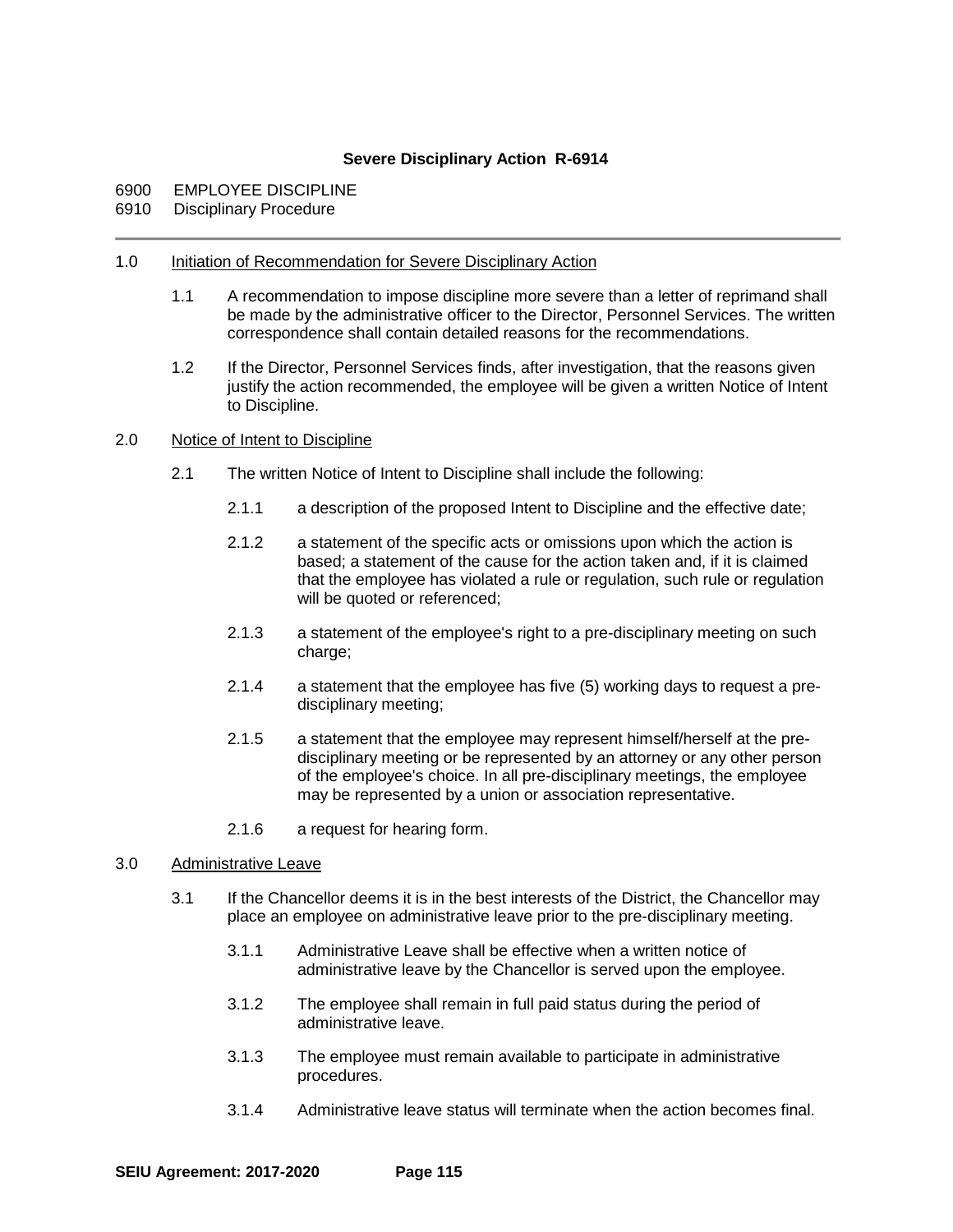#### 4.0 Pre-disciplinary Meeting

4.1 As set forth in the Notice of Intent to Discipline, the employee may request a predisciplinary meeting with the Chancellor. The pre-disciplinary meeting is an informal, nonevidentiary meeting. The Chancellor will issue a decision within ten (10) working days of the meeting. If the decision is to impose discipline, the decision will include a statement of the discipline and the right to appeal.

#### 5.0 Imposition of Discipline and Appeal

- 5.1 Within ten (10) working days of mailing written notice of the Chancellor's decision, the employee may file a request with the Chancellor for a hearing pursuant to Board Policy (p-6915). Failure to file a request for a hearing within ten (10) working days of the mailing shall constitute a waiver of any right to a hearing.
- 5.2 If the employee fails to appeal, the Board shall act upon the Chancellor's decision at a closed session of the Board. The Board's action shall be final.

### 6.0 Abandonment of Position

If an employee abandons a position, the employee shall not be entitled to a pre-disciplinary meeting provided, however, that the District shall provide written notice of its intent to terminate at least ten (10) days before the effective date of the termination.

| Adm. Regulation Adopted:<br>Adm. Regulation Revised: | (Formerly R-6633)<br>10/67<br>7/71; 12/3/75; 10/15/80; 10/20/82; 4/28/97 |                   |  |
|------------------------------------------------------|--------------------------------------------------------------------------|-------------------|--|
| Reviewed:                                            |                                                                          |                   |  |
| Board Policy:                                        | P-6914                                                                   | (Formerly P-6633) |  |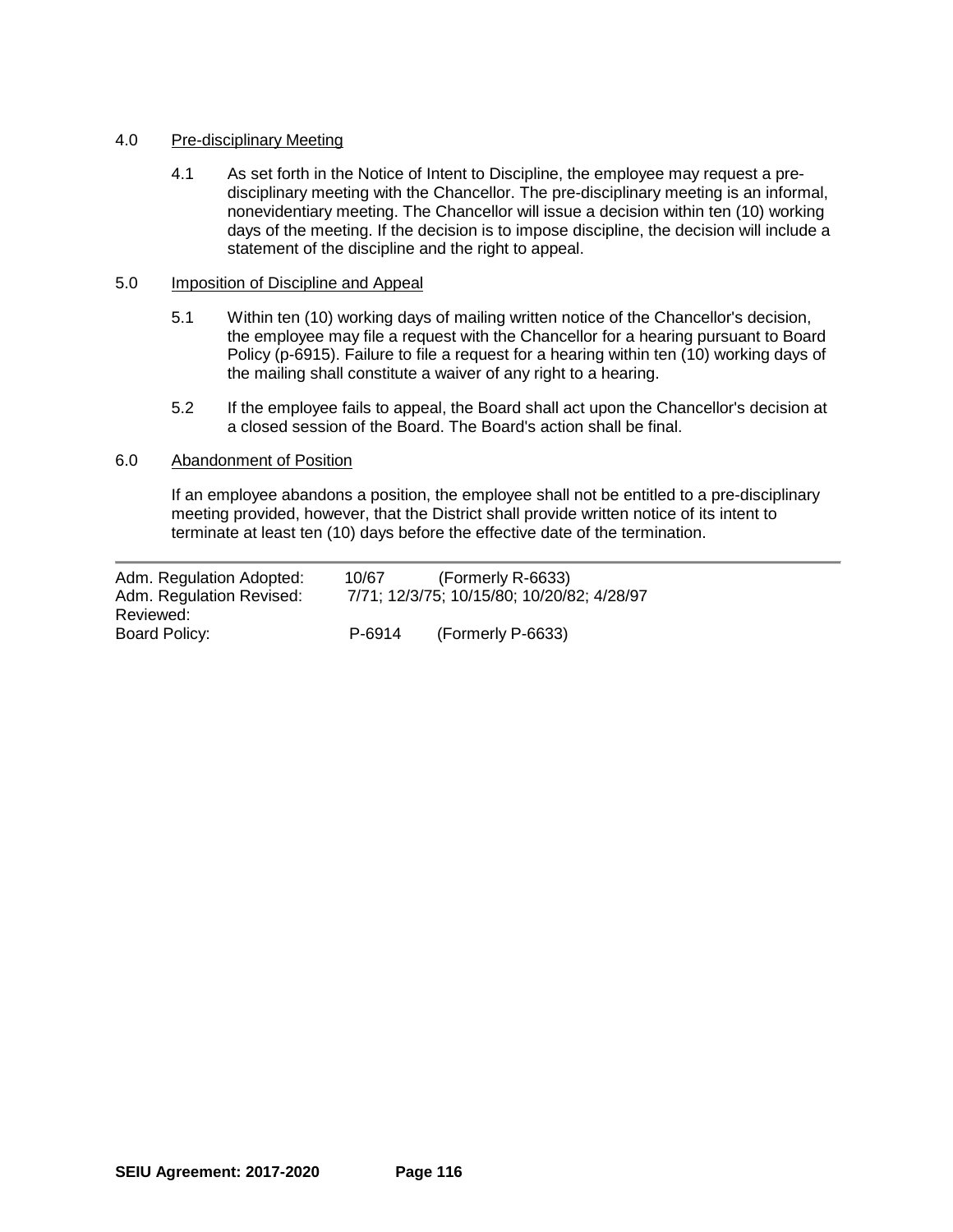## **Index**

## *A*

Advisory Arbitration  $\div$  67 Alternate Work Schedule • 23

## *B*

Bereavement Leave • 36 Birth of Child  $\bullet$  37 Board Granted Days Off  $\div$  40

## *C*

Catastrophic Leave • 41 Checkoff  $\cdot$  13 Children's School Activities • 31 Committee Participation • 77 Contracting Out Work  $\star$  75 COPE Checkoff  $\cdot$  13 Critical Illness • 37

## *D*

Demotion  $\div$ Dental Insurance  $\textstyle\bullet$ Dependent Care Assistance (§ 125 Plan)  $\rightarrow$ Disability Income Protection • 56 Discipline Process  $\div$ District Indemnification  $\triangle$ District-wide Budget Advisory Committee  $\rightarrow$ 

## *E*

Effect of Agreement  $\div$  87

## *F*

Field Training Officer  $\div$  51 Flexible Spending Account • 55 Fringe Benefits  $\div$  53 Dental Insurance • 54 Dependent Care Assistance (§125 Plan)  $\cdot$  55 Disability Income Protection • 56 Flexible Spending Account • 55 Health Care Benefit for Retirees  $\div$  57 Life Insurance  $\textstyle\bullet$  59 Medical/Dental Insurance • 53 Parking Fees  $\div$  57 Premium Only Plan • 55 Section 125 Plan  $\star$  55

Summer Insurance Premiums • 56-57 Unemployment Insurance • 57

## *G*

Grievance Procedure • 65

### *H*

Health: Medical/Dental Insurance • 53 Holidays Observed  $\div$  40

## *I*

Indemnification  $\div$  14 Industrial Accident and Illness • 33

## *J*

Job Study • 77 Journey Level Employee Status • 78 Jury Duty  $\cdot$  35

## *L*

Layoff  $\bullet$  20, 79 Layoff, Notification  $\div$  79 Leaves with Pay  $\div$  29 Bereavement Leave • 36 Birth of Child  $\textcolor{red}{\bullet}$  37 Board Granted Days Off  $\triangle$  40 Catastrophic Leave  $\div$  40 Children's School Activities • 31 Compensation for Holidays Worked  $\div$  40 Critical Illness • 37 Five Month Law  $\star$  32 Holidays Observed • 40 Industrial Accident and Illness  $\div$  33 Jury Duty • 35 Personal Business • 37 Personal Necessity • 31 Quarantine  $\div$  37 Required Court Appearance • 36 Short-Term Military Leave • 35 Sick Leave  $\star$  29 Sick Leave, Maternity/Paternity/ Child Birth  $\star$  30 Sick Leave, Transfer • 32 Vacation  $\div$  37 Vacation for Illness Absence • 32 Leaves Without Pay  $\div$  45 *L (continued)*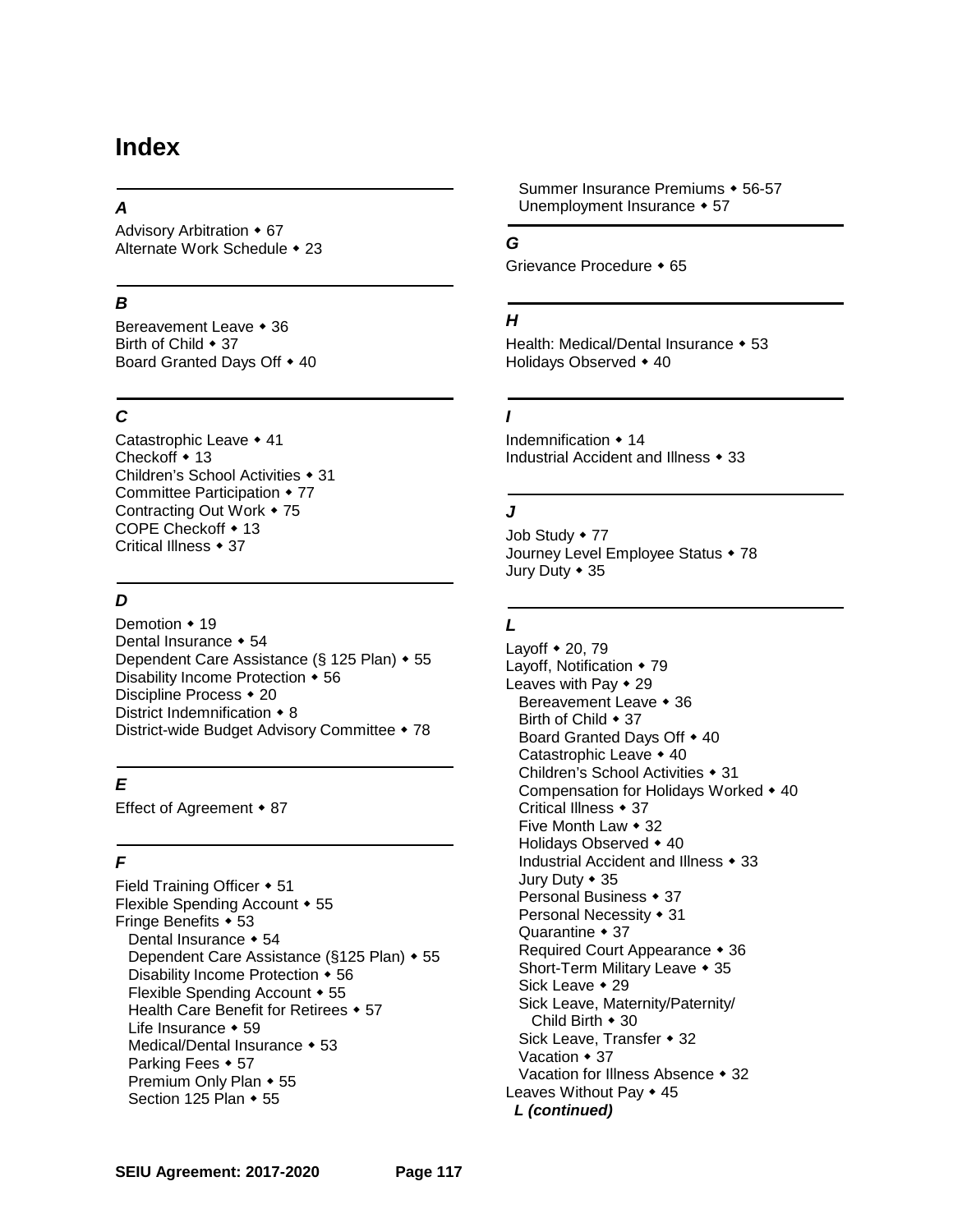Child Care  $\div$ Family Care  $\div$ Full-Time Educational  $\div$ Long-Term Health  $\div$ Long-Term Military  $\div$ Part-Time Educational  $\triangle$ Peace Corps  $\div$ Personal  $\div$ Union Business  $\div$ Longevity  $\div$ Lunch Periods • 24

#### *M*

Management Rights  $\div$  9 Mileage Reimbursement • 77

## *N*

No Strike Agreement • 11 Non-Discrimination  $\cdot$  8

## *O*

Organizational Security • 13

## *P*

Performance Evaluation • 15 Personal Business  $\div$  37 Personal Necessity • 31 Personnel Files • 21 Police Uniforms  $\div$  71 Probationary Period • 16 Professional Growth  $\div$  76 Promotion  $\cdot$  18

## *Q*

Quarantine  $\div$  37

## *R*

Reclassification  $\div$ Reclassification Review Board • 78  $Re$ -Employment Lists  $\cdot$ Repayment of Monies Owed District  $\cdot$ Rest Periods  $\cdot$ 

## *S*

Safety  $\cdot$ District Appeals Committee  $\div$ District Safety Committee  $\div$ Location Safety Committee  $\div$ Resolving Disputes  $\div$ Safety Classes • 62 Safety Equipment • 62 Training Information  $\div$ Salaries Earning a Service Increment  $\cdot$  16, 49 Emergency Call Back Pay  $\div$ Initial Salary Placement  $\div$ Longevity Increment  $\div$ New Job Classification  $\triangle$ Shift Differential  $\div$ Voluntary Deductions  $\div$ Working Out of Classification  $\div$ Savings Provision • 83 Seniority, Computation of  $\triangle$ Short-Term Military Leave • 35 Sick Leave  $\div$ Support of Agreement • 85

## *T*

Term of Agreement • 89 Transfer  $\div$  16 Transfer, Administrative • 17 Transfer, Lateral • 17

## *U*

Uniforms  $\cdot$ Damaged/Lost Property • 73 Police  $\div$ Replacement • 72 Union Rights  $\cdot$  Convention/Conference/Business Leave 6 Release Time for Bargaining Committee  $\bullet$ Release Time for Chapter Officers  $\div$ Union Meetings  $\cdot$ Union Notices and Mailings  $\cdot$ Union Representation  $\cdot$ Union Stewards  $\div$ 

## *V*

Vacation • 38